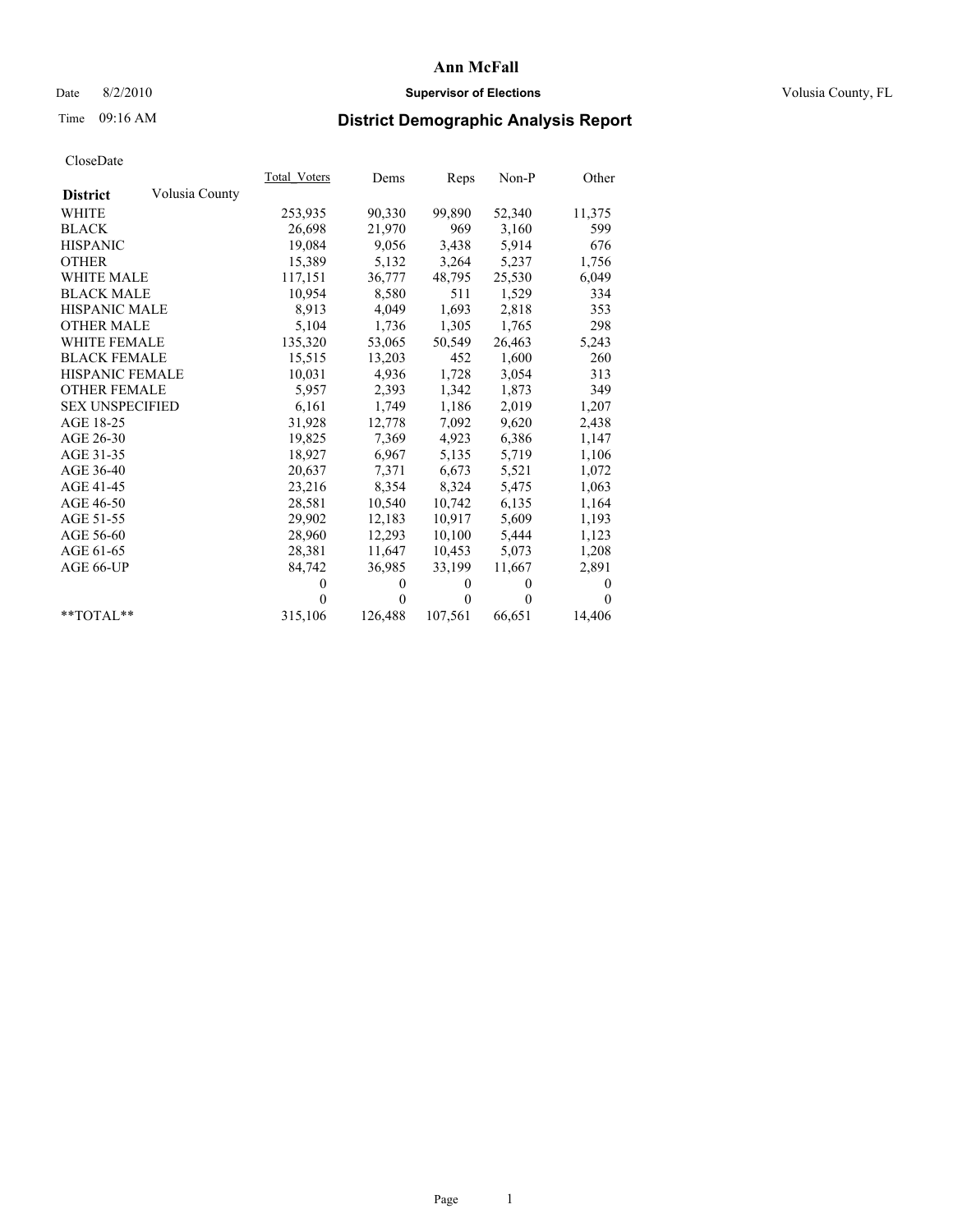## Date 8/2/2010 **Supervisor of Elections Supervisor of Elections** Volusia County, FL

# Time 09:16 AM **District Demographic Analysis Report**

|                        | <b>Total Voters</b>       | Dems         | Reps         | $Non-P$      | Other    |
|------------------------|---------------------------|--------------|--------------|--------------|----------|
| <b>District</b>        | County Council District 1 |              |              |              |          |
| <b>WHITE</b>           | 49,067                    | 17,390       | 20,083       | 9,194        | 2,400    |
| <b>BLACK</b>           | 4,256                     | 3,503        | 156          | 493          | 104      |
| <b>HISPANIC</b>        | 3,040                     | 1,324        | 541          | 1,036        | 139      |
| <b>OTHER</b>           | 2,712                     | 878          | 646          | 897          | 291      |
| <b>WHITE MALE</b>      | 22,419                    | 7,006        | 9,724        | 4,419        | 1,270    |
| <b>BLACK MALE</b>      | 1,726                     | 1,362        | 72           | 228          | 64       |
| <b>HISPANIC MALE</b>   | 1,400                     | 612          | 263          | 456          | 69       |
| <b>OTHER MALE</b>      | 874                       | 300          | 249          | 268          | 57       |
| WHITE FEMALE           | 26,412                    | 10,303       | 10,274       | 4,718        | 1,117    |
| <b>BLACK FEMALE</b>    | 2,493                     | 2,113        | 83           | 258          | 39       |
| HISPANIC FEMALE        | 1,620                     | 705          | 275          | 572          | 68       |
| <b>OTHER FEMALE</b>    | 1,043                     | 404          | 251          | 329          | 59       |
| <b>SEX UNSPECIFIED</b> | 1,088                     | 290          | 235          | 372          | 191      |
| AGE 18-25              | 5,997                     | 1,978        | 1,612        | 1,922        | 485      |
| AGE 26-30              | 3,866                     | 1,345        | 1,055        | 1,210        | 256      |
| AGE 31-35              | 3,689                     | 1,263        | 1,116        | 1,044        | 266      |
| AGE 36-40              | 4,046                     | 1,369        | 1,426        | 1,028        | 223      |
| AGE 41-45              | 4,547                     | 1,519        | 1,821        | 994          | 213      |
| AGE 46-50              | 5,594                     | 1,984        | 2,260        | 1,098        | 252      |
| AGE 51-55              | 5,574                     | 2,259        | 2,140        | 932          | 243      |
| AGE 56-60              | 5,437                     | 2,358        | 1,975        | 872          | 232      |
| AGE 61-65              | 5,043                     | 2,147        | 1,933        | 743          | 220      |
| AGE 66-UP              | 15,280                    | 6,872        | 6,088        | 1,776        | 544      |
|                        | $\theta$                  | $\mathbf{0}$ | $\mathbf{0}$ | $\mathbf{0}$ | $\bf{0}$ |
|                        | $\theta$                  | $\theta$     | $\Omega$     | $\theta$     | $\theta$ |
| $*$ $TOTAI.**$         | 59,075                    | 23,095       | 21,426       | 11,620       | 2,934    |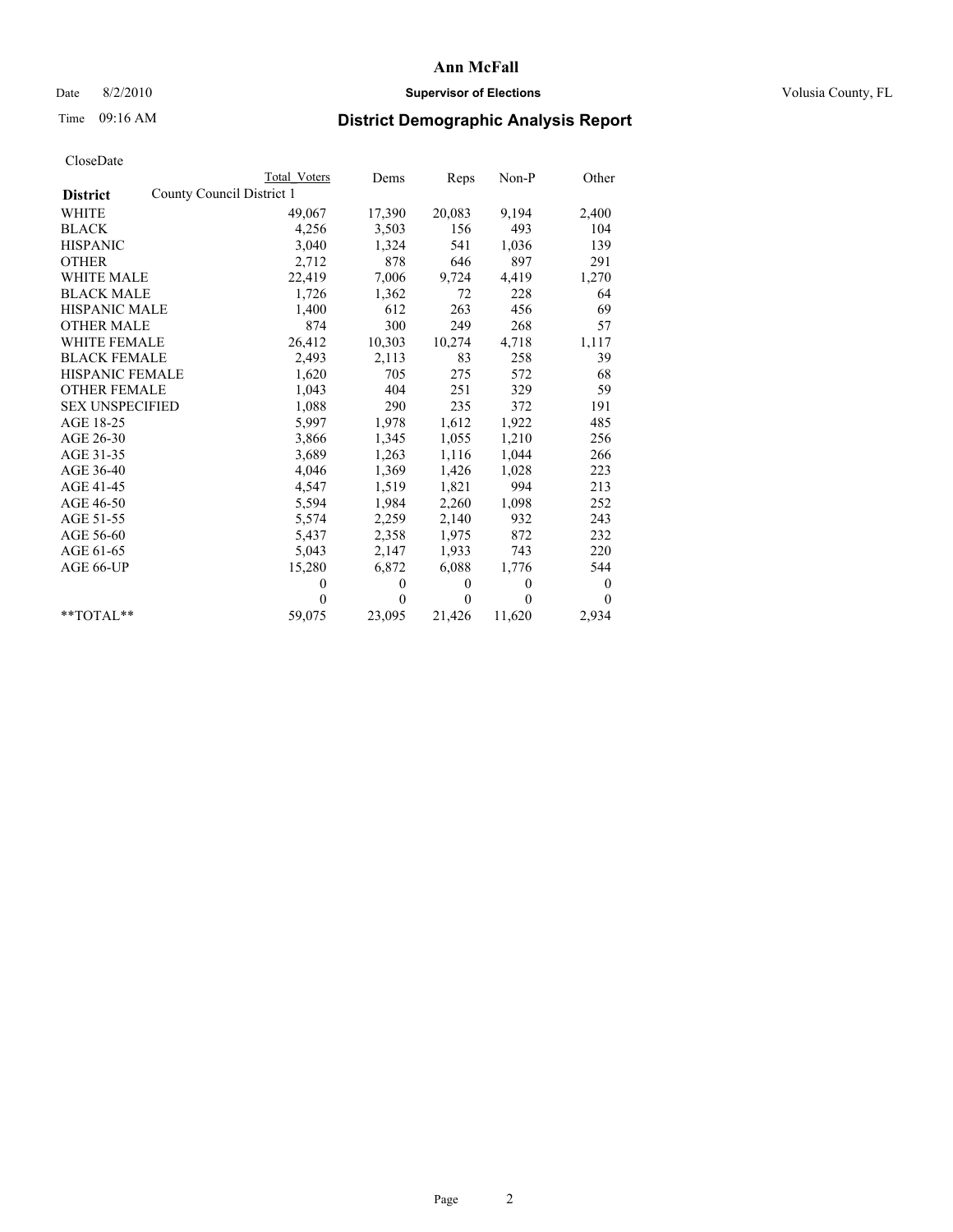## Date 8/2/2010 **Supervisor of Elections Supervisor of Elections** Volusia County, FL

# Time 09:16 AM **District Demographic Analysis Report**

|                        | <b>Total Voters</b>       | Dems         | Reps         | $Non-P$  | Other    |
|------------------------|---------------------------|--------------|--------------|----------|----------|
| <b>District</b>        | County Council District 2 |              |              |          |          |
| <b>WHITE</b>           | 40,580                    | 15,360       | 14,705       | 8,728    | 1,787    |
| <b>BLACK</b>           | 10,198                    | 8,631        | 280          | 1,098    | 189      |
| <b>HISPANIC</b>        | 1,195                     | 517          | 242          | 393      | 43       |
| <b>OTHER</b>           | 2,964                     | 1,166        | 512          | 975      | 311      |
| <b>WHITE MALE</b>      | 18,929                    | 6,328        | 7,273        | 4,340    | 988      |
| <b>BLACK MALE</b>      | 4,043                     | 3,315        | 141          | 503      | 84       |
| <b>HISPANIC MALE</b>   | 567                       | 245          | 109          | 191      | 22       |
| <b>OTHER MALE</b>      | 993                       | 384          | 219          | 336      | 54       |
| WHITE FEMALE           | 21,392                    | 8,940        | 7,340        | 4,331    | 781      |
| <b>BLACK FEMALE</b>    | 6,062                     | 5,242        | 136          | 580      | 104      |
| HISPANIC FEMALE        | 621                       | 269          | 132          | 200      | 20       |
| <b>OTHER FEMALE</b>    | 1,120                     | 519          | 197          | 348      | 56       |
| <b>SEX UNSPECIFIED</b> | 1,210                     | 432          | 192          | 365      | 221      |
| AGE 18-25              | 6,940                     | 3,919        | 1,036        | 1,593    | 392      |
| AGE 26-30              | 3,801                     | 1,700        | 741          | 1,178    | 182      |
| AGE 31-35              | 2,944                     | 1,283        | 623          | 892      | 146      |
| AGE 36-40              | 3,035                     | 1,309        | 823          | 785      | 118      |
| AGE 41-45              | 3,546                     | 1,534        | 1,019        | 829      | 164      |
| AGE 46-50              | 4,351                     | 1,923        | 1,340        | 910      | 178      |
| AGE 51-55              | 4,829                     | 2,269        | 1,495        | 879      | 186      |
| AGE 56-60              | 4,812                     | 2,203        | 1,455        | 977      | 177      |
| AGE 61-65              | 4,976                     | 2,191        | 1,630        | 929      | 226      |
| AGE 66-UP              | 15,702                    | 7,343        | 5,576        | 2,222    | 561      |
|                        | $\theta$                  | $\mathbf{0}$ | $\mathbf{0}$ | $\theta$ | $\bf{0}$ |
|                        | $\theta$                  | $\theta$     | $\theta$     | $\theta$ | $\theta$ |
| $*$ $TOTAI.**$         | 54,937                    | 25,674       | 15,739       | 11,194   | 2,330    |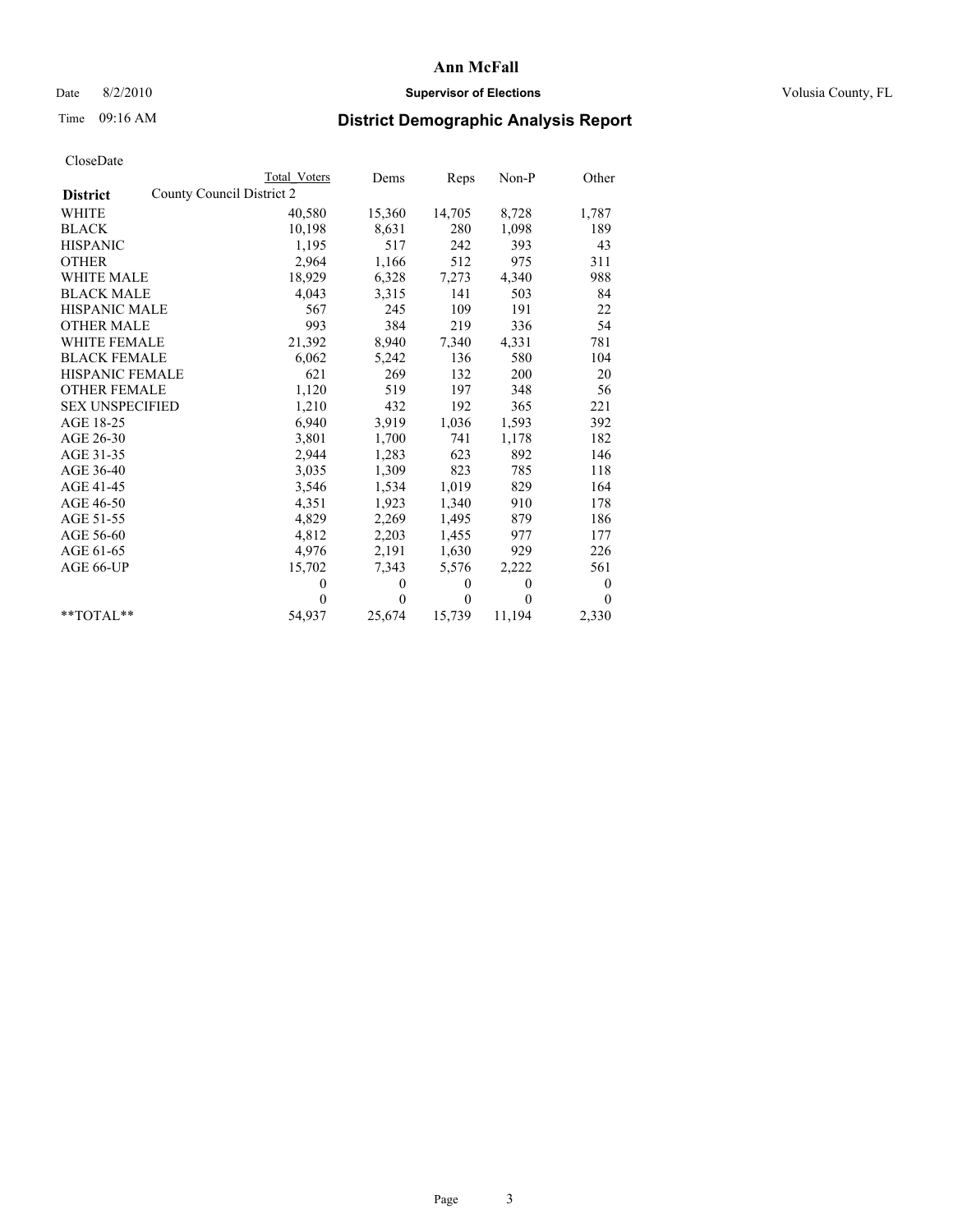## Date 8/2/2010 **Supervisor of Elections Supervisor of Elections** Volusia County, FL

# Time 09:16 AM **District Demographic Analysis Report**

|                                              | Total Voters | Dems         | Reps         | $Non-P$  | Other            |
|----------------------------------------------|--------------|--------------|--------------|----------|------------------|
| County Council District 3<br><b>District</b> |              |              |              |          |                  |
| WHITE                                        | 63,290       | 22,717       | 24,282       | 13,736   | 2,555            |
| <b>BLACK</b>                                 | 1,900        | 1,571        | 79           | 218      | 32               |
| <b>HISPANIC</b>                              | 945          | 386          | 232          | 282      | 45               |
| <b>OTHER</b>                                 | 2,625        | 746          | 572          | 949      | 358              |
| <b>WHITE MALE</b>                            | 29,187       | 9,266        | 11,895       | 6,683    | 1,343            |
| <b>BLACK MALE</b>                            | 847          | 658          | 43           | 126      | 20               |
| <b>HISPANIC MALE</b>                         | 419          | 157          | 95           | 142      | 25               |
| <b>OTHER MALE</b>                            | 854          | 253          | 228          | 321      | 52               |
| WHITE FEMALE                                 | 33,706       | 13,314       | 12,243       | 6,953    | 1,196            |
| <b>BLACK FEMALE</b>                          | 1,036        | 900          | 34           | 91       | 11               |
| HISPANIC FEMALE                              | 515          | 225          | 134          | 136      | 20               |
| <b>OTHER FEMALE</b>                          | 997          | 361          | 244          | 319      | 73               |
| <b>SEX UNSPECIFIED</b>                       | 1,199        | 286          | 249          | 414      | 250              |
| AGE 18-25                                    | 5,328        | 1,744        | 1,311        | 1,815    | 458              |
| AGE 26-30                                    | 3,592        | 1,198        | 998          | 1,186    | 210              |
| AGE 31-35                                    | 3,549        | 1,125        | 1,051        | 1,178    | 195              |
| AGE 36-40                                    | 4,101        | 1,351        | 1,354        | 1,193    | 203              |
| AGE 41-45                                    | 4,595        | 1,463        | 1,751        | 1,177    | 204              |
| AGE 46-50                                    | 6,046        | 2,057        | 2,404        | 1,362    | 223              |
| AGE 51-55                                    | 6,696        | 2,542        | 2,570        | 1,344    | 240              |
| AGE 56-60                                    | 6,771        | 2,721        | 2,469        | 1,325    | 256              |
| AGE 61-65                                    | 6,960        | 2,670        | 2,659        | 1,334    | 297              |
| AGE 66-UP                                    | 21,121       | 8,549        | 8,597        | 3,271    | 704              |
|                                              | $\mathbf{0}$ | $\mathbf{0}$ | $\mathbf{0}$ | $\theta$ | $\boldsymbol{0}$ |
|                                              | $\Omega$     | $\theta$     | $\theta$     | $\theta$ | $\theta$         |
| $*$ $TOTAI.**$                               | 68,760       | 25,420       | 25,165       | 15,185   | 2,990            |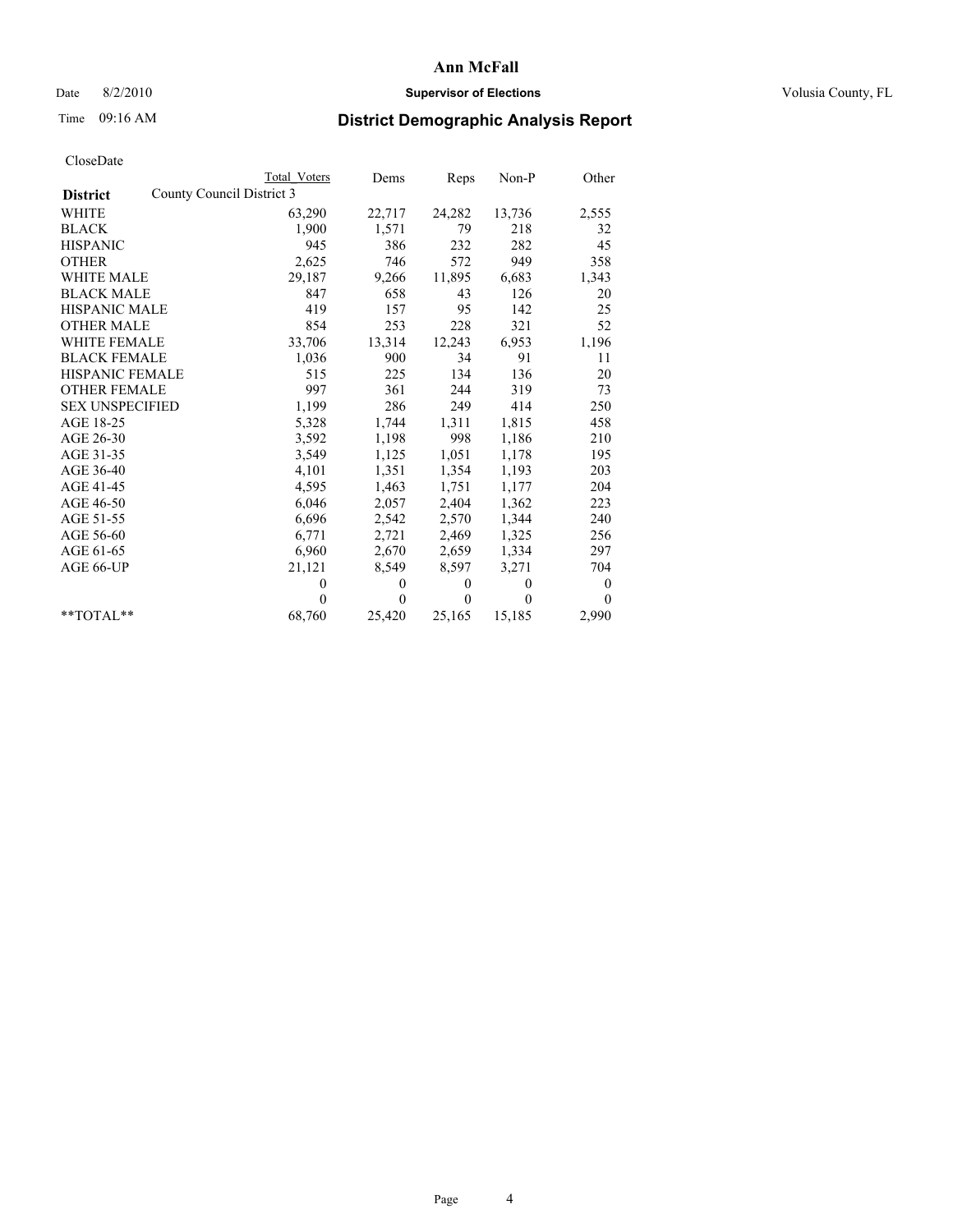## Date 8/2/2010 **Supervisor of Elections Supervisor of Elections** Volusia County, FL

# Time 09:16 AM **District Demographic Analysis Report**

|                                              | Total Voters | Dems     | Reps         | $Non-P$  | Other            |
|----------------------------------------------|--------------|----------|--------------|----------|------------------|
| County Council District 4<br><b>District</b> |              |          |              |          |                  |
| <b>WHITE</b>                                 | 53,130       | 19,328   | 21,198       | 10,506   | 2,098            |
| <b>BLACK</b>                                 | 5,239        | 4,308    | 187          | 642      | 102              |
| <b>HISPANIC</b>                              | 1,208        | 541      | 305          | 323      | 39               |
| <b>OTHER</b>                                 | 3,274        | 1,116    | 769          | 1,065    | 324              |
| WHITE MALE                                   | 24,244       | 7,753    | 10,251       | 5,135    | 1,105            |
| <b>BLACK MALE</b>                            | 2,066        | 1,595    | 102          | 309      | 60               |
| HISPANIC MALE                                | 536          | 211      | 149          | 151      | 25               |
| <b>OTHER MALE</b>                            | 1,127        | 364      | 311          | 396      | 56               |
| <b>WHITE FEMALE</b>                          | 28,590       | 11,485   | 10,835       | 5,298    | 972              |
| <b>BLACK FEMALE</b>                          | 3,136        | 2,682    | 85           | 328      | 41               |
| HISPANIC FEMALE                              | 665          | 327      | 152          | 172      | 14               |
| <b>OTHER FEMALE</b>                          | 1,311        | 526      | 344          | 380      | 61               |
| <b>SEX UNSPECIFIED</b>                       | 1,176        | 350      | 230          | 367      | 229              |
| AGE 18-25                                    | 5,904        | 2,417    | 1,414        | 1,658    | 415              |
| AGE 26-30                                    | 3,541        | 1,404    | 904          | 1,077    | 156              |
| AGE 31-35                                    | 3,274        | 1,276    | 885          | 938      | 175              |
| AGE 36-40                                    | 3,567        | 1,274    | 1,202        | 902      | 189              |
| AGE 41-45                                    | 4,278        | 1,575    | 1,590        | 942      | 171              |
| AGE 46-50                                    | 5,476        | 2,011    | 2,102        | 1,154    | 209              |
| AGE 51-55                                    | 5,910        | 2,444    | 2,177        | 1,087    | 202              |
| AGE 56-60                                    | 5,958        | 2,502    | 2,115        | 1,129    | 212              |
| AGE 61-65                                    | 6,030        | 2,463    | 2,244        | 1,085    | 238              |
| AGE 66-UP                                    | 18,912       | 7,927    | 7,825        | 2,564    | 596              |
|                                              | $\theta$     | $\theta$ | $\mathbf{0}$ | $\theta$ | $\boldsymbol{0}$ |
|                                              | $\Omega$     | $\theta$ | $\mathbf{0}$ | $\theta$ | $\theta$         |
| $*$ $TOTAI.**$                               | 62,851       | 25,293   | 22,459       | 12,536   | 2,563            |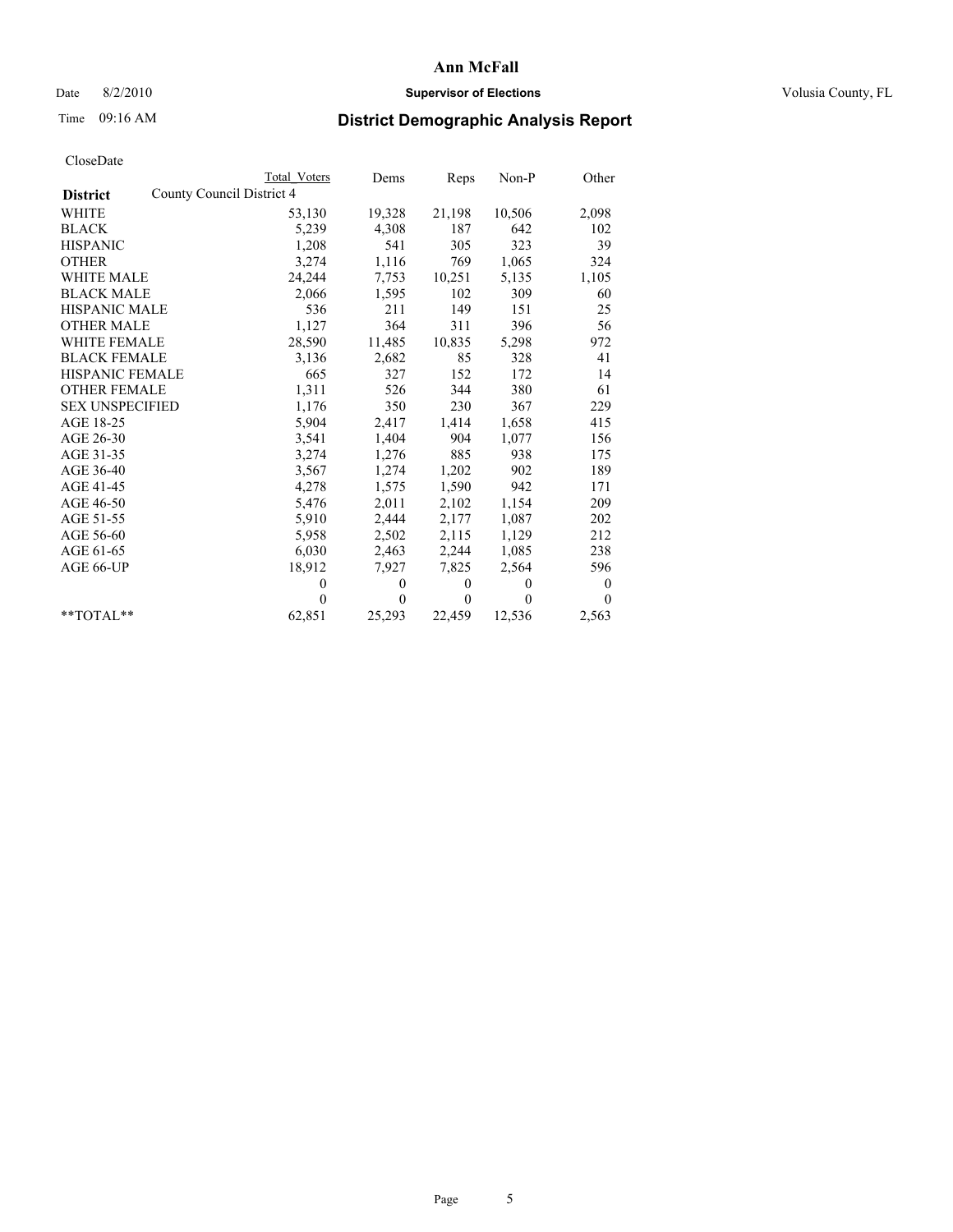# Date 8/2/2010 **Supervisor of Elections Supervisor of Elections** Volusia County, FL

# Time 09:16 AM **District Demographic Analysis Report**

|                                              | Total Voters | Dems         | Reps         | Non-P        | Other    |
|----------------------------------------------|--------------|--------------|--------------|--------------|----------|
| County Council District 5<br><b>District</b> |              |              |              |              |          |
| WHITE                                        | 47,868       | 15,535       | 19,622       | 10,176       | 2,535    |
| <b>BLACK</b>                                 | 5,105        | 3,957        | 267          | 709          | 172      |
| <b>HISPANIC</b>                              | 12,696       | 6,288        | 2,118        | 3,880        | 410      |
| <b>OTHER</b>                                 | 3,814        | 1,226        | 765          | 1,351        | 472      |
| <b>WHITE MALE</b>                            | 22,372       | 6,424        | 9,652        | 4,953        | 1,343    |
| <b>BLACK MALE</b>                            | 2,272        | 1,650        | 153          | 363          | 106      |
| <b>HISPANIC MALE</b>                         | 5,991        | 2,824        | 1,077        | 1,878        | 212      |
| <b>OTHER MALE</b>                            | 1,256        | 435          | 298          | 444          | 79       |
| <b>WHITE FEMALE</b>                          | 25,220       | 9,023        | 9,857        | 5,163        | 1,177    |
| <b>BLACK FEMALE</b>                          | 2,788        | 2,266        | 114          | 343          | 65       |
| HISPANIC FEMALE                              | 6,610        | 3,410        | 1,035        | 1,974        | 191      |
| <b>OTHER FEMALE</b>                          | 1,486        | 583          | 306          | 497          | 100      |
| <b>SEX UNSPECIFIED</b>                       | 1,488        | 391          | 280          | 501          | 316      |
| AGE 18-25                                    | 7,759        | 2,720        | 1,719        | 2,632        | 688      |
| AGE 26-30                                    | 5,025        | 1,722        | 1,225        | 1,735        | 343      |
| AGE 31-35                                    | 5,471        | 2,020        | 1,460        | 1,667        | 324      |
| AGE 36-40                                    | 5,888        | 2,068        | 1,868        | 1,613        | 339      |
| AGE 41-45                                    | 6,250        | 2,263        | 2,143        | 1,533        | 311      |
| AGE 46-50                                    | 7,114        | 2,565        | 2,636        | 1,611        | 302      |
| AGE 51-55                                    | 6,893        | 2,669        | 2,535        | 1,367        | 322      |
| AGE 56-60                                    | 5,982        | 2,509        | 2,086        | 1,141        | 246      |
| AGE 61-65                                    | 5,372        | 2,176        | 1,987        | 982          | 227      |
| AGE 66-UP                                    | 13,727       | 6,294        | 5,113        | 1,834        | 486      |
|                                              | $\theta$     | $\mathbf{0}$ | $\mathbf{0}$ | $\mathbf{0}$ | $\bf{0}$ |
|                                              | $\theta$     | $\theta$     | $\Omega$     | $\theta$     | $\theta$ |
| $*$ $TOTAI.**$                               | 69,483       | 27,006       | 22,772       | 16,116       | 3,589    |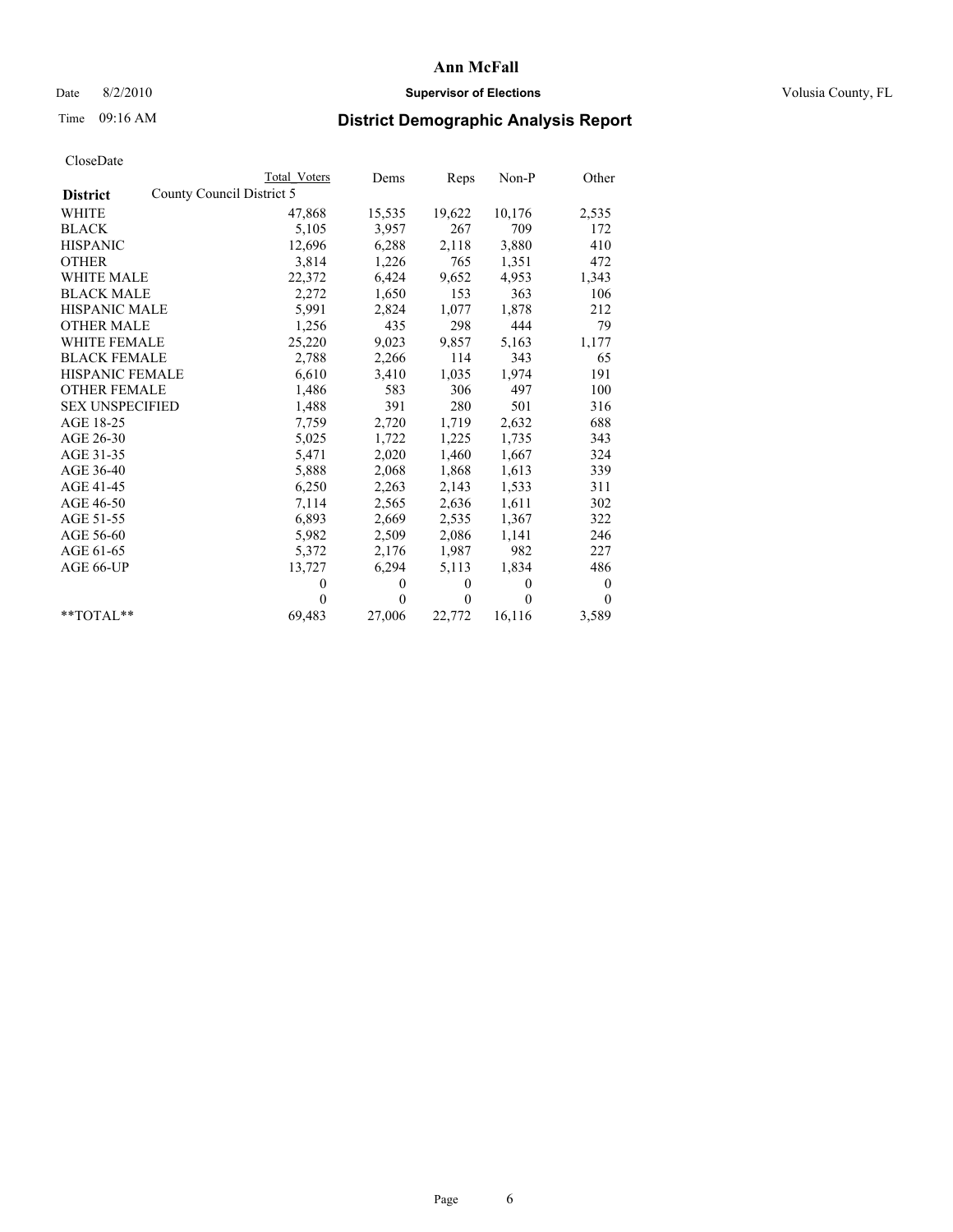## Date 8/2/2010 **Supervisor of Elections Supervisor of Elections** Volusia County, FL

# Time 09:16 AM **District Demographic Analysis Report**

|                                                 | <b>Total Voters</b> | Dems           | Reps         | Non-P          | Other            |
|-------------------------------------------------|---------------------|----------------|--------------|----------------|------------------|
| Indigo Community Development<br><b>District</b> |                     |                |              |                |                  |
| <b>WHITE</b>                                    | 722                 | 192            | 357          | 140            | 33               |
| <b>BLACK</b>                                    | 72                  | 56             | 6            | 10             | $\overline{0}$   |
| <b>HISPANIC</b>                                 | 30                  | 14             | 6            | 10             | $\mathbf{0}$     |
| <b>OTHER</b>                                    | 72                  | 24             | 23           | 21             | 4                |
| <b>WHITE MALE</b>                               | 354                 | 77             | 182          | 76             | 19               |
| <b>BLACK MALE</b>                               | 35                  | 24             | 5            | 6              | $\theta$         |
| HISPANIC MALE                                   | 11                  | 4              | 1            | 6              | $\boldsymbol{0}$ |
| <b>OTHER MALE</b>                               | 31                  | 9              | 9            | 11             | $\overline{c}$   |
| <b>WHITE FEMALE</b>                             | 364                 | 114            | 173          | 64             | 13               |
| <b>BLACK FEMALE</b>                             | 37                  | 32             | 1            | 4              | $\boldsymbol{0}$ |
| HISPANIC FEMALE                                 | 19                  | 10             | 5            | $\overline{4}$ | $\mathbf{0}$     |
| <b>OTHER FEMALE</b>                             | 29                  | 8              | 11           | 10             | $\boldsymbol{0}$ |
| <b>SEX UNSPECIFIED</b>                          | 16                  | 8              | 5            | $\theta$       | $\mathfrak{Z}$   |
| AGE 18-25                                       | 84                  | 20             | 30           | 27             | $\overline{7}$   |
| AGE 26-30                                       | 93                  | 30             | 30           | 30             | 3                |
| AGE 31-35                                       | 66                  | 20             | 22           | 22             | $\overline{c}$   |
| AGE 36-40                                       | 72                  | 17             | 36           | 16             | $\overline{3}$   |
| AGE 41-45                                       | 61                  | 26             | 24           | 11             | $\boldsymbol{0}$ |
| AGE 46-50                                       | 66                  | 21             | 34           | 9              | $\overline{c}$   |
| AGE 51-55                                       | 76                  | 27             | 39           | 8              | $\overline{c}$   |
| AGE 56-60                                       | 98                  | 28             | 50           | 17             | 3                |
| AGE 61-65                                       | 118                 | 40             | 47           | 21             | 10               |
| AGE 66-UP                                       | 162                 | 57             | 80           | 20             | 5                |
|                                                 | $\mathbf{0}$        | $\overline{0}$ | $\theta$     | $\mathbf{0}$   | $\mathbf{0}$     |
|                                                 | $\theta$            | $\mathbf{0}$   | $\mathbf{0}$ | $\theta$       | $\theta$         |
| $*$ $TOTAI.**$                                  | 896                 | 286            | 392          | 181            | 37               |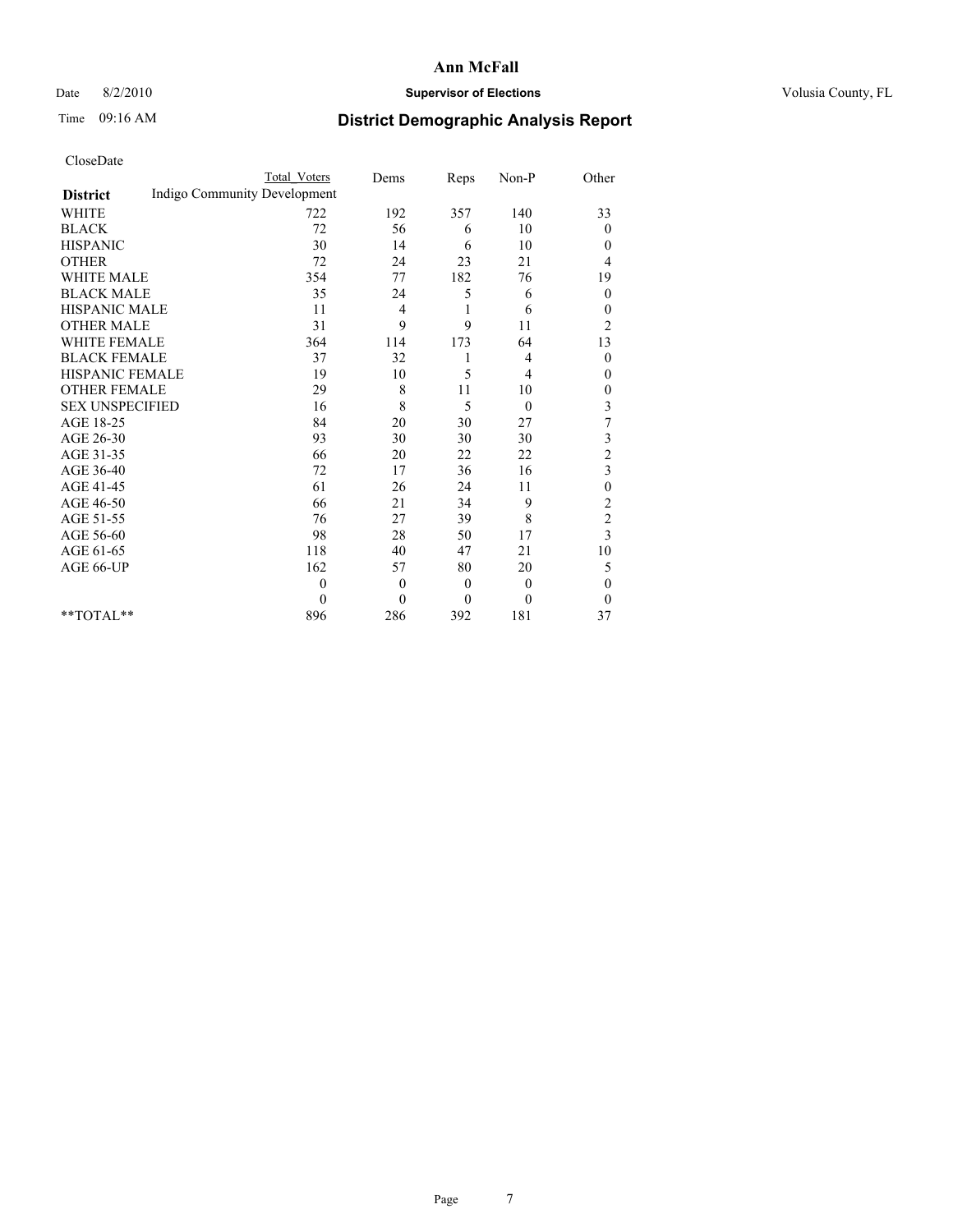## Date 8/2/2010 **Supervisor of Elections Supervisor of Elections** Volusia County, FL

# Time 09:16 AM **District Demographic Analysis Report**

|                                                 | <b>Total Voters</b> | Dems             | Reps           | Non-P          | Other          |
|-------------------------------------------------|---------------------|------------------|----------------|----------------|----------------|
| DeBary Community Development<br><b>District</b> |                     |                  |                |                |                |
| <b>WHITE</b>                                    | 639                 | 193              | 291            | 134            | 21             |
| <b>BLACK</b>                                    | 10                  | 6                | 2              | 2              | $\overline{0}$ |
| <b>HISPANIC</b>                                 | 12                  | 3                | 5              | 3              |                |
| <b>OTHER</b>                                    | 29                  | 6                | 6              | 14             | 3              |
| <b>WHITE MALE</b>                               | 324                 | 88               | 155            | 70             | 11             |
| <b>BLACK MALE</b>                               | 6                   | 3                | 1              | 2              | $\theta$       |
| HISPANIC MALE                                   | 5                   |                  | $\overline{c}$ |                |                |
| <b>OTHER MALE</b>                               | 9                   |                  |                | 7              | 0              |
| <b>WHITE FEMALE</b>                             | 307                 | 103              | 133            | 62             | 9              |
| <b>BLACK FEMALE</b>                             | 4                   | 3                |                | $\theta$       | $\mathbf{0}$   |
| HISPANIC FEMALE                                 | 7                   | $\overline{c}$   | 3              | 2              | 0              |
| <b>OTHER FEMALE</b>                             | 13                  | 5                | 4              | 3              |                |
| <b>SEX UNSPECIFIED</b>                          | 15                  | $\overline{2}$   | 4              | 6              | 3              |
| AGE 18-25                                       | 87                  | 25               | 25             | 32             | 5              |
| AGE 26-30                                       | 37                  | 8                | 13             | 12             | 4              |
| AGE 31-35                                       | 27                  | 8                | 10             | 8              |                |
| AGE 36-40                                       | 52                  | 14               | 20             | 15             | 3              |
| AGE 41-45                                       | 69                  | 11               | 41             | 15             | $\overline{c}$ |
| AGE 46-50                                       | 97                  | 28               | 48             | 20             |                |
| AGE 51-55                                       | 100                 | 32               | 50             | 16             | 2              |
| AGE 56-60                                       | 84                  | 26               | 43             | 14             |                |
| AGE 61-65                                       | 62                  | 25               | 23             | 11             | 3              |
| AGE 66-UP                                       | 75                  | 31               | 31             | 10             | 3              |
|                                                 | $\theta$            | $\boldsymbol{0}$ | $\theta$       | $\overline{0}$ | $\theta$       |
|                                                 | $\Omega$            | $\mathbf{0}$     | $\overline{0}$ | $\theta$       | $\theta$       |
| **TOTAL**                                       | 690                 | 208              | 304            | 153            | 25             |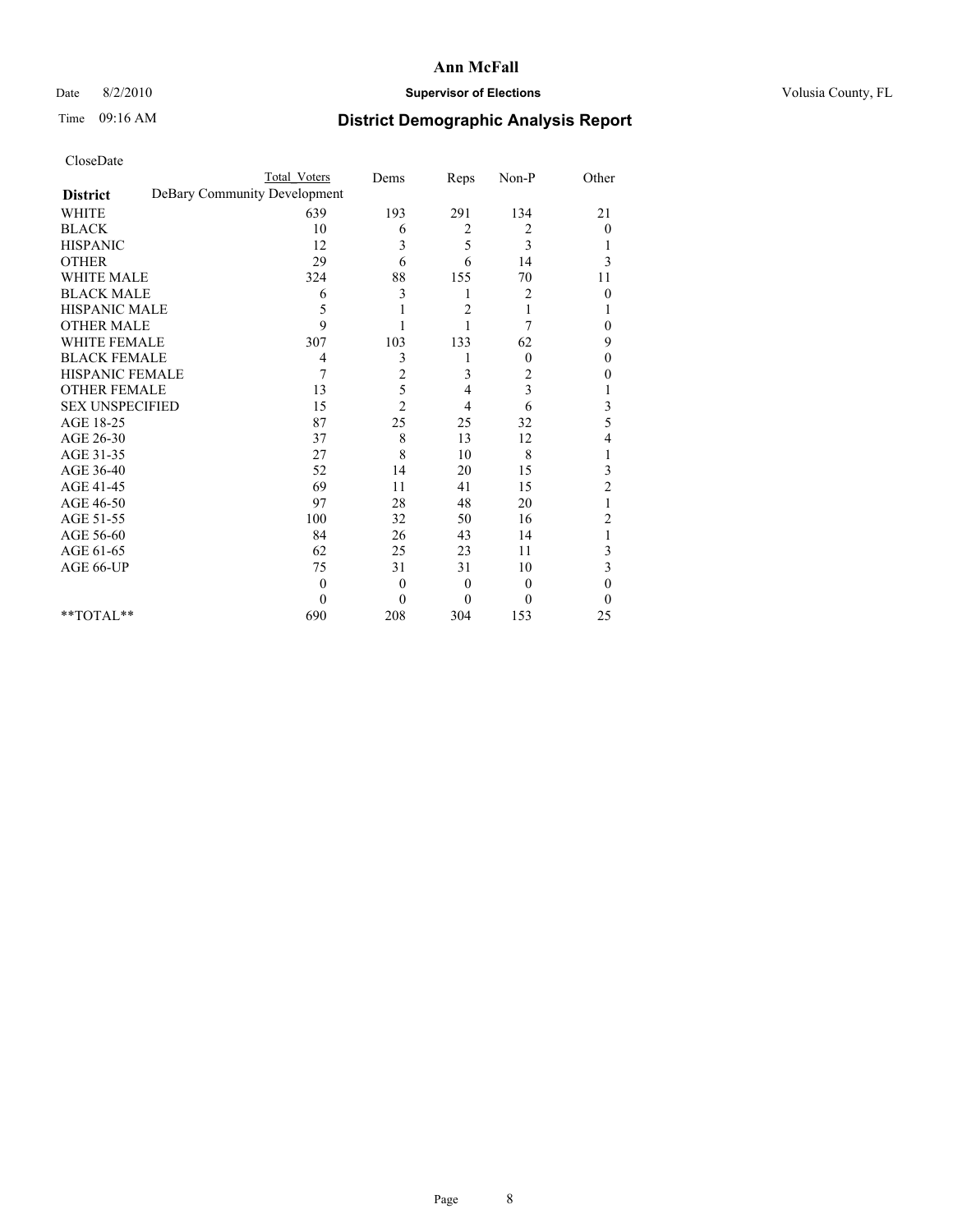## Date 8/2/2010 **Supervisor of Elections Supervisor of Elections** Volusia County, FL

# Time 09:16 AM **District Demographic Analysis Report**

|                        |                          | <b>Total Voters</b> | Dems     | Reps             | $Non-P$  | Other        |
|------------------------|--------------------------|---------------------|----------|------------------|----------|--------------|
| <b>District</b>        | Congressional District 3 |                     |          |                  |          |              |
| <b>WHITE</b>           |                          | 5,201               | 1,802    | 2,251            | 893      | 255          |
| <b>BLACK</b>           |                          | 2,242               | 1,899    | 59               | 242      | 42           |
| <b>HISPANIC</b>        |                          | 381                 | 156      | 59               | 146      | 20           |
| <b>OTHER</b>           |                          | 389                 | 146      | 78               | 121      | 44           |
| <b>WHITE MALE</b>      |                          | 2,425               | 746      | 1,095            | 444      | 140          |
| <b>BLACK MALE</b>      |                          | 898                 | 746      | 19               | 103      | 30           |
| <b>HISPANIC MALE</b>   |                          | 169                 | 71       | 28               | 58       | 12           |
| <b>OTHER MALE</b>      |                          | 115                 | 53       | 29               | 28       | 5            |
| <b>WHITE FEMALE</b>    |                          | 2,743               | 1,046    | 1,139            | 444      | 114          |
| <b>BLACK FEMALE</b>    |                          | 1,315               | 1,130    | 39               | 134      | 12           |
| HISPANIC FEMALE        |                          | 208                 | 85       | 31               | 85       | 7            |
| <b>OTHER FEMALE</b>    |                          | 147                 | 61       | 32               | 46       | 8            |
| <b>SEX UNSPECIFIED</b> |                          | 193                 | 65       | 35               | 60       | 33           |
| AGE 18-25              |                          | 863                 | 374      | 129              | 288      | 72           |
| AGE 26-30              |                          | 547                 | 279      | 95               | 140      | 33           |
| AGE 31-35              |                          | 542                 | 257      | 122              | 130      | 33           |
| AGE 36-40              |                          | 577                 | 284      | 151              | 123      | 19           |
| AGE 41-45              |                          | 632                 | 282      | 196              | 130      | 24           |
| AGE 46-50              |                          | 790                 | 402      | 242              | 120      | 26           |
| AGE 51-55              |                          | 777                 | 386      | 266              | 104      | 21           |
| AGE 56-60              |                          | 764                 | 403      | 225              | 104      | 32           |
| AGE 61-65              |                          | 719                 | 336      | 267              | 80       | 36           |
| AGE 66-UP              |                          | 2,002               | 1,000    | 754              | 183      | 65           |
|                        |                          | $\mathbf{0}$        | $\theta$ | $\boldsymbol{0}$ | $\theta$ | $\mathbf{0}$ |
|                        |                          | $\Omega$            | $\theta$ | $\Omega$         | $\theta$ | $\theta$     |
| $*$ $TOTAI.**$         |                          | 8,213               | 4,003    | 2,447            | 1,402    | 361          |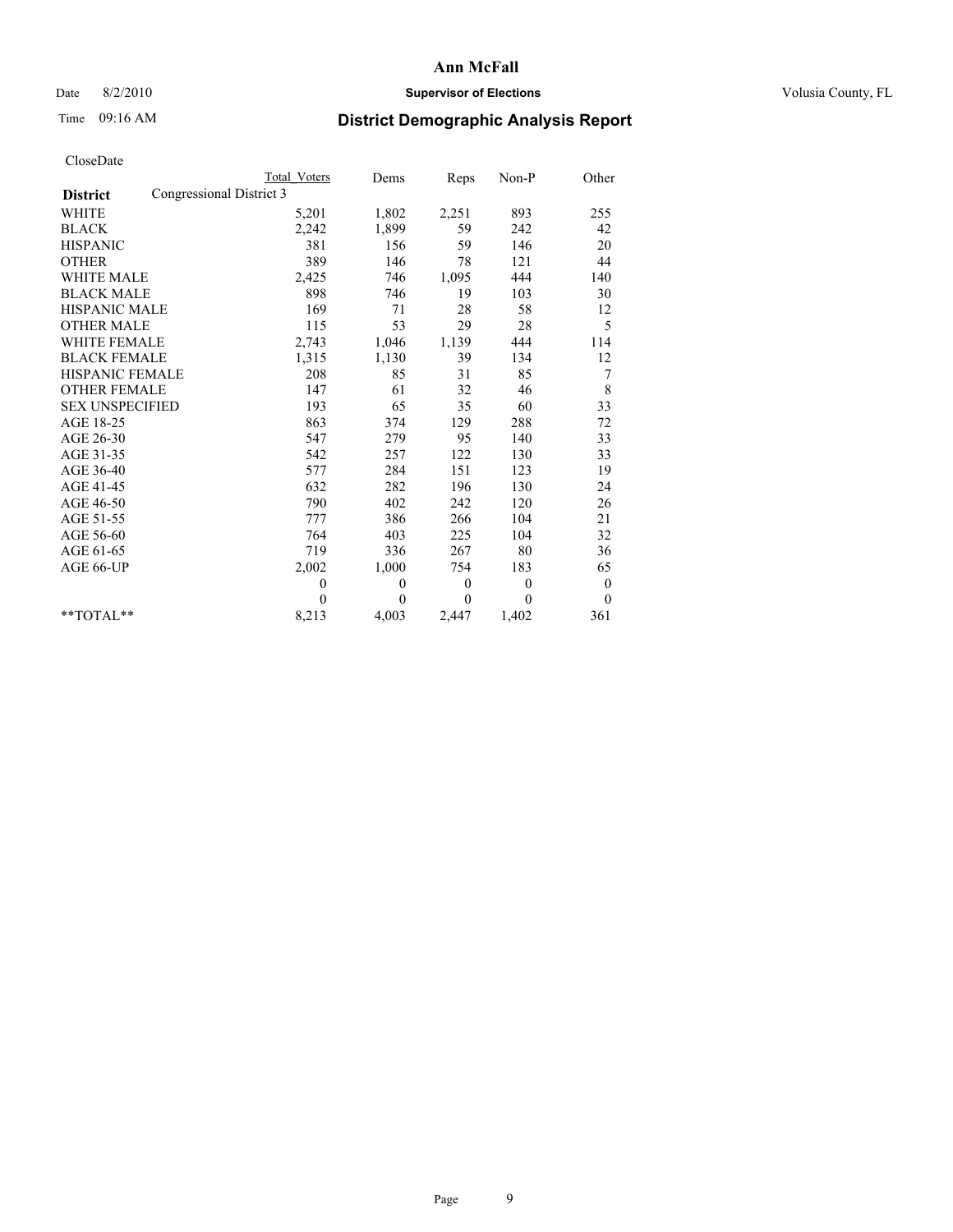## Date 8/2/2010 **Supervisor of Elections Supervisor of Elections** Volusia County, FL

# Time 09:16 AM **District Demographic Analysis Report**

|                        |                          | Total Voters | Dems     | Reps         | $Non-P$  | Other    |
|------------------------|--------------------------|--------------|----------|--------------|----------|----------|
| <b>District</b>        | Congressional District 7 |              |          |              |          |          |
| WHITE                  |                          | 139,382      | 50,012   | 54,969       | 27,938   | 6,463    |
| <b>BLACK</b>           |                          | 19,494       | 16,091   | 692          | 2,275    | 436      |
| <b>HISPANIC</b>        |                          | 13,055       | 6,274    | 2,316        | 4,017    | 448      |
| <b>OTHER</b>           |                          | 9,582        | 3,336    | 1,975        | 3,213    | 1,058    |
| WHITE MALE             |                          | 64,128       | 20,294   | 26,795       | 13,598   | 3,441    |
| <b>BLACK MALE</b>      |                          | 7,862        | 6,171    | 376          | 1,082    | 233      |
| <b>HISPANIC MALE</b>   |                          | 6,113        | 2,807    | 1,168        | 1,909    | 229      |
| <b>OTHER MALE</b>      |                          | 3,149        | 1,118    | 787          | 1,055    | 189      |
| <b>WHITE FEMALE</b>    |                          | 74,507       | 29,475   | 27,895       | 14,161   | 2,976    |
| <b>BLACK FEMALE</b>    |                          | 11,473       | 9,790    | 314          | 1,170    | 199      |
| HISPANIC FEMALE        |                          | 6,845        | 3,414    | 1,137        | 2,083    | 211      |
| <b>OTHER FEMALE</b>    |                          | 3,709        | 1,537    | 817          | 1,150    | 205      |
| <b>SEX UNSPECIFIED</b> |                          | 3,727        | 1,107    | 663          | 1,235    | 722      |
| AGE 18-25              |                          | 20,195       | 8,676    | 4,202        | 5,827    | 1,490    |
| AGE 26-30              |                          | 11,820       | 4,567    | 2,848        | 3,731    | 674      |
| AGE 31-35              |                          | 11,274       | 4,289    | 3,015        | 3,297    | 673      |
| AGE 36-40              |                          | 12,037       | 4,378    | 3,855        | 3,148    | 656      |
| AGE 41-45              |                          | 13,745       | 5,070    | 4,878        | 3,167    | 630      |
| AGE 46-50              |                          | 16,702       | 6,322    | 6,108        | 3,542    | 730      |
| AGE 51-55              |                          | 17,242       | 7,298    | 6,101        | 3,120    | 723      |
| AGE 56-60              |                          | 16,429       | 7,202    | 5,604        | 2,979    | 644      |
| AGE 61-65              |                          | 15,561       | 6,665    | 5,618        | 2,645    | 633      |
| AGE 66-UP              |                          | 46,503       | 21,245   | 17,722       | 5,985    | 1,551    |
|                        |                          | $\theta$     | $\theta$ | $\mathbf{0}$ | $\theta$ | 0        |
|                        |                          | $\theta$     | $\theta$ | $\mathbf{0}$ | $\theta$ | $\Omega$ |
| $*$ $TOTAI.**$         |                          | 181,513      | 75,713   | 59,952       | 37,443   | 8,405    |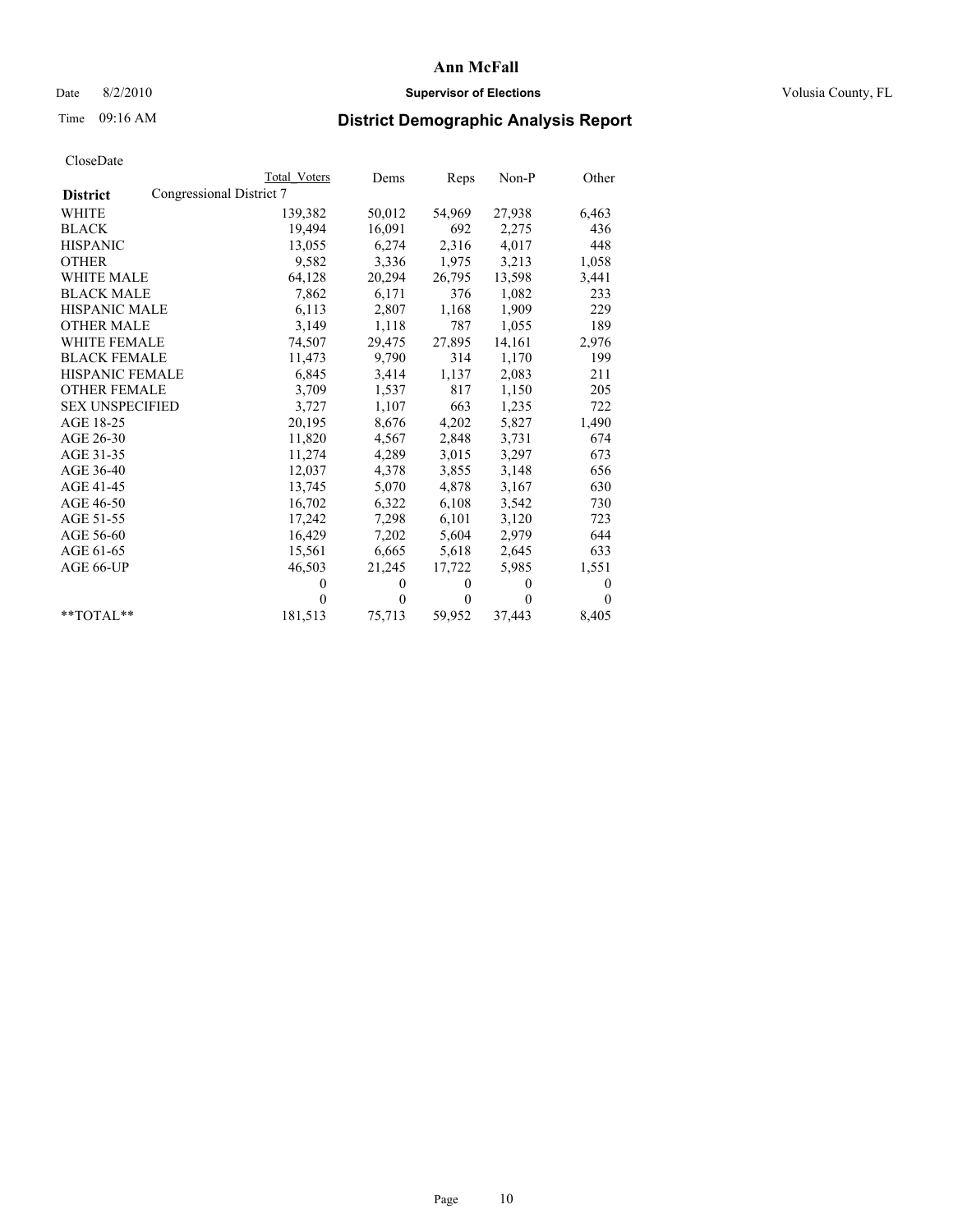# Date 8/2/2010 **Supervisor of Elections Supervisor of Elections** Volusia County, FL

# Time 09:16 AM **District Demographic Analysis Report**

|                        |                           | Total Voters | Dems     | Reps         | $Non-P$  | Other    |
|------------------------|---------------------------|--------------|----------|--------------|----------|----------|
| <b>District</b>        | Congressional District 24 |              |          |              |          |          |
| WHITE                  |                           | 109,352      | 38,516   | 42,670       | 23,509   | 4,657    |
| <b>BLACK</b>           |                           | 4,962        | 3,980    | 218          | 643      | 121      |
| <b>HISPANIC</b>        |                           | 5,648        | 2,626    | 1,063        | 1,751    | 208      |
| <b>OTHER</b>           |                           | 5,418        | 1,650    | 1,211        | 1,903    | 654      |
| WHITE MALE             |                           | 50,598       | 15,737   | 20,905       | 11,488   | 2,468    |
| <b>BLACK MALE</b>      |                           | 2,194        | 1,663    | 116          | 344      | 71       |
| HISPANIC MALE          |                           | 2,631        | 1,171    | 497          | 851      | 112      |
| <b>OTHER MALE</b>      |                           | 1,840        | 565      | 489          | 682      | 104      |
| <b>WHITE FEMALE</b>    |                           | 58,070       | 22,544   | 21,515       | 11,858   | 2,153    |
| <b>BLACK FEMALE</b>    |                           | 2,727        | 2,283    | 99           | 296      | 49       |
| HISPANIC FEMALE        |                           | 2,978        | 1,437    | 560          | 886      | 95       |
| <b>OTHER FEMALE</b>    |                           | 2,101        | 795      | 493          | 677      | 136      |
| <b>SEX UNSPECIFIED</b> |                           | 2,241        | 577      | 488          | 724      | 452      |
| AGE 18-25              |                           | 10,870       | 3,728    | 2,761        | 3,505    | 876      |
| AGE 26-30              |                           | 7,458        | 2,523    | 1,980        | 2,515    | 440      |
| AGE 31-35              |                           | 7,111        | 2,421    | 1,998        | 2,292    | 400      |
| AGE 36-40              |                           | 8,023        | 2,709    | 2,667        | 2,250    | 397      |
| AGE 41-45              |                           | 8,839        | 3,002    | 3,250        | 2,178    | 409      |
| AGE 46-50              |                           | 11,089       | 3,816    | 4,392        | 2,473    | 408      |
| AGE 51-55              |                           | 11,883       | 4,499    | 4,550        | 2,385    | 449      |
| AGE 56-60              |                           | 11,767       | 4,688    | 4,271        | 2,361    | 447      |
| AGE 61-65              |                           | 12,101       | 4,646    | 4,568        | 2,348    | 539      |
| AGE 66-UP              |                           | 36,237       | 14,740   | 14,723       | 5,499    | 1,275    |
|                        |                           | $\Omega$     | $\theta$ | $\mathbf{0}$ | $\theta$ | 0        |
|                        |                           | $\Omega$     | $\theta$ | $\mathbf{0}$ | $\theta$ | $\Omega$ |
| $*$ $TOTAI.**$         |                           | 125,380      | 46,772   | 45,162       | 27,806   | 5,640    |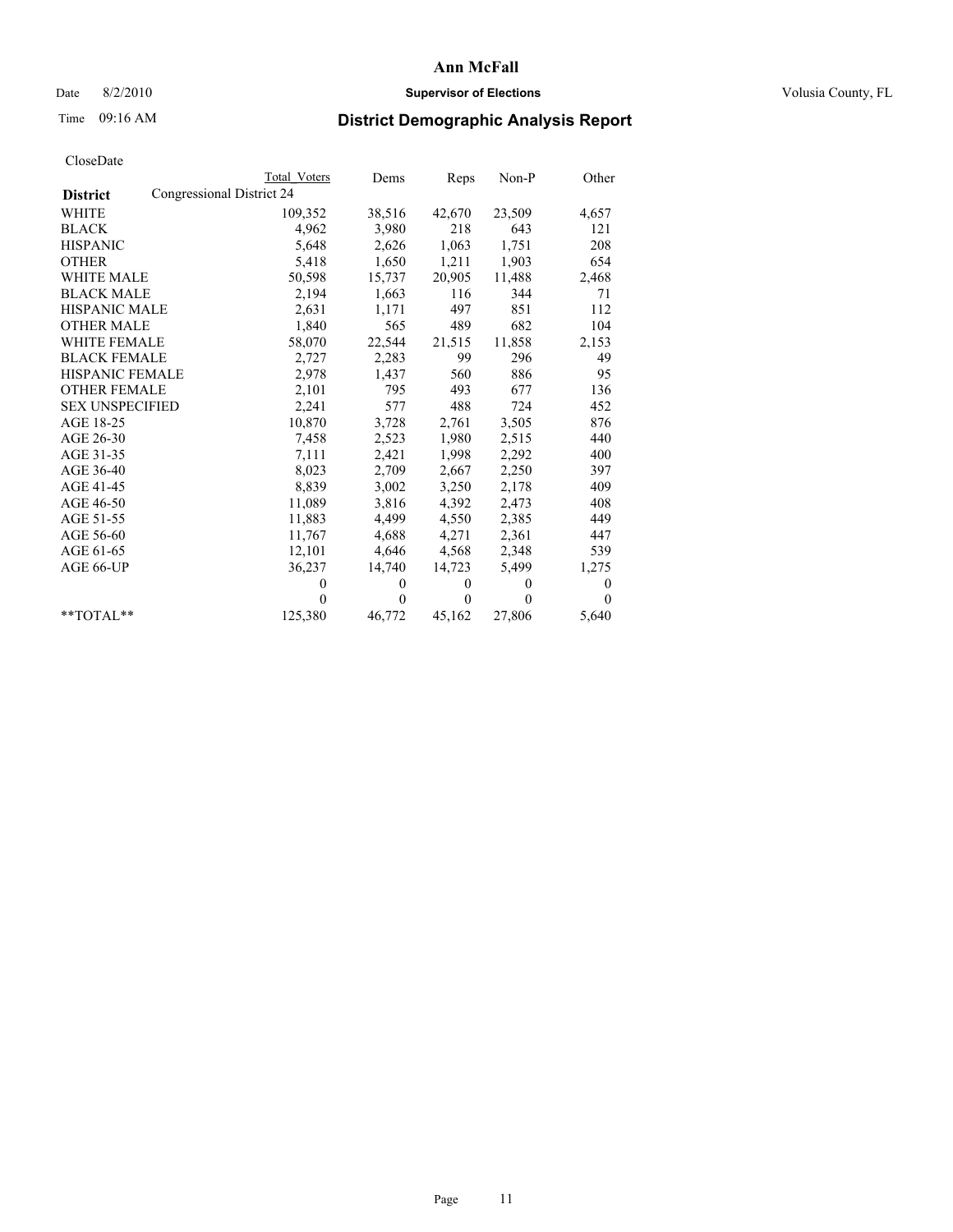# Date 8/2/2010 **Supervisor of Elections Supervisor of Elections** Volusia County, FL

# Time 09:16 AM **District Demographic Analysis Report**

|                        |               | Total Voters | Dems         | Reps         | $Non-P$      | Other            |
|------------------------|---------------|--------------|--------------|--------------|--------------|------------------|
| <b>District</b>        | Daytona Beach |              |              |              |              |                  |
| <b>WHITE</b>           |               | 20,507       | 7,982        | 7,228        | 4,347        | 950              |
| <b>BLACK</b>           |               | 12,274       | 10,422       | 318          | 1,314        | 220              |
| <b>HISPANIC</b>        |               | 863          | 399          | 163          | 273          | 28               |
| <b>OTHER</b>           |               | 2,300        | 952          | 347          | 742          | 259              |
| <b>WHITE MALE</b>      |               | 9,823        | 3,353        | 3,702        | 2,210        | 558              |
| <b>BLACK MALE</b>      |               | 4,806        | 3,926        | 165          | 608          | 107              |
| <b>HISPANIC MALE</b>   |               | 408          | 182          | 75           | 136          | 15               |
| <b>OTHER MALE</b>      |               | 741          | 300          | 148          | 249          | 44               |
| WHITE FEMALE           |               | 10,575       | 4,584        | 3,494        | 2,112        | 385              |
| <b>BLACK FEMALE</b>    |               | 7,360        | 6,408        | 151          | 689          | 112              |
| HISPANIC FEMALE        |               | 451          | 214          | 88           | 137          | 12               |
| <b>OTHER FEMALE</b>    |               | 845          | 404          | 137          | 262          | 42               |
| <b>SEX UNSPECIFIED</b> |               | 935          | 384          | 96           | 273          | 182              |
| AGE 18-25              |               | 6,225        | 3,866        | 691          | 1,330        | 338              |
| AGE 26-30              |               | 2,890        | 1,497        | 454          | 804          | 135              |
| AGE 31-35              |               | 2,145        | 1,116        | 357          | 576          | 96               |
| AGE 36-40              |               | 2,054        | 1,036        | 458          | 482          | 78               |
| AGE 41-45              |               | 2,271        | 1,234        | 467          | 476          | 94               |
| AGE 46-50              |               | 2,744        | 1,460        | 659          | 514          | 111              |
| AGE 51-55              |               | 3,076        | 1,732        | 757          | 474          | 113              |
| AGE 56-60              |               | 2,977        | 1,591        | 745          | 545          | 96               |
| AGE 61-65              |               | 2,818        | 1,466        | 775          | 462          | 115              |
| AGE 66-UP              |               | 8,744        | 4,757        | 2,693        | 1,013        | 281              |
|                        |               | $\theta$     | $\mathbf{0}$ | $\mathbf{0}$ | $\mathbf{0}$ | $\boldsymbol{0}$ |
|                        |               | $\theta$     | $\theta$     | $\theta$     | $\theta$     | $\theta$         |
| $*$ $TOTAI$            |               | 35,944       | 19,755       | 8,056        | 6,676        | 1,457            |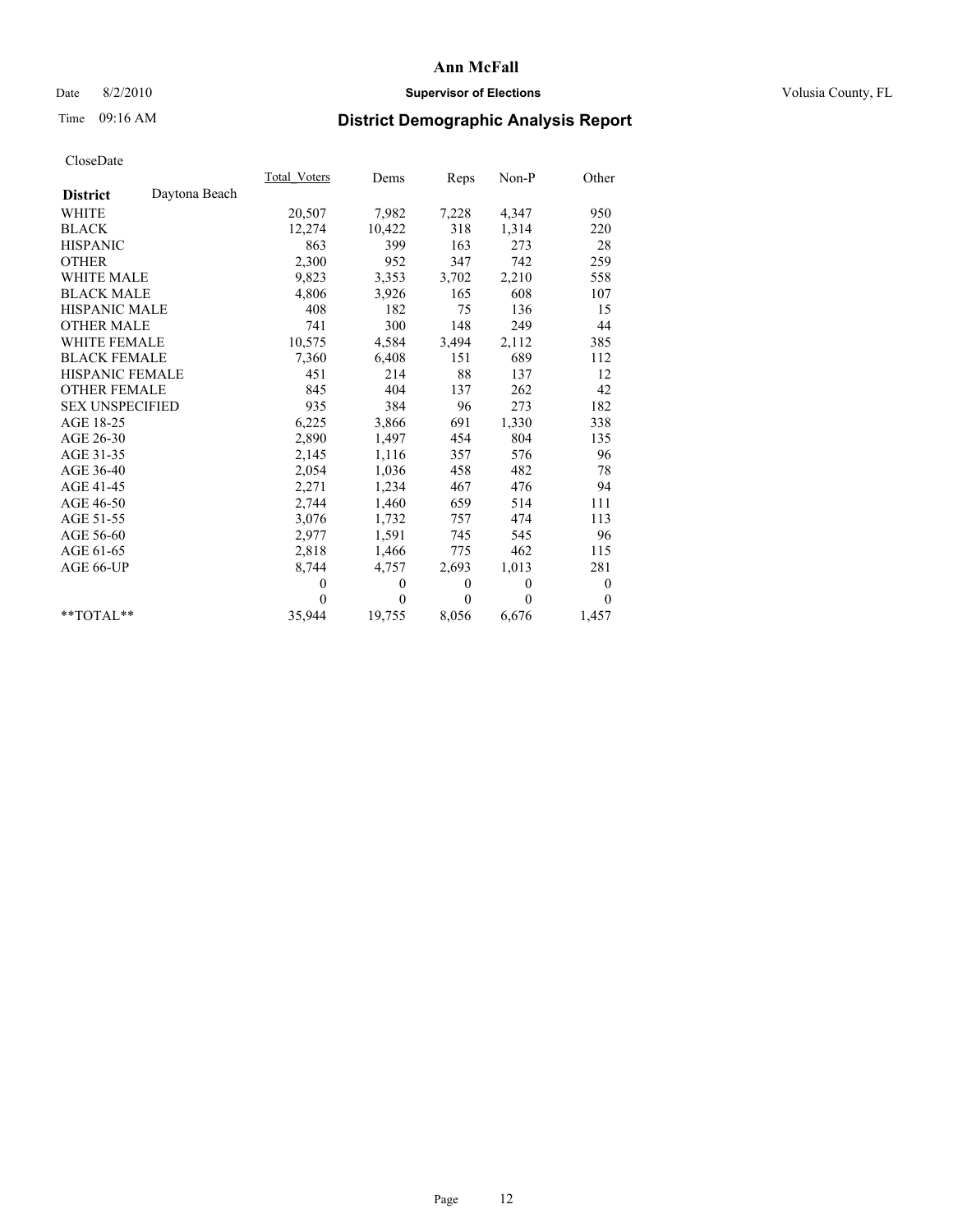# Date 8/2/2010 **Supervisor of Elections Supervisor of Elections** Volusia County, FL

# Time 09:16 AM **District Demographic Analysis Report**

|                                         | <b>Total Voters</b> | Dems           | Reps             | Non-P          | Other            |
|-----------------------------------------|---------------------|----------------|------------------|----------------|------------------|
| Daytona Beach Shores<br><b>District</b> |                     |                |                  |                |                  |
| <b>WHITE</b>                            | 3,126               | 929            | 1,432            | 631            | 134              |
| <b>BLACK</b>                            | 29                  | 21             |                  | 6              | 1                |
| <b>HISPANIC</b>                         | 53                  | 17             | 22               | 11             | 3                |
| <b>OTHER</b>                            | 157                 | 45             | 56               | 42             | 14               |
| <b>WHITE MALE</b>                       | 1,473               | 407            | 675              | 322            | 69               |
| <b>BLACK MALE</b>                       | 15                  | 10             | 1                | 3              | 1                |
| <b>HISPANIC MALE</b>                    | 26                  | $\overline{7}$ | 12               | 4              | 3                |
| <b>OTHER MALE</b>                       | 59                  | 19             | 22               | 17             |                  |
| <b>WHITE FEMALE</b>                     | 1,625               | 513            | 745              | 305            | 62               |
| <b>BLACK FEMALE</b>                     | 14                  | 11             | $\boldsymbol{0}$ | 3              | $\theta$         |
| HISPANIC FEMALE                         | 26                  | 10             | 9                | 7              | 0                |
| <b>OTHER FEMALE</b>                     | 68                  | 20             | 27               | 17             | 4                |
| <b>SEX UNSPECIFIED</b>                  | 59                  | 15             | 20               | 12             | 12               |
| AGE 18-25                               | 120                 | 33             | 35               | 41             | 11               |
| AGE 26-30                               | 87                  | 31             | 23               | 29             | 4                |
| AGE 31-35                               | 72                  | 30             | 19               | 18             | 5                |
| AGE 36-40                               | 68                  | 20             | 24               | 21             | 3                |
| AGE 41-45                               | 115                 | 26             | 43               | 40             | 6                |
| AGE 46-50                               | 157                 | 48             | 65               | 37             | 7                |
| AGE 51-55                               | 216                 | 57             | 99               | 48             | 12               |
| AGE 56-60                               | 294                 | 70             | 130              | 74             | 20               |
| AGE 61-65                               | 408                 | 120            | 186              | 78             | 24               |
| AGE 66-UP                               | 1,828               | 577            | 887              | 304            | 60               |
|                                         | $\theta$            | $\theta$       | $\mathbf{0}$     | $\overline{0}$ | $\boldsymbol{0}$ |
|                                         | $\Omega$            | $\mathbf{0}$   | $\mathbf{0}$     | $\theta$       | $\theta$         |
| $*$ TOTAL $*$                           | 3,365               | 1,012          | 1,511            | 690            | 152              |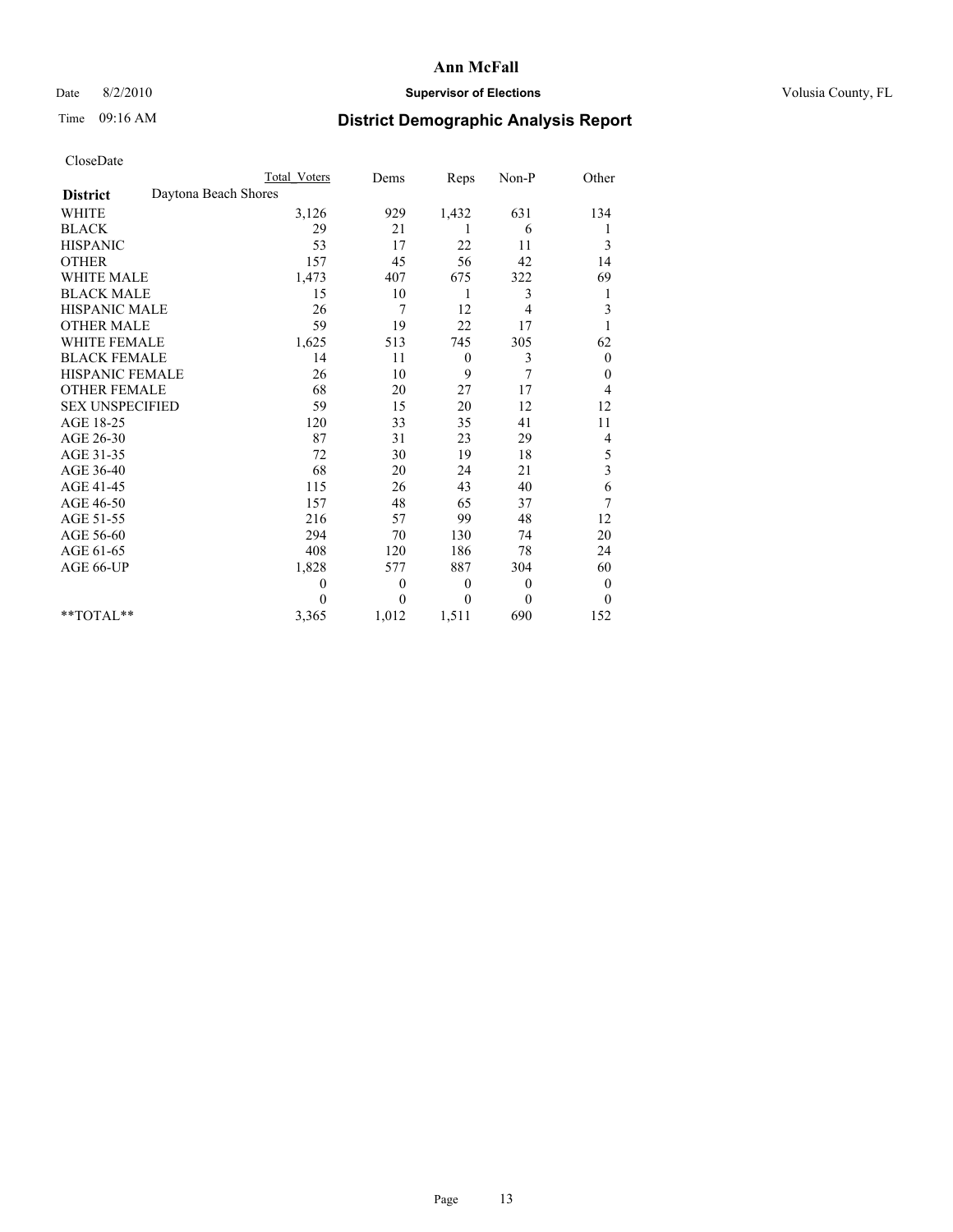# Date 8/2/2010 **Supervisor of Elections Supervisor of Elections** Volusia County, FL

# Time 09:16 AM **District Demographic Analysis Report**

|                        |        | <b>Total Voters</b> | Dems     | Reps         | Non-P    | Other            |  |
|------------------------|--------|---------------------|----------|--------------|----------|------------------|--|
| <b>District</b>        | DeBary |                     |          |              |          |                  |  |
| <b>WHITE</b>           |        | 11,589              | 3,367    | 5,388        | 2,268    | 566              |  |
| <b>BLACK</b>           |        | 408                 | 308      | 31           | 58       | 11               |  |
| <b>HISPANIC</b>        |        | 770                 | 329      | 192          | 219      | 30               |  |
| <b>OTHER</b>           |        | 654                 | 182      | 181          | 215      | 76               |  |
| <b>WHITE MALE</b>      |        | 5,418               | 1,349    | 2,657        | 1,115    | 297              |  |
| <b>BLACK MALE</b>      |        | 187                 | 132      | 11           | 38       | 6                |  |
| <b>HISPANIC MALE</b>   |        | 371                 | 143      | 100          | 110      | 18               |  |
| <b>OTHER MALE</b>      |        | 212                 | 60       | 60           | 79       | 13               |  |
| <b>WHITE FEMALE</b>    |        | 6,100               | 2,002    | 2,695        | 1,141    | 262              |  |
| <b>BLACK FEMALE</b>    |        | 216                 | 171      | 20           | 20       | 5                |  |
| <b>HISPANIC FEMALE</b> |        | 392                 | 182      | 92           | 106      | 12               |  |
| <b>OTHER FEMALE</b>    |        | 276                 | 91       | 81           | 83       | 21               |  |
| <b>SEX UNSPECIFIED</b> |        | 249                 | 56       | 76           | 68       | 49               |  |
| AGE 18-25              |        | 1,085               | 293      | 330          | 360      | 102              |  |
| AGE 26-30              |        | 713                 | 181      | 250          | 229      | 53               |  |
| AGE 31-35              |        | 753                 | 216      | 273          | 229      | 35               |  |
| AGE 36-40              |        | 926                 | 225      | 383          | 261      | 57               |  |
| AGE 41-45              |        | 1,102               | 301      | 489          | 261      | 51               |  |
| AGE 46-50              |        | 1,260               | 352      | 589          | 250      | 69               |  |
| AGE 51-55              |        | 1,305               | 420      | 598          | 237      | 50               |  |
| AGE 56-60              |        | 1,369               | 494      | 596          | 232      | 47               |  |
| AGE 61-65              |        | 1,277               | 398      | 614          | 209      | 56               |  |
| AGE 66-UP              |        | 3,630               | 1,306    | 1,670        | 492      | 162              |  |
|                        |        | $\theta$            | 0        | $\mathbf{0}$ | $\theta$ | $\boldsymbol{0}$ |  |
|                        |        | $\theta$            | $\theta$ | $\Omega$     | $\theta$ | $\theta$         |  |
| $*$ $TOTAI.**$         |        | 13,421              | 4,186    | 5,792        | 2,760    | 683              |  |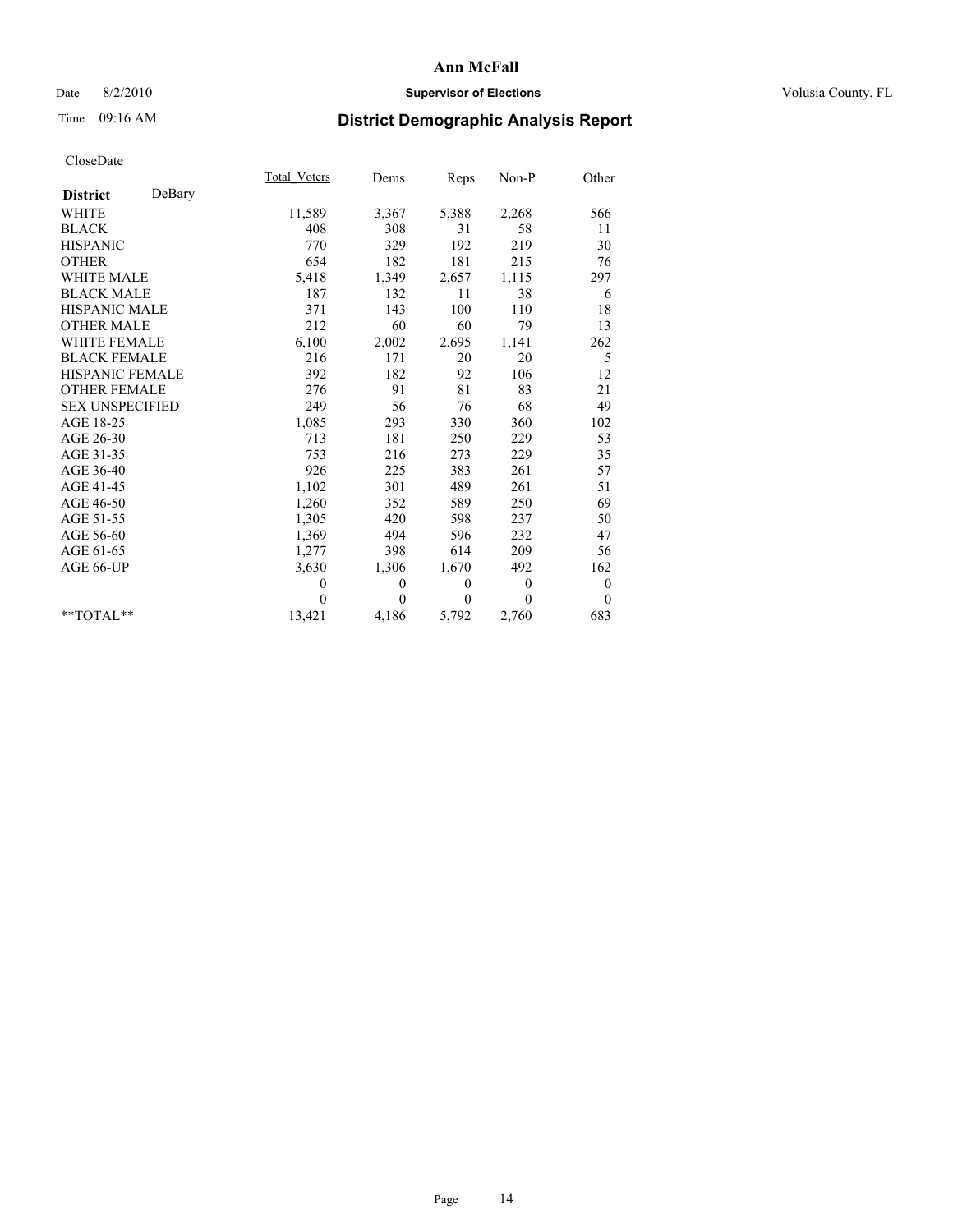# Date 8/2/2010 **Supervisor of Elections Supervisor of Elections** Volusia County, FL

# Time 09:16 AM **District Demographic Analysis Report**

|                        |        | Total Voters | Dems         | Reps     | $Non-P$      | Other            |
|------------------------|--------|--------------|--------------|----------|--------------|------------------|
| <b>District</b>        | DeLand |              |              |          |              |                  |
| <b>WHITE</b>           |        | 11,314       | 4,083        | 4,593    | 2,034        | 604              |
| <b>BLACK</b>           |        | 2,285        | 1,905        | 75       | 247          | 58               |
| <b>HISPANIC</b>        |        | 816          | 366          | 138      | 259          | 53               |
| <b>OTHER</b>           |        | 782          | 281          | 156      | 235          | 110              |
| <b>WHITE MALE</b>      |        | 4,875        | 1,534        | 2,082    | 952          | 307              |
| <b>BLACK MALE</b>      |        | 880          | 694          | 34       | 116          | 36               |
| <b>HISPANIC MALE</b>   |        | 346          | 153          | 63       | 105          | 25               |
| <b>OTHER MALE</b>      |        | 230          | 91           | 61       | 54           | 24               |
| WHITE FEMALE           |        | 6,393        | 2,533        | 2,497    | 1,072        | 291              |
| <b>BLACK FEMALE</b>    |        | 1,384        | 1,194        | 41       | 128          | 21               |
| HISPANIC FEMALE        |        | 466          | 213          | 74       | 152          | 27               |
| <b>OTHER FEMALE</b>    |        | 305          | 129          | 53       | 95           | 28               |
| <b>SEX UNSPECIFIED</b> |        | 318          | 94           | 57       | 101          | 66               |
| AGE 18-25              |        | 1,833        | 763          | 407      | 503          | 160              |
| AGE 26-30              |        | 1,038        | 453          | 225      | 297          | 63               |
| AGE 31-35              |        | 1,049        | 426          | 297      | 245          | 81               |
| AGE 36-40              |        | 1,111        | 448          | 347      | 265          | 51               |
| AGE 41-45              |        | 1,119        | 461          | 395      | 203          | 60               |
| AGE 46-50              |        | 1,220        | 512          | 439      | 210          | 59               |
| AGE 51-55              |        | 1,211        | 559          | 382      | 208          | 62               |
| AGE 56-60              |        | 1,142        | 547          | 375      | 170          | 50               |
| AGE 61-65              |        | 1,198        | 550          | 425      | 171          | 52               |
| AGE 66-UP              |        | 4,276        | 1,916        | 1,670    | 503          | 187              |
|                        |        | $\mathbf{0}$ | $\mathbf{0}$ | $\theta$ | $\mathbf{0}$ | $\boldsymbol{0}$ |
|                        |        | $\theta$     | $\theta$     | $\theta$ | $\theta$     | $\theta$         |
| $*$ $TOTAI.**$         |        | 15,197       | 6,635        | 4,962    | 2,775        | 825              |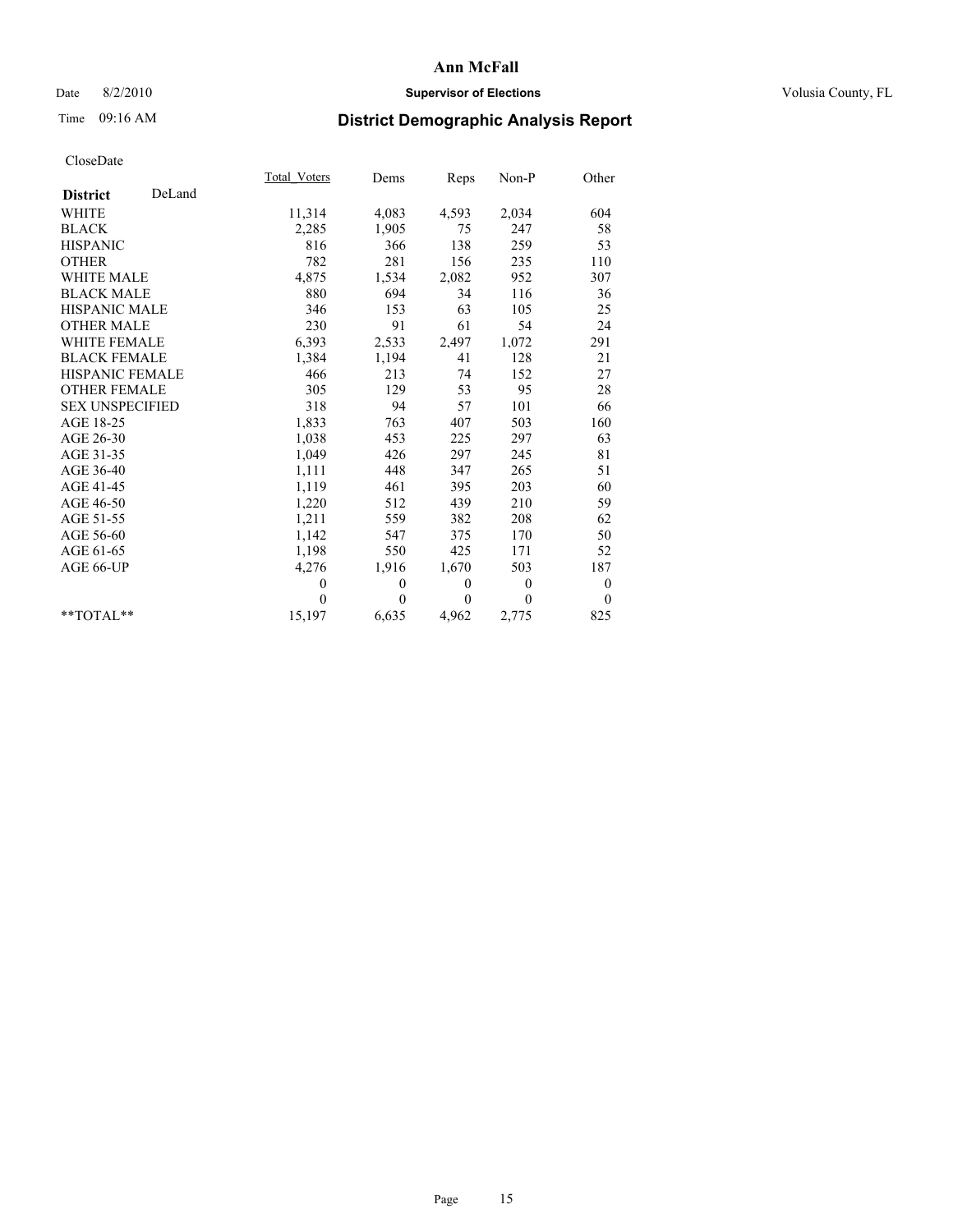# Date 8/2/2010 **Supervisor of Elections Supervisor of Elections** Volusia County, FL

# Time 09:16 AM **District Demographic Analysis Report**

|                        |         | Total Voters | Dems         | Reps         | Non-P        | Other          |
|------------------------|---------|--------------|--------------|--------------|--------------|----------------|
| <b>District</b>        | Deltona |              |              |              |              |                |
| <b>WHITE</b>           |         | 33,192       | 11,272       | 12,784       | 7,308        | 1,828          |
| <b>BLACK</b>           |         | 4,529        | 3,516        | 225          | 630          | 158            |
| <b>HISPANIC</b>        |         | 11,680       | 5,863        | 1,865        | 3,582        | 370            |
| <b>OTHER</b>           |         | 2,998        | 996          | 533          | 1,087        | 382            |
| <b>WHITE MALE</b>      |         | 15,441       | 4,696        | 6,241        | 3,544        | 960            |
| <b>BLACK MALE</b>      |         | 2,011        | 1,466        | 136          | 311          | 98             |
| <b>HISPANIC MALE</b>   |         | 5,495        | 2,634        | 941          | 1,730        | 190            |
| <b>OTHER MALE</b>      |         | 984          | 357          | 216          | 348          | 63             |
| <b>WHITE FEMALE</b>    |         | 17,575       | 6,513        | 6,477        | 3,724        | 861            |
| <b>BLACK FEMALE</b>    |         | 2,478        | 2,014        | 89           | 316          | 59             |
| <b>HISPANIC FEMALE</b> |         | 6,099        | 3,181        | 918          | 1,827        | 173            |
| <b>OTHER FEMALE</b>    |         | 1,147        | 472          | 205          | 393          | 77             |
| <b>SEX UNSPECIFIED</b> |         | 1,169        | 314          | 184          | 414          | 257            |
| AGE 18-25              |         | 6,333        | 2,336        | 1,274        | 2,163        | 560            |
| AGE 26-30              |         | 4,128        | 1,495        | 909          | 1,447        | 277            |
| AGE 31-35              |         | 4,522        | 1,744        | 1,118        | 1,382        | 278            |
| AGE 36-40              |         | 4,677        | 1,761        | 1,379        | 1,268        | 269            |
| AGE 41-45              |         | 4,818        | 1,876        | 1,502        | 1,197        | 243            |
| AGE 46-50              |         | 5,421        | 2,100        | 1,832        | 1,280        | 209            |
| AGE 51-55              |         | 5,171        | 2,113        | 1,746        | 1,059        | 253            |
| AGE 56-60              |         | 4,234        | 1,895        | 1,321        | 830          | 188            |
| AGE 61-65              |         | 3,735        | 1,649        | 1,208        | 718          | 160            |
| AGE 66-UP              |         | 9,359        | 4,678        | 3,118        | 1,262        | 301            |
|                        |         | $\mathbf{0}$ | $\mathbf{0}$ | $\mathbf{0}$ | $\mathbf{0}$ | $\overline{0}$ |
|                        |         | $\Omega$     | $\Omega$     | $\mathbf{0}$ | 0            | $\theta$       |
| $*$ $TOTAI.**$         |         | 52,399       | 21,647       | 15,407       | 12,607       | 2,738          |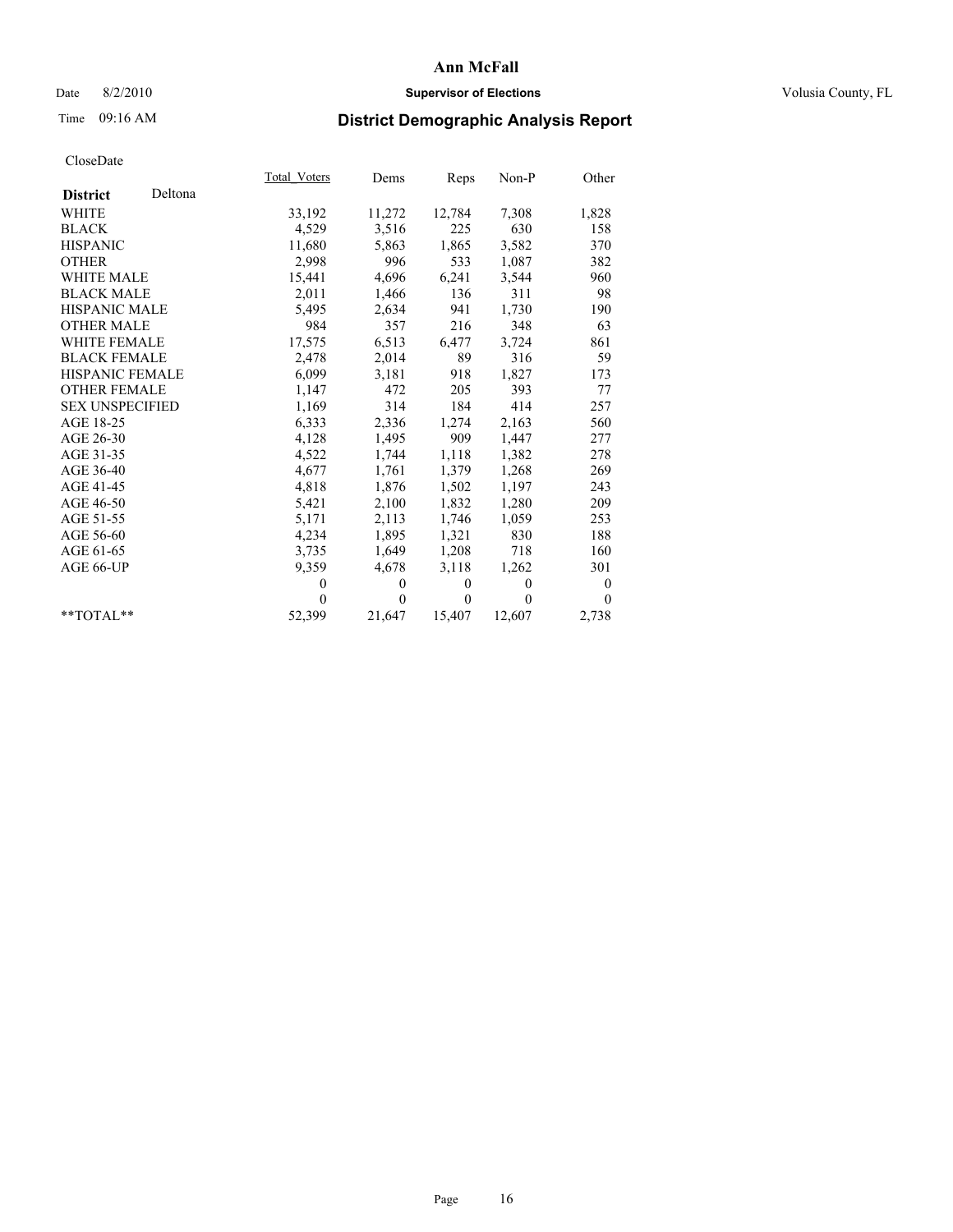# Date 8/2/2010 **Supervisor of Elections Supervisor of Elections** Volusia County, FL

# Time 09:16 AM **District Demographic Analysis Report**

|                        |           | <b>Total Voters</b> | Dems     | Reps         | Non-P    | Other          |
|------------------------|-----------|---------------------|----------|--------------|----------|----------------|
| <b>District</b>        | Edgewater |                     |          |              |          |                |
| <b>WHITE</b>           |           | 12,839              | 4,916    | 4,327        | 3,087    | 509            |
| <b>BLACK</b>           |           | 262                 | 202      | 12           | 40       | 8              |
| <b>HISPANIC</b>        |           | 164                 | 76       | 35           | 44       | 9              |
| <b>OTHER</b>           |           | 452                 | 133      | 87           | 173      | 59             |
| <b>WHITE MALE</b>      |           | 5,807               | 1,993    | 2,119        | 1,440    | 255            |
| <b>BLACK MALE</b>      |           | 130                 | 97       | 7            | 22       | 4              |
| <b>HISPANIC MALE</b>   |           | 68                  | 30       | 13           | 20       | 5              |
| <b>OTHER MALE</b>      |           | 147                 | 50       | 40           | 50       | 7              |
| <b>WHITE FEMALE</b>    |           | 6,962               | 2,897    | 2,180        | 1,633    | 252            |
| <b>BLACK FEMALE</b>    |           | 127                 | 102      | 5            | 17       | 3              |
| HISPANIC FEMALE        |           | 93                  | 45       | 22           | 22       | 4              |
| <b>OTHER FEMALE</b>    |           | 163                 | 60       | 35           | 59       | 9              |
| <b>SEX UNSPECIFIED</b> |           | 220                 | 53       | 40           | 81       | 46             |
| AGE 18-25              |           | 1,155               | 370      | 253          | 447      | 85             |
| AGE 26-30              |           | 834                 | 262      | 225          | 295      | 52             |
| AGE 31-35              |           | 892                 | 290      | 247          | 309      | 46             |
| AGE 36-40              |           | 958                 | 318      | 271          | 325      | 44             |
| AGE 41-45              |           | 971                 | 345      | 340          | 253      | 33             |
| AGE 46-50              |           | 1,230               | 472      | 414          | 295      | 49             |
| AGE 51-55              |           | 1,321               | 489      | 485          | 305      | 42             |
| AGE 56-60              |           | 1,265               | 551      | 404          | 267      | 43             |
| AGE 61-65              |           | 1,250               | 506      | 423          | 259      | 62             |
| AGE 66-UP              |           | 3,840               | 1,724    | 1,398        | 589      | 129            |
|                        |           | $\theta$            | $\theta$ | $\mathbf{0}$ | $\theta$ | $\theta$       |
|                        |           | $\theta$            | $\theta$ | $\Omega$     | $\theta$ | $\overline{0}$ |
| $*$ $TOTAI.**$         |           | 13,717              | 5,327    | 4,461        | 3,344    | 585            |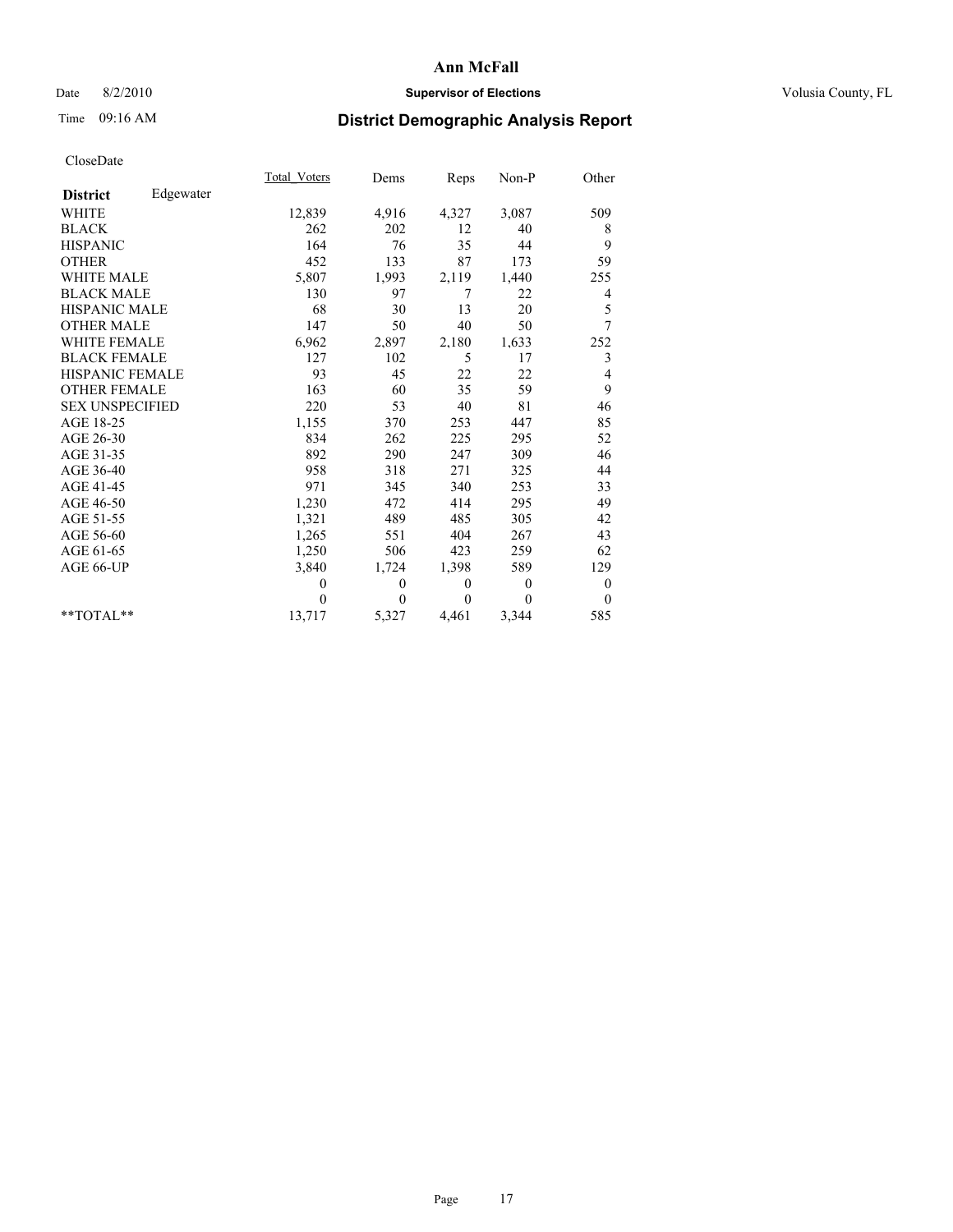# Date 8/2/2010 **Supervisor of Elections Supervisor of Elections** Volusia County, FL

# Time 09:16 AM **District Demographic Analysis Report**

|                        |            | <b>Total Voters</b> | Dems     | Reps             | $Non-P$      | Other            |
|------------------------|------------|---------------------|----------|------------------|--------------|------------------|
| <b>District</b>        | Holly Hill |                     |          |                  |              |                  |
| <b>WHITE</b>           |            | 5,555               | 2,353    | 1,678            | 1,252        | 272              |
| <b>BLACK</b>           |            | 724                 | 595      | 24               | 95           | 10               |
| <b>HISPANIC</b>        |            | 143                 | 74       | 25               | 38           | 6                |
| <b>OTHER</b>           |            | 332                 | 121      | 55               | 117          | 39               |
| <b>WHITE MALE</b>      |            | 2,494               | 929      | 819              | 617          | 129              |
| <b>BLACK MALE</b>      |            | 260                 | 203      | 10               | 41           | 6                |
| <b>HISPANIC MALE</b>   |            | 67                  | 27       | 16               | 21           | 3                |
| <b>OTHER MALE</b>      |            | 94                  | 31       | 19               | 34           | 10               |
| <b>WHITE FEMALE</b>    |            | 3,029               | 1,412    | 853              | 628          | 136              |
| <b>BLACK FEMALE</b>    |            | 461                 | 390      | 14               | 53           | 4                |
| HISPANIC FEMALE        |            | 76                  | 47       | 9                | 17           | 3                |
| <b>OTHER FEMALE</b>    |            | 138                 | 61       | 28               | 44           | 5                |
| <b>SEX UNSPECIFIED</b> |            | 135                 | 43       | 14               | 47           | 31               |
| AGE 18-25              |            | 690                 | 303      | 121              | 208          | 58               |
| AGE 26-30              |            | 493                 | 206      | 107              | 161          | 19               |
| AGE 31-35              |            | 438                 | 192      | 82               | 138          | 26               |
| AGE 36-40              |            | 440                 | 190      | 99               | 130          | 21               |
| AGE 41-45              |            | 543                 | 220      | 156              | 141          | 26               |
| AGE 46-50              |            | 663                 | 279      | 180              | 155          | 49               |
| AGE 51-55              |            | 641                 | 308      | 162              | 140          | 31               |
| AGE 56-60              |            | 625                 | 308      | 164              | 133          | 20               |
| AGE 61-65              |            | 510                 | 255      | 127              | 104          | 24               |
| AGE 66-UP              |            | 1,711               | 882      | 584              | 192          | 53               |
|                        |            | $\theta$            | $\theta$ | $\boldsymbol{0}$ | $\mathbf{0}$ | $\boldsymbol{0}$ |
|                        |            | $\theta$            | $\theta$ | $\mathbf{0}$     | $\theta$     | $\theta$         |
| $*$ TOTAL $*$          |            | 6,754               | 3,143    | 1,782            | 1,502        | 327              |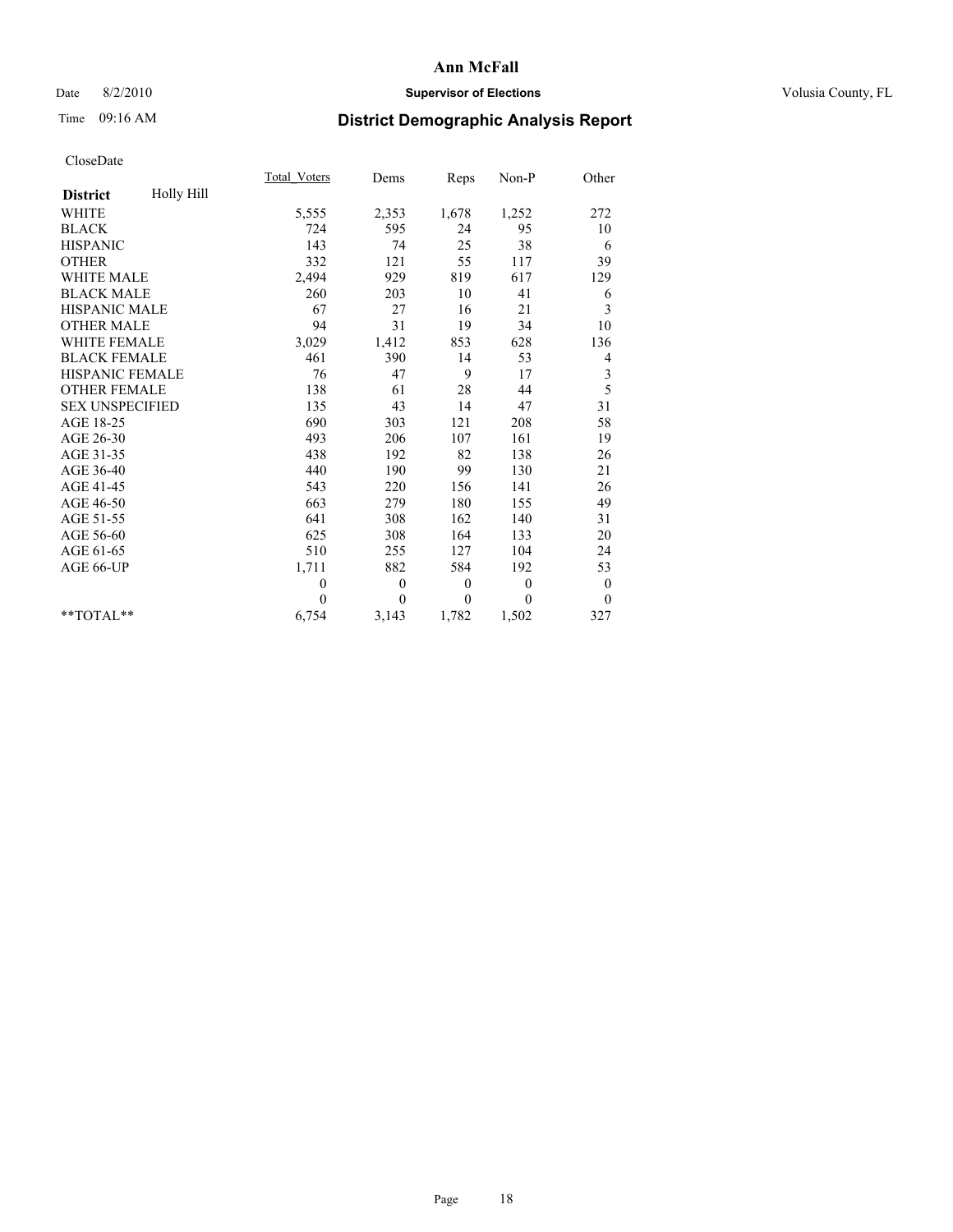# Date 8/2/2010 **Supervisor of Elections Supervisor of Elections** Volusia County, FL

# Time 09:16 AM **District Demographic Analysis Report**

|                        |            | <b>Total Voters</b> | Dems           | Reps           | Non-P            | Other                   |
|------------------------|------------|---------------------|----------------|----------------|------------------|-------------------------|
| <b>District</b>        | Lake Helen |                     |                |                |                  |                         |
| <b>WHITE</b>           |            | 1,569               | 626            | 564            | 304              | 75                      |
| <b>BLACK</b>           |            | 179                 | 156            | 8              | 12               | 3                       |
| <b>HISPANIC</b>        |            | 28                  | 11             | 9              | 3                | 5                       |
| <b>OTHER</b>           |            | 58                  | 20             | 14             | 18               | 6                       |
| <b>WHITE MALE</b>      |            | 704                 | 251            | 279            | 139              | 35                      |
| <b>BLACK MALE</b>      |            | 78                  | 68             | 3              | 5                | $\overline{\mathbf{c}}$ |
| <b>HISPANIC MALE</b>   |            | 8                   | $\overline{2}$ | 4              | $\boldsymbol{0}$ | $\overline{c}$          |
| <b>OTHER MALE</b>      |            | 17                  | 7              | $\overline{c}$ | 6                | $\overline{c}$          |
| <b>WHITE FEMALE</b>    |            | 855                 | 373            | 280            | 162              | 40                      |
| <b>BLACK FEMALE</b>    |            | 101                 | 88             | 5              | 7                |                         |
| HISPANIC FEMALE        |            | 20                  | 9              | 5              | 3                | 3                       |
| <b>OTHER FEMALE</b>    |            | 23                  | 12             | $\overline{4}$ | 6                |                         |
| <b>SEX UNSPECIFIED</b> |            | 28                  | 3              | 13             | 9                | 3                       |
| AGE 18-25              |            | 176                 | 61             | 45             | 55               | 15                      |
| AGE 26-30              |            | 100                 | 33             | 29             | 32               | 6                       |
| AGE 31-35              |            | 98                  | 39             | 27             | 25               | 7                       |
| AGE 36-40              |            | 121                 | 41             | 36             | 32               | 12                      |
| AGE 41-45              |            | 129                 | 57             | 43             | 20               | 9                       |
| AGE 46-50              |            | 188                 | 74             | 67             | 37               | 10                      |
| AGE 51-55              |            | 214                 | 96             | 77             | 32               | 9                       |
| AGE 56-60              |            | 187                 | 94             | 56             | 30               | 7                       |
| AGE 61-65              |            | 170                 | 90             | 54             | 23               | 3                       |
| AGE 66-UP              |            | 451                 | 228            | 161            | 51               | 11                      |
|                        |            | $\theta$            | $\theta$       | $\mathbf{0}$   | $\theta$         | $\theta$                |
|                        |            | $\Omega$            | $\theta$       | $\mathbf{0}$   | $\mathbf{0}$     | $\overline{0}$          |
| $*$ $TOTAI.**$         |            | 1,834               | 813            | 595            | 337              | 89                      |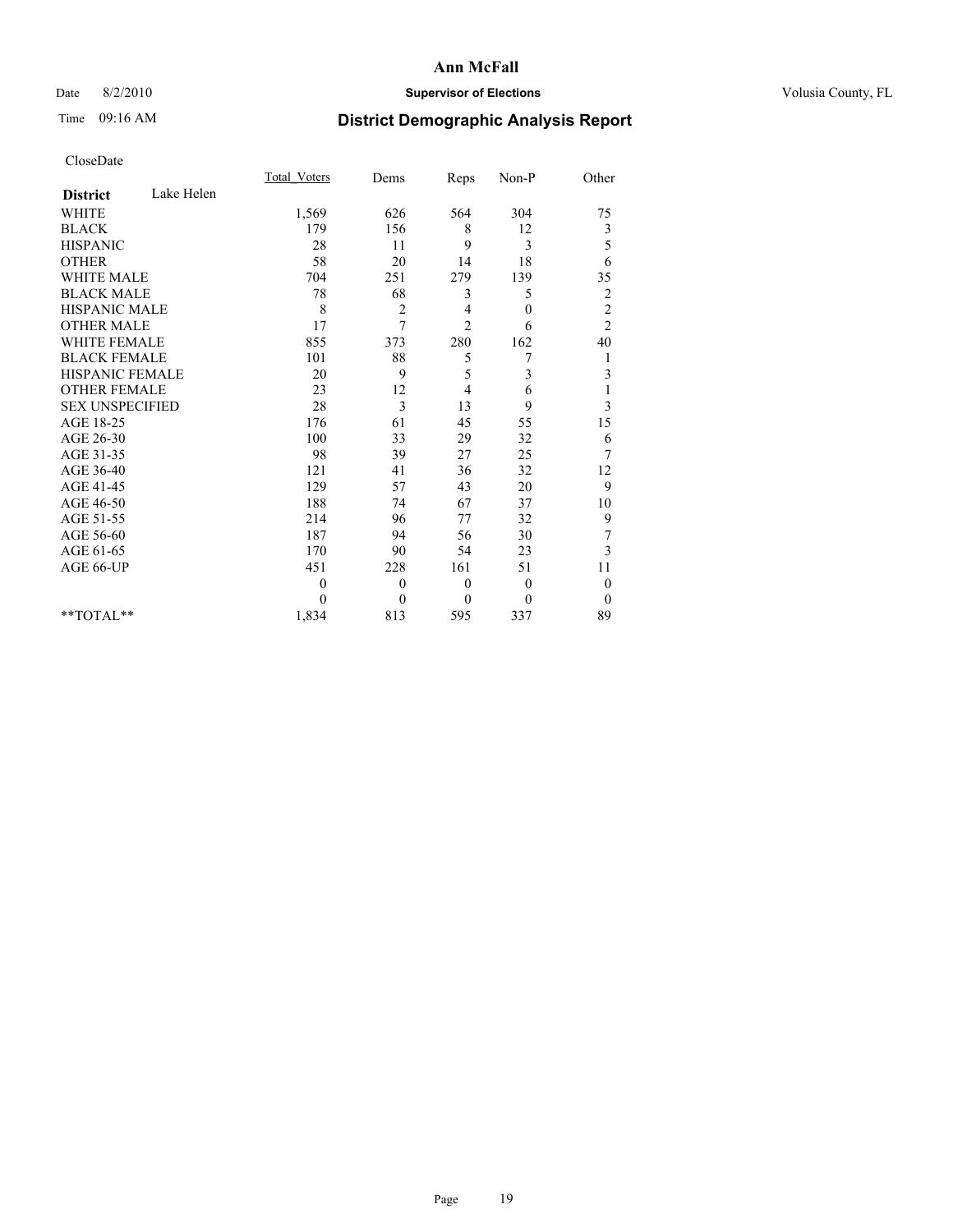# Date 8/2/2010 **Supervisor of Elections Supervisor of Elections** Volusia County, FL

# Time 09:16 AM **District Demographic Analysis Report**

|                                     | <b>Total Voters</b> | Dems     | Reps         | Non-P        | Other            |
|-------------------------------------|---------------------|----------|--------------|--------------|------------------|
| New Smyrna Beach<br><b>District</b> |                     |          |              |              |                  |
| <b>WHITE</b>                        | 14,993              | 5,229    | 5,988        | 3,151        | 625              |
| <b>BLACK</b>                        | 749                 | 631      | 24           | 80           | 14               |
| <b>HISPANIC</b>                     | 184                 | 66       | 48           | 61           | 9                |
| <b>OTHER</b>                        | 575                 | 144      | 116          | 201          | 114              |
| <b>WHITE MALE</b>                   | 6,849               | 2,083    | 2,843        | 1,593        | 330              |
| <b>BLACK MALE</b>                   | 315                 | 246      | 10           | 49           | 10               |
| <b>HISPANIC MALE</b>                | 91                  | 27       | 21           | 37           | 6                |
| <b>OTHER MALE</b>                   | 163                 | 45       | 44           | 65           | 9                |
| <b>WHITE FEMALE</b>                 | 8,045               | 3,108    | 3,110        | 1,533        | 294              |
| <b>BLACK FEMALE</b>                 | 429                 | 380      | 14           | 31           | 4                |
| HISPANIC FEMALE                     | 93                  | 39       | 27           | 24           | 3                |
| <b>OTHER FEMALE</b>                 | 211                 | 71       | 55           | 66           | 19               |
| <b>SEX UNSPECIFIED</b>              | 305                 | 71       | 52           | 95           | 87               |
| AGE 18-25                           | 1,094               | 378      | 226          | 390          | 100              |
| AGE 26-30                           | 832                 | 294      | 229          | 253          | 56               |
| AGE 31-35                           | 786                 | 246      | 227          | 266          | 47               |
| AGE 36-40                           | 870                 | 306      | 268          | 240          | 56               |
| AGE 41-45                           | 886                 | 292      | 332          | 220          | 42               |
| AGE 46-50                           | 1,219               | 414      | 483          | 267          | 55               |
| AGE 51-55                           | 1,498               | 608      | 522          | 304          | 64               |
| AGE 56-60                           | 1,609               | 626      | 577          | 340          | 66               |
| AGE 61-65                           | 1,734               | 653      | 681          | 338          | 62               |
| AGE 66-UP                           | 5,973               | 2,253    | 2,631        | 875          | 214              |
|                                     | $\theta$            | $\theta$ | $\mathbf{0}$ | $\mathbf{0}$ | $\boldsymbol{0}$ |
|                                     | $\theta$            | $\theta$ | $\theta$     | $\theta$     | $\mathbf{0}$     |
| $*$ $TOTAI.**$                      | 16,501              | 6,070    | 6,176        | 3,493        | 762              |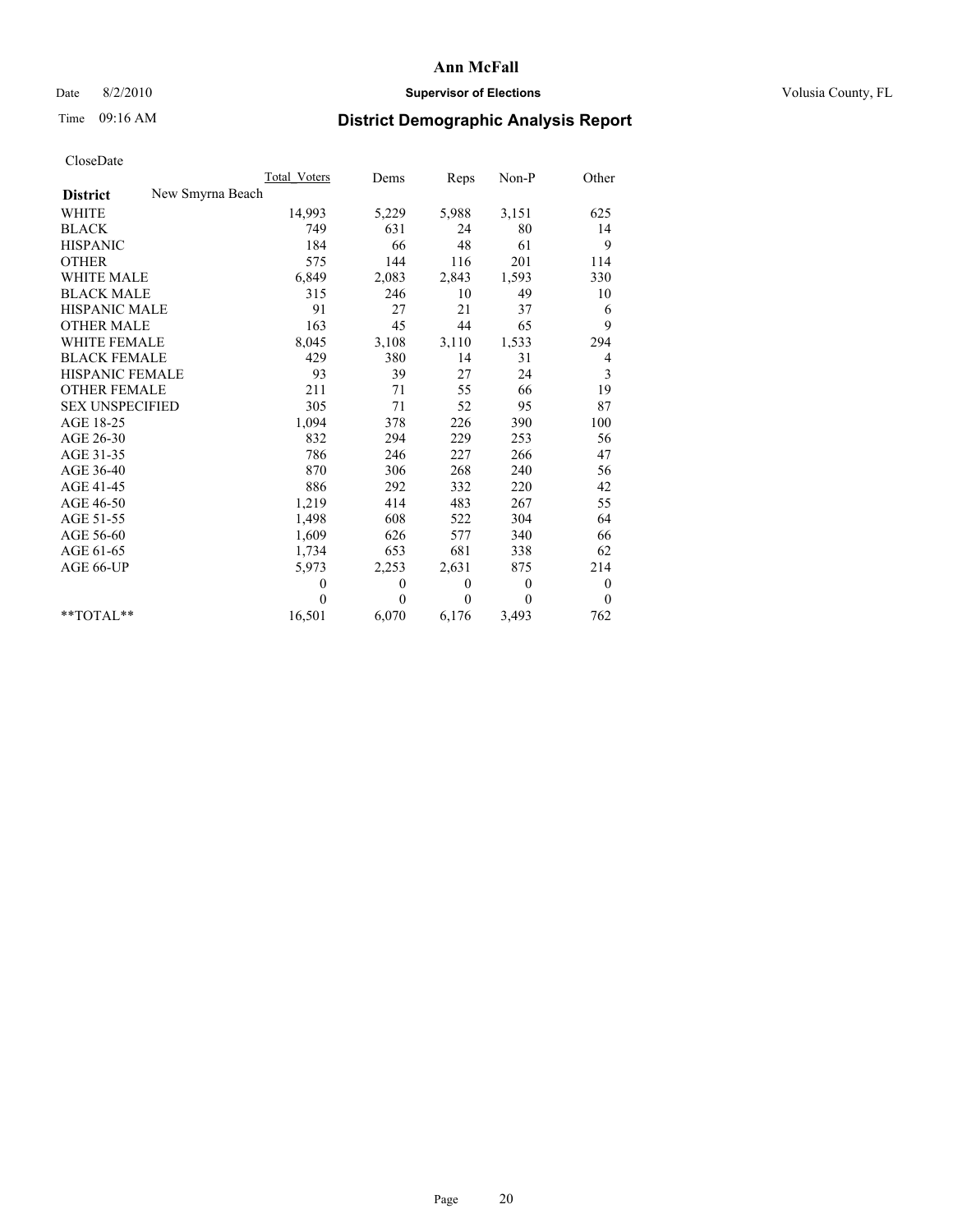# Date 8/2/2010 **Supervisor of Elections Supervisor of Elections** Volusia County, FL

# Time 09:16 AM **District Demographic Analysis Report**

|                        |          | <b>Total Voters</b> | Dems         | Reps     | Non-P          | Other        |
|------------------------|----------|---------------------|--------------|----------|----------------|--------------|
| <b>District</b>        | Oak Hill |                     |              |          |                |              |
| <b>WHITE</b>           |          | 1,064               | 402          | 395      | 231            | 36           |
| <b>BLACK</b>           |          | 167                 | 146          | 5        | 15             |              |
| <b>HISPANIC</b>        |          | 5                   | 4            | 1        | $\overline{0}$ | $\theta$     |
| <b>OTHER</b>           |          | 39                  | 9            | 9        | 13             | 8            |
| <b>WHITE MALE</b>      |          | 518                 | 174          | 204      | 117            | 23           |
| <b>BLACK MALE</b>      |          | 73                  | 62           | 3        | 7              | 1            |
| <b>HISPANIC MALE</b>   |          |                     | $\mathbf{0}$ |          | $\theta$       | $\mathbf{0}$ |
| <b>OTHER MALE</b>      |          | 18                  | 4            | 5        | 8              |              |
| <b>WHITE FEMALE</b>    |          | 538                 | 227          | 186      | 112            | 13           |
| <b>BLACK FEMALE</b>    |          | 93                  | 84           |          | 8              | $\theta$     |
| HISPANIC FEMALE        |          | 4                   | 4            | 0        | $\theta$       | $\mathbf{0}$ |
| <b>OTHER FEMALE</b>    |          | 15                  | 5            | 3        | 4              | 3            |
| <b>SEX UNSPECIFIED</b> |          | 15                  | 1            | 7        | 3              | 4            |
| AGE 18-25              |          | 90                  | 43           | 17       | 21             | 9            |
| AGE 26-30              |          | 64                  | 34           | 14       | 15             |              |
| AGE 31-35              |          | 49                  | 12           | 21       | 15             |              |
| AGE 36-40              |          | 72                  | 34           | 21       | 14             | 3            |
| AGE 41-45              |          | 86                  | 36           | 28       | 19             | 3            |
| AGE 46-50              |          | 107                 | 48           | 36       | 19             | 4            |
| AGE 51-55              |          | 146                 | 70           | 41       | 29             | 6            |
| AGE 56-60              |          | 126                 | 54           | 43       | 25             | 4            |
| AGE 61-65              |          | 138                 | 59           | 35       | 36             | 8            |
| AGE 66-UP              |          | 397                 | 171          | 154      | 66             | 6            |
|                        |          | $\theta$            | $\mathbf{0}$ | $\theta$ | $\theta$       | $\theta$     |
|                        |          | $\theta$            | $\theta$     | $\Omega$ | $\theta$       | $\Omega$     |
| $*$ TOTAL $*$          |          | 1,275               | 561          | 410      | 259            | 45           |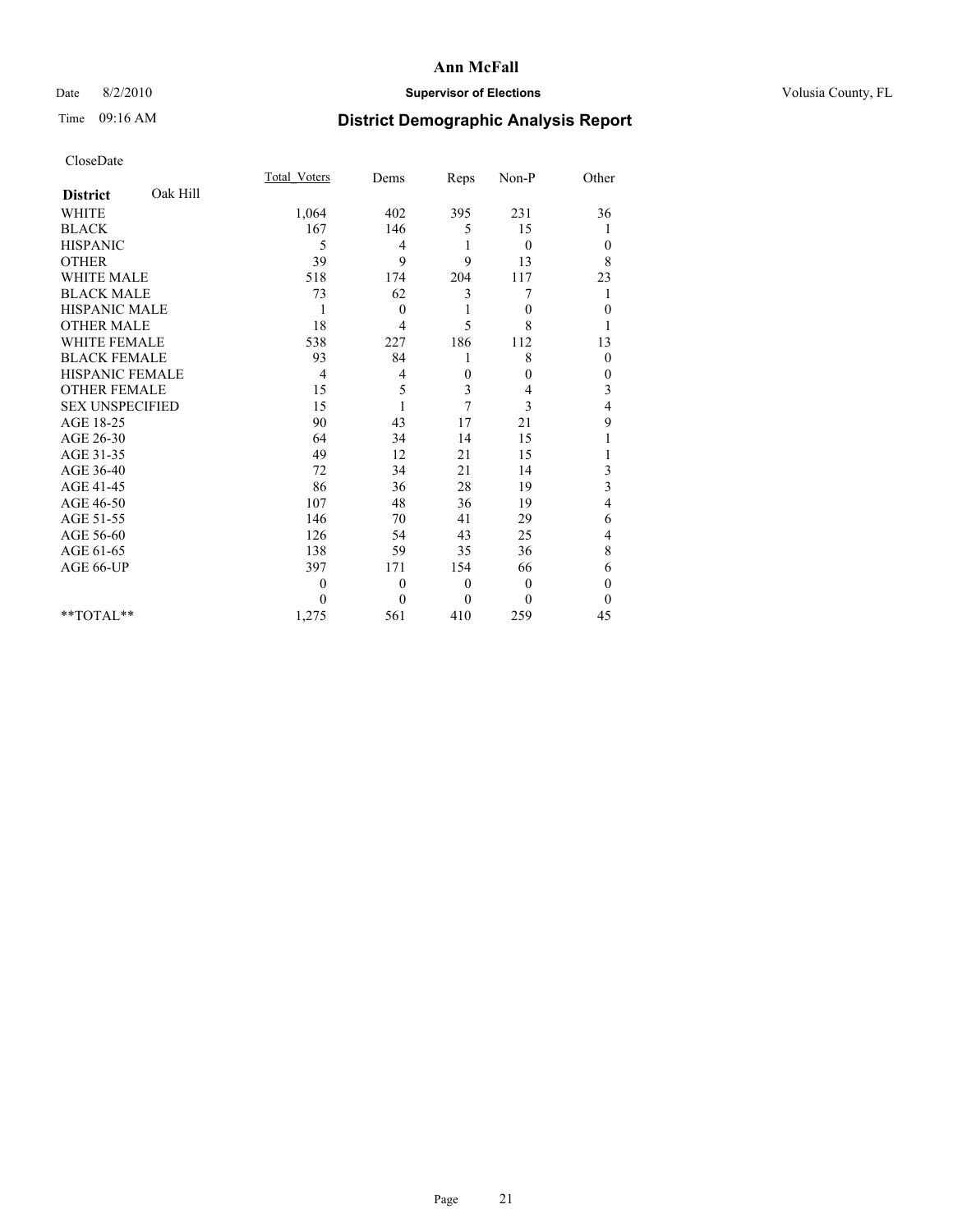# Date 8/2/2010 **Supervisor of Elections Supervisor of Elections** Volusia County, FL

# Time 09:16 AM **District Demographic Analysis Report**

|                        |             | Total Voters | Dems           | Reps           | $Non-P$      | Other            |
|------------------------|-------------|--------------|----------------|----------------|--------------|------------------|
| <b>District</b>        | Orange City |              |                |                |              |                  |
| <b>WHITE</b>           |             | 4,861        | 1,706          | 1,996          | 917          | 242              |
| <b>BLACK</b>           |             | 299          | 236            | 10             | 44           | 9                |
| <b>HISPANIC</b>        |             | 608          | 292            | 100            | 199          | 17               |
| <b>OTHER</b>           |             | 261          | 95             | 60             | 83           | 23               |
| <b>WHITE MALE</b>      |             | 2,088        | 658            | 887            | 414          | 129              |
| <b>BLACK MALE</b>      |             | 111          | 78             | 6              | 22           | 5                |
| <b>HISPANIC MALE</b>   |             | 262          | 125            | 45             | 85           | 7                |
| <b>OTHER MALE</b>      |             | 86           | 34             | 23             | 26           | 3                |
| WHITE FEMALE           |             | 2,748        | 1,039          | 1,100          | 497          | 112              |
| <b>BLACK FEMALE</b>    |             | 186          | 156            | $\overline{4}$ | 22           | 4                |
| HISPANIC FEMALE        |             | 345          | 167            | 54             | 114          | 10               |
| <b>OTHER FEMALE</b>    |             | 100          | 42             | 23             | 28           | 7                |
| <b>SEX UNSPECIFIED</b> |             | 103          | 30             | 24             | 35           | 14               |
| AGE 18-25              |             | 498          | 175            | 129            | 159          | 35               |
| AGE 26-30              |             | 398          | 130            | 122            | 117          | 29               |
| AGE 31-35              |             | 386          | 137            | 114            | 113          | 22               |
| AGE 36-40              |             | 352          | 131            | 109            | 92           | 20               |
| AGE 41-45              |             | 370          | 137            | 113            | 106          | 14               |
| AGE 46-50              |             | 424          | 155            | 146            | 102          | 21               |
| AGE 51-55              |             | 439          | 179            | 159            | 81           | 20               |
| AGE 56-60              |             | 454          | 200            | 134            | 101          | 19               |
| AGE 61-65              |             | 446          | 180            | 169            | 74           | 23               |
| AGE 66-UP              |             | 2,262        | 905            | 971            | 298          | 88               |
|                        |             | $\mathbf{0}$ | $\overline{0}$ | $\mathbf{0}$   | $\theta$     | $\boldsymbol{0}$ |
|                        |             | $\theta$     | $\theta$       | $\mathbf{0}$   | $\mathbf{0}$ | $\overline{0}$   |
| $*$ $TOTAI.**$         |             | 6,029        | 2,329          | 2,166          | 1,243        | 291              |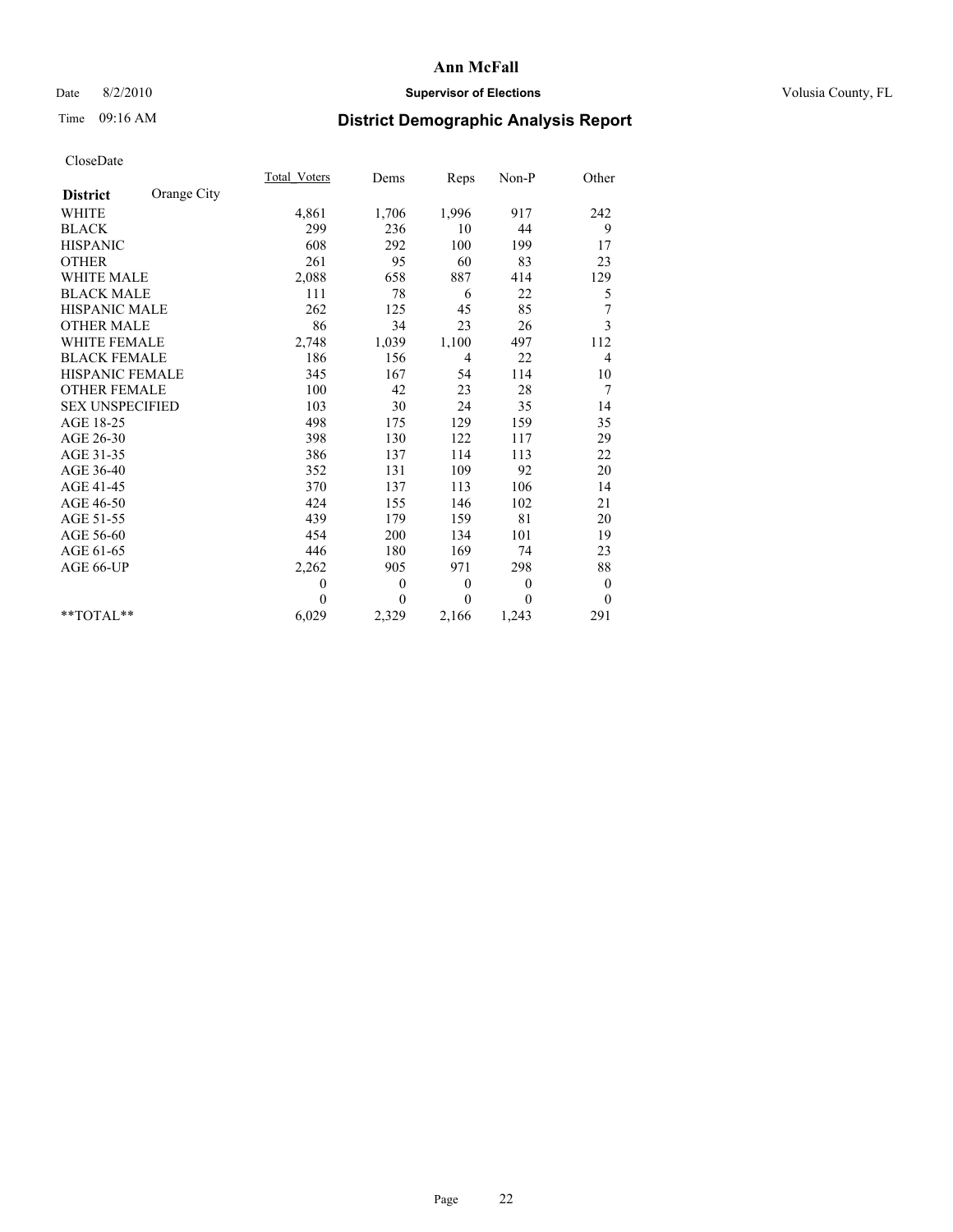# Date 8/2/2010 **Supervisor of Elections Supervisor of Elections** Volusia County, FL

# Time 09:16 AM **District Demographic Analysis Report**

|                        |              | Total Voters | Dems     | <b>Reps</b> | $Non-P$  | Other            |  |
|------------------------|--------------|--------------|----------|-------------|----------|------------------|--|
| <b>District</b>        | Ormond Beach |              |          |             |          |                  |  |
| <b>WHITE</b>           |              | 24,909       | 8,943    | 10,520      | 4,560    | 886              |  |
| <b>BLACK</b>           |              | 773          | 590      | 54          | 104      | 25               |  |
| <b>HISPANIC</b>        |              | 433          | 181      | 119         | 121      | 12               |  |
| <b>OTHER</b>           |              | 1,379        | 477      | 361         | 416      | 125              |  |
| <b>WHITE MALE</b>      |              | 11,198       | 3,591    | 4,962       | 2,185    | 460              |  |
| <b>BLACK MALE</b>      |              | 351          | 258      | 28          | 52       | 13               |  |
| <b>HISPANIC MALE</b>   |              | 182          | 61       | 59          | 54       | 8                |  |
| <b>OTHER MALE</b>      |              | 502          | 161      | 147         | 175      | 19               |  |
| <b>WHITE FEMALE</b>    |              | 13,580       | 5,314    | 5,514       | 2,334    | 418              |  |
| <b>BLACK FEMALE</b>    |              | 415          | 326      | 26          | 52       | 11               |  |
| HISPANIC FEMALE        |              | 245          | 118      | 56          | 67       | 4                |  |
| <b>OTHER FEMALE</b>    |              | 560          | 230      | 164         | 146      | 20               |  |
| <b>SEX UNSPECIFIED</b> |              | 461          | 132      | 98          | 136      | 95               |  |
| AGE 18-25              |              | 2,199        | 785      | 670         | 592      | 152              |  |
| AGE 26-30              |              | 1,236        | 420      | 385         | 377      | 54               |  |
| AGE 31-35              |              | 1,283        | 410      | 427         | 370      | 76               |  |
| AGE 36-40              |              | 1,544        | 482      | 607         | 372      | 83               |  |
| AGE 41-45              |              | 1,968        | 603      | 883         | 410      | 72               |  |
| AGE 46-50              |              | 2,468        | 797      | 1,098       | 503      | 70               |  |
| AGE 51-55              |              | 2,686        | 1,008    | 1,130       | 472      | 76               |  |
| AGE 56-60              |              | 2,652        | 1,057    | 1,026       | 478      | 91               |  |
| AGE 61-65              |              | 2,664        | 1,066    | 1,068       | 437      | 93               |  |
| AGE 66-UP              |              | 8,793        | 3,563    | 3,759       | 1,190    | 281              |  |
|                        |              | $\mathbf{0}$ | $\theta$ | $\theta$    | $\theta$ | $\boldsymbol{0}$ |  |
|                        |              | $\Omega$     | $\theta$ | $\theta$    | $\theta$ | $\theta$         |  |
| $*$ $TOTAI.**$         |              | 27,494       | 10,191   | 11,054      | 5,201    | 1,048            |  |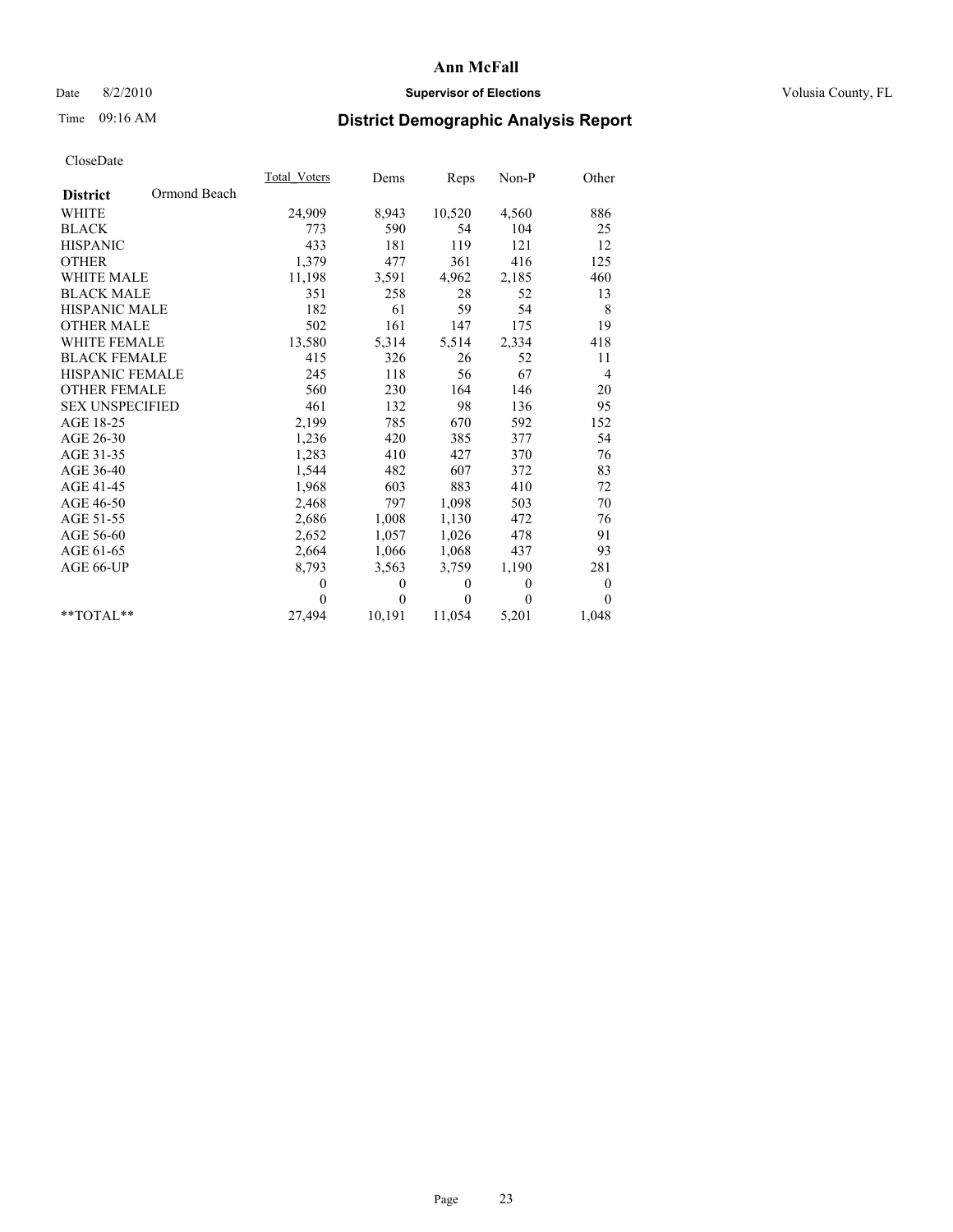# Date 8/2/2010 **Supervisor of Elections Supervisor of Elections** Volusia County, FL

# Time 09:16 AM **District Demographic Analysis Report**

|                        |         | Total Voters | Dems     | Reps           | Non-P          | Other                   |  |
|------------------------|---------|--------------|----------|----------------|----------------|-------------------------|--|
| <b>District</b>        | Pierson |              |          |                |                |                         |  |
| <b>WHITE</b>           |         | 529          | 218      | 214            | 79             | 18                      |  |
| <b>BLACK</b>           |         | 59           | 48       | 4              | 6              | 1                       |  |
| <b>HISPANIC</b>        |         | 90           | 35       | 5              | 47             | 3                       |  |
| <b>OTHER</b>           |         | 21           | 3        | $\overline{c}$ | 15             | 1                       |  |
| <b>WHITE MALE</b>      |         | 253          | 98       | 110            | 32             | 13                      |  |
| <b>BLACK MALE</b>      |         | 28           | 22       | $\overline{c}$ | $\overline{4}$ | $\mathbf{0}$            |  |
| <b>HISPANIC MALE</b>   |         | 40           | 21       |                | 17             | 1                       |  |
| <b>OTHER MALE</b>      |         | 9            | 1        | $\overline{c}$ | 6              | $\theta$                |  |
| WHITE FEMALE           |         | 274          | 120      | 103            | 46             | 5                       |  |
| <b>BLACK FEMALE</b>    |         | 31           | 26       | 2              | $\overline{2}$ | 1                       |  |
| HISPANIC FEMALE        |         | 48           | 14       | 4              | 28             | $\overline{c}$          |  |
| <b>OTHER FEMALE</b>    |         | 4            | 2        | $\mathbf{0}$   | $\overline{2}$ | $\mathbf{0}$            |  |
| <b>SEX UNSPECIFIED</b> |         | 12           | $\theta$ |                | 10             | 1                       |  |
| AGE 18-25              |         | 83           | 22       | 16             | 41             | 4                       |  |
| AGE 26-30              |         | 63           | 22       | 17             | 24             | $\mathbf{0}$            |  |
| AGE 31-35              |         | 47           | 15       | 14             | 14             | 4                       |  |
| AGE 36-40              |         | 46           | 18       | 17             | 9              | $\overline{c}$          |  |
| AGE 41-45              |         | 42           | 18       | 11             | 11             | $\overline{c}$          |  |
| AGE 46-50              |         | 67           | 33       | 21             | 10             | $\overline{\mathbf{3}}$ |  |
| AGE 51-55              |         | 76           | 34       | 30             | 11             |                         |  |
| AGE 56-60              |         | 71           | 33       | 27             | 9              | $\overline{c}$          |  |
| AGE 61-65              |         | 51           | 29       | 15             | 6              | 1                       |  |
| AGE 66-UP              |         | 153          | 80       | 57             | 12             | 4                       |  |
|                        |         | $\theta$     | $\theta$ | $\overline{0}$ | $\mathbf{0}$   | $\theta$                |  |
|                        |         | $\Omega$     | $\theta$ | $\theta$       | $\theta$       | $\theta$                |  |
| $*$ $TOTAI.**$         |         | 699          | 304      | 225            | 147            | 23                      |  |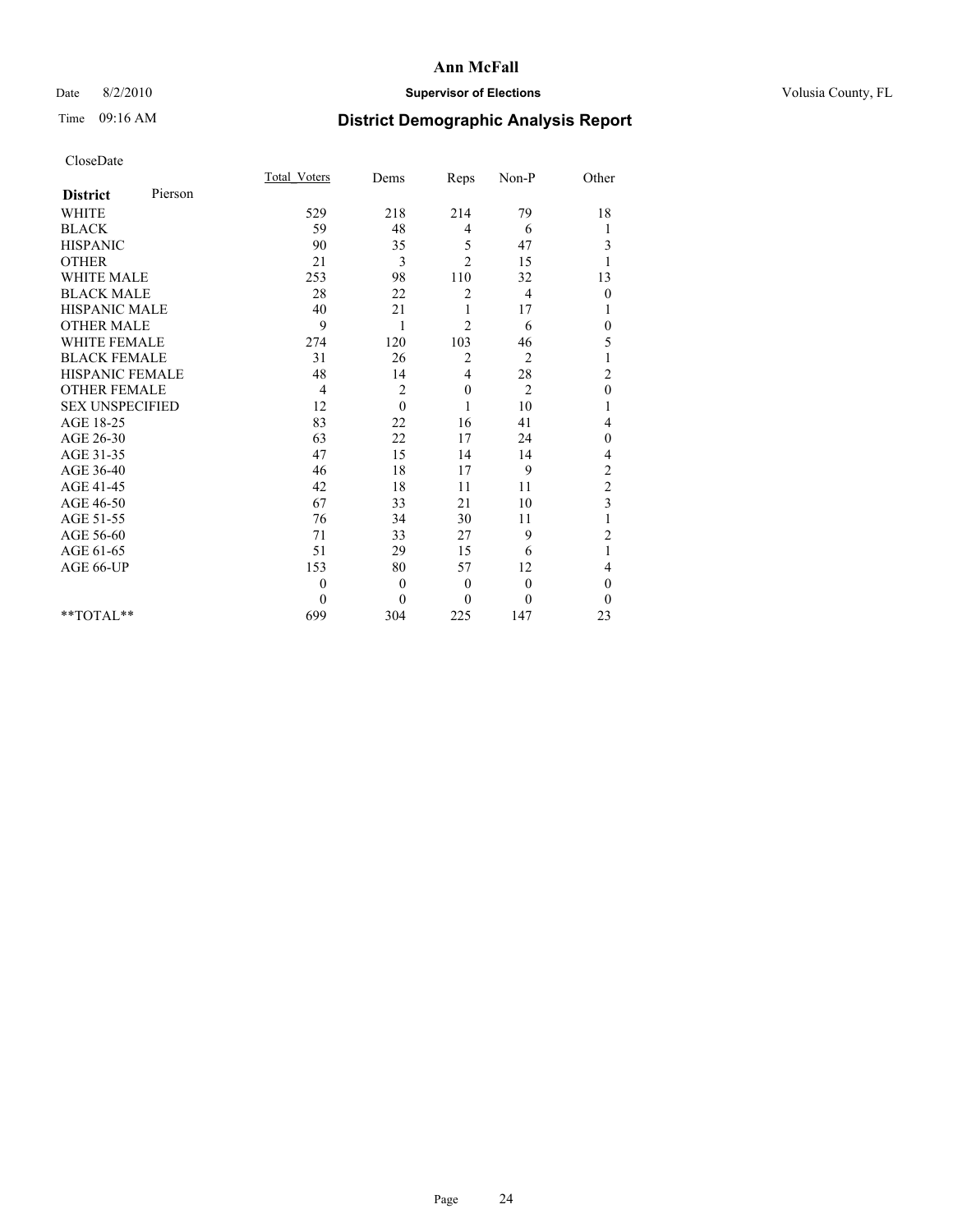# Date 8/2/2010 **Supervisor of Elections Supervisor of Elections** Volusia County, FL

# Time 09:16 AM **District Demographic Analysis Report**

|                        |             | <b>Total Voters</b> | Dems           | Reps         | Non-P          | Other            |
|------------------------|-------------|---------------------|----------------|--------------|----------------|------------------|
| <b>District</b>        | Ponce Inlet |                     |                |              |                |                  |
| <b>WHITE</b>           |             | 2,535               | 671            | 1,253        | 510            | 101              |
| <b>BLACK</b>           |             | 6                   | 3              |              | 2              | $\boldsymbol{0}$ |
| <b>HISPANIC</b>        |             | 36                  | 7              | 16           | 11             | $\overline{c}$   |
| <b>OTHER</b>           |             | 103                 | 28             | 34           | 31             | 10               |
| <b>WHITE MALE</b>      |             | 1,215               | 287            | 616          | 261            | 51               |
| <b>BLACK MALE</b>      |             | 2                   |                | $\mathbf{0}$ | 1              | $\boldsymbol{0}$ |
| <b>HISPANIC MALE</b>   |             | 16                  | 5              | 5            | 4              | $\overline{c}$   |
| <b>OTHER MALE</b>      |             | 40                  | 10             | 15           | 11             | 4                |
| <b>WHITE FEMALE</b>    |             | 1,304               | 380            | 631          | 244            | 49               |
| <b>BLACK FEMALE</b>    |             | 4                   | $\overline{2}$ | 1            | 1              | $\theta$         |
| HISPANIC FEMALE        |             | 20                  | 2              | 11           | 7              | 0                |
| <b>OTHER FEMALE</b>    |             | 37                  | 12             | 13           | 10             | $\overline{c}$   |
| <b>SEX UNSPECIFIED</b> |             | 42                  | 10             | 12           | 15             | 5                |
| AGE 18-25              |             | 126                 | 39             | 49           | 29             | 9                |
| AGE 26-30              |             | 94                  | 25             | 32           | 34             | 3                |
| AGE 31-35              |             | 68                  | 14             | 18           | 31             | 5                |
| AGE 36-40              |             | 87                  | 20             | 39           | 23             | 5                |
| AGE 41-45              |             | 106                 | 24             | 54           | 20             | 8                |
| AGE 46-50              |             | 181                 | 48             | 96           | 35             | $\overline{c}$   |
| AGE 51-55              |             | 243                 | 66             | 114          | 54             | 9                |
| AGE 56-60              |             | 346                 | 96             | 152          | 83             | 15               |
| AGE 61-65              |             | 403                 | 103            | 201          | 75             | 24               |
| AGE 66-UP              |             | 1,026               | 274            | 549          | 170            | 33               |
|                        |             | $\theta$            | $\mathbf{0}$   | $\theta$     | $\overline{0}$ | $\boldsymbol{0}$ |
|                        |             | $\Omega$            | $\mathbf{0}$   | $\theta$     | $\mathbf{0}$   | $\theta$         |
| $*$ TOTAL $*$          |             | 2,680               | 709            | 1,304        | 554            | 113              |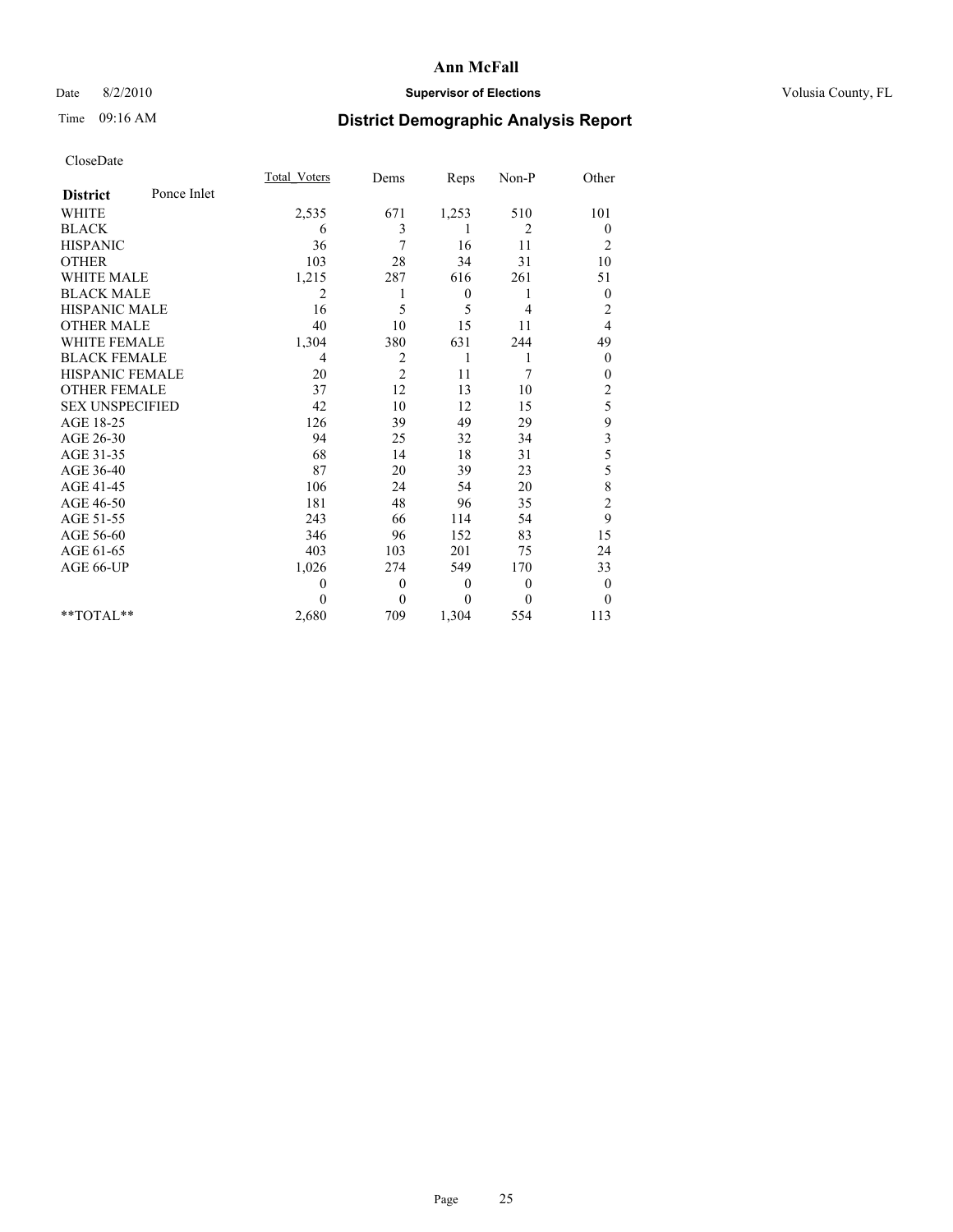# Date 8/2/2010 **Supervisor of Elections Supervisor of Elections** Volusia County, FL

# Time 09:16 AM **District Demographic Analysis Report**

|                        |             | Total Voters | Dems         | Reps     | $Non-P$      | Other            |
|------------------------|-------------|--------------|--------------|----------|--------------|------------------|
| <b>District</b>        | Port Orange |              |              |          |              |                  |
| <b>WHITE</b>           |             | 33,438       | 12,051       | 12,766   | 7,228        | 1,393            |
| <b>BLACK</b>           |             | 892          | 723          | 46       | 104          | 19               |
| <b>HISPANIC</b>        |             | 814          | 333          | 178      | 272          | 31               |
| <b>OTHER</b>           |             | 1,724        | 573          | 370      | 607          | 174              |
| <b>WHITE MALE</b>      |             | 15,200       | 4,817        | 6,177    | 3,485        | 721              |
| <b>BLACK MALE</b>      |             | 399          | 305          | 29       | 55           | 10               |
| <b>HISPANIC MALE</b>   |             | 351          | 142          | 72       | 123          | 14               |
| <b>OTHER MALE</b>      |             | 604          | 199          | 139      | 230          | 36               |
| <b>WHITE FEMALE</b>    |             | 18,014       | 7,168        | 6,505    | 3,689        | 652              |
| <b>BLACK FEMALE</b>    |             | 489          | 415          | 16       | 49           | 9                |
| HISPANIC FEMALE        |             | 457          | 191          | 103      | 146          | 17               |
| <b>OTHER FEMALE</b>    |             | 691          | 272          | 150      | 226          | 43               |
| <b>SEX UNSPECIFIED</b> |             | 663          | 171          | 169      | 208          | 115              |
| AGE 18-25              |             | 3,309        | 1,183        | 902      | 981          | 243              |
| AGE 26-30              |             | 2,395        | 806          | 691      | 777          | 121              |
| AGE 31-35              |             | 2,078        | 701          | 611      | 658          | 108              |
| AGE 36-40              |             | 2,353        | 773          | 852      | 635          | 93               |
| AGE 41-45              |             | 2,634        | 847          | 1,007    | 664          | 116              |
| AGE 46-50              |             | 3,293        | 1,093        | 1,335    | 751          | 114              |
| AGE 51-55              |             | 3,393        | 1,252        | 1,368    | 655          | 118              |
| AGE 56-60              |             | 3,353        | 1,357        | 1,220    | 654          | 122              |
| AGE 61-65              |             | 3,554        | 1,405        | 1,293    | 689          | 167              |
| AGE 66-UP              |             | 10,505       | 4,263        | 4,080    | 1,747        | 415              |
|                        |             | $\theta$     | $\mathbf{0}$ | $\theta$ | $\mathbf{0}$ | $\boldsymbol{0}$ |
|                        |             | $\Omega$     | $\theta$     | $\theta$ | $\mathbf{0}$ | $\theta$         |
| $*$ $TOTAI.**$         |             | 36,868       | 13,680       | 13,360   | 8,211        | 1,617            |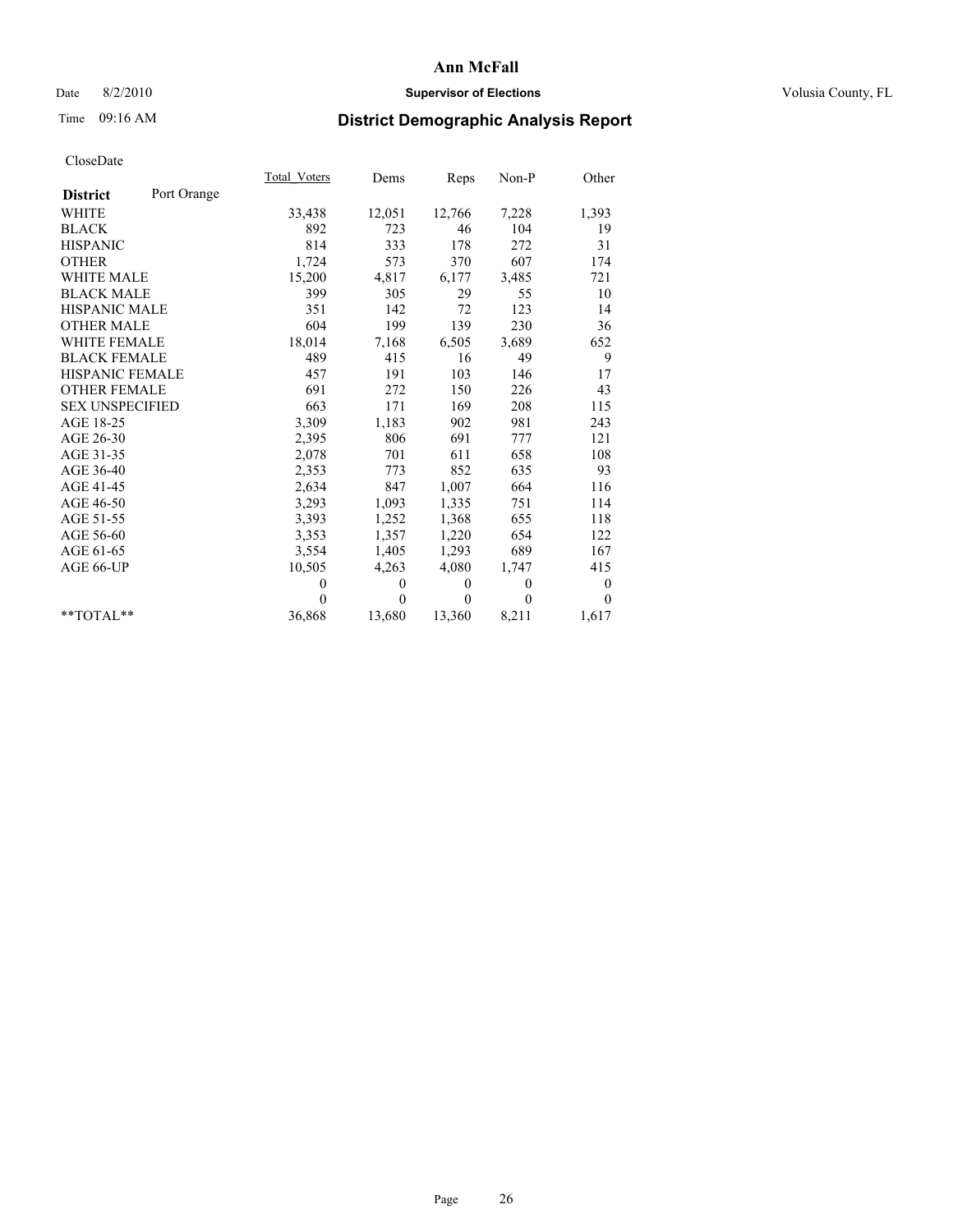# Date 8/2/2010 **Supervisor of Elections Supervisor of Elections** Volusia County, FL

# Time 09:16 AM **District Demographic Analysis Report**

|                        |               | <b>Total Voters</b> | Dems         | Reps         | $Non-P$      | Other            |
|------------------------|---------------|---------------------|--------------|--------------|--------------|------------------|
| <b>District</b>        | South Daytona |                     |              |              |              |                  |
| <b>WHITE</b>           |               | 6,437               | 2,678        | 2,171        | 1,342        | 246              |
| <b>BLACK</b>           |               | 564                 | 461          | 15           | 80           | 8                |
| <b>HISPANIC</b>        |               | 150                 | 79           | 27           | 39           | 5                |
| <b>OTHER</b>           |               | 352                 | 140          | 61           | 125          | 26               |
| <b>WHITE MALE</b>      |               | 2,947               | 1,078        | 1,077        | 652          | 140              |
| <b>BLACK MALE</b>      |               | 218                 | 170          | 7            | 38           | 3                |
| <b>HISPANIC MALE</b>   |               | 73                  | 38           | 14           | 18           | 3                |
| <b>OTHER MALE</b>      |               | 104                 | 40           | 25           | 35           | $\overline{4}$   |
| <b>WHITE FEMALE</b>    |               | 3,454               | 1,581        | 1,082        | 685          | 106              |
| <b>BLACK FEMALE</b>    |               | 341                 | 287          | 7            | 42           | 5                |
| HISPANIC FEMALE        |               | 76                  | 40           | 13           | 21           | $\overline{c}$   |
| <b>OTHER FEMALE</b>    |               | 154                 | 77           | 27           | 47           | 3                |
| <b>SEX UNSPECIFIED</b> |               | 136                 | 47           | 22           | 48           | 19               |
| AGE 18-25              |               | 735                 | 315          | 158          | 221          | 41               |
| AGE 26-30              |               | 533                 | 229          | 100          | 178          | 26               |
| AGE 31-35              |               | 488                 | 182          | 125          | 157          | 24               |
| AGE 36-40              |               | 509                 | 206          | 150          | 131          | 22               |
| AGE 41-45              |               | 638                 | 239          | 222          | 146          | 31               |
| AGE 46-50              |               | 732                 | 304          | 236          | 158          | 34               |
| AGE 51-55              |               | 710                 | 331          | 226          | 131          | 22               |
| AGE 56-60              |               | 663                 | 319          | 217          | 104          | 23               |
| AGE 61-65              |               | 656                 | 279          | 226          | 124          | 27               |
| AGE 66-UP              |               | 1,839               | 954          | 614          | 236          | 35               |
|                        |               | $\mathbf{0}$        | $\mathbf{0}$ | $\mathbf{0}$ | $\mathbf{0}$ | $\boldsymbol{0}$ |
|                        |               | $\theta$            | $\theta$     | $\theta$     | $\theta$     | $\mathbf{0}$     |
| $*$ TOTAL $*$          |               | 7,503               | 3,358        | 2,274        | 1,586        | 285              |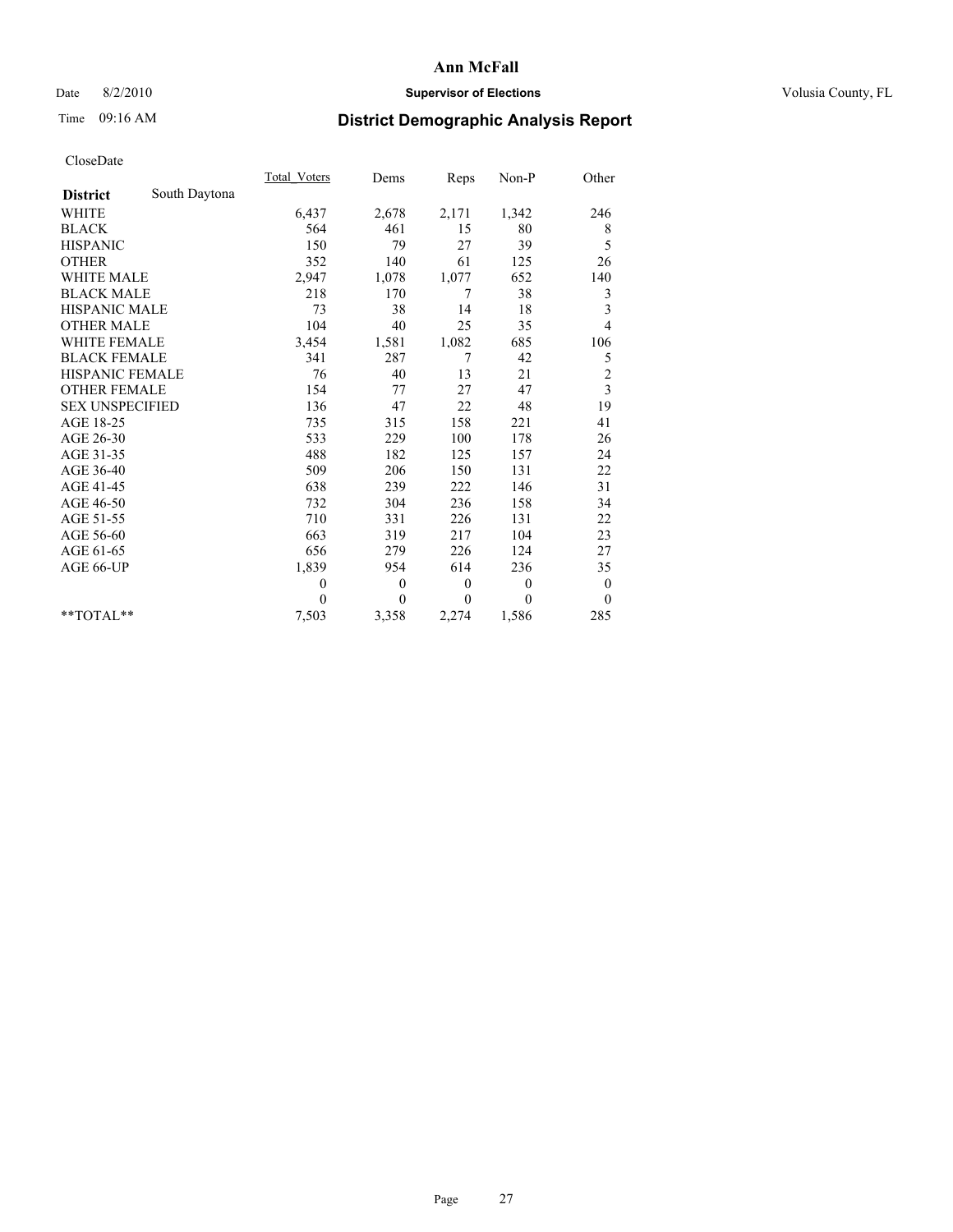# Date 8/2/2010 **Supervisor of Elections Supervisor of Elections** Volusia County, FL

# Time 09:16 AM **District Demographic Analysis Report**

|                        |               | Total Voters | Dems     | Reps           | $Non-P$  | Other    |  |
|------------------------|---------------|--------------|----------|----------------|----------|----------|--|
| <b>District</b>        | Flagler Beach |              |          |                |          |          |  |
| <b>WHITE</b>           |               | 54           | 22       | 17             | 14       |          |  |
| <b>BLACK</b>           |               | 0            | $\theta$ | $\theta$       | $\theta$ | $\theta$ |  |
| <b>HISPANIC</b>        |               | 0            | 0        | $\Omega$       | 0        | 0        |  |
| <b>OTHER</b>           |               | 3            |          | $\overline{c}$ | 0        | 0        |  |
| <b>WHITE MALE</b>      |               | 26           | 10       | 10             | 6        | 0        |  |
| <b>BLACK MALE</b>      |               | 0            | $\theta$ | $\Omega$       | 0        | 0        |  |
| HISPANIC MALE          |               | 0            | 0        | 0              | 0        | 0        |  |
| <b>OTHER MALE</b>      |               | 2            |          |                | 0        | 0        |  |
| WHITE FEMALE           |               | 28           | 12       |                | 8        |          |  |
| <b>BLACK FEMALE</b>    |               | 0            | 0        | 0              | 0        | 0        |  |
| HISPANIC FEMALE        |               |              | 0        | 0              | 0        | 0        |  |
| <b>OTHER FEMALE</b>    |               |              | 0        |                | 0        | 0        |  |
| <b>SEX UNSPECIFIED</b> |               |              | 0        | 0              | 0        | 0        |  |
| AGE 18-25              |               |              | 0        |                | 0        | 0        |  |
| AGE 26-30              |               |              | 0        | 0              | 0        | 0        |  |
| AGE 31-35              |               |              | 0        | 0              | 0        | 0        |  |
| AGE 36-40              |               |              | 0        | 0              |          | 0        |  |
| AGE 41-45              |               |              |          |                | 0        | 0        |  |
| AGE 46-50              |               |              |          | 0              |          | 0        |  |
| AGE 51-55              |               |              | 0        | 0              |          | 0        |  |
| AGE 56-60              |               |              | 0        | $\theta$       |          | 0        |  |
| AGE 61-65              |               | 9            | 4        |                | 4        |          |  |
| AGE 66-UP              |               | 41           | 18       | 16             | 6        |          |  |
|                        |               | 0            | 0        | 0              | 0        |          |  |
|                        |               | $_{0}$       | 0        | $\Omega$       | 0        |          |  |
| $*$ $TOTAI.**$         |               | 57           | 23       | 19             | 14       |          |  |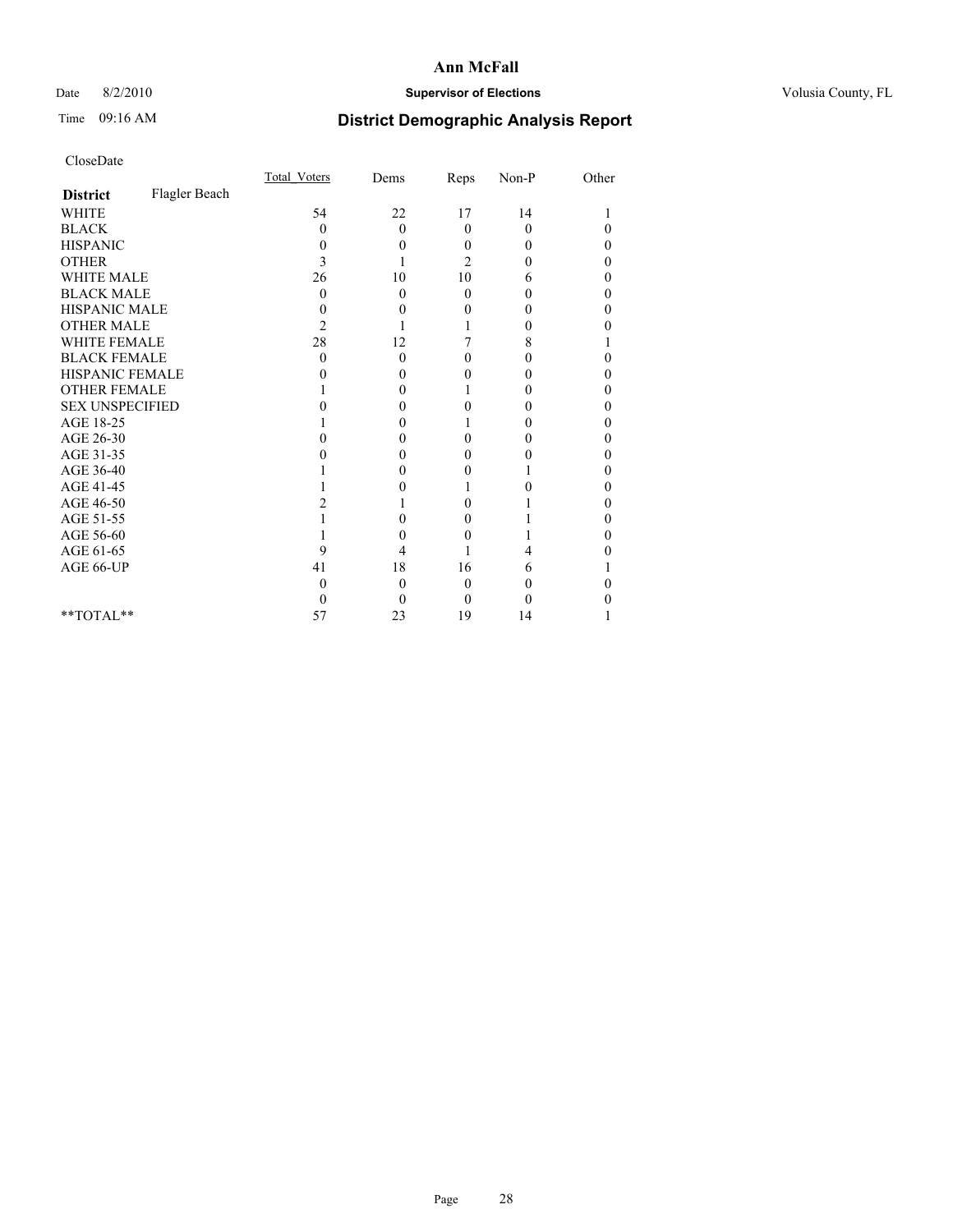# Date 8/2/2010 **Supervisor of Elections Supervisor of Elections** Volusia County, FL

# Time 09:16 AM **District Demographic Analysis Report**

|                                              | <b>Total Voters</b> | Dems         | Reps         | Non-P        | Other        |
|----------------------------------------------|---------------------|--------------|--------------|--------------|--------------|
| <b>Hospital Authority</b><br><b>District</b> |                     |              |              |              |              |
| <b>WHITE</b>                                 | 96,125              | 32,522       | 39,489       | 19,201       | 4,913        |
| <b>BLACK</b>                                 | 9,355               | 7,451        | 422          | 1,208        | 274          |
| <b>HISPANIC</b>                              | 15,725              | 7,607        | 2,657        | 4,909        | 552          |
| <b>OTHER</b>                                 | 6,510               | 2,089        | 1,407        | 2,250        | 764          |
| <b>WHITE MALE</b>                            | 44,413              | 13,251       | 19,282       | 9,283        | 2,597        |
| <b>BLACK MALE</b>                            | 3,995               | 3,008        | 225          | 594          | 168          |
| <b>HISPANIC MALE</b>                         | 7,389               | 3,434        | 1,339        | 2,333        | 283          |
| <b>OTHER MALE</b>                            | 2,122               | 728          | 549          | 712          | 133          |
| <b>WHITE FEMALE</b>                          | 51,203              | 19,105       | 20,007       | 9,803        | 2,288        |
| <b>BLACK FEMALE</b>                          | 5,279               | 4,375        | 196          | 604          | 104          |
| <b>HISPANIC FEMALE</b>                       | 8,220               | 4,111        | 1,309        | 2,540        | 260          |
| <b>OTHER FEMALE</b>                          | 2,523               | 981          | 557          | 825          | 160          |
| <b>SEX UNSPECIFIED</b>                       | 2,571               | 676          | 511          | 874          | 510          |
| AGE 18-25                                    | 13,669              | 4,666        | 3,309        | 4,524        | 1,170        |
| AGE 26-30                                    | 8,828               | 3,046        | 2,267        | 2,920        | 595          |
| AGE 31-35                                    | 9,101               | 3,260        | 2,562        | 2,688        | 591          |
| AGE 36-40                                    | 9,883               | 3,413        | 3,283        | 2,628        | 559          |
| AGE 41-45                                    | 10,758              | 3,756        | 3,973        | 2,505        | 524          |
| AGE 46-50                                    | 12,634              | 4,510        | 4,874        | 2,694        | 556          |
| AGE 51-55                                    | 12,408              | 4,888        | 4,654        | 2,304        | 562          |
| AGE 56-60                                    | 11,270              | 4,796        | 3,997        | 2,004        | 473          |
| AGE 61-65                                    | 10,344              | 4,274        | 3,909        | 1,716        | 445          |
| AGE 66-UP                                    | 28,816              | 13,059       | 11,147       | 3,583        | 1,027        |
|                                              | $\theta$            | $\mathbf{0}$ | $\mathbf{0}$ | $\mathbf{0}$ | $\mathbf{0}$ |
|                                              | $\Omega$            | $\theta$     | $\mathbf{0}$ | $\theta$     | $\Omega$     |
| $*$ $TOTAI.**$                               | 127,715             | 49,669       | 43,975       | 27,568       | 6,503        |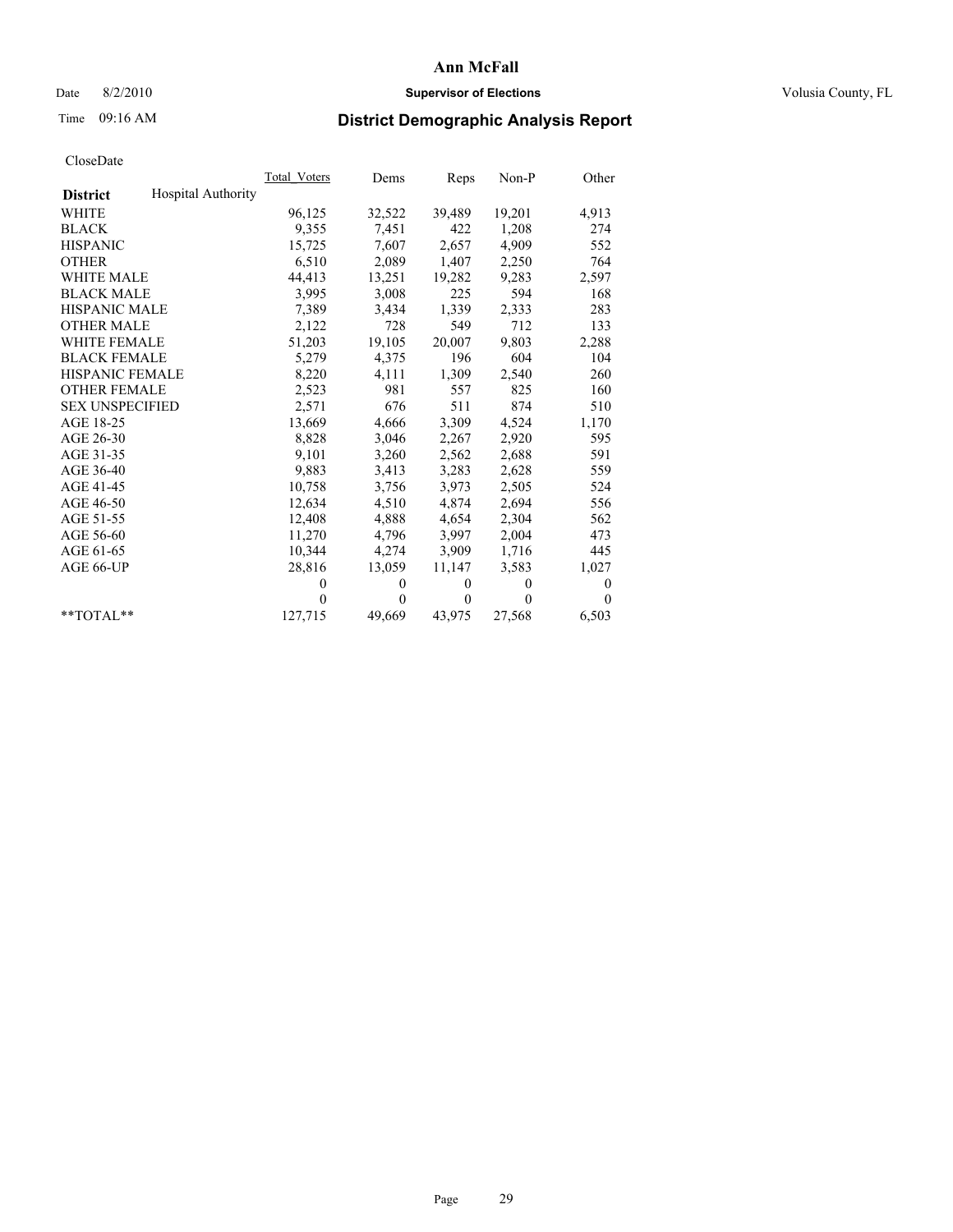## Date 8/2/2010 **Supervisor of Elections Supervisor of Elections** Volusia County, FL

# Time 09:16 AM **District Demographic Analysis Report**

|                                          | <b>Total Voters</b> | Dems             | Reps         | Non-P    | Other            |  |
|------------------------------------------|---------------------|------------------|--------------|----------|------------------|--|
| Florida House Seat 21<br><b>District</b> |                     |                  |              |          |                  |  |
| <b>WHITE</b>                             | 2,163               | 797              | 919          | 365      | 82               |  |
| <b>BLACK</b>                             | 170                 | 145              | 8            | 16       | 1                |  |
| <b>HISPANIC</b>                          | 186                 | 72               | 28           | 81       | 5                |  |
| <b>OTHER</b>                             | 101                 | 28               | 26           | 43       | 4                |  |
| <b>WHITE MALE</b>                        | 1,048               | 343              | 471          | 188      | 46               |  |
| <b>BLACK MALE</b>                        | 76                  | 64               | 4            | 8        | $\boldsymbol{0}$ |  |
| HISPANIC MALE                            | 96                  | 43               | 12           | 39       | $\overline{c}$   |  |
| <b>OTHER MALE</b>                        | 34                  | 12               | 10           | 12       | $\mathbf{0}$     |  |
| <b>WHITE FEMALE</b>                      | 1,106               | 450              | 444          | 176      | 36               |  |
| <b>BLACK FEMALE</b>                      | 94                  | 81               | 4            | 8        | 1                |  |
| HISPANIC FEMALE                          | 86                  | 28               | 16           | 39       | 3                |  |
| <b>OTHER FEMALE</b>                      | 36                  | 12               | 8            | 16       | $\boldsymbol{0}$ |  |
| <b>SEX UNSPECIFIED</b>                   | 44                  | 9                | 12           | 19       | 4                |  |
| AGE 18-25                                | 256                 | 63               | 77           | 104      | 12               |  |
| AGE 26-30                                | 167                 | 58               | 48           | 55       | 6                |  |
| AGE 31-35                                | 169                 | 44               | 69           | 49       | $\sqrt{ }$       |  |
| AGE 36-40                                | 134                 | 41               | 53           | 36       | 4                |  |
| AGE 41-45                                | 179                 | 51               | 80           | 37       | 11               |  |
| AGE 46-50                                | 260                 | 107              | 96           | 49       | 8                |  |
| AGE 51-55                                | 265                 | 106              | 110          | 43       | 6                |  |
| AGE 56-60                                | 273                 | 120              | 98           | 43       | 12               |  |
| AGE 61-65                                | 259                 | 116              | 99           | 34       | 10               |  |
| AGE 66-UP                                | 658                 | 336              | 251          | 55       | 16               |  |
|                                          | $\mathbf{0}$        | $\boldsymbol{0}$ | $\mathbf{0}$ | $\theta$ | $\boldsymbol{0}$ |  |
|                                          | $\Omega$            | $\theta$         | $\theta$     | $\theta$ | $\theta$         |  |
| $*$ $TOTAI.**$                           | 2,620               | 1,042            | 981          | 505      | 92               |  |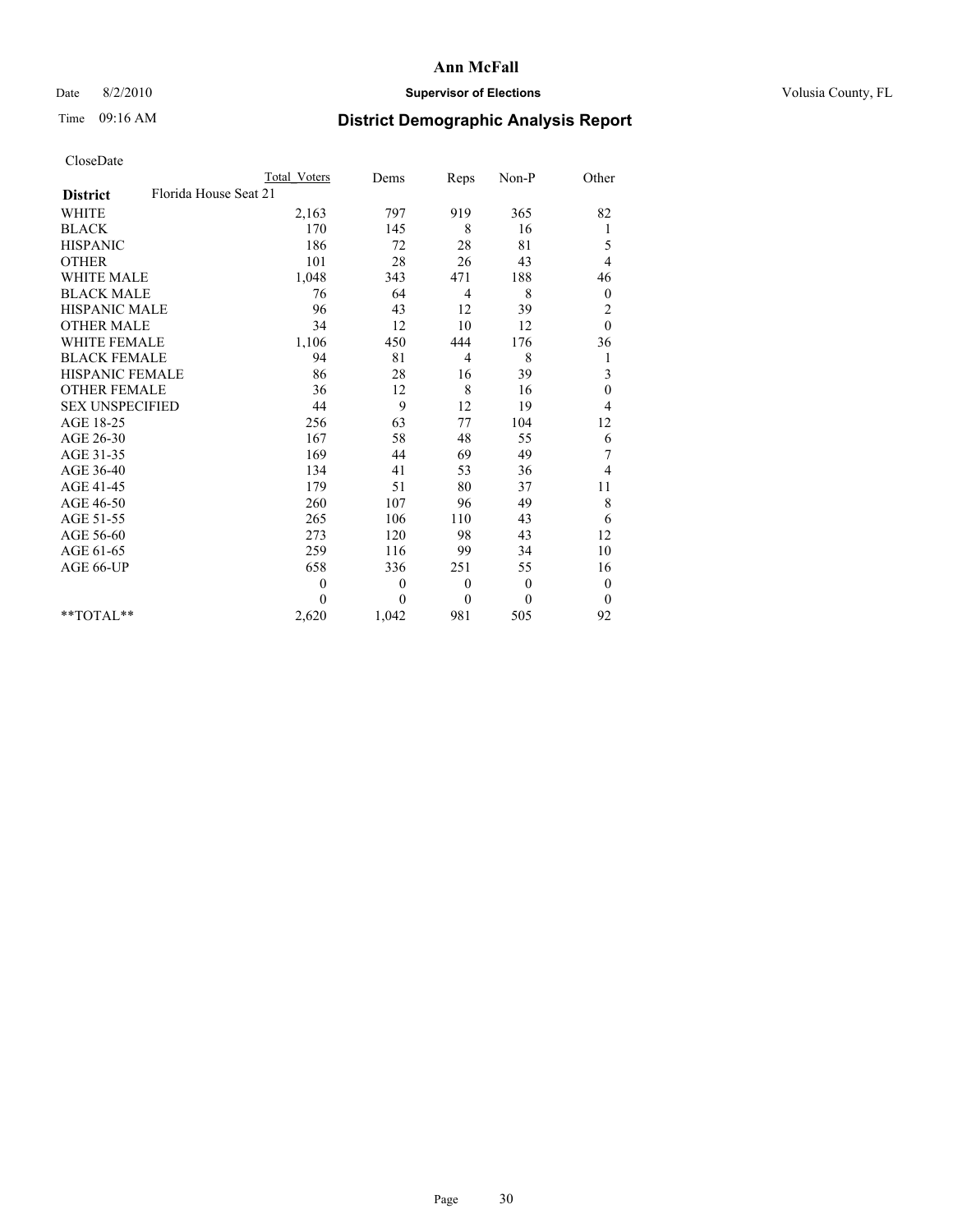# Date 8/2/2010 **Supervisor of Elections Supervisor of Elections** Volusia County, FL

# Time 09:16 AM **District Demographic Analysis Report**

|                                          | <b>Total Voters</b> | Dems         | Reps         | $Non-P$      | Other    |
|------------------------------------------|---------------------|--------------|--------------|--------------|----------|
| Florida House Seat 25<br><b>District</b> |                     |              |              |              |          |
| <b>WHITE</b>                             | 15,539              | 5,262        | 6,118        | 3,331        | 828      |
| <b>BLACK</b>                             | 1,276               | 982          | 72           | 181          | 41       |
| <b>HISPANIC</b>                          | 4,032               | 2,000        | 668          | 1,237        | 127      |
| <b>OTHER</b>                             | 1,203               | 392          | 242          | 417          | 152      |
| <b>WHITE MALE</b>                        | 7,157               | 2,140        | 2,956        | 1,627        | 434      |
| <b>BLACK MALE</b>                        | 558                 | 395          | 42           | 96           | 25       |
| <b>HISPANIC MALE</b>                     | 1,880               | 892          | 334          | 583          | 71       |
| <b>OTHER MALE</b>                        | 390                 | 141          | 87           | 140          | 22       |
| WHITE FEMALE                             | 8,287               | 3,089        | 3,126        | 1,686        | 386      |
| <b>BLACK FEMALE</b>                      | 708                 | 577          | 30           | 85           | 16       |
| HISPANIC FEMALE                          | 2,122               | 1,088        | 332          | 647          | 55       |
| <b>OTHER FEMALE</b>                      | 486                 | 183          | 106          | 164          | 33       |
| <b>SEX UNSPECIFIED</b>                   | 462                 | 131          | 87           | 138          | 106      |
| AGE 18-25                                | 2,358               | 810          | 487          | 842          | 219      |
| AGE 26-30                                | 1,611               | 555          | 401          | 536          | 119      |
| AGE 31-35                                | 1,775               | 654          | 465          | 548          | 108      |
| AGE 36-40                                | 1,890               | 618          | 632          | 529          | 111      |
| AGE 41-45                                | 1,957               | 729          | 656          | 478          | 94       |
| AGE 46-50                                | 2,147               | 772          | 780          | 497          | 98       |
| AGE 51-55                                | 2,089               | 815          | 737          | 431          | 106      |
| AGE 56-60                                | 1,874               | 802          | 643          | 361          | 68       |
| AGE 61-65                                | 1,758               | 708          | 648          | 329          | 73       |
| AGE 66-UP                                | 4,590               | 2,173        | 1,651        | 615          | 151      |
|                                          | $\theta$            | $\mathbf{0}$ | $\mathbf{0}$ | $\mathbf{0}$ | $\bf{0}$ |
|                                          | $\theta$            | $\theta$     | $\theta$     | $\theta$     | $\theta$ |
| $*$ $TOTAI.**$                           | 22,050              | 8,636        | 7,100        | 5,166        | 1,148    |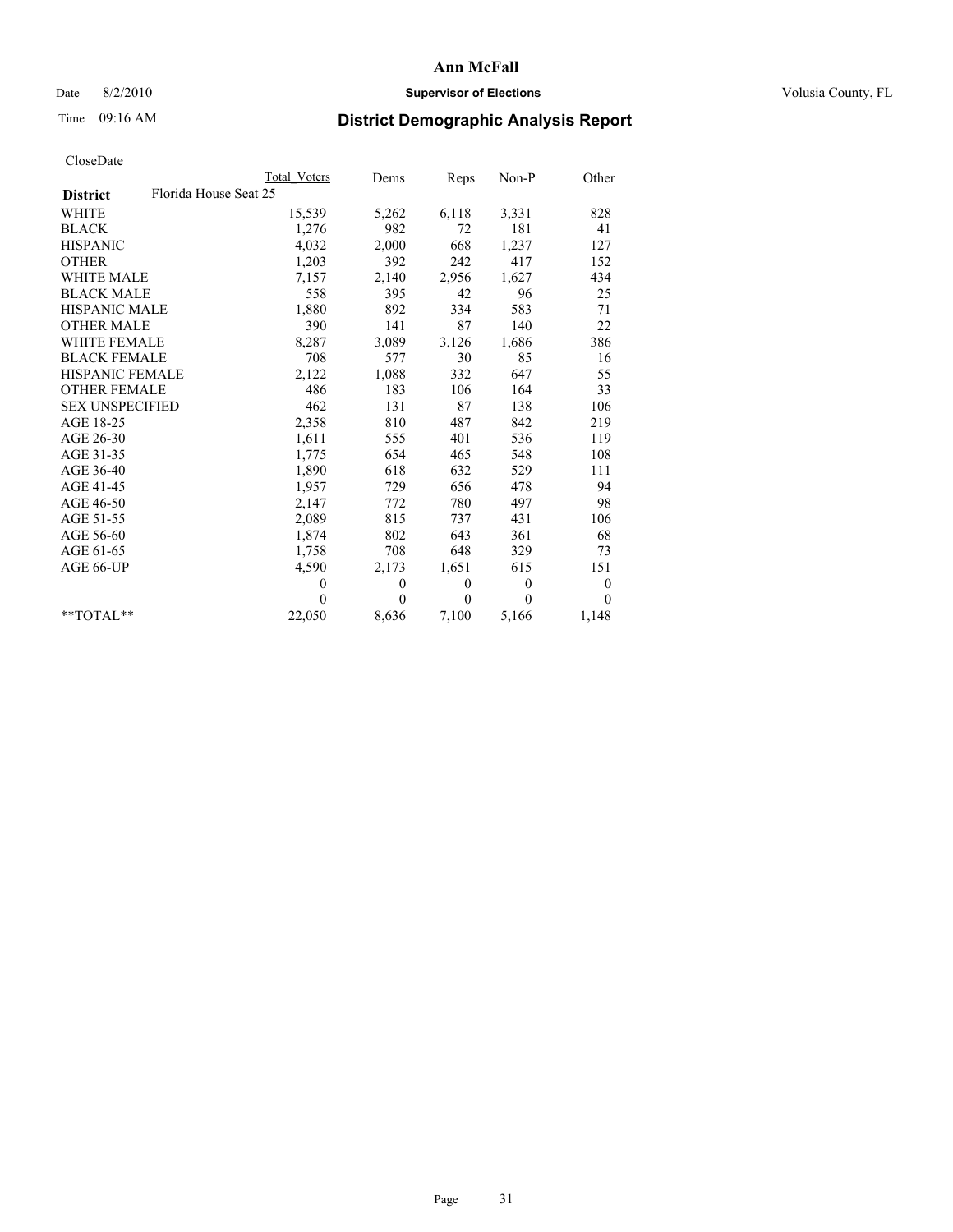# Date 8/2/2010 **Supervisor of Elections Supervisor of Elections** Volusia County, FL

# Time 09:16 AM **District Demographic Analysis Report**

|                                          | Total Voters | Dems     | Reps         | Non-P    | Other        |
|------------------------------------------|--------------|----------|--------------|----------|--------------|
| Florida House Seat 26<br><b>District</b> |              |          |              |          |              |
| <b>WHITE</b>                             | 87,844       | 30,140   | 37,102       | 16,641   | 3,961        |
| <b>BLACK</b>                             | 3,901        | 3,008    | 218          | 539      | 136          |
| <b>HISPANIC</b>                          | 7,044        | 3,296    | 1,328        | 2,189    | 231          |
| <b>OTHER</b>                             | 4,974        | 1,541    | 1,233        | 1,650    | 550          |
| <b>WHITE MALE</b>                        | 40,257       | 12,183   | 17,961       | 8,039    | 2,074        |
| <b>BLACK MALE</b>                        | 1,678        | 1,216    | 122          | 267      | 73           |
| <b>HISPANIC MALE</b>                     | 3,294        | 1,475    | 675          | 1,032    | 112          |
| <b>OTHER MALE</b>                        | 1,722        | 541      | 506          | 575      | 100          |
| <b>WHITE FEMALE</b>                      | 47,123       | 17,819   | 18,949       | 8,493    | 1,862        |
| <b>BLACK FEMALE</b>                      | 2,194        | 1,767    | 96           | 271      | 60           |
| <b>HISPANIC FEMALE</b>                   | 3,701        | 1,797    | 644          | 1,146    | 114          |
| <b>OTHER FEMALE</b>                      | 1,914        | 732      | 489          | 574      | 119          |
| <b>SEX UNSPECIFIED</b>                   | 1,880        | 455      | 439          | 622      | 364          |
| AGE 18-25                                | 9,481        | 3,123    | 2,622        | 2,972    | 764          |
| AGE 26-30                                | 5,856        | 1,894    | 1,728        | 1,862    | 372          |
| AGE 31-35                                | 5,884        | 1,931    | 1,874        | 1,695    | 384          |
| AGE 36-40                                | 6,647        | 2,113    | 2,417        | 1,724    | 393          |
| AGE 41-45                                | 7,907        | 2,506    | 3,256        | 1,818    | 327          |
| AGE 46-50                                | 9,611        | 3,127    | 4,029        | 2,050    | 405          |
| AGE 51-55                                | 9,952        | 3,682    | 4,104        | 1,746    | 420          |
| AGE 56-60                                | 9,927        | 3,968    | 3,775        | 1,779    | 405          |
| AGE 61-65                                | 9,705        | 3,775    | 3,903        | 1,626    | 401          |
| AGE 66-UP                                | 28,789       | 11,865   | 12,172       | 3,745    | 1,007        |
|                                          | $\theta$     | $\theta$ | $\mathbf{0}$ | $\theta$ | $\mathbf{0}$ |
|                                          | $\theta$     | $\theta$ | $\mathbf{0}$ | $\theta$ | $\mathbf{0}$ |
| $*$ $TOTAI.**$                           | 103,763      | 37,985   | 39,881       | 21,019   | 4,878        |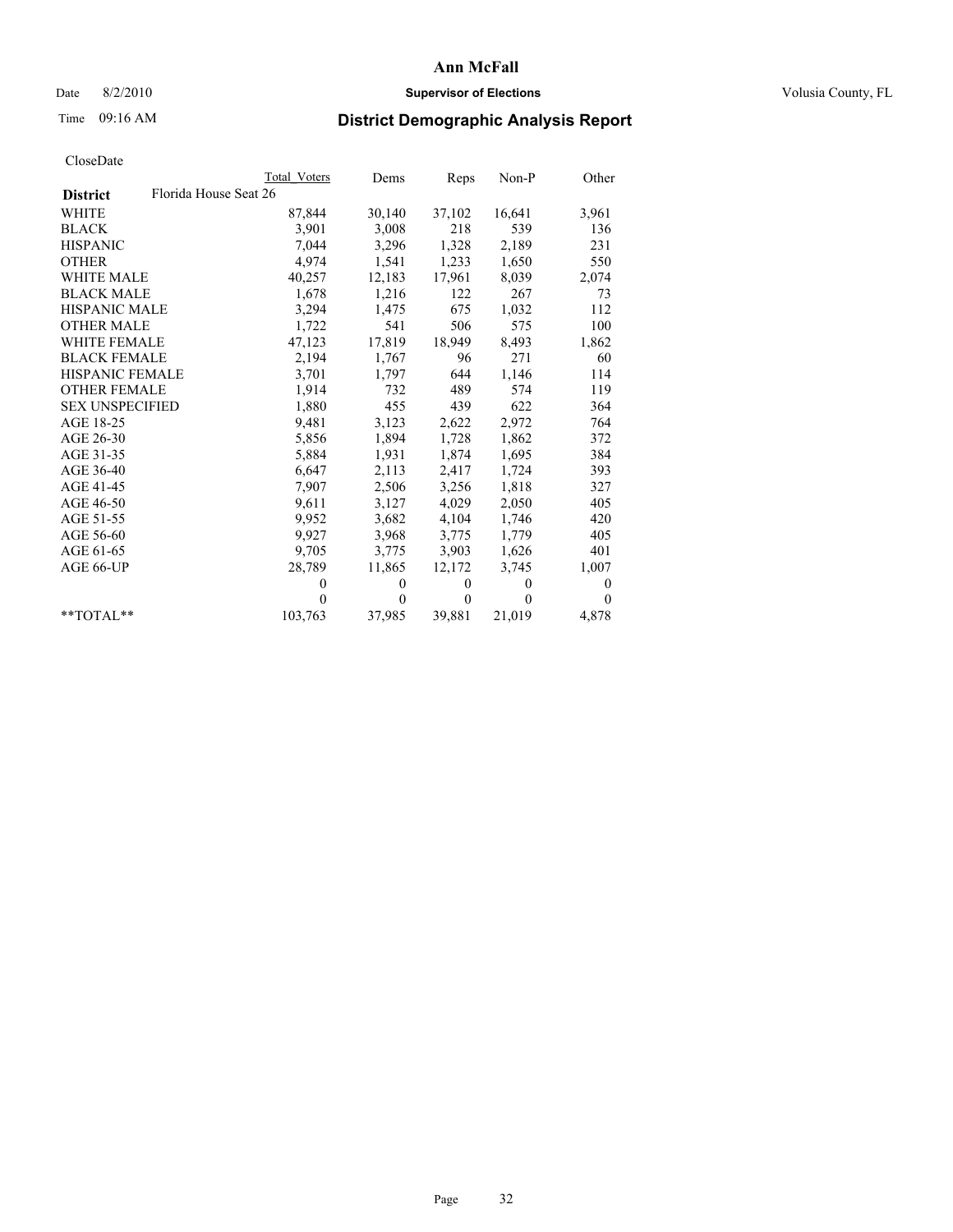# Date 8/2/2010 **Supervisor of Elections Supervisor of Elections** Volusia County, FL

# Time 09:16 AM **District Demographic Analysis Report**

|                                          | Total Voters | Dems         | Reps         | $Non-P$  | Other        |
|------------------------------------------|--------------|--------------|--------------|----------|--------------|
| Florida House Seat 27<br><b>District</b> |              |              |              |          |              |
| WHITE                                    | 51,647       | 20,828       | 17,184       | 11,285   | 2,350        |
| <b>BLACK</b>                             | 16,734       | 14,134       | 466          | 1,828    | 306          |
| <b>HISPANIC</b>                          | 1,844        | 873          | 320          | 572      | 79           |
| <b>OTHER</b>                             | 4,170        | 1,711        | 655          | 1,362    | 442          |
| <b>WHITE MALE</b>                        | 23,669       | 8,403        | 8,473        | 5,502    | 1,291        |
| <b>BLACK MALE</b>                        | 6,578        | 5,348        | 233          | 836      | 161          |
| <b>HISPANIC MALE</b>                     | 850          | 383          | 152          | 270      | 45           |
| <b>OTHER MALE</b>                        | 1,285        | 534          | 257          | 420      | 74           |
| WHITE FEMALE                             | 27,681       | 12,309       | 8,620        | 5,714    | 1,038        |
| <b>BLACK FEMALE</b>                      | 9,998        | 8,659        | 229          | 966      | 144          |
| <b>HISPANIC FEMALE</b>                   | 981          | 486          | 168          | 296      | 31           |
| <b>OTHER FEMALE</b>                      | 1,603        | 762          | 285          | 488      | 68           |
| <b>SEX UNSPECIFIED</b>                   | 1,750        | 662          | 208          | 555      | 325          |
| AGE 18-25                                | 9,965        | 5,482        | 1,370        | 2,494    | 619          |
| AGE 26-30                                | 5,531        | 2,629        | 963          | 1,688    | 251          |
| AGE 31-35                                | 4,629        | 2,121        | 897          | 1,371    | 240          |
| AGE 36-40                                | 4,583        | 2,111        | 1,111        | 1,167    | 194          |
| AGE 41-45                                | 5,197        | 2,399        | 1,339        | 1,195    | 264          |
| AGE 46-50                                | 6,398        | 3,077        | 1,749        | 1,287    | 285          |
| AGE 51-55                                | 6,759        | 3,504        | 1,789        | 1,202    | 264          |
| AGE 56-60                                | 6,279        | 3,217        | 1,706        | 1,130    | 226          |
| AGE 61-65                                | 5,994        | 2,998        | 1,716        | 1,044    | 236          |
| AGE 66-UP                                | 19,060       | 10,008       | 5,985        | 2,469    | 598          |
|                                          | $\mathbf{0}$ | $\mathbf{0}$ | $\mathbf{0}$ | $\theta$ | $\mathbf{0}$ |
|                                          | $\Omega$     | $\theta$     | $\theta$     | $\theta$ | $\theta$     |
| $*$ $TOTAI.**$                           | 74,395       | 37,546       | 18,625       | 15,047   | 3,177        |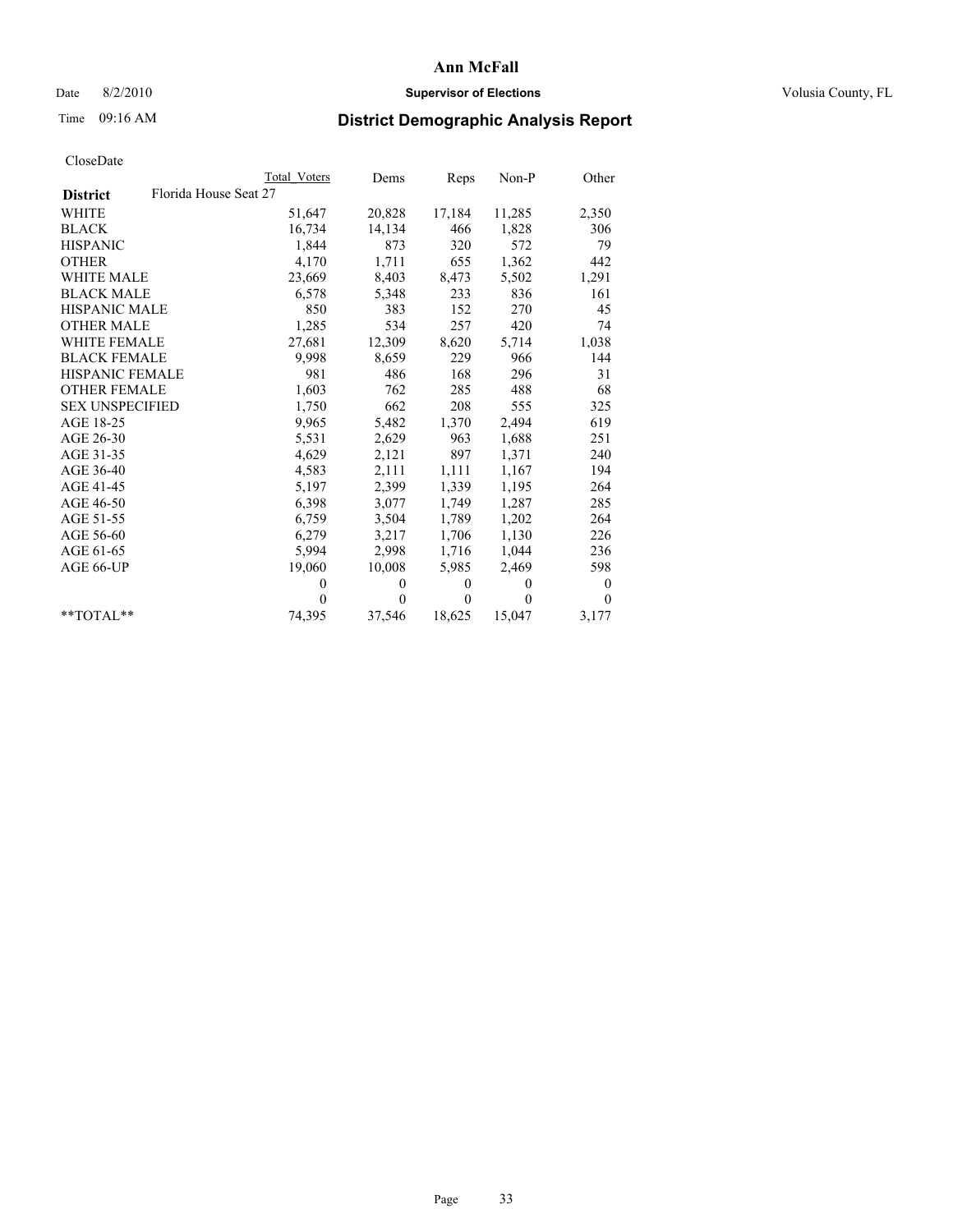# Date 8/2/2010 **Supervisor of Elections Supervisor of Elections** Volusia County, FL

# Time 09:16 AM **District Demographic Analysis Report**

|                                          | Total Voters | Dems     | Reps         | $Non-P$  | Other    |
|------------------------------------------|--------------|----------|--------------|----------|----------|
| Florida House Seat 28<br><b>District</b> |              |          |              |          |          |
| WHITE                                    | 91,677       | 31,729   | 36,353       | 19,685   | 3,910    |
| <b>BLACK</b>                             | 4,104        | 3,297    | 180          | 524      | 103      |
| <b>HISPANIC</b>                          | 4,918        | 2,310    | 926          | 1,493    | 189      |
| <b>OTHER</b>                             | 4,563        | 1,339    | 1,021        | 1,641    | 562      |
| WHITE MALE                               | 42,614       | 13,069   | 17,811       | 9,649    | 2,085    |
| <b>BLACK MALE</b>                        | 1,842        | 1,386    | 99           | 290      | 67       |
| HISPANIC MALE                            | 2,293        | 1,036    | 429          | 724      | 104      |
| <b>OTHER MALE</b>                        | 1,537        | 459      | 413          | 570      | 95       |
| <b>WHITE FEMALE</b>                      | 48,503       | 18,474   | 18,337       | 9,894    | 1,798    |
| <b>BLACK FEMALE</b>                      | 2,235        | 1,891    | 79           | 230      | 35       |
| HISPANIC FEMALE                          | 2,592        | 1,257    | 492          | 759      | 84       |
| <b>OTHER FEMALE</b>                      | 1,785        | 656      | 421          | 588      | 120      |
| <b>SEX UNSPECIFIED</b>                   | 1,861        | 447      | 399          | 639      | 376      |
| AGE 18-25                                | 9,070        | 3,035    | 2,337        | 2,935    | 763      |
| AGE 26-30                                | 6,174        | 2,063    | 1,670        | 2,077    | 364      |
| AGE 31-35                                | 5,944        | 2,028    | 1,669        | 1,915    | 332      |
| AGE 36-40                                | 6,796        | 2,288    | 2,270        | 1,902    | 336      |
| AGE 41-45                                | 7,392        | 2,453    | 2,780        | 1,823    | 336      |
| AGE 46-50                                | 9,345        | 3,197    | 3,755        | 2,063    | 330      |
| AGE 51-55                                | 10,079       | 3,791    | 3,871        | 2,056    | 361      |
| AGE 56-60                                | 9,974        | 3,940    | 3,626        | 2,015    | 393      |
| AGE 61-65                                | 10,089       | 3,815    | 3,865        | 1,941    | 468      |
| AGE 66-UP                                | 30,397       | 12,065   | 12,635       | 4,616    | 1,081    |
|                                          | $\theta$     | $\theta$ | $\mathbf{0}$ | $\theta$ | 0        |
|                                          | $\theta$     | $\theta$ | $\mathbf{0}$ | $\theta$ | $\Omega$ |
| $*$ $TOTAI.**$                           | 105,262      | 38,675   | 38,480       | 23,343   | 4,764    |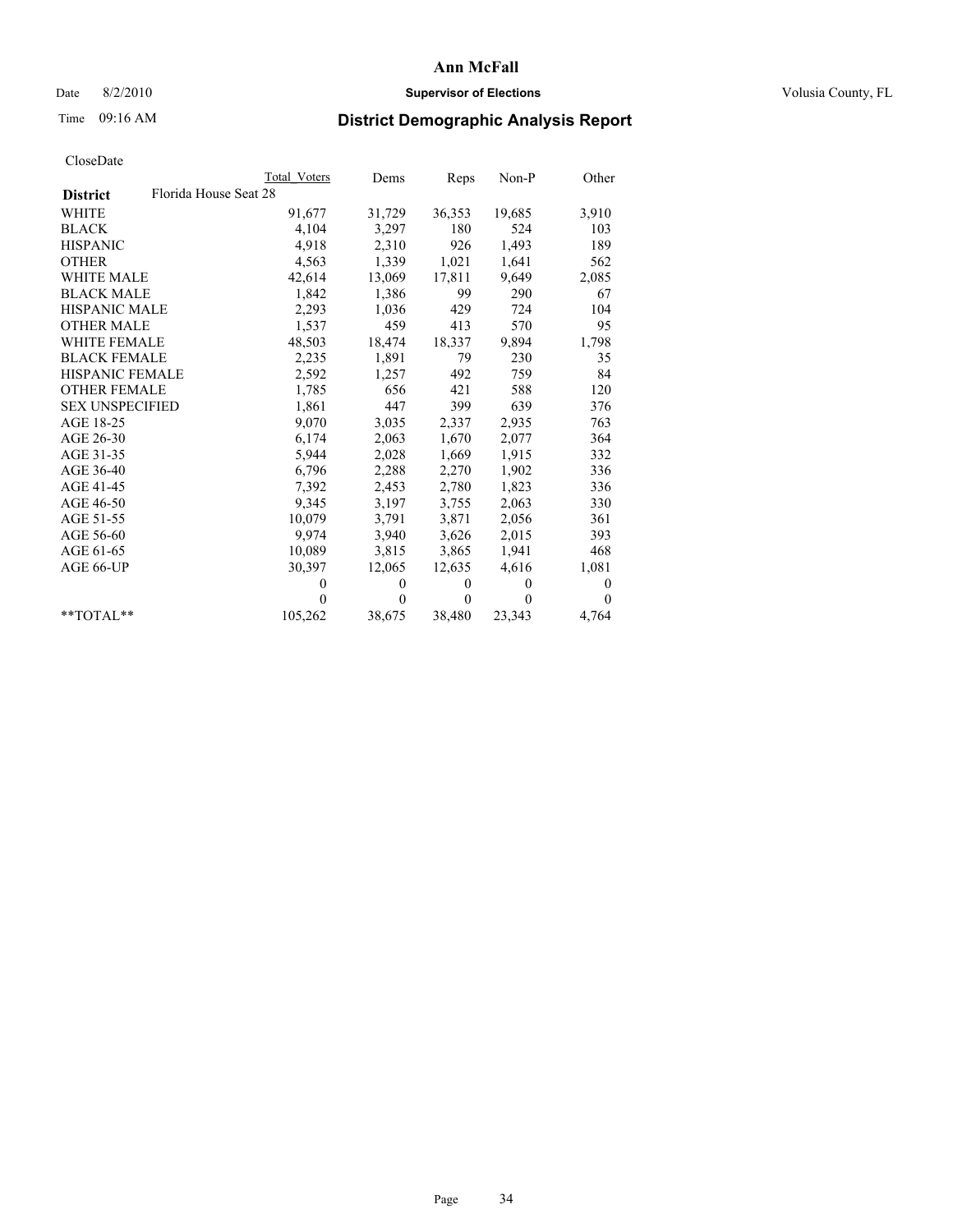# Date 8/2/2010 **Supervisor of Elections Supervisor of Elections** Volusia County, FL

# Time 09:16 AM **District Demographic Analysis Report**

|                                          | <b>Total Voters</b> | Dems             | <b>Reps</b>  | Non-P    | Other            |  |
|------------------------------------------|---------------------|------------------|--------------|----------|------------------|--|
| Florida House Seat 33<br><b>District</b> |                     |                  |              |          |                  |  |
| <b>WHITE</b>                             | 5,065               | 1,574            | 2,214        | 1,033    | 244              |  |
| <b>BLACK</b>                             | 513                 | 404              | 25           | 72       | 12               |  |
| <b>HISPANIC</b>                          | 1,060               | 505              | 168          | 342      | 45               |  |
| <b>OTHER</b>                             | 378                 | 121              | 87           | 124      | 46               |  |
| WHITE MALE                               | 2,406               | 639              | 1,123        | 525      | 119              |  |
| <b>BLACK MALE</b>                        | 222                 | 171              | 11           | 32       | 8                |  |
| <b>HISPANIC MALE</b>                     | 500                 | 220              | 91           | 170      | 19               |  |
| <b>OTHER MALE</b>                        | 136                 | 49               | 32           | 48       | 7                |  |
| <b>WHITE FEMALE</b>                      | 2,620               | 924              | 1,073        | 500      | 123              |  |
| <b>BLACK FEMALE</b>                      | 286                 | 228              | 14           | 40       | $\overline{4}$   |  |
| <b>HISPANIC FEMALE</b>                   | 549                 | 280              | 76           | 167      | 26               |  |
| <b>OTHER FEMALE</b>                      | 133                 | 48               | 33           | 43       | 9                |  |
| <b>SEX UNSPECIFIED</b>                   | 164                 | 45               | 41           | 46       | 32               |  |
| AGE 18-25                                | 798                 | 265              | 199          | 273      | 61               |  |
| AGE 26-30                                | 486                 | 170              | 113          | 168      | 35               |  |
| AGE 31-35                                | 526                 | 189              | 161          | 141      | 35               |  |
| AGE 36-40                                | 587                 | 200              | 190          | 163      | 34               |  |
| AGE 41-45                                | 584                 | 216              | 213          | 124      | 31               |  |
| AGE 46-50                                | 820                 | 260              | 333          | 189      | 38               |  |
| AGE 51-55                                | 758                 | 285              | 306          | 131      | 36               |  |
| AGE 56-60                                | 633                 | 246              | 252          | 116      | 19               |  |
| AGE 61-65                                | 576                 | 235              | 222          | 99       | 20               |  |
| AGE 66-UP                                | 1,248               | 538              | 505          | 167      | 38               |  |
|                                          | $\mathbf{0}$        | $\boldsymbol{0}$ | $\mathbf{0}$ | $\theta$ | $\boldsymbol{0}$ |  |
|                                          | $\theta$            | $\theta$         | $\theta$     | $\theta$ | $\theta$         |  |
| $*$ $TOTAI.**$                           | 7,016               | 2,604            | 2,494        | 1,571    | 347              |  |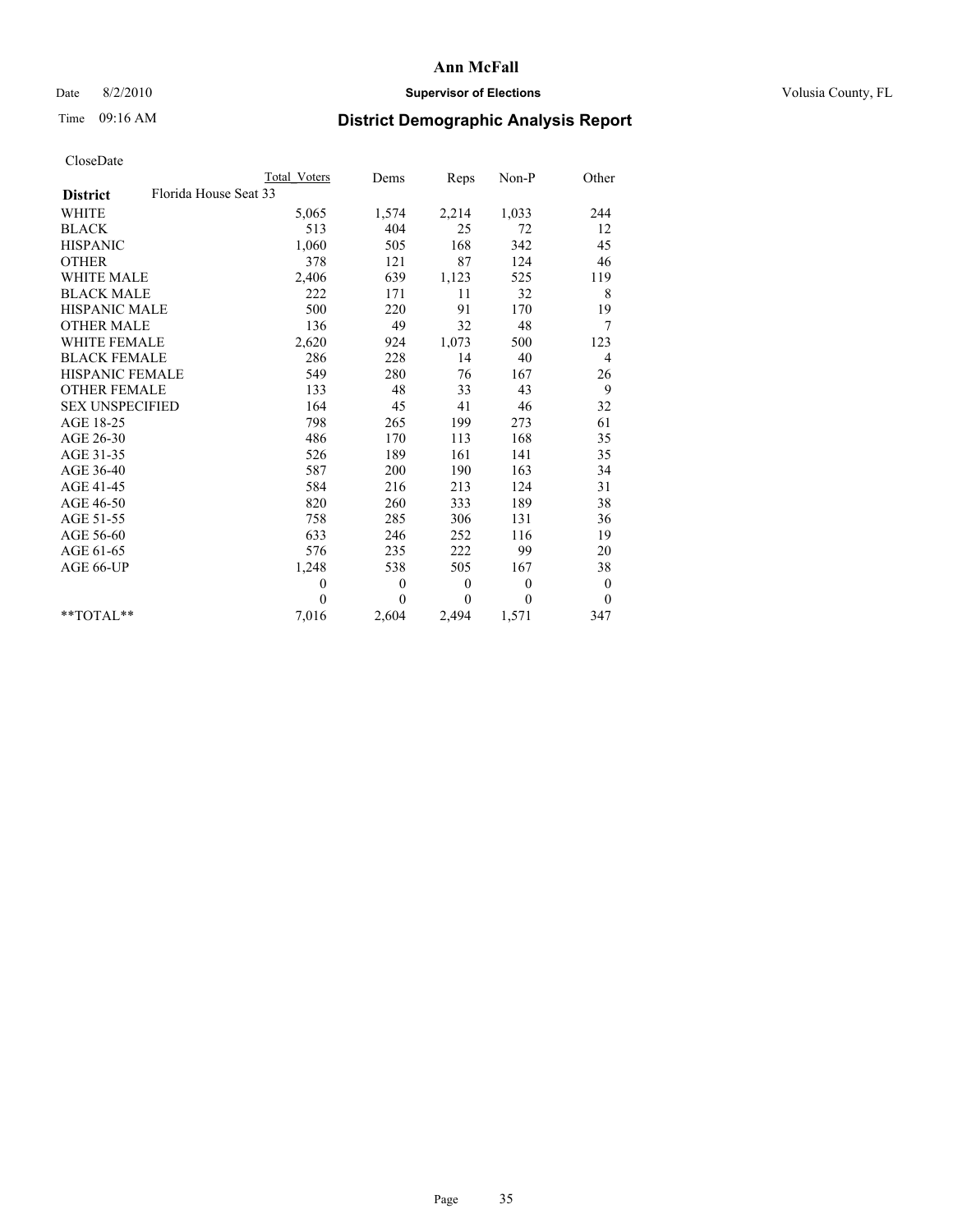# Date 8/2/2010 **Supervisor of Elections Supervisor of Elections** Volusia County, FL

# Time 09:16 AM **District Demographic Analysis Report**

|                                            | Total Voters | Dems     | Reps         | $Non-P$  | Other            |  |
|--------------------------------------------|--------------|----------|--------------|----------|------------------|--|
| School Board District 1<br><b>District</b> |              |          |              |          |                  |  |
| <b>WHITE</b>                               | 49,067       | 17,390   | 20,083       | 9,194    | 2,400            |  |
| <b>BLACK</b>                               | 4,256        | 3,503    | 156          | 493      | 104              |  |
| <b>HISPANIC</b>                            | 3,040        | 1,324    | 541          | 1,036    | 139              |  |
| <b>OTHER</b>                               | 2,712        | 878      | 646          | 897      | 291              |  |
| <b>WHITE MALE</b>                          | 22,419       | 7,006    | 9,724        | 4,419    | 1,270            |  |
| <b>BLACK MALE</b>                          | 1,726        | 1,362    | 72           | 228      | 64               |  |
| <b>HISPANIC MALE</b>                       | 1,400        | 612      | 263          | 456      | 69               |  |
| <b>OTHER MALE</b>                          | 874          | 300      | 249          | 268      | 57               |  |
| <b>WHITE FEMALE</b>                        | 26,412       | 10,303   | 10,274       | 4,718    | 1,117            |  |
| <b>BLACK FEMALE</b>                        | 2,493        | 2,113    | 83           | 258      | 39               |  |
| HISPANIC FEMALE                            | 1,620        | 705      | 275          | 572      | 68               |  |
| <b>OTHER FEMALE</b>                        | 1,043        | 404      | 251          | 329      | 59               |  |
| <b>SEX UNSPECIFIED</b>                     | 1,088        | 290      | 235          | 372      | 191              |  |
| AGE 18-25                                  | 5,997        | 1,978    | 1,612        | 1,922    | 485              |  |
| AGE 26-30                                  | 3,866        | 1,345    | 1,055        | 1,210    | 256              |  |
| AGE 31-35                                  | 3,689        | 1,263    | 1,116        | 1,044    | 266              |  |
| AGE 36-40                                  | 4,046        | 1,369    | 1,426        | 1,028    | 223              |  |
| AGE 41-45                                  | 4,547        | 1,519    | 1,821        | 994      | 213              |  |
| AGE 46-50                                  | 5,594        | 1,984    | 2,260        | 1,098    | 252              |  |
| AGE 51-55                                  | 5,574        | 2,259    | 2,140        | 932      | 243              |  |
| AGE 56-60                                  | 5,437        | 2,358    | 1,975        | 872      | 232              |  |
| AGE 61-65                                  | 5,043        | 2,147    | 1,933        | 743      | 220              |  |
| AGE 66-UP                                  | 15,280       | 6,872    | 6,088        | 1,776    | 544              |  |
|                                            | $\Omega$     | $\theta$ | $\mathbf{0}$ | $\theta$ | $\boldsymbol{0}$ |  |
|                                            | $\Omega$     | $\theta$ | $\theta$     | $\theta$ | $\theta$         |  |
| $*$ $TOTAI.**$                             | 59,075       | 23,095   | 21,426       | 11,620   | 2,934            |  |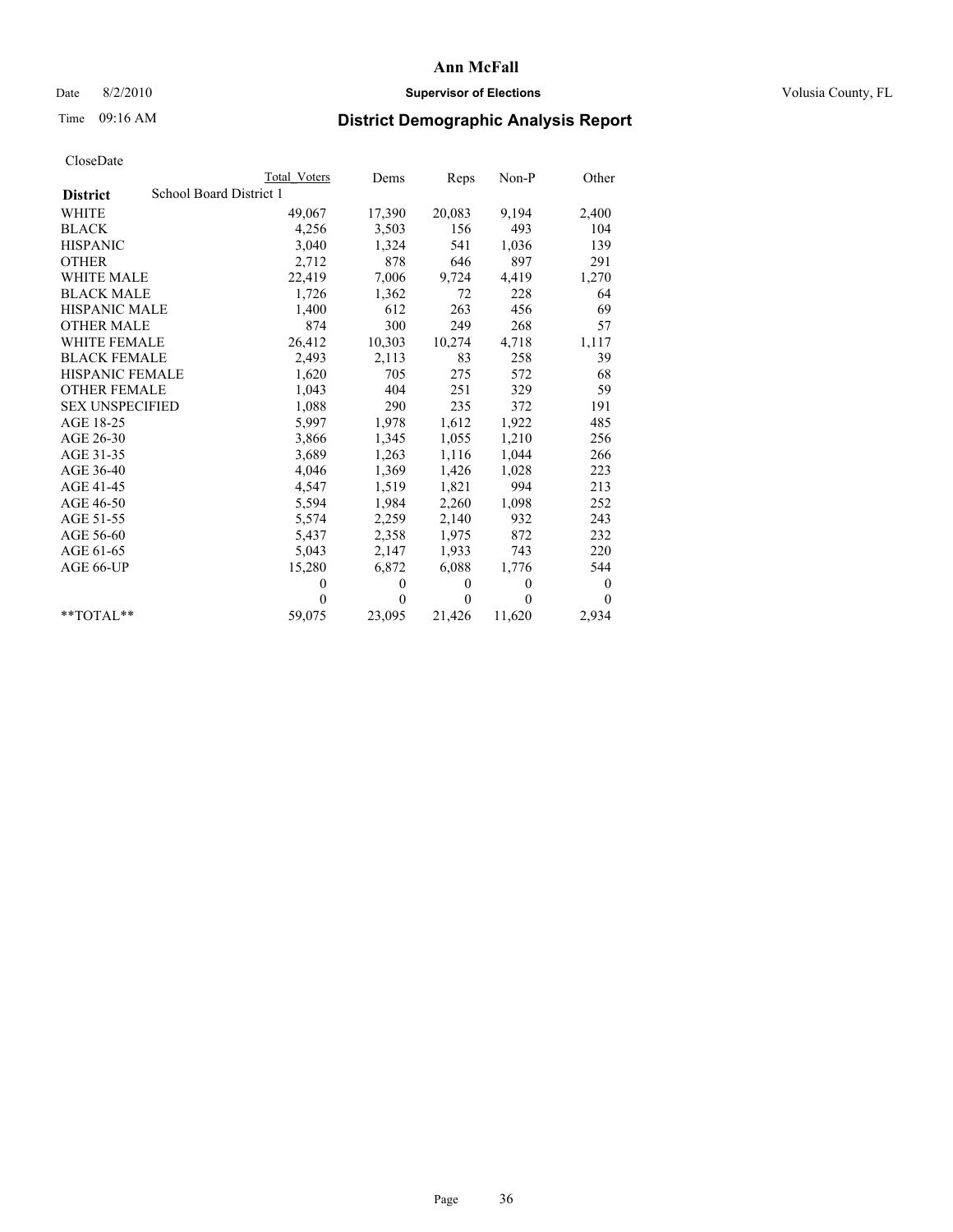## Date 8/2/2010 **Supervisor of Elections Supervisor of Elections** Volusia County, FL

# Time 09:16 AM **District Demographic Analysis Report**

|                                            | Total Voters | Dems     | Reps         | $Non-P$  | Other            |  |  |
|--------------------------------------------|--------------|----------|--------------|----------|------------------|--|--|
| School Board District 2<br><b>District</b> |              |          |              |          |                  |  |  |
| <b>WHITE</b>                               | 40,580       | 15,360   | 14,705       | 8,728    | 1,787            |  |  |
| <b>BLACK</b>                               | 10,198       | 8,631    | 280          | 1,098    | 189              |  |  |
| <b>HISPANIC</b>                            | 1,195        | 517      | 242          | 393      | 43               |  |  |
| <b>OTHER</b>                               | 2,964        | 1,166    | 512          | 975      | 311              |  |  |
| <b>WHITE MALE</b>                          | 18,929       | 6,328    | 7,273        | 4,340    | 988              |  |  |
| <b>BLACK MALE</b>                          | 4,043        | 3,315    | 141          | 503      | 84               |  |  |
| <b>HISPANIC MALE</b>                       | 567          | 245      | 109          | 191      | 22               |  |  |
| <b>OTHER MALE</b>                          | 993          | 384      | 219          | 336      | 54               |  |  |
| <b>WHITE FEMALE</b>                        | 21,392       | 8,940    | 7,340        | 4,331    | 781              |  |  |
| <b>BLACK FEMALE</b>                        | 6,062        | 5,242    | 136          | 580      | 104              |  |  |
| HISPANIC FEMALE                            | 621          | 269      | 132          | 200      | 20               |  |  |
| <b>OTHER FEMALE</b>                        | 1,120        | 519      | 197          | 348      | 56               |  |  |
| <b>SEX UNSPECIFIED</b>                     | 1,210        | 432      | 192          | 365      | 221              |  |  |
| AGE 18-25                                  | 6,940        | 3,919    | 1,036        | 1,593    | 392              |  |  |
| AGE 26-30                                  | 3,801        | 1,700    | 741          | 1,178    | 182              |  |  |
| AGE 31-35                                  | 2,944        | 1,283    | 623          | 892      | 146              |  |  |
| AGE 36-40                                  | 3,035        | 1,309    | 823          | 785      | 118              |  |  |
| AGE 41-45                                  | 3,546        | 1,534    | 1,019        | 829      | 164              |  |  |
| AGE 46-50                                  | 4,351        | 1,923    | 1,340        | 910      | 178              |  |  |
| AGE 51-55                                  | 4,829        | 2,269    | 1,495        | 879      | 186              |  |  |
| AGE 56-60                                  | 4,812        | 2,203    | 1,455        | 977      | 177              |  |  |
| AGE 61-65                                  | 4,976        | 2,191    | 1,630        | 929      | 226              |  |  |
| AGE 66-UP                                  | 15,702       | 7,343    | 5,576        | 2,222    | 561              |  |  |
|                                            | $\theta$     | $\theta$ | $\mathbf{0}$ | $\theta$ | $\boldsymbol{0}$ |  |  |
|                                            | $\Omega$     | $\theta$ | $\mathbf{0}$ | $\theta$ | $\theta$         |  |  |
| $*$ $TOTAI.**$                             | 54,937       | 25,674   | 15,739       | 11,194   | 2,330            |  |  |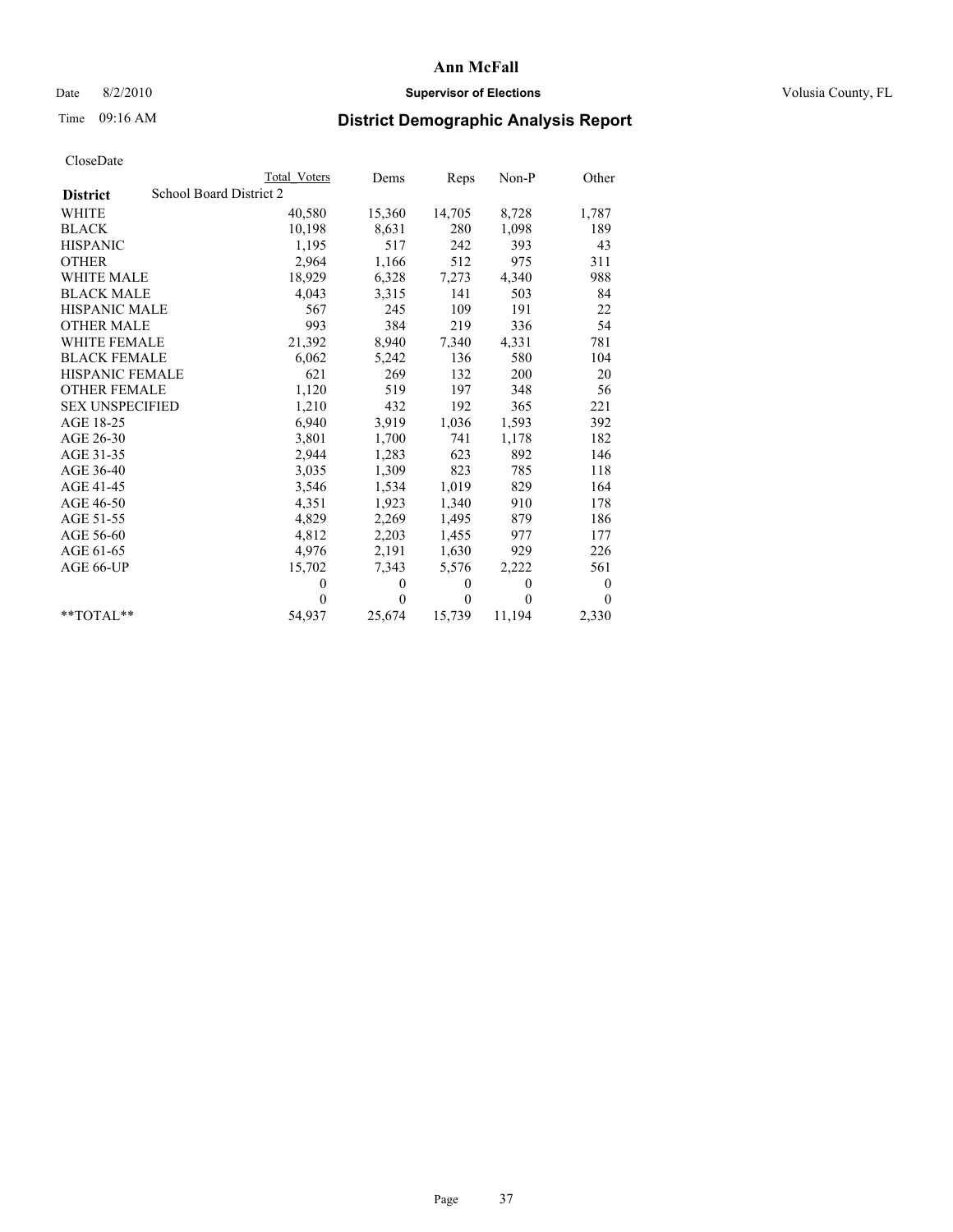## Date 8/2/2010 **Supervisor of Elections Supervisor of Elections** Volusia County, FL

# Time 09:16 AM **District Demographic Analysis Report**

|                        |                         | Total Voters | Dems     | Reps         | $Non-P$  | Other            |
|------------------------|-------------------------|--------------|----------|--------------|----------|------------------|
| <b>District</b>        | School Board District 3 |              |          |              |          |                  |
| <b>WHITE</b>           |                         | 63,290       | 22,717   | 24,282       | 13,736   | 2,555            |
| <b>BLACK</b>           |                         | 1,900        | 1,571    | 79           | 218      | 32               |
| <b>HISPANIC</b>        |                         | 945          | 386      | 232          | 282      | 45               |
| <b>OTHER</b>           |                         | 2,625        | 746      | 572          | 949      | 358              |
| <b>WHITE MALE</b>      |                         | 29,187       | 9,266    | 11,895       | 6,683    | 1,343            |
| <b>BLACK MALE</b>      |                         | 847          | 658      | 43           | 126      | 20               |
| <b>HISPANIC MALE</b>   |                         | 419          | 157      | 95           | 142      | 25               |
| <b>OTHER MALE</b>      |                         | 854          | 253      | 228          | 321      | 52               |
| WHITE FEMALE           |                         | 33,706       | 13,314   | 12,243       | 6,953    | 1,196            |
| <b>BLACK FEMALE</b>    |                         | 1,036        | 900      | 34           | 91       | 11               |
| HISPANIC FEMALE        |                         | 515          | 225      | 134          | 136      | 20               |
| <b>OTHER FEMALE</b>    |                         | 997          | 361      | 244          | 319      | 73               |
| <b>SEX UNSPECIFIED</b> |                         | 1,199        | 286      | 249          | 414      | 250              |
| AGE 18-25              |                         | 5,328        | 1,744    | 1,311        | 1,815    | 458              |
| AGE 26-30              |                         | 3,592        | 1,198    | 998          | 1,186    | 210              |
| AGE 31-35              |                         | 3,549        | 1,125    | 1,051        | 1,178    | 195              |
| AGE 36-40              |                         | 4,101        | 1,351    | 1,354        | 1,193    | 203              |
| AGE 41-45              |                         | 4,595        | 1,463    | 1,751        | 1,177    | 204              |
| AGE 46-50              |                         | 6,046        | 2,057    | 2,404        | 1,362    | 223              |
| AGE 51-55              |                         | 6,696        | 2,542    | 2,570        | 1,344    | 240              |
| AGE 56-60              |                         | 6,771        | 2,721    | 2,469        | 1,325    | 256              |
| AGE 61-65              |                         | 6,960        | 2,670    | 2,659        | 1,334    | 297              |
| AGE 66-UP              |                         | 21,121       | 8,549    | 8,597        | 3,271    | 704              |
|                        |                         | $\theta$     | $\theta$ | $\mathbf{0}$ | $\theta$ | $\boldsymbol{0}$ |
|                        |                         | $\Omega$     | $\theta$ | $\theta$     | $\theta$ | $\Omega$         |
| $*$ $TOTAI.**$         |                         | 68,760       | 25,420   | 25,165       | 15,185   | 2,990            |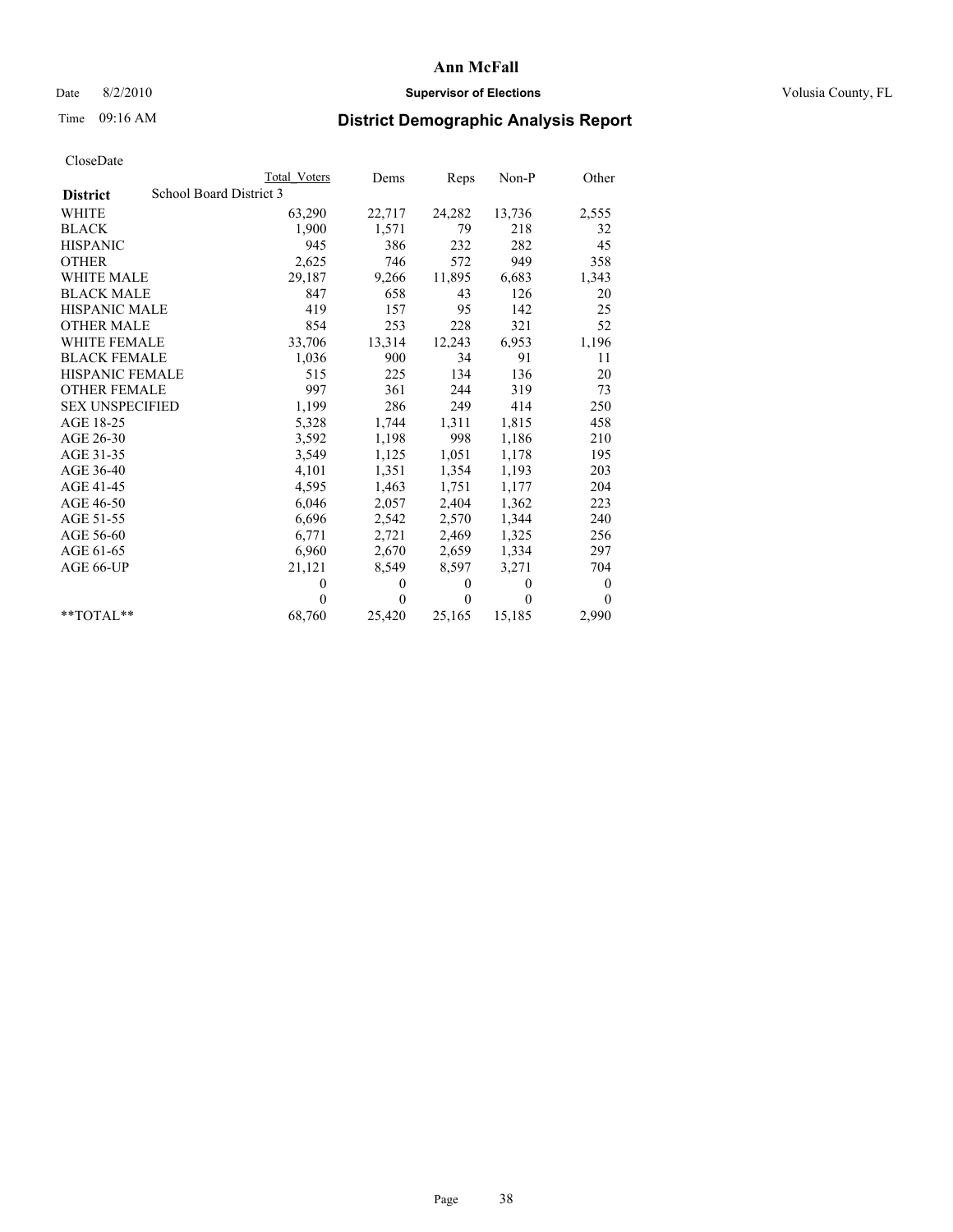## Date 8/2/2010 **Supervisor of Elections Supervisor of Elections** Volusia County, FL

# Time 09:16 AM **District Demographic Analysis Report**

|                        | Total Voters            | Dems     | Reps         | $Non-P$  | Other        |  |  |  |
|------------------------|-------------------------|----------|--------------|----------|--------------|--|--|--|
| <b>District</b>        | School Board District 4 |          |              |          |              |  |  |  |
| WHITE                  | 53,130                  | 19,328   | 21,198       | 10,506   | 2,098        |  |  |  |
| <b>BLACK</b>           | 5,239                   | 4,308    | 187          | 642      | 102          |  |  |  |
| <b>HISPANIC</b>        | 1,208                   | 541      | 305          | 323      | 39           |  |  |  |
| <b>OTHER</b>           | 3,274                   | 1,116    | 769          | 1,065    | 324          |  |  |  |
| <b>WHITE MALE</b>      | 24,244                  | 7,753    | 10,251       | 5,135    | 1,105        |  |  |  |
| <b>BLACK MALE</b>      | 2,066                   | 1,595    | 102          | 309      | 60           |  |  |  |
| HISPANIC MALE          | 536                     | 211      | 149          | 151      | 25           |  |  |  |
| <b>OTHER MALE</b>      | 1,127                   | 364      | 311          | 396      | 56           |  |  |  |
| WHITE FEMALE           | 28,590                  | 11,485   | 10,835       | 5,298    | 972          |  |  |  |
| <b>BLACK FEMALE</b>    | 3,136                   | 2,682    | 85           | 328      | 41           |  |  |  |
| HISPANIC FEMALE        | 665                     | 327      | 152          | 172      | 14           |  |  |  |
| <b>OTHER FEMALE</b>    | 1,311                   | 526      | 344          | 380      | 61           |  |  |  |
| <b>SEX UNSPECIFIED</b> | 1,176                   | 350      | 230          | 367      | 229          |  |  |  |
| AGE 18-25              | 5,904                   | 2,417    | 1,414        | 1,658    | 415          |  |  |  |
| AGE 26-30              | 3,541                   | 1,404    | 904          | 1,077    | 156          |  |  |  |
| AGE 31-35              | 3,274                   | 1,276    | 885          | 938      | 175          |  |  |  |
| AGE 36-40              | 3,567                   | 1,274    | 1,202        | 902      | 189          |  |  |  |
| AGE 41-45              | 4,278                   | 1,575    | 1,590        | 942      | 171          |  |  |  |
| AGE 46-50              | 5,476                   | 2,011    | 2,102        | 1,154    | 209          |  |  |  |
| AGE 51-55              | 5,910                   | 2,444    | 2,177        | 1,087    | 202          |  |  |  |
| AGE 56-60              | 5,958                   | 2,502    | 2,115        | 1,129    | 212          |  |  |  |
| AGE 61-65              | 6,030                   | 2,463    | 2,244        | 1,085    | 238          |  |  |  |
| AGE 66-UP              | 18,912                  | 7,927    | 7,825        | 2,564    | 596          |  |  |  |
|                        | $\mathbf{0}$            | $\theta$ | $\theta$     | $\theta$ | $\mathbf{0}$ |  |  |  |
|                        | $\Omega$                | $\theta$ | $\mathbf{0}$ | $\theta$ | $\theta$     |  |  |  |
| $*$ $TOTAI.**$         | 62,851                  | 25,293   | 22,459       | 12,536   | 2,563        |  |  |  |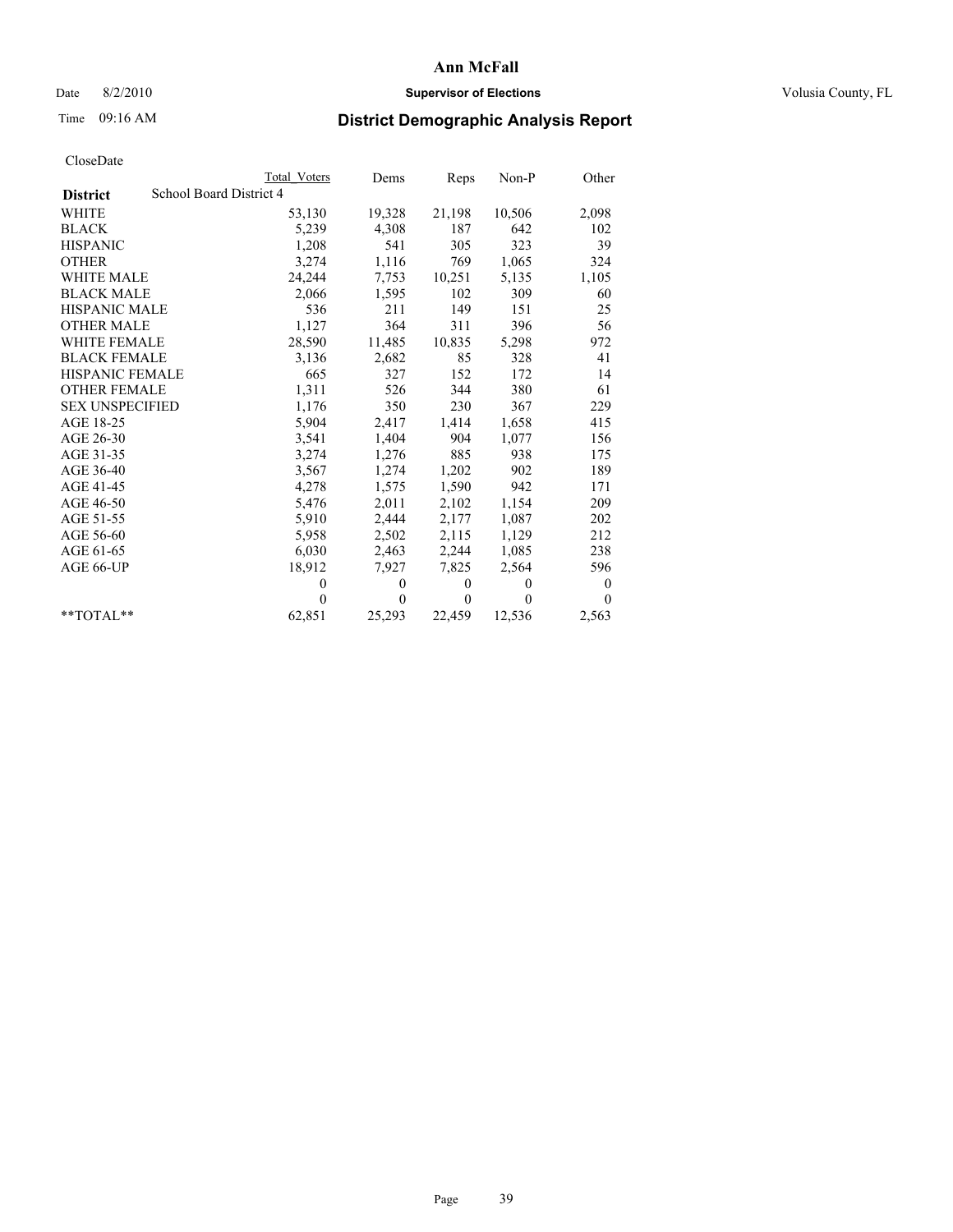## Date 8/2/2010 **Supervisor of Elections Supervisor of Elections** Volusia County, FL

# Time 09:16 AM **District Demographic Analysis Report**

|                        | Total Voters            | Dems     | Reps     | $Non-P$  | Other    |  |  |  |
|------------------------|-------------------------|----------|----------|----------|----------|--|--|--|
| <b>District</b>        | School Board District 5 |          |          |          |          |  |  |  |
| <b>WHITE</b>           | 47,868                  | 15,535   | 19,622   | 10,176   | 2,535    |  |  |  |
| <b>BLACK</b>           | 5,105                   | 3,957    | 267      | 709      | 172      |  |  |  |
| <b>HISPANIC</b>        | 12,696                  | 6,288    | 2,118    | 3,880    | 410      |  |  |  |
| <b>OTHER</b>           | 3,814                   | 1,226    | 765      | 1,351    | 472      |  |  |  |
| <b>WHITE MALE</b>      | 22,372                  | 6,424    | 9,652    | 4,953    | 1,343    |  |  |  |
| <b>BLACK MALE</b>      | 2,272                   | 1,650    | 153      | 363      | 106      |  |  |  |
| <b>HISPANIC MALE</b>   | 5,991                   | 2,824    | 1,077    | 1,878    | 212      |  |  |  |
| <b>OTHER MALE</b>      | 1,256                   | 435      | 298      | 444      | 79       |  |  |  |
| <b>WHITE FEMALE</b>    | 25,220                  | 9,023    | 9,857    | 5,163    | 1,177    |  |  |  |
| <b>BLACK FEMALE</b>    | 2,788                   | 2,266    | 114      | 343      | 65       |  |  |  |
| HISPANIC FEMALE        | 6,610                   | 3,410    | 1,035    | 1,974    | 191      |  |  |  |
| <b>OTHER FEMALE</b>    | 1,486                   | 583      | 306      | 497      | 100      |  |  |  |
| <b>SEX UNSPECIFIED</b> | 1,488                   | 391      | 280      | 501      | 316      |  |  |  |
| AGE 18-25              | 7,759                   | 2,720    | 1,719    | 2,632    | 688      |  |  |  |
| AGE 26-30              | 5,025                   | 1,722    | 1,225    | 1,735    | 343      |  |  |  |
| AGE 31-35              | 5,471                   | 2,020    | 1,460    | 1,667    | 324      |  |  |  |
| AGE 36-40              | 5,888                   | 2,068    | 1,868    | 1,613    | 339      |  |  |  |
| AGE 41-45              | 6,250                   | 2,263    | 2,143    | 1,533    | 311      |  |  |  |
| AGE 46-50              | 7,114                   | 2,565    | 2,636    | 1,611    | 302      |  |  |  |
| AGE 51-55              | 6,893                   | 2,669    | 2,535    | 1,367    | 322      |  |  |  |
| AGE 56-60              | 5,982                   | 2,509    | 2,086    | 1,141    | 246      |  |  |  |
| AGE 61-65              | 5,372                   | 2,176    | 1,987    | 982      | 227      |  |  |  |
| AGE 66-UP              | 13,727                  | 6,294    | 5,113    | 1,834    | 486      |  |  |  |
|                        | $\theta$                | $\theta$ | $\theta$ | $\theta$ | $\theta$ |  |  |  |
|                        | $\Omega$                | $\theta$ | $\theta$ | $\theta$ | $\theta$ |  |  |  |
| $*$ $TOTAI.**$         | 69,483                  | 27,006   | 22,772   | 16,116   | 3,589    |  |  |  |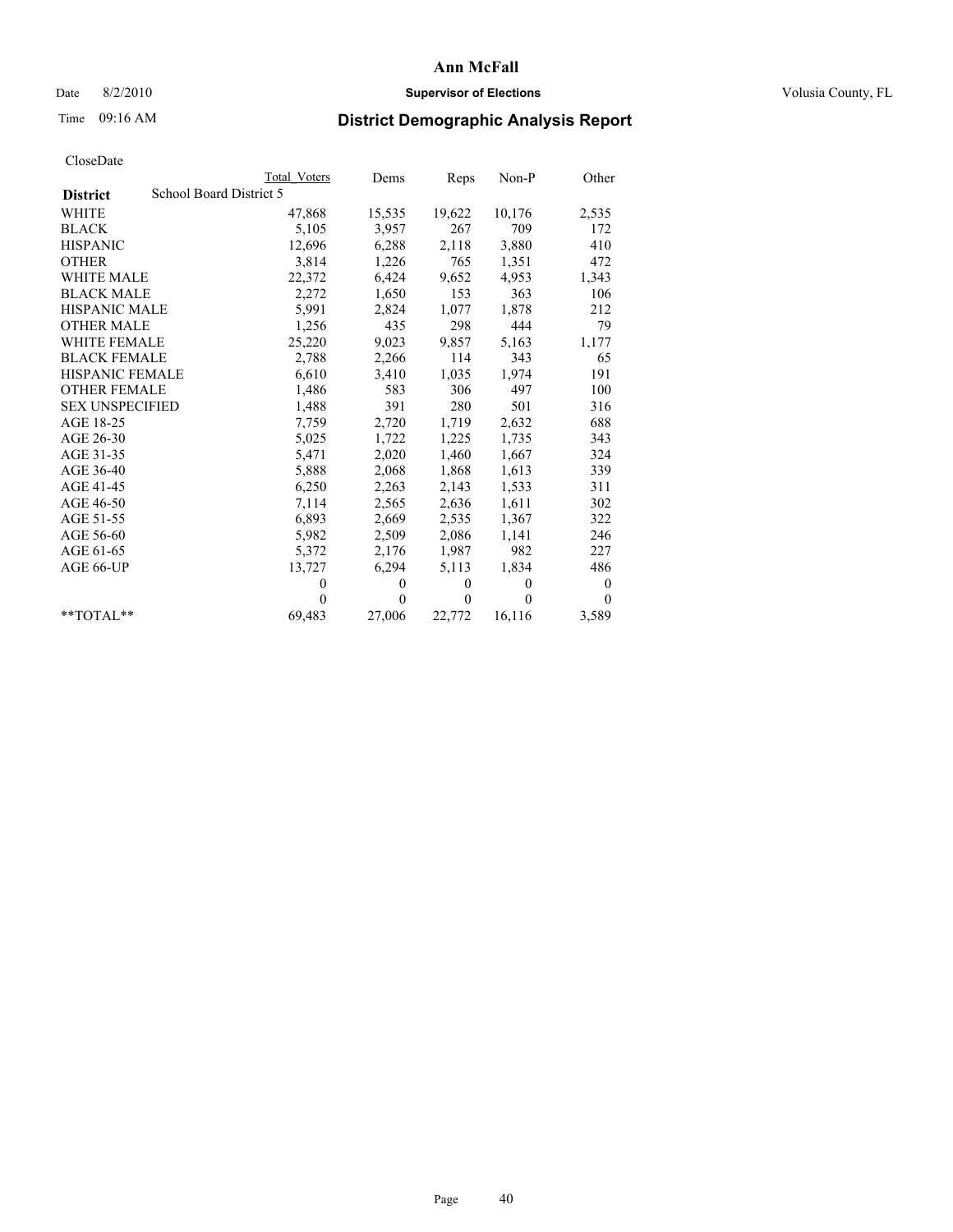## Date 8/2/2010 **Supervisor of Elections Supervisor of Elections** Volusia County, FL

# Time 09:16 AM **District Demographic Analysis Report**

|                                          | Total Voters | Dems           | Reps             | $Non-P$      | Other        |  |
|------------------------------------------|--------------|----------------|------------------|--------------|--------------|--|
| Florida Senate Seat 1<br><b>District</b> |              |                |                  |              |              |  |
| <b>WHITE</b>                             | 6,032        | 2,268          | 2,094            | 1,384        | 286          |  |
| <b>BLACK</b>                             | 10,725       | 9,152          | 283              | 1,103        | 187          |  |
| <b>HISPANIC</b>                          | 434          | 203            | 74               | 143          | 14           |  |
| <b>OTHER</b>                             | 1,287        | 608            | 135              | 390          | 154          |  |
| <b>WHITE MALE</b>                        | 2,834        | 883            | 1,094            | 696          | 161          |  |
| <b>BLACK MALE</b>                        | 4,143        | 3,400          | 150              | 502          | 91           |  |
| <b>HISPANIC MALE</b>                     | 207          | 89             | 34               | 77           | 7            |  |
| <b>OTHER MALE</b>                        | 371          | 177            | 56               | 116          | 22           |  |
| <b>WHITE FEMALE</b>                      | 3,172        | 1,375          | 992              | 683          | 122          |  |
| <b>BLACK FEMALE</b>                      | 6,477        | 5,664          | 131              | 587          | 95           |  |
| HISPANIC FEMALE                          | 224          | 112            | 40               | 66           | 6            |  |
| <b>OTHER FEMALE</b>                      | 455          | 246            | 60               | 130          | 19           |  |
| <b>SEX UNSPECIFIED</b>                   | 595          | 285            | 29               | 163          | 118          |  |
| AGE 18-25                                | 4,349        | 3,001          | 316              | 801          | 231          |  |
| AGE 26-30                                | 1,679        | 999            | 185              | 451          | 44           |  |
| AGE 31-35                                | 1,267        | 756            | 156              | 313          | 42           |  |
| AGE 36-40                                | 1,155        | 691            | 191              | 230          | 43           |  |
| AGE 41-45                                | 1,334        | 847            | 200              | 229          | 58           |  |
| AGE 46-50                                | 1,564        | 983            | 274              | 251          | 56           |  |
| AGE 51-55                                | 1,573        | 1,053          | 296              | 183          | 41           |  |
| AGE 56-60                                | 1,352        | 886            | 231              | 194          | 41           |  |
| AGE 61-65                                | 1,185        | 792            | 223              | 139          | 31           |  |
| AGE 66-UP                                | 3,020        | 2,223          | 514              | 229          | 54           |  |
|                                          | $\theta$     | $\theta$       | $\boldsymbol{0}$ | $\mathbf{0}$ | $\bf{0}$     |  |
|                                          | $\theta$     | $\overline{0}$ | $\Omega$         | $\theta$     | $\mathbf{0}$ |  |
| $*$ $TOTAI.**$                           | 18,478       | 12,231         | 2,586            | 3,020        | 641          |  |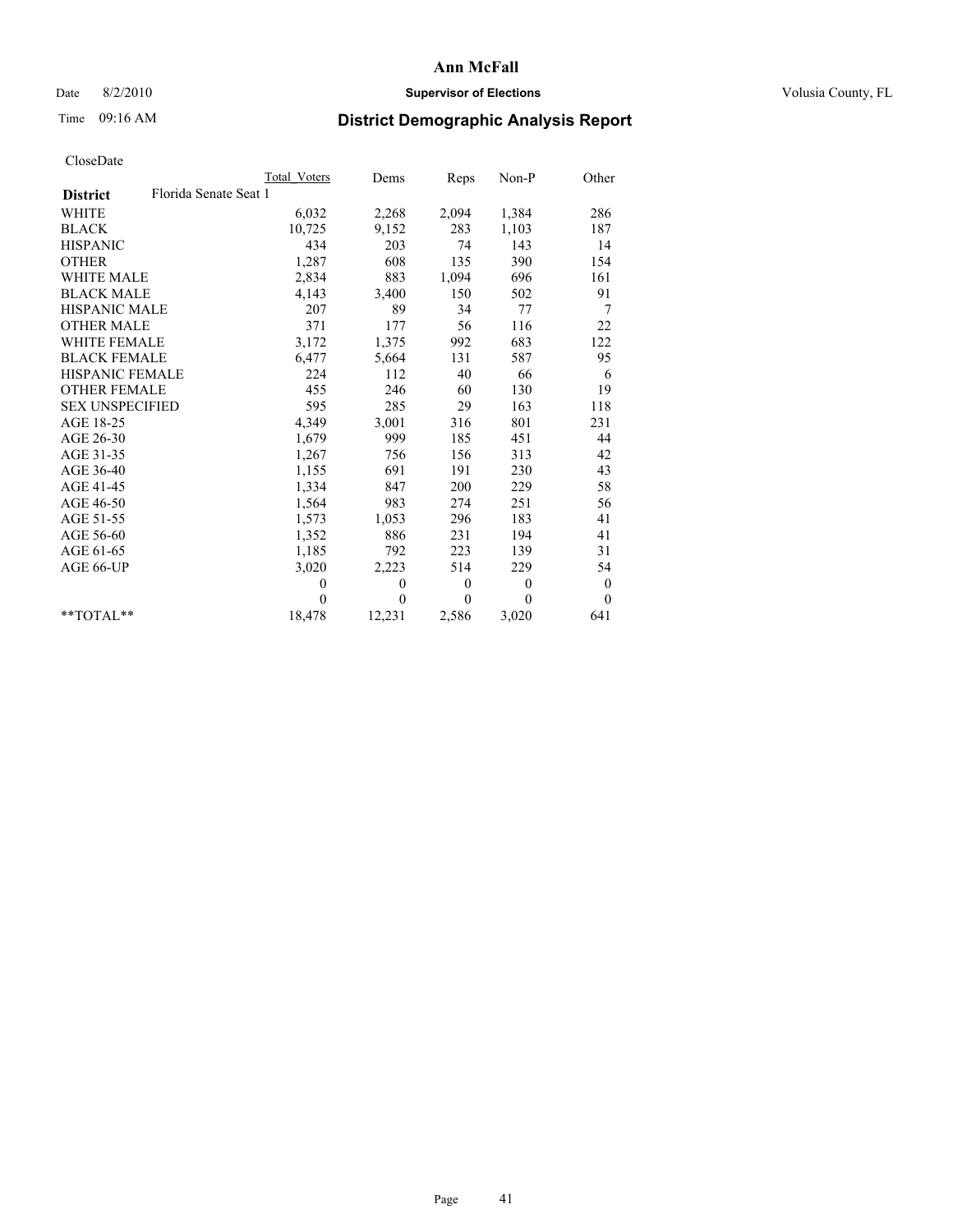## Date 8/2/2010 **Supervisor of Elections Supervisor of Elections** Volusia County, FL

# Time 09:16 AM **District Demographic Analysis Report**

|                                          | Total Voters | Dems     | Reps         | $Non-P$  | Other    |
|------------------------------------------|--------------|----------|--------------|----------|----------|
| Florida Senate Seat 7<br><b>District</b> |              |          |              |          |          |
| WHITE                                    | 152,949      | 55,604   | 58,856       | 32,022   | 6,467    |
| <b>BLACK</b>                             | 7,222        | 5,833    | 309          | 940      | 140      |
| <b>HISPANIC</b>                          | 5,678        | 2,582    | 1,114        | 1,754    | 228      |
| <b>OTHER</b>                             | 7,835        | 2,456    | 1,787        | 2,710    | 882      |
| WHITE MALE                               | 70,765       | 22,727   | 28,870       | 15,707   | 3,461    |
| <b>BLACK MALE</b>                        | 3,114        | 2,384    | 161          | 491      | 78       |
| <b>HISPANIC MALE</b>                     | 2,639        | 1,150    | 531          | 835      | 123      |
| <b>OTHER MALE</b>                        | 2,678        | 830      | 728          | 965      | 155      |
| <b>WHITE FEMALE</b>                      | 81,260       | 32,561   | 29,653       | 16,086   | 2,960    |
| <b>BLACK FEMALE</b>                      | 4,061        | 3,412    | 145          | 444      | 60       |
| HISPANIC FEMALE                          | 2,994        | 1,413    | 574          | 902      | 105      |
| <b>OTHER FEMALE</b>                      | 3,026        | 1,175    | 736          | 947      | 168      |
| <b>SEX UNSPECIFIED</b>                   | 3,147        | 823      | 668          | 1,049    | 607      |
| AGE 18-25                                | 14,898       | 5,258    | 3,708        | 4,788    | 1,144    |
| AGE 26-30                                | 10,029       | 3,499    | 2,623        | 3,334    | 573      |
| AGE 31-35                                | 9,338        | 3,185    | 2,655        | 2,952    | 546      |
| AGE 36-40                                | 10,511       | 3,611    | 3,453        | 2,926    | 521      |
| AGE 41-45                                | 12,101       | 4,065    | 4,529        | 2,944    | 563      |
| AGE 46-50                                | 15,525       | 5,410    | 6,073        | 3,429    | 613      |
| AGE 51-55                                | 16,766       | 6,569    | 6,282        | 3,257    | 658      |
| AGE 56-60                                | 16,726       | 6,847    | 5,965        | 3,288    | 626      |
| AGE 61-65                                | 16,745       | 6,583    | 6,256        | 3,148    | 758      |
| AGE 66-UP                                | 51,041       | 21,447   | 20,520       | 7.359    | 1,715    |
|                                          | $\mathbf{0}$ | $\theta$ | $\mathbf{0}$ | $\theta$ | 0        |
|                                          | $\theta$     | $\theta$ | $\theta$     | $\theta$ | $\Omega$ |
| $*$ $TOTAI.**$                           | 173,684      | 66,475   | 62,066       | 37,426   | 7,717    |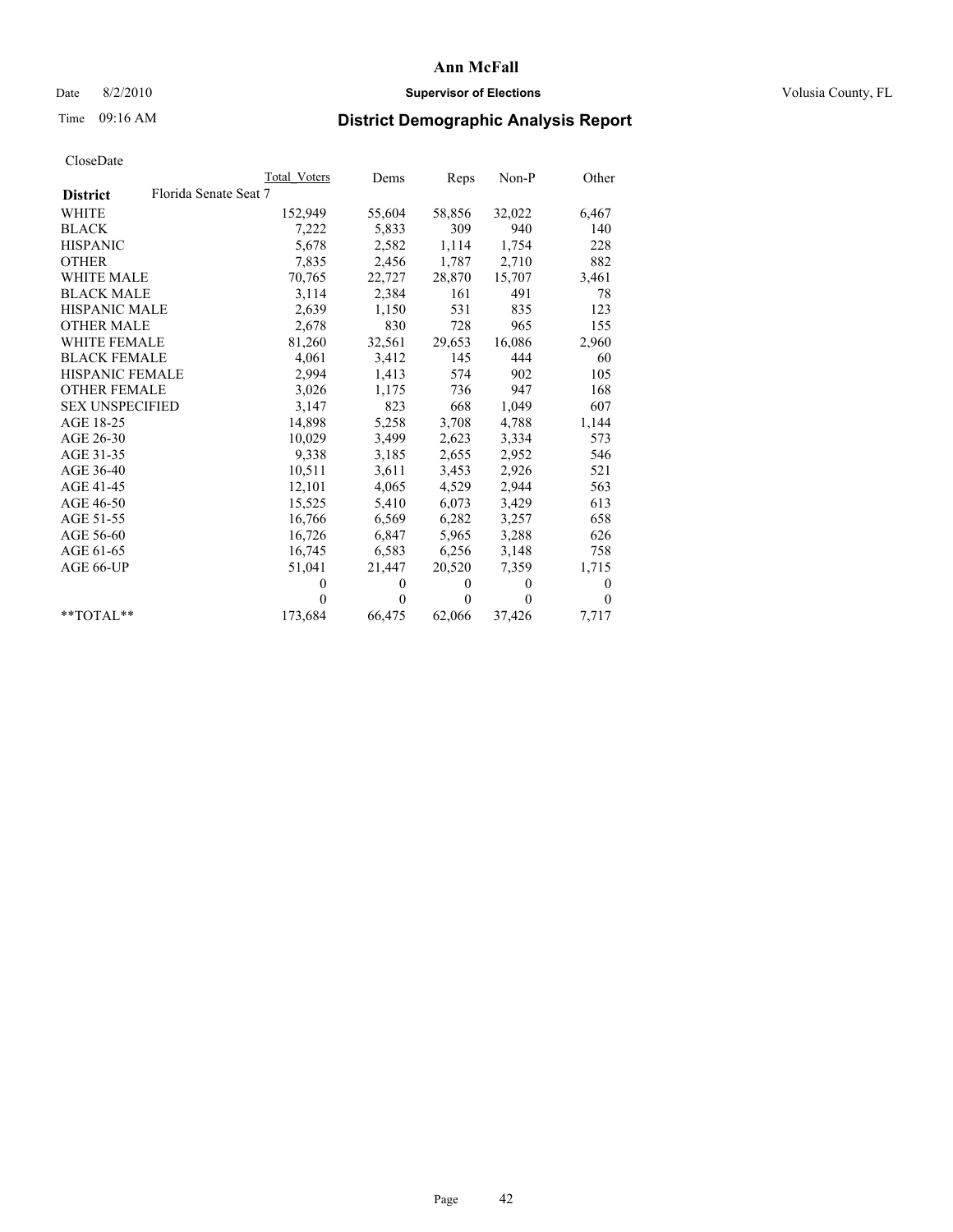## Date 8/2/2010 **Supervisor of Elections Supervisor of Elections** Volusia County, FL

# Time 09:16 AM **District Demographic Analysis Report**

|                                          | Total Voters | Dems     | Reps         | $Non-P$  | Other            |
|------------------------------------------|--------------|----------|--------------|----------|------------------|
| Florida Senate Seat 8<br><b>District</b> |              |          |              |          |                  |
| <b>WHITE</b>                             | 23,234       | 7,924    | 9,869        | 4,559    | 882              |
| <b>BLACK</b>                             | 1,042        | 812      | 43           | 152      | 35               |
| <b>HISPANIC</b>                          | 490          | 202      | 133          | 138      | 17               |
| <b>OTHER</b>                             | 1,308        | 440      | 318          | 429      | 121              |
| <b>WHITE MALE</b>                        | 10,673       | 3,208    | 4,779        | 2,231    | 455              |
| <b>BLACK MALE</b>                        | 429          | 320      | 22           | 70       | 17               |
| <b>HISPANIC MALE</b>                     | 234          | 84       | 70           | 69       | 11               |
| <b>OTHER MALE</b>                        | 471          | 163      | 129          | 160      | 19               |
| <b>WHITE FEMALE</b>                      | 12,409       | 4,675    | 5,025        | 2,291    | 418              |
| <b>BLACK FEMALE</b>                      | 606          | 488      | 21           | 79       | 18               |
| HISPANIC FEMALE                          | 255          | 118      | 62           | 69       | 6                |
| <b>OTHER FEMALE</b>                      | 531          | 205      | 138          | 161      | 27               |
| <b>SEX UNSPECIFIED</b>                   | 466          | 117      | 117          | 148      | 84               |
| AGE 18-25                                | 2,362        | 850      | 694          | 666      | 152              |
| AGE 26-30                                | 1,276        | 453      | 372          | 390      | 61               |
| AGE 31-35                                | 1,253        | 420      | 403          | 357      | 73               |
| AGE 36-40                                | 1,399        | 406      | 562          | 356      | 75               |
| AGE 41-45                                | 1,674        | 523      | 718          | 373      | 60               |
| AGE 46-50                                | 2,170        | 699      | 936          | 462      | 73               |
| AGE 51-55                                | 2,416        | 892      | 1,010        | 452      | 62               |
| AGE 56-60                                | 2,483        | 908      | 1,014        | 461      | 100              |
| AGE 61-65                                | 2,709        | 1,039    | 1,088        | 482      | 100              |
| AGE 66-UP                                | 8,331        | 3,188    | 3,565        | 1,279    | 299              |
|                                          | $\theta$     | 0        | $\mathbf{0}$ | $\theta$ | $\boldsymbol{0}$ |
|                                          | $\theta$     | $\theta$ | $\Omega$     | $\theta$ | $\Omega$         |
| $*$ $TOTAI.**$                           | 26,074       | 9,378    | 10,363       | 5,278    | 1,055            |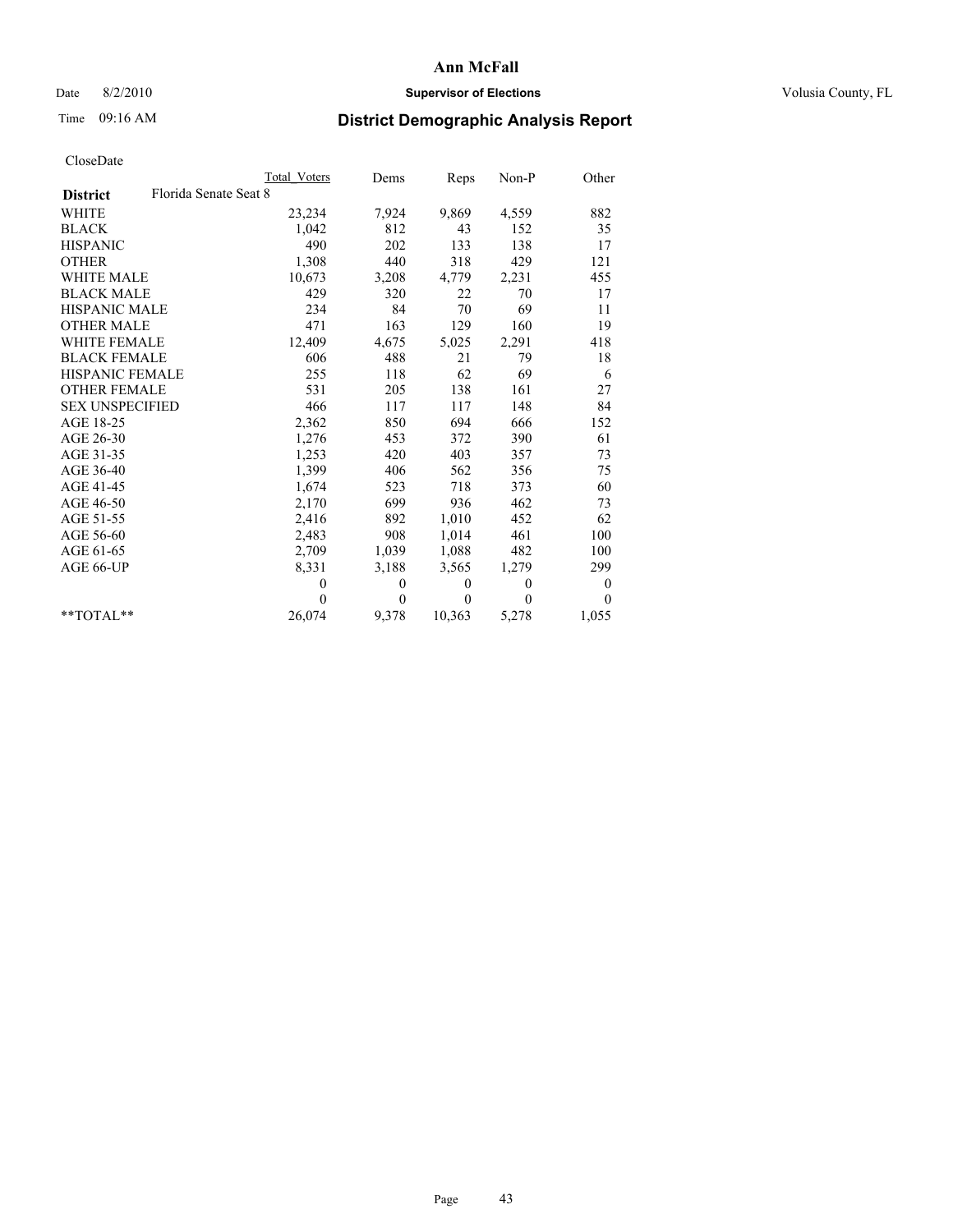## Date 8/2/2010 **Supervisor of Elections Supervisor of Elections** Volusia County, FL

# Time 09:16 AM **District Demographic Analysis Report**

|                                           | <b>Total Voters</b> | Dems         | Reps         | $Non-P$  | Other    |
|-------------------------------------------|---------------------|--------------|--------------|----------|----------|
| Florida Senate Seat 20<br><b>District</b> |                     |              |              |          |          |
| <b>WHITE</b>                              | 71,720              | 24,534       | 29,071       | 14,375   | 3,740    |
| <b>BLACK</b>                              | 7,709               | 6,173        | 334          | 965      | 237      |
| <b>HISPANIC</b>                           | 12,482              | 6,069        | 2,117        | 3,879    | 417      |
| <b>OTHER</b>                              | 4,959               | 1,628        | 1,024        | 1,708    | 599      |
| <b>WHITE MALE</b>                         | 32,879              | 9,959        | 14,052       | 6,896    | 1,972    |
| <b>BLACK MALE</b>                         | 3,268               | 2,476        | 178          | 466      | 148      |
| <b>HISPANIC MALE</b>                      | 5,833               | 2,726        | 1,058        | 1,837    | 212      |
| <b>OTHER MALE</b>                         | 1,584               | 566          | 392          | 524      | 102      |
| <b>WHITE FEMALE</b>                       | 38,479              | 14,454       | 14,879       | 7,403    | 1,743    |
| <b>BLACK FEMALE</b>                       | 4,371               | 3,639        | 155          | 490      | 87       |
| HISPANIC FEMALE                           | 6,558               | 3,293        | 1,052        | 2,017    | 196      |
| <b>OTHER FEMALE</b>                       | 1,945               | 767          | 408          | 635      | 135      |
| <b>SEX UNSPECIFIED</b>                    | 1,953               | 524          | 372          | 659      | 398      |
| AGE 18-25                                 | 10,319              | 3,669        | 2,374        | 3,365    | 911      |
| AGE 26-30                                 | 6,841               | 2,418        | 1,743        | 2,211    | 469      |
| AGE 31-35                                 | 7,069               | 2,606        | 1,921        | 2,097    | 445      |
| AGE 36-40                                 | 7,572               | 2,663        | 2,467        | 2,009    | 433      |
| AGE 41-45                                 | 8,107               | 2,919        | 2,877        | 1,929    | 382      |
| AGE 46-50                                 | 9,322               | 3,448        | 3,459        | 1,993    | 422      |
| AGE 51-55                                 | 9,147               | 3,669        | 3,329        | 1,717    | 432      |
| AGE 56-60                                 | 8,399               | 3,652        | 2,890        | 1,501    | 356      |
| AGE 61-65                                 | 7,742               | 3,233        | 2,886        | 1,304    | 319      |
| AGE 66-UP                                 | 22,350              | 10,127       | 8,600        | 2,800    | 823      |
|                                           | $\theta$            | $\mathbf{0}$ | $\mathbf{0}$ | $\Omega$ | $\bf{0}$ |
|                                           | $\theta$            | $\mathbf{0}$ | $\mathbf{0}$ | $\theta$ | $\Omega$ |
| $*$ $TOTAI.**$                            | 96,870              | 38,404       | 32,546       | 20,927   | 4,993    |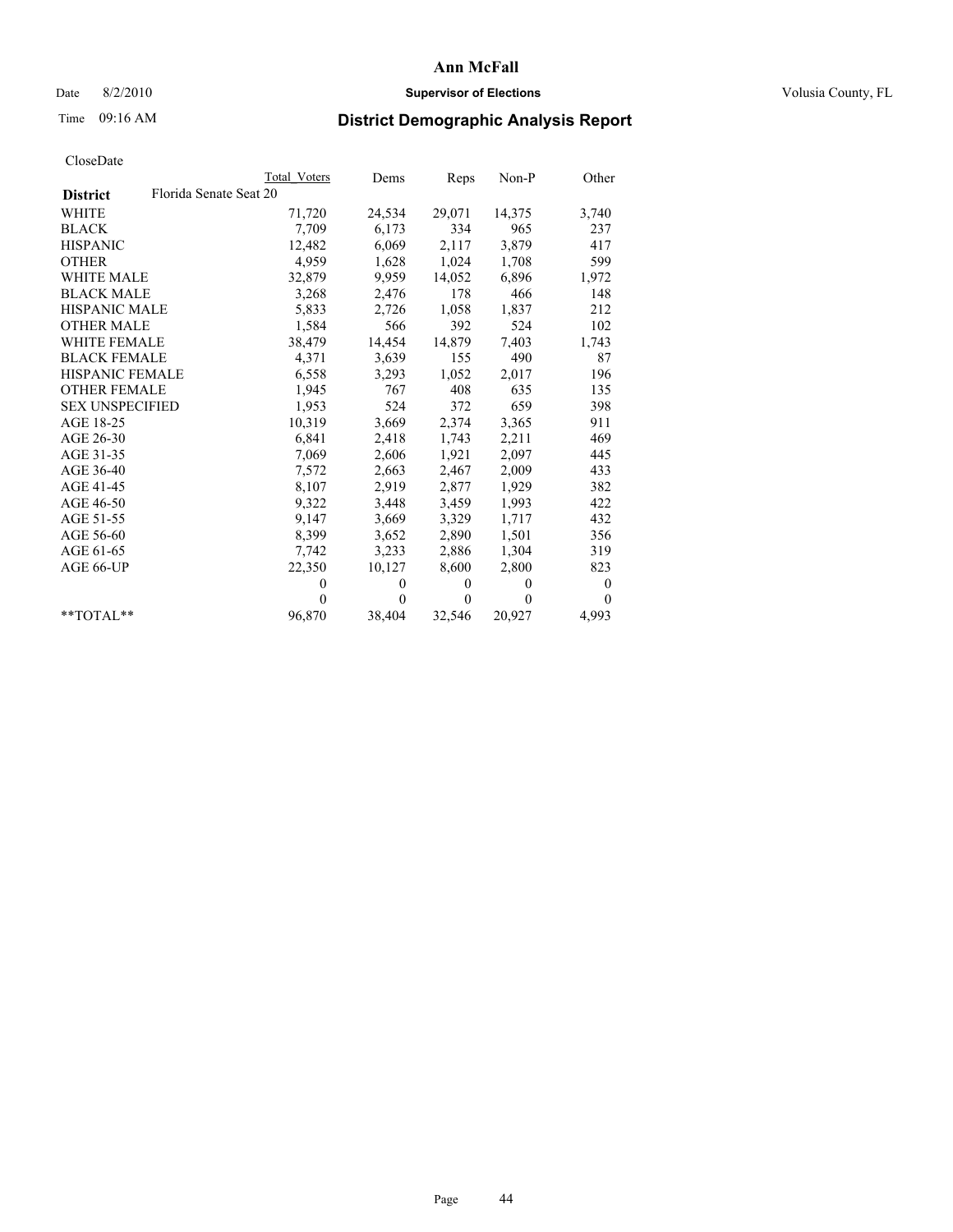## Date 8/2/2010 **Supervisor of Elections Supervisor of Elections** Volusia County, FL

# Time 09:16 AM **District Demographic Analysis Report**

|                                       | Total Voters | Dems     | Reps         | $Non-P$      | Other            |
|---------------------------------------|--------------|----------|--------------|--------------|------------------|
| Daytona Bch Zone 1<br><b>District</b> |              |          |              |              |                  |
| <b>WHITE</b>                          | 4,395        | 1,785    | 1,474        | 951          | 185              |
| <b>BLACK</b>                          | 913          | 748      | 25           | 123          | 17               |
| <b>HISPANIC</b>                       | 130          | 60       | 28           | 38           | 4                |
| <b>OTHER</b>                          | 339          | 126      | 75           | 97           | 41               |
| <b>WHITE MALE</b>                     | 2,032        | 715      | 737          | 476          | 104              |
| <b>BLACK MALE</b>                     | 396          | 316      | 13           | 58           | 9                |
| <b>HISPANIC MALE</b>                  | 66           | 26       | 15           | 22           | 3                |
| <b>OTHER MALE</b>                     | 141          | 53       | 36           | 45           | 7                |
| <b>WHITE FEMALE</b>                   | 2,339        | 1,062    | 733          | 464          | 80               |
| <b>BLACK FEMALE</b>                   | 513          | 430      | 12           | 63           | $\,$ 8 $\,$      |
| HISPANIC FEMALE                       | 64           | 34       | 13           | 16           | $\mathbf{1}$     |
| <b>OTHER FEMALE</b>                   | 126          | 54       | 28           | 34           | 10               |
| <b>SEX UNSPECIFIED</b>                | 100          | 29       | 15           | 31           | 25               |
| AGE 18-25                             | 676          | 337      | 112          | 185          | 42               |
| AGE 26-30                             | 405          | 194      | 67           | 117          | 27               |
| AGE 31-35                             | 316          | 143      | 64           | 98           | 11               |
| AGE 36-40                             | 309          | 115      | 78           | 102          | 14               |
| AGE 41-45                             | 340          | 144      | 102          | 79           | 15               |
| AGE 46-50                             | 478          | 212      | 150          | 91           | 25               |
| AGE 51-55                             | 542          | 258      | 164          | 95           | 25               |
| AGE 56-60                             | 523          | 230      | 149          | 125          | 19               |
| AGE 61-65                             | 522          | 245      | 156          | 103          | 18               |
| AGE 66-UP                             | 1,666        | 841      | 560          | 214          | 51               |
|                                       | $\theta$     | $\theta$ | $\mathbf{0}$ | $\mathbf{0}$ | $\boldsymbol{0}$ |
|                                       | $\theta$     | $\theta$ | $\theta$     | $\theta$     | $\mathbf{0}$     |
| $**TOTAI.**$                          | 5,777        | 2,719    | 1,602        | 1,209        | 247              |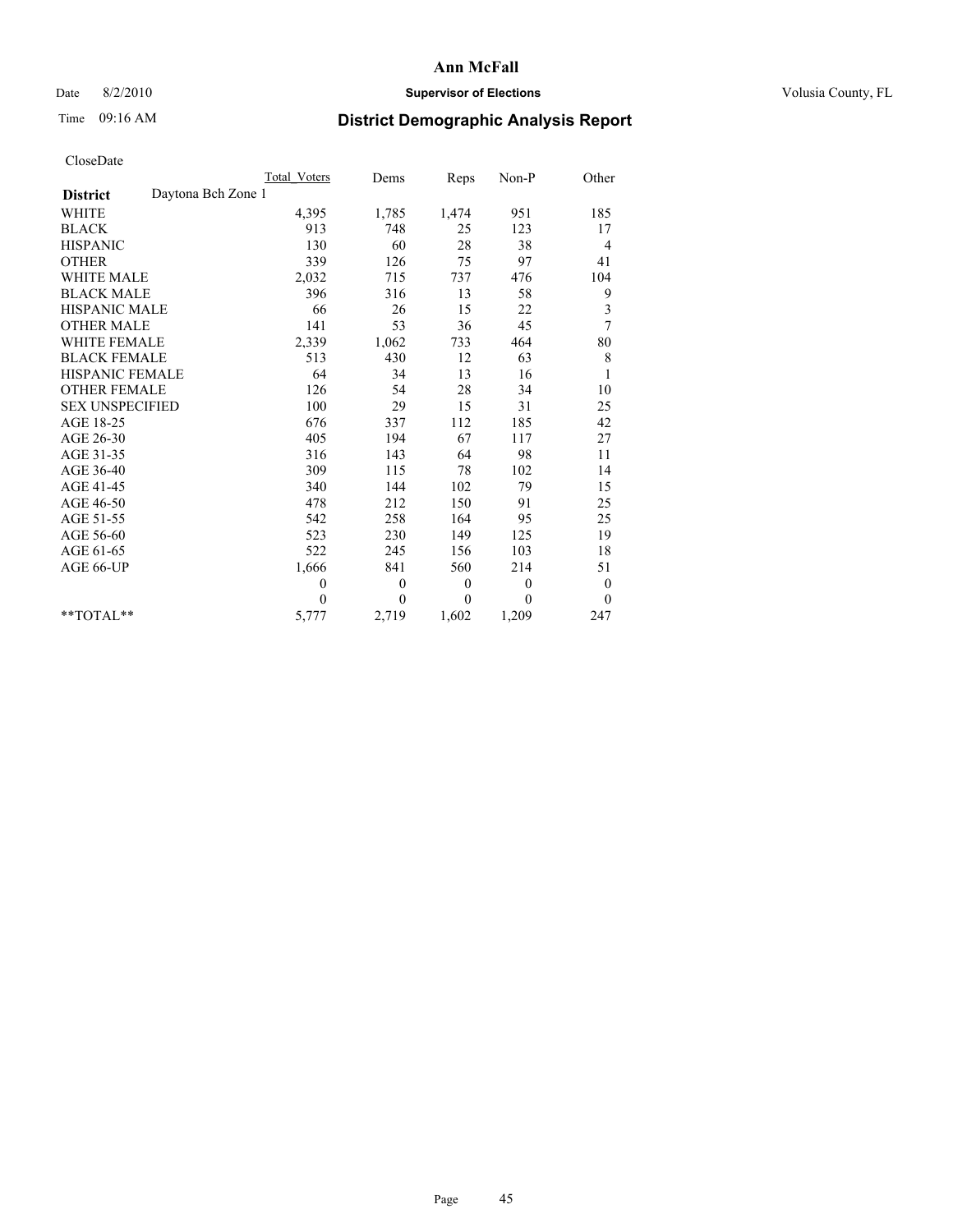## Date 8/2/2010 **Supervisor of Elections Supervisor of Elections** Volusia County, FL

# Time 09:16 AM **District Demographic Analysis Report**

|                                       | Total Voters | Dems         | Reps             | $Non-P$      | Other        |  |
|---------------------------------------|--------------|--------------|------------------|--------------|--------------|--|
| Daytona Bch Zone 2<br><b>District</b> |              |              |                  |              |              |  |
| <b>WHITE</b>                          | 3,826        | 1,582        | 1,293            | 785          | 166          |  |
| <b>BLACK</b>                          | 1,209        | 1,025        | 38               | 121          | 25           |  |
| <b>HISPANIC</b>                       | 131          | 59           | 27               | 39           | 6            |  |
| <b>OTHER</b>                          | 306          | 117          | 50               | 111          | $28\,$       |  |
| <b>WHITE MALE</b>                     | 1,862        | 707          | 667              | 390          | 98           |  |
| <b>BLACK MALE</b>                     | 489          | 400          | 16               | 59           | 14           |  |
| <b>HISPANIC MALE</b>                  | 64           | 30           | 10               | 19           | 5            |  |
| <b>OTHER MALE</b>                     | 104          | 41           | 20               | 36           | 7            |  |
| <b>WHITE FEMALE</b>                   | 1,940        | 865          | 615              | 392          | 68           |  |
| <b>BLACK FEMALE</b>                   | 714          | 620          | $22\,$           | 61           | 11           |  |
| HISPANIC FEMALE                       | 67           | 29           | 17               | 20           | 1            |  |
| <b>OTHER FEMALE</b>                   | 124          | 54           | 25               | 41           | 4            |  |
| <b>SEX UNSPECIFIED</b>                | 108          | 37           | 16               | 38           | 17           |  |
| AGE 18-25                             | 504          | 261          | 84               | 122          | 37           |  |
| AGE 26-30                             | 342          | 179          | 51               | 96           | 16           |  |
| AGE 31-35                             | 297          | 131          | 55               | 92           | 19           |  |
| AGE 36-40                             | 305          | 152          | 68               | 75           | 10           |  |
| AGE 41-45                             | 382          | 163          | 103              | 97           | 19           |  |
| AGE 46-50                             | 475          | 221          | 132              | 102          | 20           |  |
| AGE 51-55                             | 545          | 289          | 139              | 99           | 18           |  |
| AGE 56-60                             | 540          | 269          | 151              | 107          | 13           |  |
| AGE 61-65                             | 456          | 224          | 130              | 79           | 23           |  |
| AGE 66-UP                             | 1,626        | 894          | 495              | 187          | 50           |  |
|                                       | $\theta$     | $\mathbf{0}$ | $\boldsymbol{0}$ | $\mathbf{0}$ | $\bf{0}$     |  |
|                                       | $\theta$     | $\theta$     | $\Omega$         | $\theta$     | $\mathbf{0}$ |  |
| $*$ $TOTAI.**$                        | 5,472        | 2,783        | 1,408            | 1,056        | 225          |  |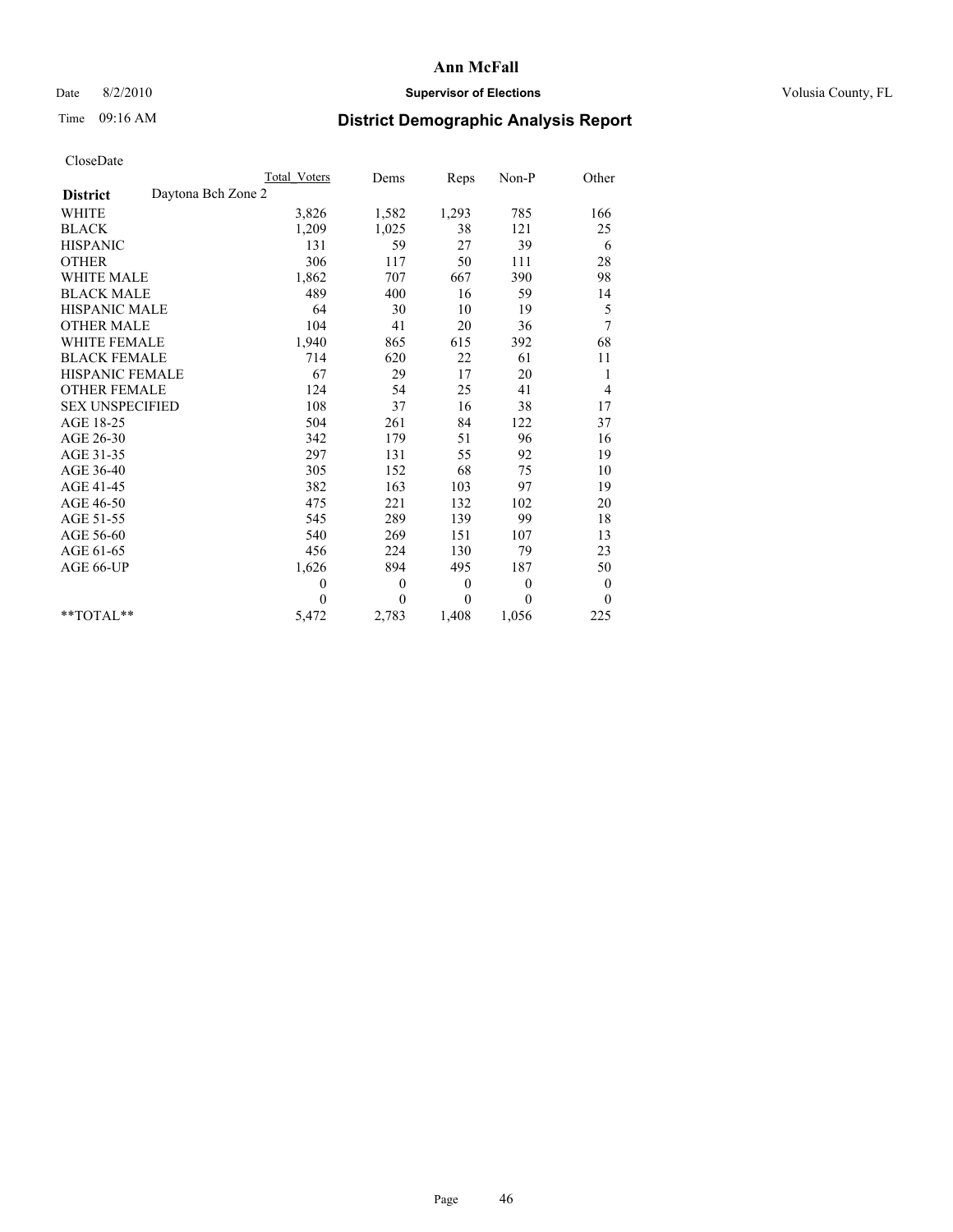## Date 8/2/2010 **Supervisor of Elections Supervisor of Elections** Volusia County, FL

# Time 09:16 AM **District Demographic Analysis Report**

|                                       | Total Voters | Dems     | <b>Reps</b> | Non-P        | Other          |
|---------------------------------------|--------------|----------|-------------|--------------|----------------|
| Daytona Bch Zone 3<br><b>District</b> |              |          |             |              |                |
| WHITE                                 | 3,235        | 1,388    | 920         | 741          | 186            |
| <b>BLACK</b>                          | 2,057        | 1,784    | 44          | 194          | 35             |
| <b>HISPANIC</b>                       | 117          | 53       | 16          | 43           | 5              |
| <b>OTHER</b>                          | 423          | 189      | 40          | 134          | 60             |
| <b>WHITE MALE</b>                     | 1,649        | 613      | 513         | 402          | 121            |
| <b>BLACK MALE</b>                     | 645          | 554      | 20          | 57           | 14             |
| <b>HISPANIC MALE</b>                  | 54           | 24       | 5           | 23           | $\overline{c}$ |
| <b>OTHER MALE</b>                     | 100          | 45       | 19          | 29           | 7              |
| WHITE FEMALE                          | 1,566        | 767      | 402         | 334          | 63             |
| <b>BLACK FEMALE</b>                   | 1,395        | 1,219    | 24          | 131          | 21             |
| HISPANIC FEMALE                       | 62           | 28       | 11          | 20           | 3              |
| <b>OTHER FEMALE</b>                   | 145          | 80       | 8           | 50           | 7              |
| <b>SEX UNSPECIFIED</b>                | 216          | 84       | 18          | 66           | 48             |
| AGE 18-25                             | 1,846        | 1,438    | 72          | 256          | 80             |
| AGE 26-30                             | 412          | 196      | 61          | 129          | 26             |
| AGE 31-35                             | 234          | 111      | 32          | 71           | 20             |
| AGE 36-40                             | 249          | 116      | 53          | 77           | 3              |
| AGE 41-45                             | 297          | 144      | 64          | 73           | 16             |
| AGE 46-50                             | 329          | 157      | 69          | 84           | 19             |
| AGE 51-55                             | 464          | 244      | 107         | 85           | 28             |
| AGE 56-60                             | 451          | 232      | 113         | 92           | 14             |
| AGE 61-65                             | 440          | 199      | 130         | 85           | 26             |
| AGE 66-UP                             | 1,110        | 577      | 319         | 160          | 54             |
|                                       | $\mathbf{0}$ | $\theta$ | $\theta$    | $\mathbf{0}$ | $\mathbf{0}$   |
|                                       | $\Omega$     | $\theta$ | $\theta$    | $\theta$     | $\theta$       |
| $**TOTAI.**$                          | 5,832        | 3,414    | 1,020       | 1,112        | 286            |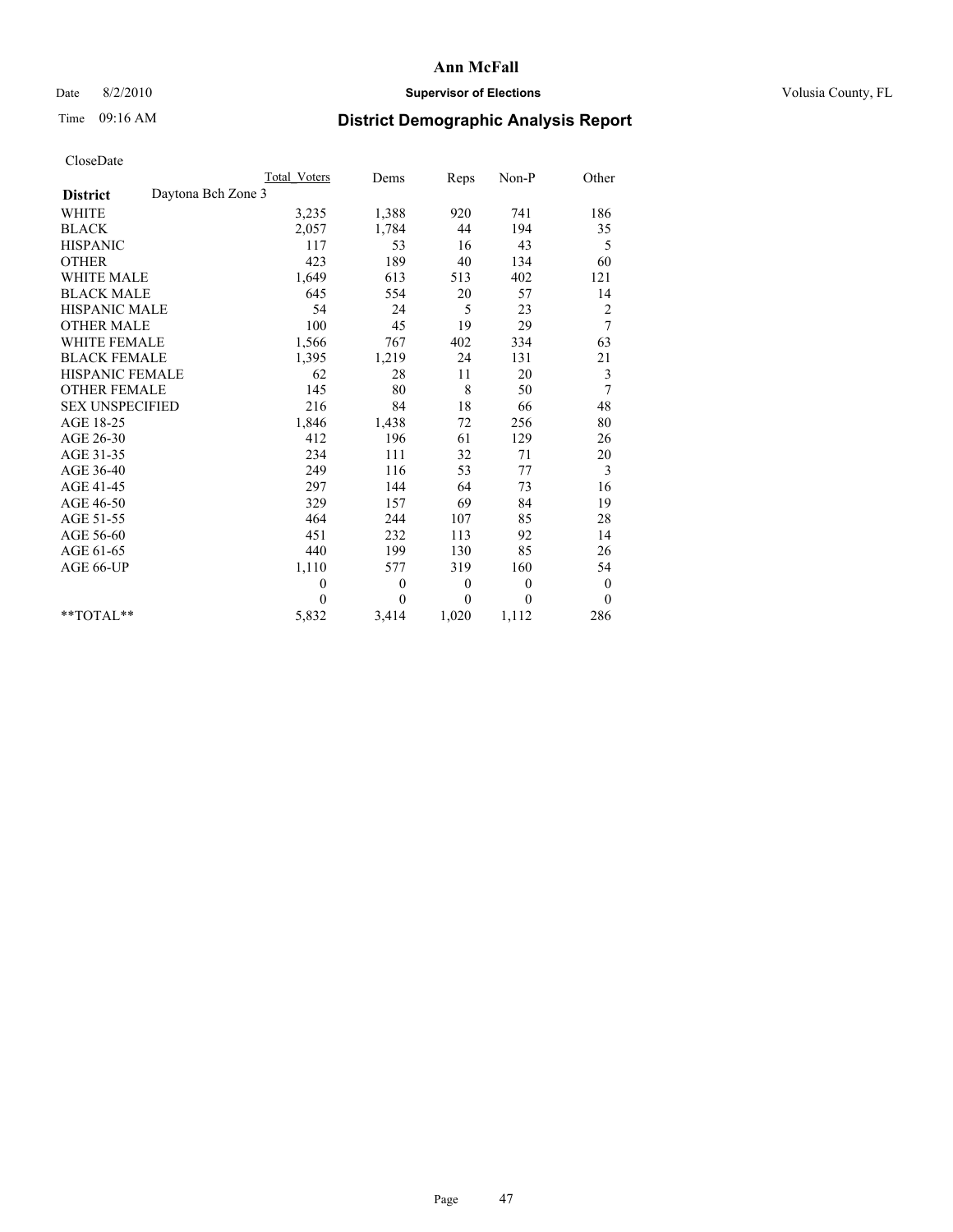## Date 8/2/2010 **Supervisor of Elections Supervisor of Elections** Volusia County, FL

## Time 09:16 AM **District Demographic Analysis Report**

|                                       | <b>Total Voters</b> | Dems         | Reps        | $Non-P$        | Other            |
|---------------------------------------|---------------------|--------------|-------------|----------------|------------------|
| Daytona Bch Zone 4<br><b>District</b> |                     |              |             |                |                  |
| <b>WHITE</b>                          | 5,849               | 1,889        | 2,585       | 1,112          | 263              |
| <b>BLACK</b>                          | 757                 | 602          | 22          | 114            | 19               |
| <b>HISPANIC</b>                       | 201                 | 88           | 48          | 62             | 3                |
| <b>OTHER</b>                          | 457                 | 134          | 118         | 163            | 42               |
| <b>WHITE MALE</b>                     | 2,781               | 783          | 1,276       | 575            | 147              |
| <b>BLACK MALE</b>                     | 304                 | 218          | 14          | 63             | 9                |
| <b>HISPANIC MALE</b>                  | 85                  | 37           | 21          | 26             | 1                |
| <b>OTHER MALE</b>                     | 172                 | 44           | 46          | 74             | 8                |
| <b>WHITE FEMALE</b>                   | 3,039               | 1,092        | 1,301       | 532            | 114              |
| <b>BLACK FEMALE</b>                   | 450                 | 382          | $\,$ 8 $\,$ | 50             | 10               |
| HISPANIC FEMALE                       | 116                 | 51           | 27          | 36             | $\overline{c}$   |
| <b>OTHER FEMALE</b>                   | 178                 | 60           | 48          | 62             | $\,$ 8 $\,$      |
| <b>SEX UNSPECIFIED</b>                | 139                 | 46           | 32          | 33             | 28               |
| AGE 18-25                             | 1,044               | 424          | 258         | 302            | 60               |
| AGE 26-30                             | 626                 | 240          | 180         | 171            | 35               |
| AGE 31-35                             | 417                 | 166          | 128         | 104            | 19               |
| AGE 36-40                             | 421                 | 129          | 170         | 96             | 26               |
| AGE 41-45                             | 363                 | 152          | 119         | 81             | 11               |
| AGE 46-50                             | 443                 | 149          | 193         | 85             | 16               |
| AGE 51-55                             | 502                 | 195          | 202         | 87             | 18               |
| AGE 56-60                             | 568                 | 209          | 228         | 110            | 21               |
| AGE 61-65                             | 638                 | 229          | 258         | 117            | 34               |
| AGE 66-UP                             | 2,242               | 820          | 1,037       | 298            | 87               |
|                                       | $\mathbf{0}$        | $\mathbf{0}$ | $\theta$    | $\overline{0}$ | $\boldsymbol{0}$ |
|                                       | $\theta$            | $\theta$     | $\theta$    | $\theta$       | $\theta$         |
| $*$ TOTAL $*$                         | 7,264               | 2,713        | 2,773       | 1,451          | 327              |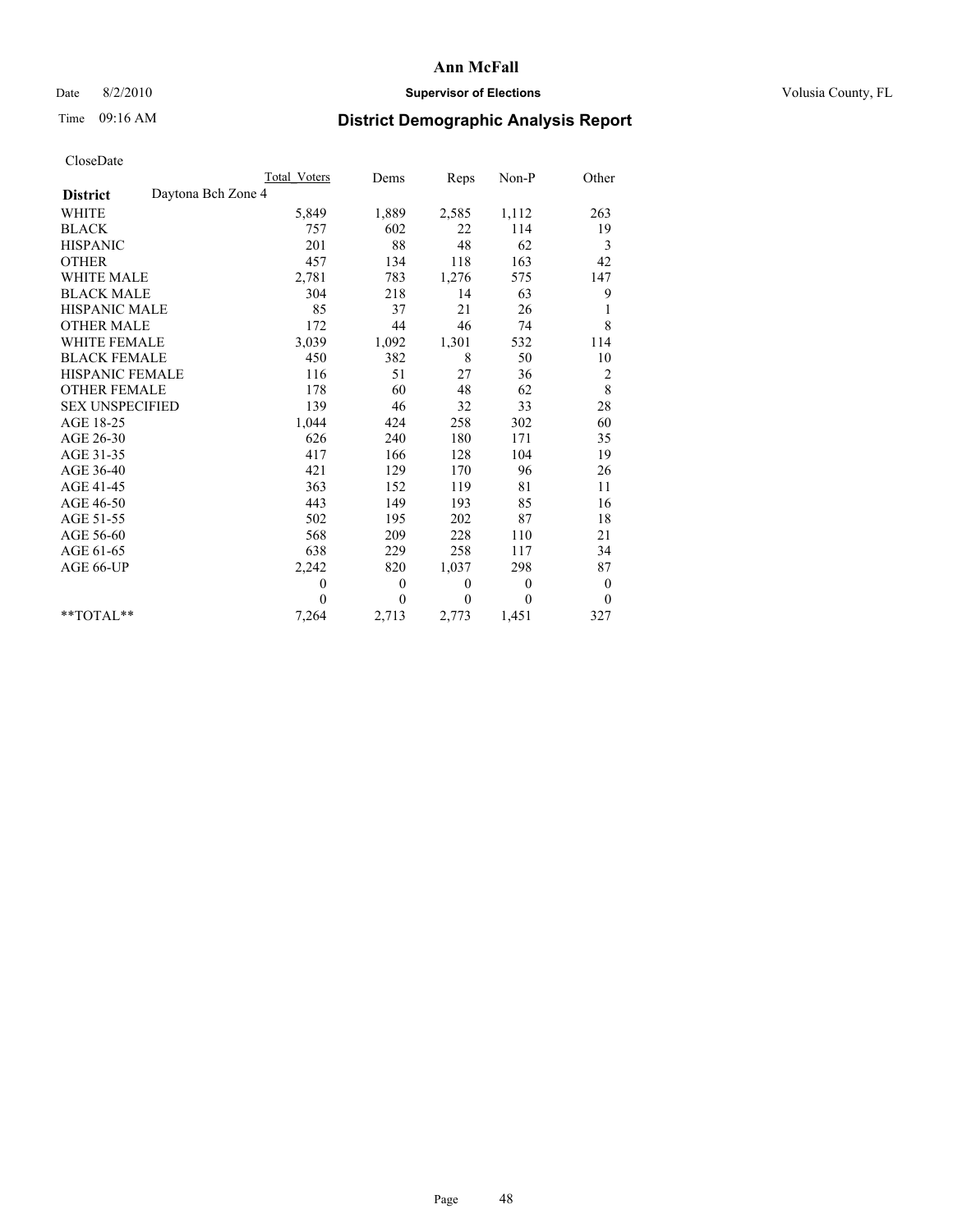## Date 8/2/2010 **Supervisor of Elections Supervisor of Elections** Volusia County, FL

# Time 09:16 AM **District Demographic Analysis Report**

|                                       | Total Voters | Dems             | Reps             | $Non-P$  | Other            |  |
|---------------------------------------|--------------|------------------|------------------|----------|------------------|--|
| Daytona Bch Zone 5<br><b>District</b> |              |                  |                  |          |                  |  |
| WHITE                                 | 1,965        | 819              | 595              | 460      | 91               |  |
| <b>BLACK</b>                          | 3,551        | 3,038            | 87               | 370      | 56               |  |
| <b>HISPANIC</b>                       | 152          | 82               | 30               | 36       | 4                |  |
| <b>OTHER</b>                          | 401          | 196              | 42               | 116      | 47               |  |
| <b>WHITE MALE</b>                     | 900          | 318              | 314              | 217      | 51               |  |
| <b>BLACK MALE</b>                     | 1,351        | 1,103            | 48               | 167      | 33               |  |
| <b>HISPANIC MALE</b>                  | 73           | 38               | 17               | 15       | 3                |  |
| <b>OTHER MALE</b>                     | 104          | 52               | 15               | 29       | 8                |  |
| <b>WHITE FEMALE</b>                   | 1,056        | 499              | 277              | 242      | 38               |  |
| <b>BLACK FEMALE</b>                   | 2,168        | 1,905            | 39               | 201      | 23               |  |
| HISPANIC FEMALE                       | 78           | 43               | 13               | 21       | 1                |  |
| <b>OTHER FEMALE</b>                   | 163          | 87               | 22               | 46       | 8                |  |
| <b>SEX UNSPECIFIED</b>                | 176          | 90               | 9                | 44       | 33               |  |
| AGE 18-25                             | 1,049        | 677              | 90               | 225      | 57               |  |
| AGE 26-30                             | 568          | 351              | 58               | 143      | 16               |  |
| AGE 31-35                             | 483          | 302              | 49               | 116      | 16               |  |
| AGE 36-40                             | 438          | 298              | 53               | 78       | 9                |  |
| AGE 41-45                             | 463          | 325              | 51               | 70       | 17               |  |
| AGE 46-50                             | 545          | 377              | 69               | 84       | 15               |  |
| AGE 51-55                             | 524          | 382              | 75               | 55       | 12               |  |
| AGE 56-60                             | 490          | 352              | 60               | 60       | 18               |  |
| AGE 61-65                             | 406          | 292              | 58               | 47       | 9                |  |
| AGE 66-UP                             | 1,103        | 779              | 191              | 104      | 29               |  |
|                                       | $\mathbf{0}$ | $\boldsymbol{0}$ | $\boldsymbol{0}$ | $\theta$ | $\boldsymbol{0}$ |  |
|                                       | $\Omega$     | $\theta$         | $\mathbf{0}$     | $\theta$ | $\theta$         |  |
| $*$ $TOTAI.**$                        | 6,069        | 4,135            | 754              | 982      | 198              |  |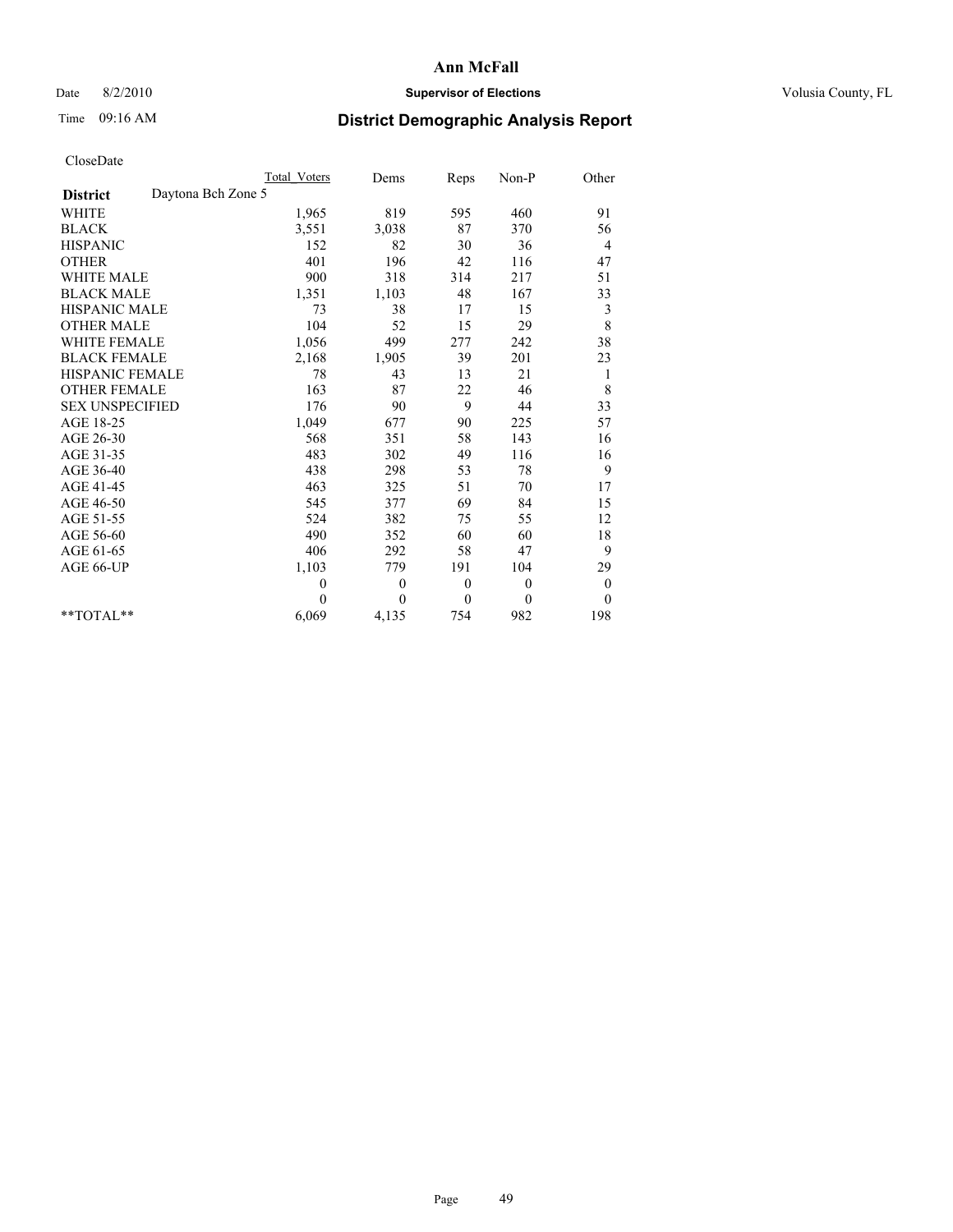## Date 8/2/2010 **Supervisor of Elections Supervisor of Elections** Volusia County, FL

# Time 09:16 AM **District Demographic Analysis Report**

|                                       | Total Voters | Dems         | Reps             | $Non-P$      | Other    |  |
|---------------------------------------|--------------|--------------|------------------|--------------|----------|--|
| Daytona Bch Zone 6<br><b>District</b> |              |              |                  |              |          |  |
| <b>WHITE</b>                          | 1,237        | 519          | 361              | 298          | 59       |  |
| <b>BLACK</b>                          | 3,787        | 3,225        | 102              | 392          | 68       |  |
| <b>HISPANIC</b>                       | 132          | 57           | 14               | 55           | 6        |  |
| <b>OTHER</b>                          | 374          | 190          | 22               | 121          | 41       |  |
| <b>WHITE MALE</b>                     | 599          | 217          | 195              | 150          | 37       |  |
| <b>BLACK MALE</b>                     | 1,621        | 1,335        | 54               | 204          | 28       |  |
| <b>HISPANIC MALE</b>                  | 66           | 27           | 7                | 31           | 1        |  |
| <b>OTHER MALE</b>                     | 120          | 65           | 12               | 36           | 7        |  |
| <b>WHITE FEMALE</b>                   | 635          | 299          | 166              | 148          | 22       |  |
| <b>BLACK FEMALE</b>                   | 2,120        | 1,852        | 46               | 183          | 39       |  |
| HISPANIC FEMALE                       | 64           | 29           | 7                | 24           | 4        |  |
| <b>OTHER FEMALE</b>                   | 109          | 69           | 6                | 29           | 5        |  |
| <b>SEX UNSPECIFIED</b>                | 196          | 98           | 6                | 61           | 31       |  |
| AGE 18-25                             | 1,106        | 729          | 75               | 240          | 62       |  |
| AGE 26-30                             | 537          | 337          | 37               | 148          | 15       |  |
| AGE 31-35                             | 398          | 263          | 29               | 95           | 11       |  |
| AGE 36-40                             | 332          | 226          | 36               | 54           | 16       |  |
| AGE 41-45                             | 426          | 306          | 28               | 76           | 16       |  |
| AGE 46-50                             | 474          | 344          | 46               | 68           | 16       |  |
| AGE 51-55                             | 499          | 364          | 70               | 53           | 12       |  |
| AGE 56-60                             | 405          | 299          | 44               | 51           | 11       |  |
| AGE 61-65                             | 356          | 277          | 43               | 31           | 5        |  |
| AGE 66-UP                             | 997          | 846          | 91               | 50           | 10       |  |
|                                       | $\theta$     | $\mathbf{0}$ | $\boldsymbol{0}$ | $\mathbf{0}$ | $\bf{0}$ |  |
|                                       | $\theta$     | $\theta$     | $\mathbf{0}$     | $\theta$     | $\theta$ |  |
| $*$ TOTAL $*$                         | 5,530        | 3,991        | 499              | 866          | 174      |  |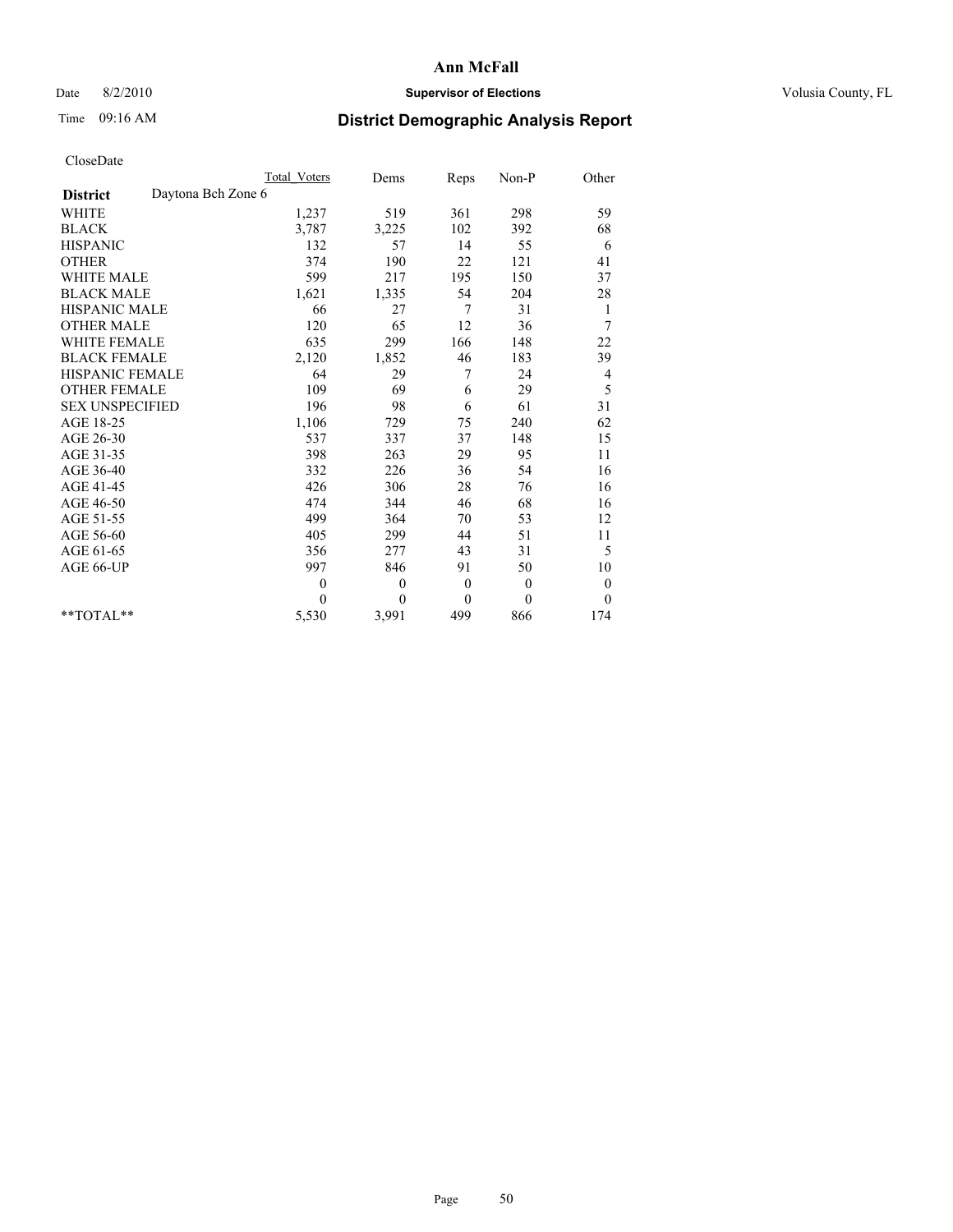## Date 8/2/2010 **Supervisor of Elections Supervisor of Elections** Volusia County, FL

# Time 09:16 AM **District Demographic Analysis Report**

|                                       | Total Voters | Dems     | Reps             | $Non-P$  | Other            |  |
|---------------------------------------|--------------|----------|------------------|----------|------------------|--|
| Deltona District 1<br><b>District</b> |              |          |                  |          |                  |  |
| <b>WHITE</b>                          | 5,180        | 1,862    | 1,851            | 1,210    | 257              |  |
| <b>BLACK</b>                          | 926          | 723      | 46               | 122      | 35               |  |
| <b>HISPANIC</b>                       | 1,968        | 978      | 292              | 636      | 62               |  |
| <b>OTHER</b>                          | 528          | 168      | 86               | 214      | 60               |  |
| <b>WHITE MALE</b>                     | 2,457        | 803      | 923              | 580      | 151              |  |
| <b>BLACK MALE</b>                     | 431          | 315      | 30               | 60       | 26               |  |
| <b>HISPANIC MALE</b>                  | 935          | 439      | 148              | 318      | 30               |  |
| <b>OTHER MALE</b>                     | 150          | 48       | 34               | 56       | 12               |  |
| <b>WHITE FEMALE</b>                   | 2,695        | 1,047    | 921              | 622      | 105              |  |
| <b>BLACK FEMALE</b>                   | 490          | 405      | 16               | 60       | 9                |  |
| HISPANIC FEMALE                       | 1,019        | 532      | 143              | 313      | 31               |  |
| <b>OTHER FEMALE</b>                   | 215          | 84       | 39               | 78       | 14               |  |
| <b>SEX UNSPECIFIED</b>                | 210          | 58       | 21               | 95       | 36               |  |
| AGE 18-25                             | 1,175        | 454      | 229              | 395      | 97               |  |
| AGE 26-30                             | 793          | 295      | 179              | 274      | 45               |  |
| AGE 31-35                             | 844          | 362      | 169              | 272      | 41               |  |
| AGE 36-40                             | 883          | 352      | 239              | 244      | 48               |  |
| AGE 41-45                             | 857          | 334      | 266              | 212      | 45               |  |
| AGE 46-50                             | 940          | 391      | 304              | 219      | 26               |  |
| AGE 51-55                             | 863          | 353      | 280              | 199      | 31               |  |
| AGE 56-60                             | 621          | 306      | 173              | 111      | 31               |  |
| AGE 61-65                             | 529          | 254      | 140              | 109      | 26               |  |
| AGE 66-UP                             | 1,097        | 630      | 296              | 147      | 24               |  |
|                                       | $\theta$     | 0        | $\boldsymbol{0}$ | $\theta$ | $\boldsymbol{0}$ |  |
|                                       | $\Omega$     | $\theta$ | $\mathbf{0}$     | $\Omega$ | $\overline{0}$   |  |
| $*$ $TOTAI.**$                        | 8,602        | 3,731    | 2,275            | 2,182    | 414              |  |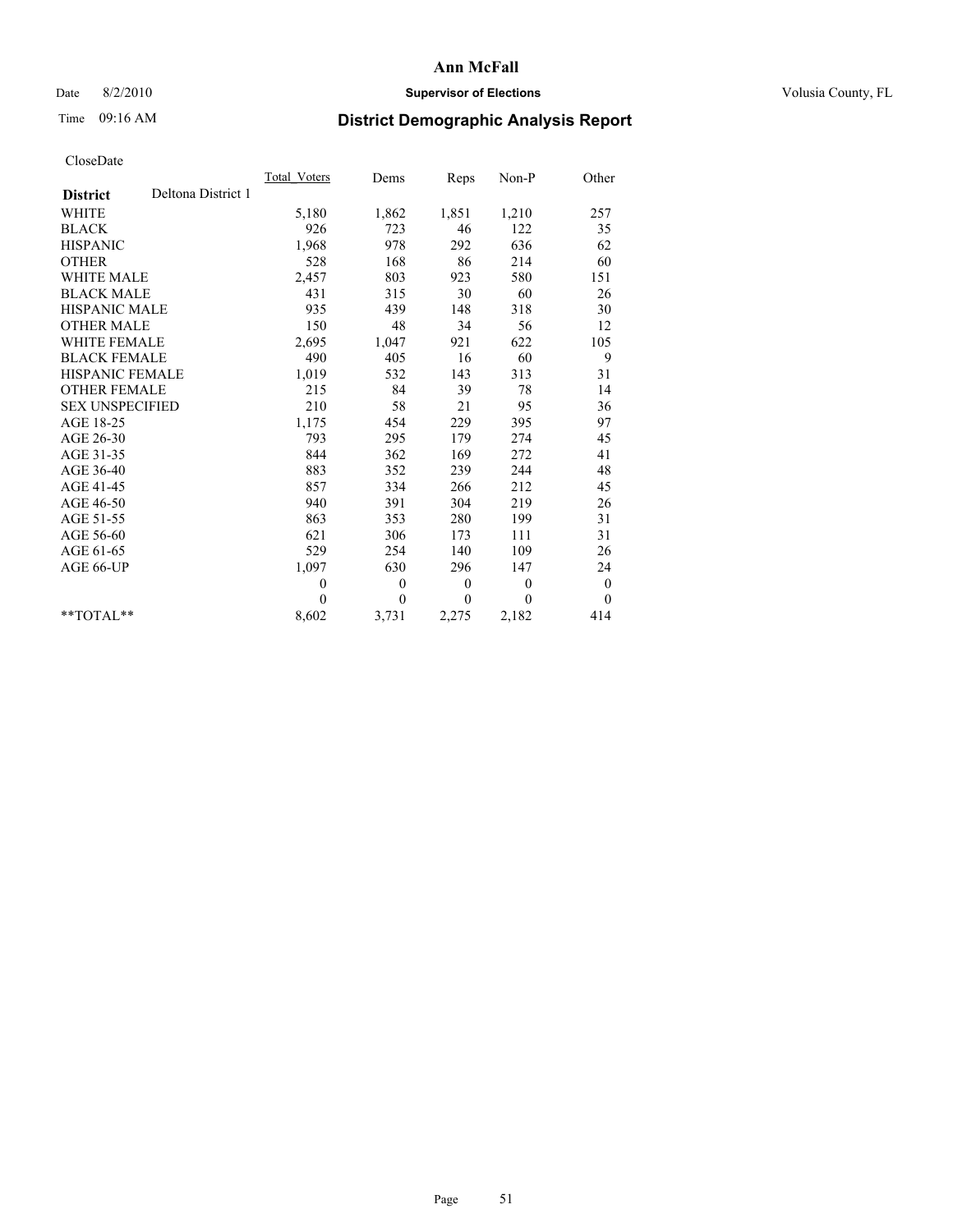## Date 8/2/2010 **Supervisor of Elections Supervisor of Elections** Volusia County, FL

# Time 09:16 AM **District Demographic Analysis Report**

|                                       | <b>Total Voters</b> | Dems     | Reps             | Non-P        | Other            |  |
|---------------------------------------|---------------------|----------|------------------|--------------|------------------|--|
| Deltona District 2<br><b>District</b> |                     |          |                  |              |                  |  |
| <b>WHITE</b>                          | 6,363               | 2,057    | 2,604            | 1,366        | 336              |  |
| <b>BLACK</b>                          | 714                 | 547      | 40               | 96           | 31               |  |
| <b>HISPANIC</b>                       | 1,986               | 973      | 348              | 613          | 52               |  |
| <b>OTHER</b>                          | 526                 | 178      | 93               | 187          | 68               |  |
| WHITE MALE                            | 2,976               | 872      | 1,264            | 666          | 174              |  |
| <b>BLACK MALE</b>                     | 320                 | 219      | 31               | 50           | 20               |  |
| <b>HISPANIC MALE</b>                  | 959                 | 459      | 176              | 297          | 27               |  |
| <b>OTHER MALE</b>                     | 194                 | 76       | 37               | 67           | 14               |  |
| <b>WHITE FEMALE</b>                   | 3,360               | 1,175    | 1,331            | 692          | 162              |  |
| <b>BLACK FEMALE</b>                   | 385                 | 320      | 9                | 46           | 10               |  |
| <b>HISPANIC FEMALE</b>                | 1,013               | 506      | 171              | 314          | 22               |  |
| <b>OTHER FEMALE</b>                   | 186                 | 80       | 34               | 58           | 14               |  |
| <b>SEX UNSPECIFIED</b>                | 196                 | 48       | 32               | 72           | 44               |  |
| AGE 18-25                             | 1,019               | 370      | 201              | 362          | 86               |  |
| AGE 26-30                             | 686                 | 246      | 174              | 220          | 46               |  |
| AGE 31-35                             | 728                 | 236      | 225              | 221          | 46               |  |
| AGE 36-40                             | 777                 | 283      | 223              | 217          | 54               |  |
| AGE 41-45                             | 843                 | 283      | 278              | 240          | 42               |  |
| AGE 46-50                             | 973                 | 368      | 325              | 240          | 40               |  |
| AGE 51-55                             | 980                 | 377      | 380              | 180          | 43               |  |
| AGE 56-60                             | 847                 | 356      | 282              | 170          | 39               |  |
| AGE 61-65                             | 709                 | 308      | 242              | 129          | 30               |  |
| AGE 66-UP                             | 2,026               | 928      | 755              | 282          | 61               |  |
|                                       | $\theta$            | $\theta$ | $\boldsymbol{0}$ | $\mathbf{0}$ | $\boldsymbol{0}$ |  |
|                                       | $\theta$            | $\theta$ | $\theta$         | $\theta$     | $\overline{0}$   |  |
| $*$ $TOTAI.**$                        | 9,589               | 3,755    | 3,085            | 2,262        | 487              |  |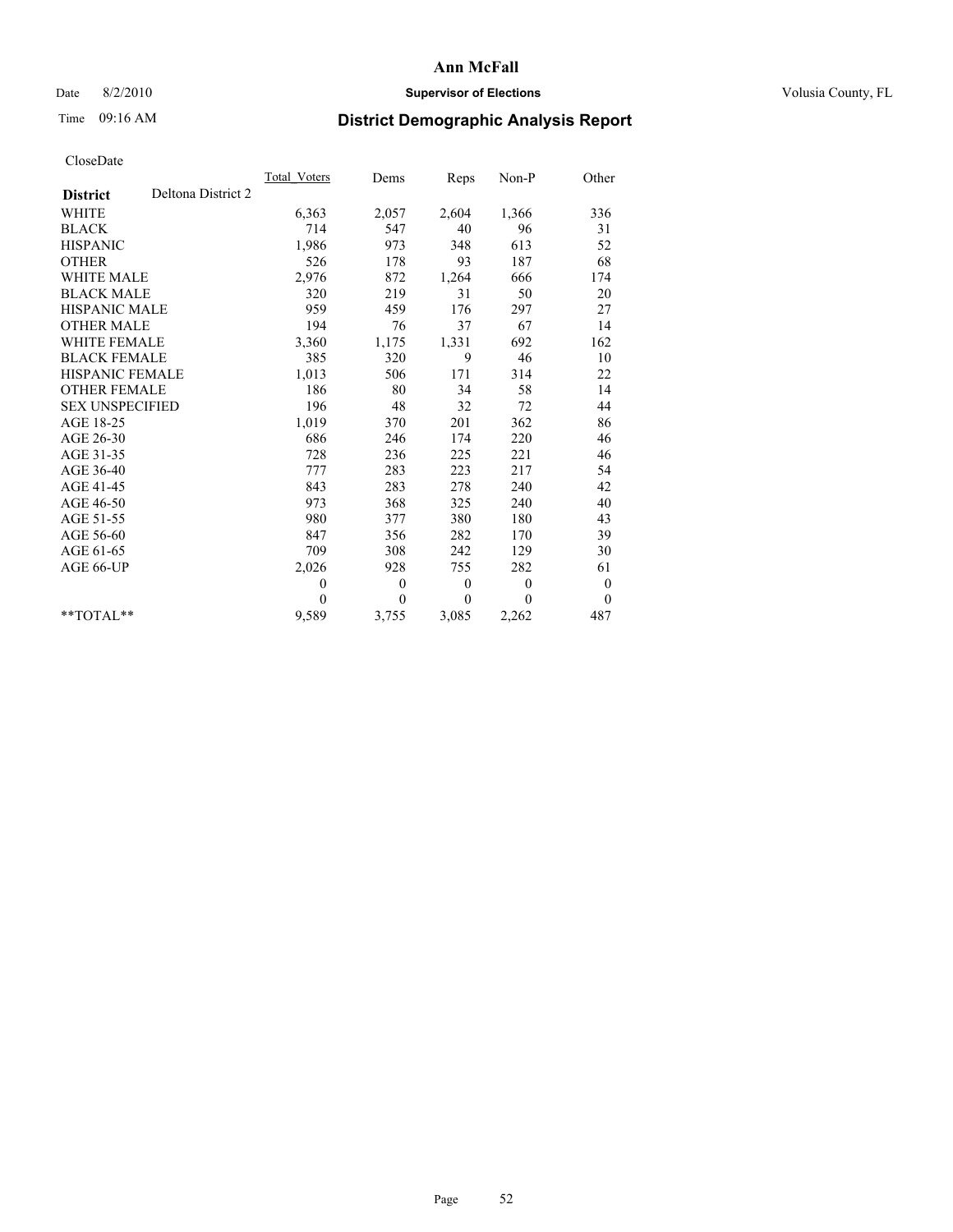## Date 8/2/2010 **Supervisor of Elections Supervisor of Elections** Volusia County, FL

# Time 09:16 AM **District Demographic Analysis Report**

|                                       | Total Voters | Dems     | Reps             | $Non-P$  | Other            |  |
|---------------------------------------|--------------|----------|------------------|----------|------------------|--|
| Deltona District 3<br><b>District</b> |              |          |                  |          |                  |  |
| <b>WHITE</b>                          | 5,002        | 1,741    | 1,864            | 1,137    | 260              |  |
| <b>BLACK</b>                          | 581          | 455      | 33               | 72       | 21               |  |
| <b>HISPANIC</b>                       | 1.978        | 1,002    | 318              | 606      | 52               |  |
| <b>OTHER</b>                          | 477          | 157      | 81               | 176      | 63               |  |
| <b>WHITE MALE</b>                     | 2,245        | 701      | 873              | 542      | 129              |  |
| <b>BLACK MALE</b>                     | 249          | 181      | 18               | 35       | 15               |  |
| <b>HISPANIC MALE</b>                  | 919          | 460      | 152              | 276      | 31               |  |
| <b>OTHER MALE</b>                     | 165          | 62       | 30               | 64       | 9                |  |
| <b>WHITE FEMALE</b>                   | 2,735        | 1,030    | 986              | 591      | 128              |  |
| <b>BLACK FEMALE</b>                   | 329          | 271      | 15               | 37       | 6                |  |
| HISPANIC FEMALE                       | 1,042        | 530      | 164              | 328      | 20               |  |
| <b>OTHER FEMALE</b>                   | 192          | 72       | 37               | 72       | 11               |  |
| <b>SEX UNSPECIFIED</b>                | 162          | 48       | 21               | 46       | 47               |  |
| AGE 18-25                             | 905          | 345      | 158              | 327      | 75               |  |
| AGE 26-30                             | 645          | 221      | 139              | 241      | 44               |  |
| AGE 31-35                             | 685          | 260      | 162              | 220      | 43               |  |
| AGE 36-40                             | 719          | 271      | 221              | 185      | 42               |  |
| AGE 41-45                             | 698          | 301      | 203              | 164      | 30               |  |
| AGE 46-50                             | 768          | 285      | 266              | 195      | 22               |  |
| AGE 51-55                             | 707          | 298      | 199              | 169      | 41               |  |
| AGE 56-60                             | 617          | 279      | 187              | 122      | 29               |  |
| AGE 61-65                             | 607          | 258      | 201              | 127      | 21               |  |
| AGE 66-UP                             | 1,687        | 837      | 560              | 241      | 49               |  |
|                                       | $\theta$     | 0        | $\boldsymbol{0}$ | $\theta$ | $\boldsymbol{0}$ |  |
|                                       | $\Omega$     | $\theta$ | $\theta$         | $\theta$ | $\overline{0}$   |  |
| $*$ $TOTAI.**$                        | 8,038        | 3,355    | 2,296            | 1,991    | 396              |  |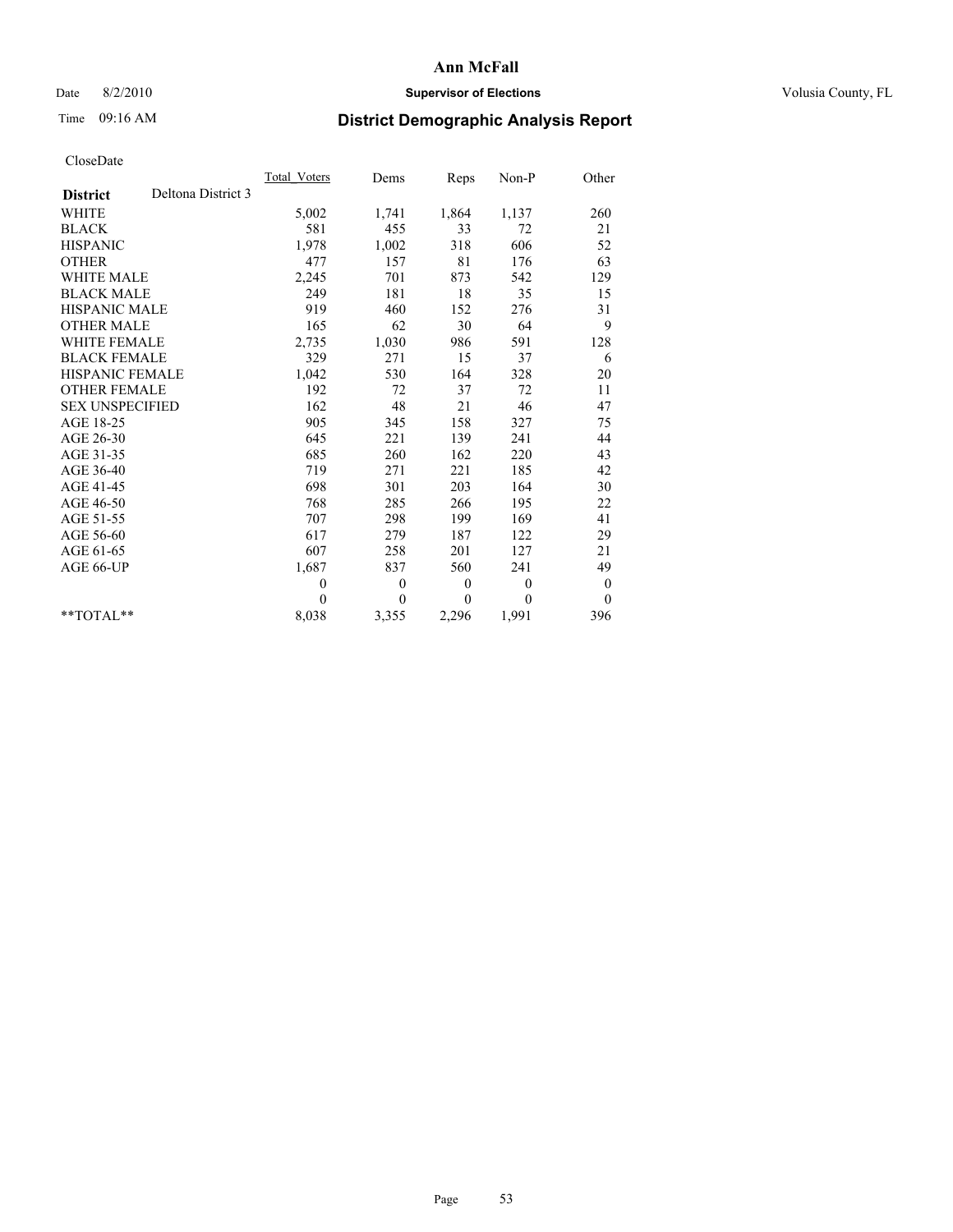## Date 8/2/2010 **Supervisor of Elections Supervisor of Elections** Volusia County, FL

# Time 09:16 AM **District Demographic Analysis Report**

|                                       | <b>Total Voters</b> | Dems         | Reps           | $Non-P$      | Other            |
|---------------------------------------|---------------------|--------------|----------------|--------------|------------------|
| Deltona District 4<br><b>District</b> |                     |              |                |              |                  |
| <b>WHITE</b>                          | 4,916               | 1,764        | 1,820          | 1,017        | 315              |
| <b>BLACK</b>                          | 587                 | 464          | 20             | 85           | 18               |
| <b>HISPANIC</b>                       | 1,963               | 1,029        | 296            | 570          | 68               |
| <b>OTHER</b>                          | 460                 | 173          | 76             | 153          | 58               |
| <b>WHITE MALE</b>                     | 2,228               | 722          | 856            | 488          | 162              |
| <b>BLACK MALE</b>                     | 257                 | 187          | 16             | 45           | 9                |
| <b>HISPANIC MALE</b>                  | 888                 | 436          | 155            | 264          | 33               |
| <b>OTHER MALE</b>                     | 137                 | 55           | 27             | 46           | 9                |
| WHITE FEMALE                          | 2,655               | 1,029        | 950            | 525          | 151              |
| <b>BLACK FEMALE</b>                   | 324                 | 271          | $\overline{4}$ | 40           | 9                |
| HISPANIC FEMALE                       | 1,063               | 586          | 141            | 301          | 35               |
| <b>OTHER FEMALE</b>                   | 179                 | 87           | 31             | 50           | 11               |
| <b>SEX UNSPECIFIED</b>                | 195                 | 57           | 32             | 66           | 40               |
| AGE 18-25                             | 930                 | 346          | 175            | 319          | 90               |
| AGE 26-30                             | 591                 | 229          | 120            | 196          | 46               |
| AGE 31-35                             | 677                 | 282          | 153            | 198          | 44               |
| AGE 36-40                             | 612                 | 210          | 189            | 171          | 42               |
| AGE 41-45                             | 710                 | 300          | 193            | 186          | 31               |
| AGE 46-50                             | 722                 | 318          | 211            | 157          | 36               |
| AGE 51-55                             | 720                 | 291          | 234            | 142          | 53               |
| AGE 56-60                             | 634                 | 287          | 190            | 129          | 28               |
| AGE 61-65                             | 603                 | 279          | 194            | 106          | 24               |
| AGE 66-UP                             | 1,727               | 888          | 553            | 221          | 65               |
|                                       | $\theta$            | $\mathbf{0}$ | $\mathbf{0}$   | $\mathbf{0}$ | $\boldsymbol{0}$ |
|                                       | $\theta$            | $\theta$     | $\theta$       | $\theta$     | $\overline{0}$   |
| $*$ $TOTAI.**$                        | 7,926               | 3,430        | 2,212          | 1,825        | 459              |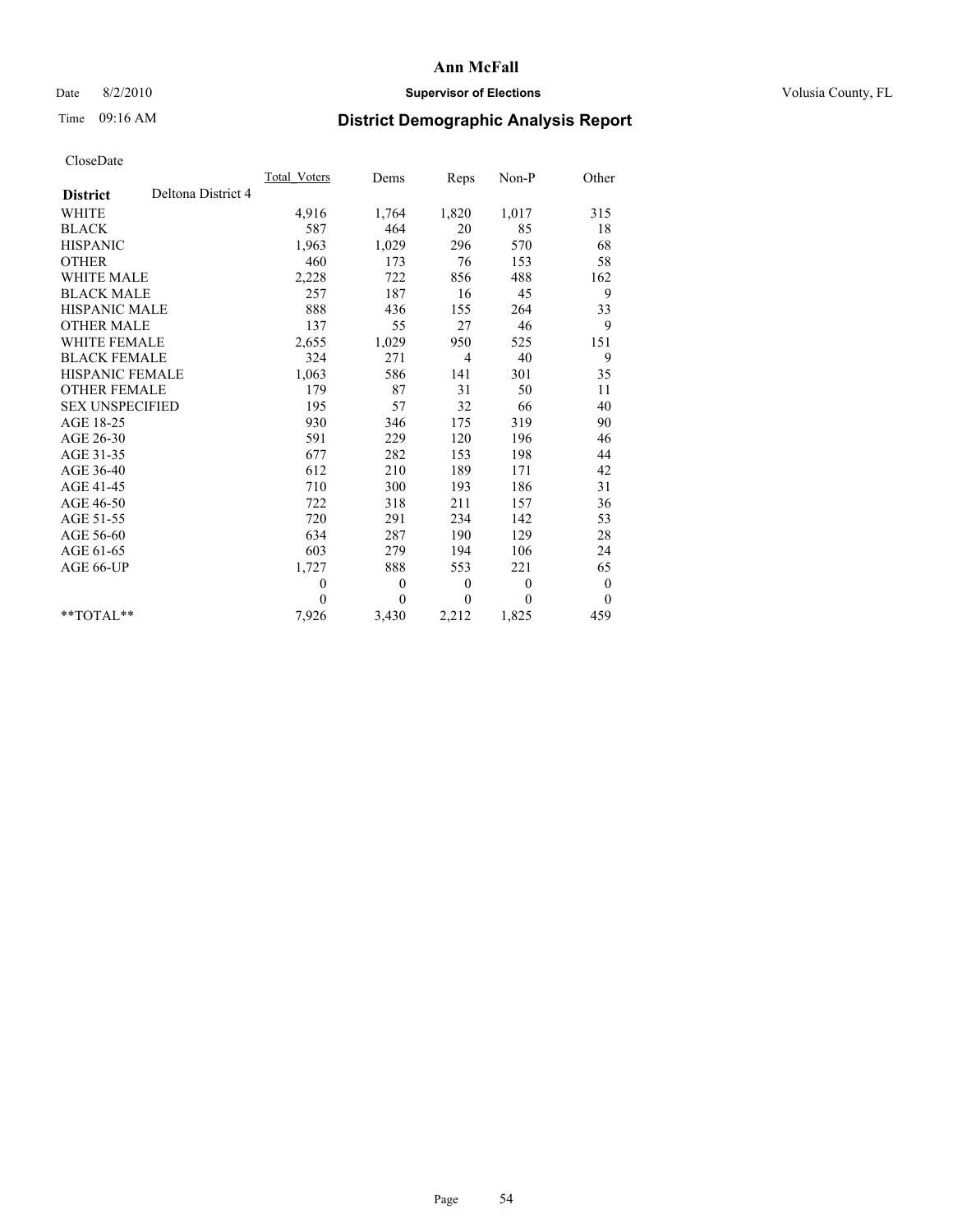## Date 8/2/2010 **Supervisor of Elections Supervisor of Elections** Volusia County, FL

# Time 09:16 AM **District Demographic Analysis Report**

|                                       | <b>Total Voters</b> | Dems     | Reps             | Non-P        | Other            |
|---------------------------------------|---------------------|----------|------------------|--------------|------------------|
| Deltona District 5<br><b>District</b> |                     |          |                  |              |                  |
| <b>WHITE</b>                          | 5,977               | 2,036    | 2,293            | 1,288        | 360              |
| <b>BLACK</b>                          | 948                 | 728      | 53               | 138          | 29               |
| <b>HISPANIC</b>                       | 2,100               | 1,055    | 348              | 628          | 69               |
| <b>OTHER</b>                          | 528                 | 172      | 99               | 189          | 68               |
| <b>WHITE MALE</b>                     | 2,819               | 858      | 1,142            | 624          | 195              |
| <b>BLACK MALE</b>                     | 413                 | 308      | 27               | 64           | 14               |
| <b>HISPANIC MALE</b>                  | 997                 | 476      | 173              | 309          | 39               |
| <b>OTHER MALE</b>                     | 170                 | 57       | 46               | 55           | 12               |
| <b>WHITE FEMALE</b>                   | 3,129               | 1,169    | 1,138            | 657          | 165              |
| <b>BLACK FEMALE</b>                   | 525                 | 410      | 26               | 74           | 15               |
| HISPANIC FEMALE                       | 1,089               | 573      | 174              | 314          | 28               |
| <b>OTHER FEMALE</b>                   | 208                 | 85       | 31               | 75           | 17               |
| <b>SEX UNSPECIFIED</b>                | 203                 | 55       | 36               | 71           | 41               |
| AGE 18-25                             | 1,164               | 420      | 245              | 387          | 112              |
| AGE 26-30                             | 701                 | 247      | 155              | 254          | 45               |
| AGE 31-35                             | 839                 | 334      | 197              | 246          | 62               |
| AGE 36-40                             | 834                 | 334      | 245              | 218          | 37               |
| AGE 41-45                             | 912                 | 349      | 292              | 218          | 53               |
| AGE 46-50                             | 997                 | 381      | 343              | 236          | 37               |
| AGE 51-55                             | 987                 | 434      | 313              | 198          | 42               |
| AGE 56-60                             | 815                 | 358      | 247              | 172          | 38               |
| AGE 61-65                             | 669                 | 291      | 218              | 123          | 37               |
| AGE 66-UP                             | 1,635               | 843      | 538              | 191          | 63               |
|                                       | $\theta$            | $\theta$ | $\boldsymbol{0}$ | $\mathbf{0}$ | $\boldsymbol{0}$ |
|                                       | $\Omega$            | $\theta$ | $\theta$         | 0            | $\overline{0}$   |
| **TOTAL**                             | 9,553               | 3,991    | 2,793            | 2,243        | 526              |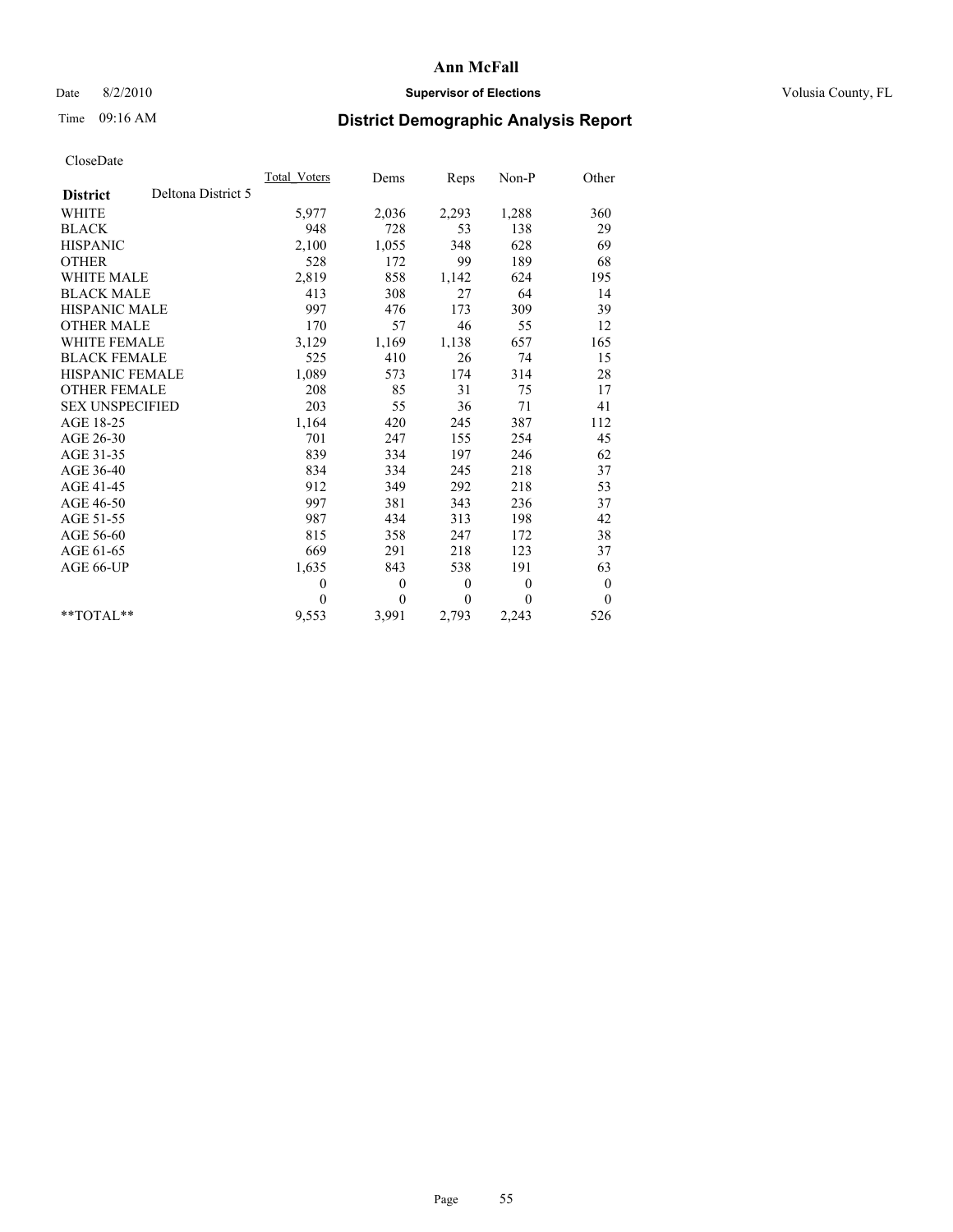## Date 8/2/2010 **Supervisor of Elections Supervisor of Elections** Volusia County, FL

# Time 09:16 AM **District Demographic Analysis Report**

|                                       | <b>Total Voters</b> | Dems             | Reps             | Non-P        | Other            |
|---------------------------------------|---------------------|------------------|------------------|--------------|------------------|
| Deltona District 6<br><b>District</b> |                     |                  |                  |              |                  |
| <b>WHITE</b>                          | 5,754               | 1,812            | 2,352            | 1,290        | 300              |
| <b>BLACK</b>                          | 773                 | 599              | 33               | 117          | 24               |
| <b>HISPANIC</b>                       | 1,685               | 826              | 263              | 529          | 67               |
| <b>OTHER</b>                          | 479                 | 148              | 98               | 168          | 65               |
| WHITE MALE                            | 2,716               | 740              | 1,183            | 644          | 149              |
| <b>BLACK MALE</b>                     | 341                 | 256              | 14               | 57           | 14               |
| <b>HISPANIC MALE</b>                  | 797                 | 364              | 137              | 266          | 30               |
| <b>OTHER MALE</b>                     | 168                 | 59               | 42               | 60           | 7                |
| <b>WHITE FEMALE</b>                   | 3,001               | 1,063            | 1,151            | 637          | 150              |
| <b>BLACK FEMALE</b>                   | 425                 | 337              | 19               | 59           | 10               |
| <b>HISPANIC FEMALE</b>                | 873                 | 454              | 125              | 257          | 37               |
| <b>OTHER FEMALE</b>                   | 167                 | 64               | 33               | 60           | 10               |
| <b>SEX UNSPECIFIED</b>                | 203                 | 48               | 42               | 64           | 49               |
| AGE 18-25                             | 1,140               | 401              | 266              | 373          | 100              |
| AGE 26-30                             | 712                 | 257              | 142              | 262          | 51               |
| AGE 31-35                             | 749                 | 270              | 212              | 225          | 42               |
| AGE 36-40                             | 852                 | 311              | 262              | 233          | 46               |
| AGE 41-45                             | 798                 | 309              | 270              | 177          | 42               |
| AGE 46-50                             | 1,021               | 357              | 383              | 233          | 48               |
| AGE 51-55                             | 914                 | 360              | 340              | 171          | 43               |
| AGE 56-60                             | 700                 | 309              | 242              | 126          | 23               |
| AGE 61-65                             | 618                 | 259              | 213              | 124          | 22               |
| AGE 66-UP                             | 1,187               | 552              | 416              | 180          | 39               |
|                                       | $\theta$            | $\boldsymbol{0}$ | $\boldsymbol{0}$ | $\mathbf{0}$ | $\boldsymbol{0}$ |
|                                       | $\theta$            | $\theta$         | $\theta$         | $\theta$     | $\overline{0}$   |
| $*$ $TOTAI.**$                        | 8,691               | 3,385            | 2,746            | 2,104        | 456              |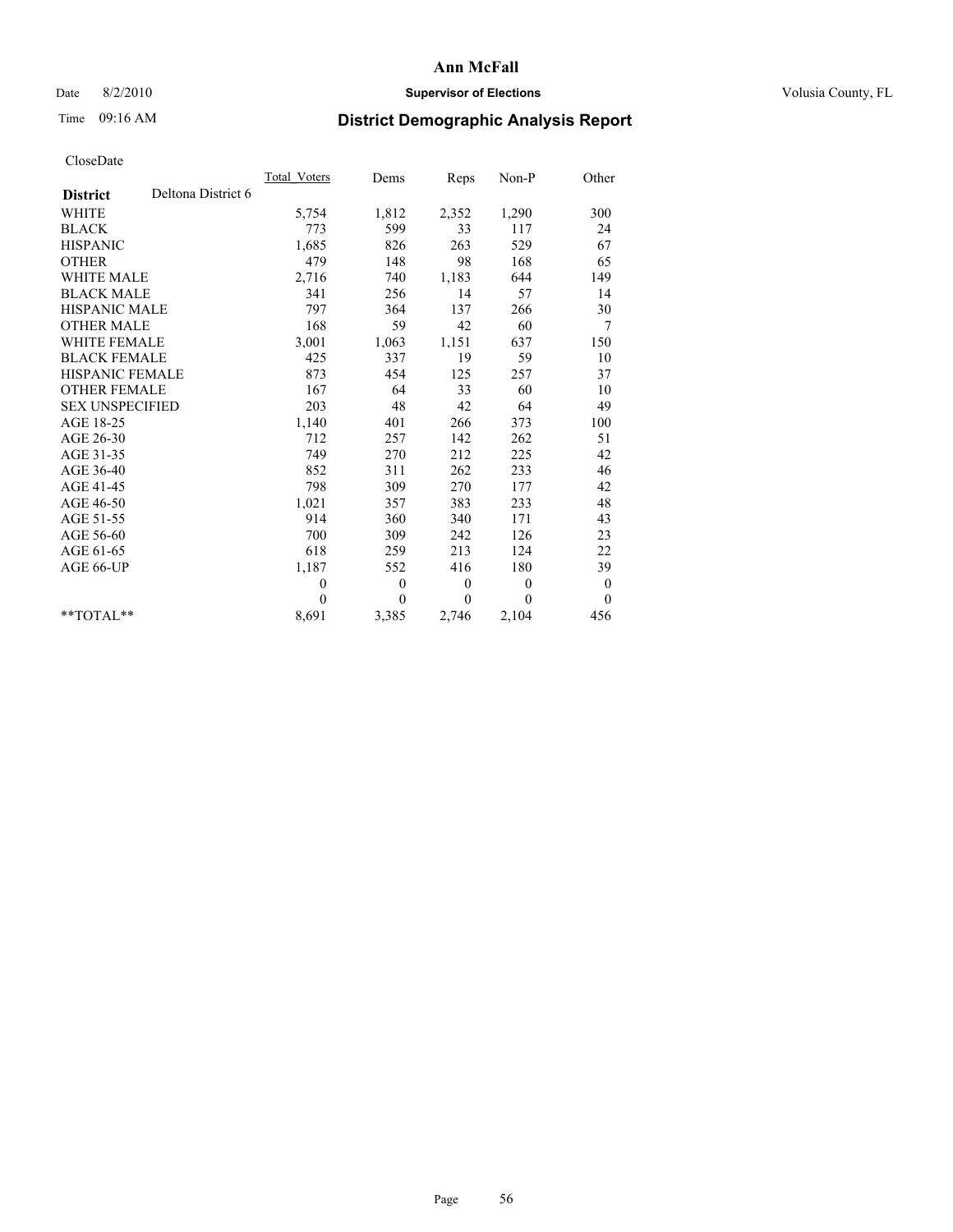## Date 8/2/2010 **Supervisor of Elections Supervisor of Elections** Volusia County, FL

## Time 09:16 AM **District Demographic Analysis Report**

|                                     | <b>Total Voters</b> | Dems         | Reps         | $Non-P$        | Other                   |
|-------------------------------------|---------------------|--------------|--------------|----------------|-------------------------|
| Edgewater Ward 1<br><b>District</b> |                     |              |              |                |                         |
| <b>WHITE</b>                        | 2,663               | 1,081        | 866          | 619            | 97                      |
| <b>BLACK</b>                        | 51                  | 32           | 3            | 11             | 5                       |
| <b>HISPANIC</b>                     | 34                  | 18           | 9            | 6              | 1                       |
| <b>OTHER</b>                        | 98                  | 33           | 14           | 40             | 11                      |
| <b>WHITE MALE</b>                   | 1,162               | 421          | 413          | 277            | 51                      |
| <b>BLACK MALE</b>                   | 29                  | 16           | 2            | 8              | 3                       |
| <b>HISPANIC MALE</b>                | 11                  | 7            | 1            | 3              | $\boldsymbol{0}$        |
| <b>OTHER MALE</b>                   | 28                  | 10           | 6            | 11             |                         |
| <b>WHITE FEMALE</b>                 | 1,484               | 649          | 448          | 341            | 46                      |
| <b>BLACK FEMALE</b>                 | 20                  | 15           | 1            | $\overline{c}$ | $\overline{\mathbf{c}}$ |
| HISPANIC FEMALE                     | 23                  | 11           | 8            | 3              |                         |
| <b>OTHER FEMALE</b>                 | 38                  | 17           | 5            | 15             | 1                       |
| <b>SEX UNSPECIFIED</b>              | 51                  | 18           | 8            | 16             | 9                       |
| AGE 18-25                           | 238                 | 68           | 58           | 97             | 15                      |
| AGE 26-30                           | 172                 | 62           | 37           | 63             | 10                      |
| AGE 31-35                           | 161                 | 65           | 45           | 41             | 10                      |
| AGE 36-40                           | 176                 | 60           | 41           | 66             | 9                       |
| AGE 41-45                           | 182                 | 61           | 63           | 50             | $\,$ 8 $\,$             |
| AGE 46-50                           | 257                 | 97           | 96           | 54             | 10                      |
| AGE 51-55                           | 293                 | 108          | 94           | 79             | 12                      |
| AGE 56-60                           | 290                 | 131          | 89           | 61             | 9                       |
| AGE 61-65                           | 262                 | 112          | 85           | 54             | 11                      |
| AGE 66-UP                           | 815                 | 400          | 284          | 111            | 20                      |
|                                     | $\theta$            | $\mathbf{0}$ | $\theta$     | $\overline{0}$ | $\boldsymbol{0}$        |
|                                     | $\Omega$            | $\theta$     | $\mathbf{0}$ | $\theta$       | $\theta$                |
| $*$ TOTAL $*$                       | 2,846               | 1,164        | 892          | 676            | 114                     |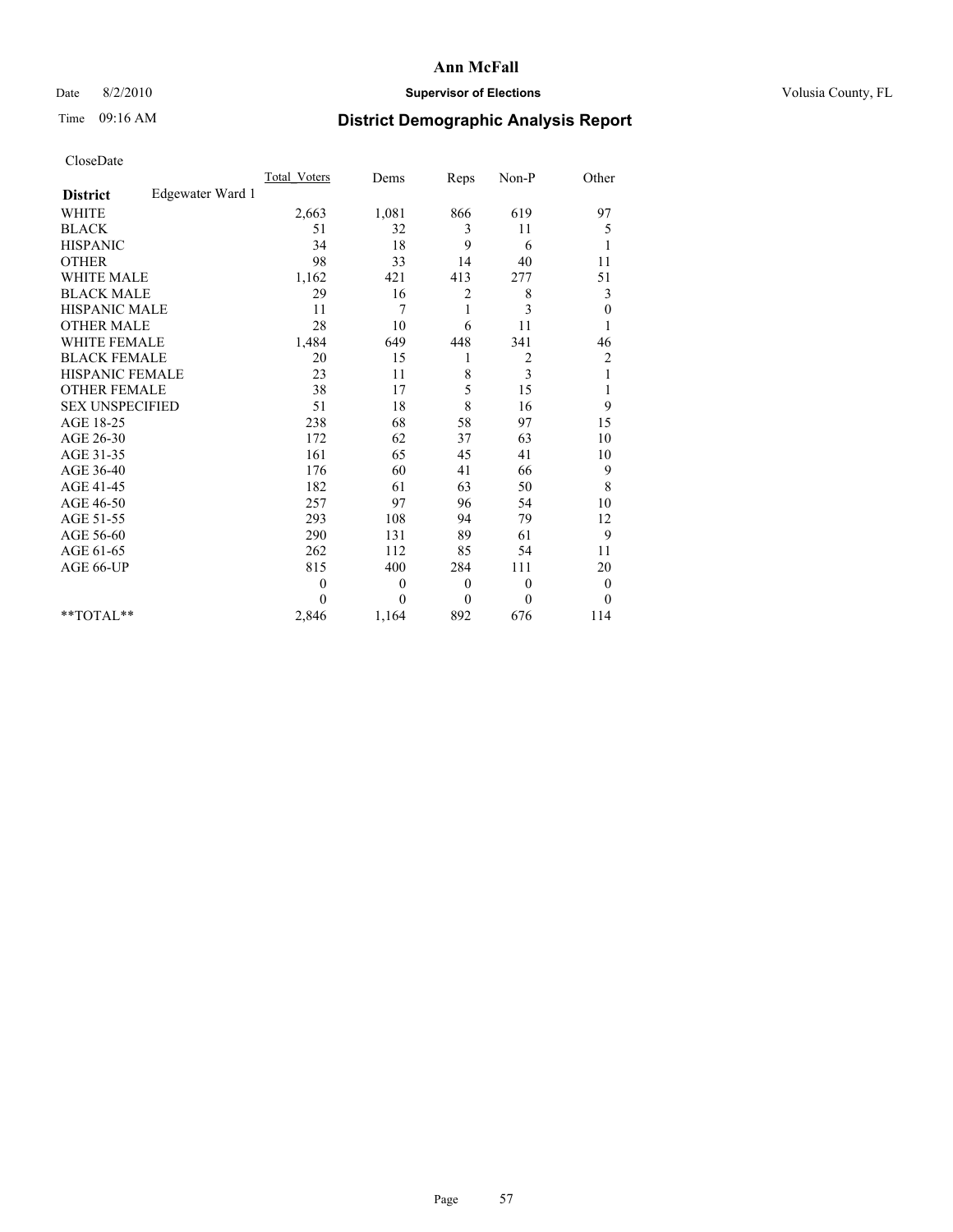## Date 8/2/2010 **Supervisor of Elections Supervisor of Elections** Volusia County, FL

## Time 09:16 AM **District Demographic Analysis Report**

|                                     | <b>Total Voters</b> | Dems         | Reps           | Non-P    | Other            |
|-------------------------------------|---------------------|--------------|----------------|----------|------------------|
| Edgewater Ward 2<br><b>District</b> |                     |              |                |          |                  |
| <b>WHITE</b>                        | 3,416               | 1,291        | 1,159          | 847      | 119              |
| <b>BLACK</b>                        | 70                  | 60           | 1              | 9        | $\boldsymbol{0}$ |
| <b>HISPANIC</b>                     | 52                  | 23           | 10             | 18       | 1                |
| <b>OTHER</b>                        | 110                 | 32           | 25             | 36       | 17               |
| <b>WHITE MALE</b>                   | 1,579               | 550          | 574            | 398      | 57               |
| <b>BLACK MALE</b>                   | 32                  | 28           | $\mathbf{0}$   | 4        | 0                |
| HISPANIC MALE                       | 25                  | 10           | 6              | 8        | 1                |
| <b>OTHER MALE</b>                   | 40                  | 13           | 12             | 13       | $\overline{c}$   |
| <b>WHITE FEMALE</b>                 | 1,821               | 736          | 578            | 446      | 61               |
| <b>BLACK FEMALE</b>                 | 38                  | 32           | 1              | 5        | $\boldsymbol{0}$ |
| HISPANIC FEMALE                     | 25                  | 13           | $\overline{4}$ | 8        | $\boldsymbol{0}$ |
| <b>OTHER FEMALE</b>                 | 38                  | 13           | 10             | 12       | 3                |
| <b>SEX UNSPECIFIED</b>              | 50                  | 11           | 10             | 16       | 13               |
| AGE 18-25                           | 322                 | 109          | 68             | 120      | 25               |
| AGE 26-30                           | 228                 | 69           | 63             | 78       | 18               |
| AGE 31-35                           | 245                 | 82           | 68             | 87       | $\,$ $\,$        |
| AGE 36-40                           | 251                 | 93           | 66             | 85       | 7                |
| AGE 41-45                           | 284                 | 97           | 100            | 77       | 10               |
| AGE 46-50                           | 330                 | 129          | 108            | 80       | 13               |
| AGE 51-55                           | 369                 | 129          | 144            | 88       | 8                |
| AGE 56-60                           | 352                 | 154          | 109            | 77       | 12               |
| AGE 61-65                           | 354                 | 131          | 136            | 75       | 12               |
| AGE 66-UP                           | 913                 | 413          | 333            | 143      | 24               |
|                                     | $\theta$            | $\mathbf{0}$ | $\theta$       | $\theta$ | $\boldsymbol{0}$ |
|                                     | $\Omega$            | $\theta$     | $\Omega$       | $\theta$ | $\theta$         |
| $*$ TOTAL $*$                       | 3,648               | 1,406        | 1,195          | 910      | 137              |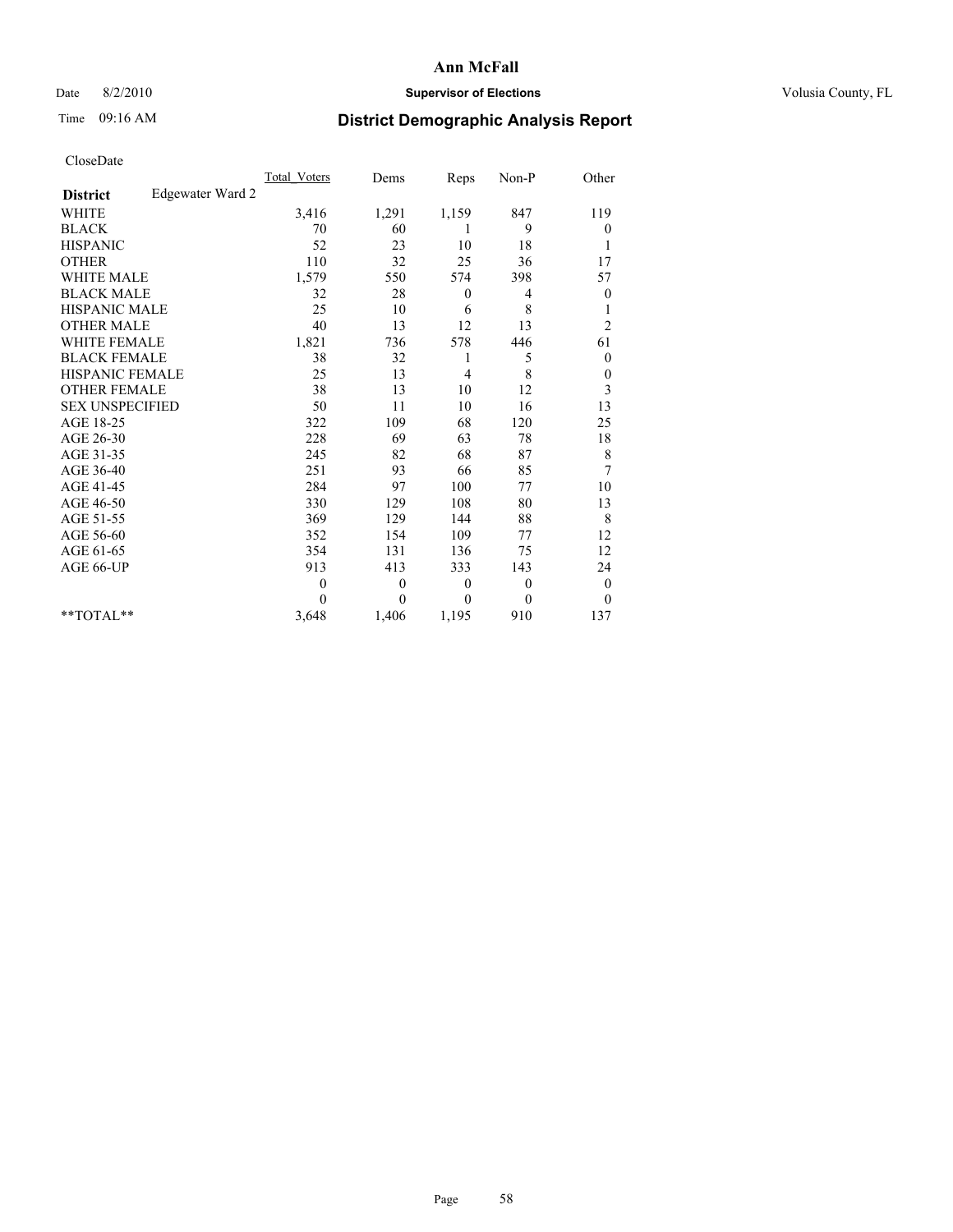## Date 8/2/2010 **Supervisor of Elections Supervisor of Elections** Volusia County, FL

# Time 09:16 AM **District Demographic Analysis Report**

|                                     | <b>Total Voters</b> | Dems         | Reps             | Non-P        | Other            |
|-------------------------------------|---------------------|--------------|------------------|--------------|------------------|
| Edgewater Ward 3<br><b>District</b> |                     |              |                  |              |                  |
| <b>WHITE</b>                        | 3,323               | 1,266        | 1,123            | 806          | 128              |
| <b>BLACK</b>                        | 76                  | 61           | 1                | 12           | 2                |
| <b>HISPANIC</b>                     | 43                  | 17           | 9                | 11           | 6                |
| <b>OTHER</b>                        | 135                 | 39           | 30               | 51           | 15               |
| <b>WHITE MALE</b>                   | 1,502               | 505          | 551              | 379          | 67               |
| <b>BLACK MALE</b>                   | 41                  | 32           | 1                | 7            | 1                |
| <b>HISPANIC MALE</b>                | 17                  | 4            | 4                | 6            | 3                |
| <b>OTHER MALE</b>                   | 42                  | 15           | 12               | 14           |                  |
| <b>WHITE FEMALE</b>                 | 1,806               | 757          | 566              | 423          | 60               |
| <b>BLACK FEMALE</b>                 | 33                  | 28           | $\boldsymbol{0}$ | 5            | $\boldsymbol{0}$ |
| HISPANIC FEMALE                     | 25                  | 12           | 5                | 5            | 3                |
| <b>OTHER FEMALE</b>                 | 56                  | 18           | 15               | 19           | 4                |
| <b>SEX UNSPECIFIED</b>              | 55                  | 12           | 9                | 22           | 12               |
| AGE 18-25                           | 304                 | 100          | 67               | 113          | 24               |
| AGE 26-30                           | 228                 | 66           | 65               | 84           | 13               |
| AGE 31-35                           | 246                 | 70           | 70               | 95           | 11               |
| AGE 36-40                           | 274                 | 80           | 86               | 91           | 17               |
| AGE 41-45                           | 258                 | 93           | 96               | 61           | 8                |
| AGE 46-50                           | 302                 | 120          | 89               | 81           | 12               |
| AGE 51-55                           | 333                 | 130          | 126              | 69           | 8                |
| AGE 56-60                           | 326                 | 133          | 120              | 63           | 10               |
| AGE 61-65                           | 338                 | 137          | 112              | 71           | 18               |
| AGE 66-UP                           | 968                 | 454          | 332              | 152          | 30               |
|                                     | $\theta$            | $\theta$     | $\mathbf{0}$     | $\mathbf{0}$ | $\overline{0}$   |
|                                     | $\Omega$            | $\mathbf{0}$ | $\theta$         | $\mathbf{0}$ | $\overline{0}$   |
| $*$ TOTAL $*$                       | 3,577               | 1,383        | 1,163            | 880          | 151              |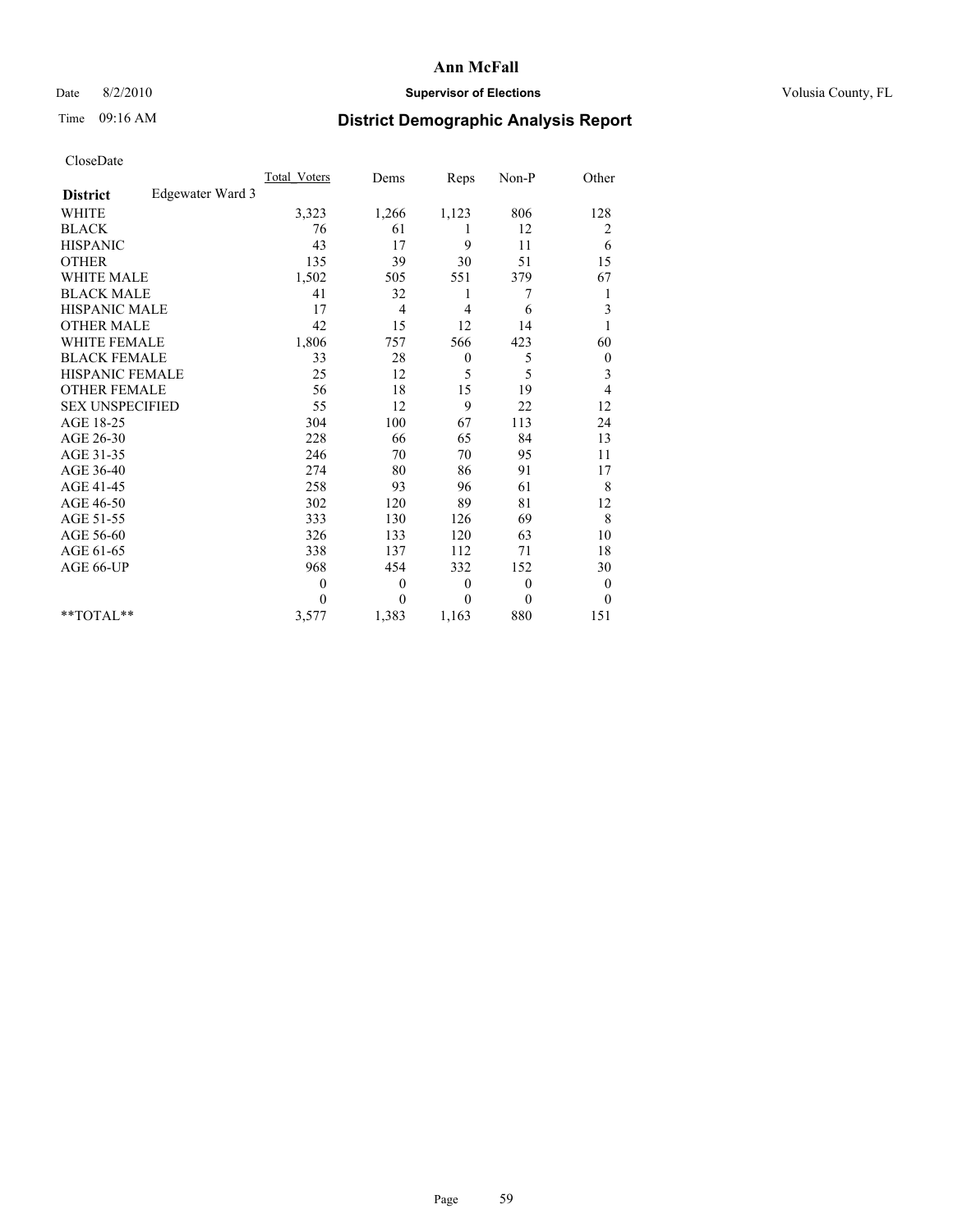#### Date 8/2/2010 **Supervisor of Elections Supervisor of Elections** Volusia County, FL

## Time 09:16 AM **District Demographic Analysis Report**

|                                     | <b>Total Voters</b> | Dems         | Reps           | Non-P    | Other            |
|-------------------------------------|---------------------|--------------|----------------|----------|------------------|
| Edgewater Ward 4<br><b>District</b> |                     |              |                |          |                  |
| <b>WHITE</b>                        | 3,437               | 1,278        | 1,179          | 815      | 165              |
| <b>BLACK</b>                        | 65                  | 49           | 7              | 8        |                  |
| <b>HISPANIC</b>                     | 35                  | 18           | 7              | 9        | 1                |
| <b>OTHER</b>                        | 109                 | 29           | $18\,$         | 46       | 16               |
| <b>WHITE MALE</b>                   | 1,564               | 517          | 581            | 386      | 80               |
| <b>BLACK MALE</b>                   | 28                  | 21           | $\overline{4}$ | 3        | $\boldsymbol{0}$ |
| HISPANIC MALE                       | 15                  | 9            | $\overline{2}$ | 3        | 1                |
| <b>OTHER MALE</b>                   | 37                  | 12           | 10             | 12       | 3                |
| <b>WHITE FEMALE</b>                 | 1,851               | 755          | 588            | 423      | 85               |
| <b>BLACK FEMALE</b>                 | 36                  | 27           | 3              | 5        | 1                |
| <b>HISPANIC FEMALE</b>              | 20                  | 9            | 5              | 6        | $\boldsymbol{0}$ |
| <b>OTHER FEMALE</b>                 | 31                  | 12           | 5              | 13       | 1                |
| <b>SEX UNSPECIFIED</b>              | 64                  | 12           | 13             | 27       | 12               |
| AGE 18-25                           | 291                 | 93           | 60             | 117      | 21               |
| AGE 26-30                           | 206                 | 65           | 60             | 70       | 11               |
| AGE 31-35                           | 240                 | 73           | 64             | 86       | 17               |
| AGE 36-40                           | 257                 | 85           | 78             | 83       | 11               |
| AGE 41-45                           | 247                 | 94           | 81             | 65       | 7                |
| AGE 46-50                           | 341                 | 126          | 121            | 80       | 14               |
| AGE 51-55                           | 326                 | 122          | 121            | 69       | 14               |
| AGE 56-60                           | 297                 | 133          | 86             | 66       | 12               |
| AGE 61-65                           | 296                 | 126          | 90             | 59       | 21               |
| AGE 66-UP                           | 1,144               | 457          | 449            | 183      | 55               |
|                                     | $\theta$            | $\mathbf{0}$ | $\theta$       | $\theta$ | $\boldsymbol{0}$ |
|                                     | $\theta$            | $\theta$     | $\mathbf{0}$   | $\theta$ | $\theta$         |
| $*$ TOTAL $*$                       | 3,646               | 1,374        | 1,211          | 878      | 183              |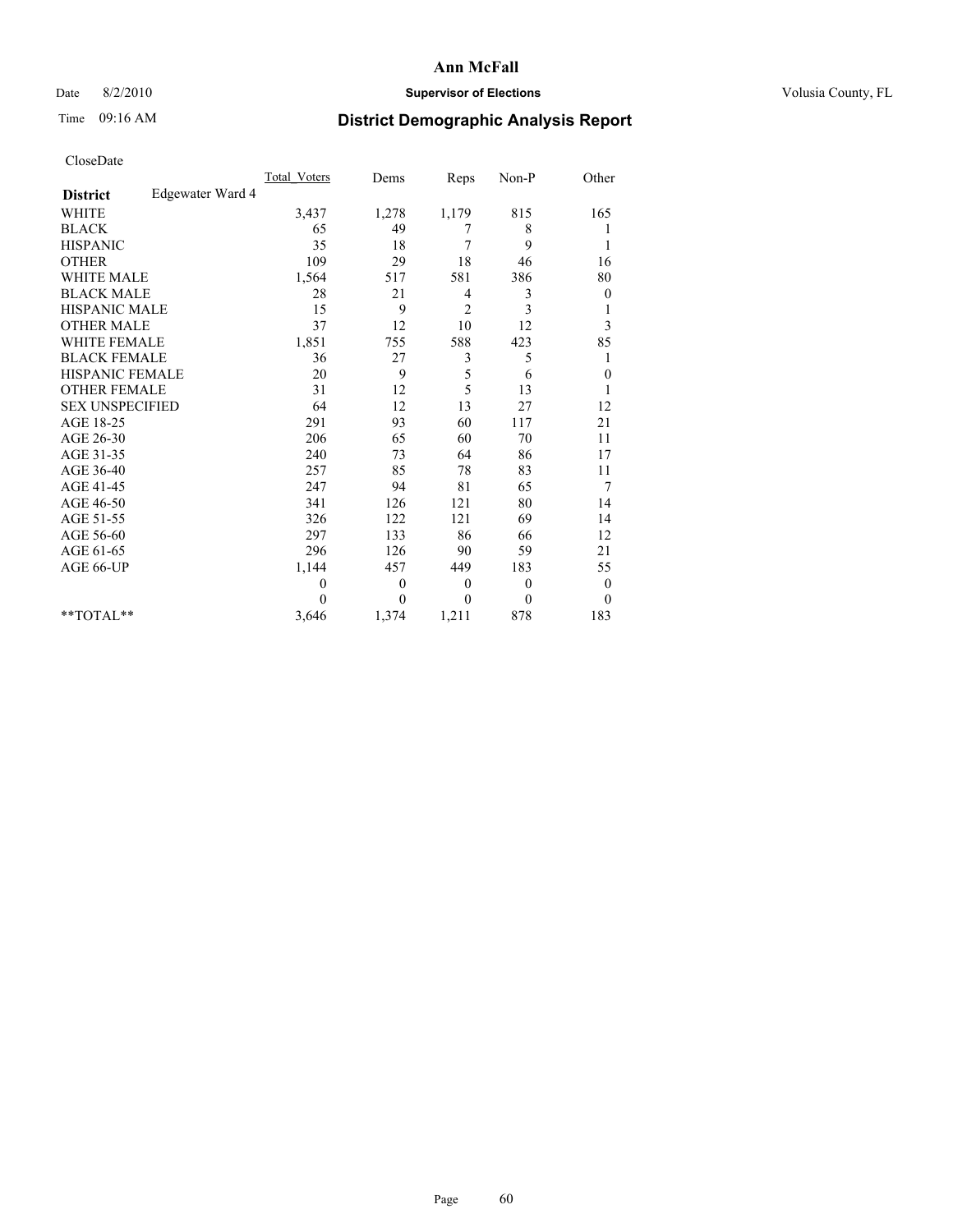## Date 8/2/2010 **Supervisor of Elections Supervisor of Elections** Volusia County, FL

# Time 09:16 AM **District Demographic Analysis Report**

|                                      | <b>Total Voters</b> | Dems           | Reps           | $Non-P$      | Other            |
|--------------------------------------|---------------------|----------------|----------------|--------------|------------------|
| Holly Hill Zone 1<br><b>District</b> |                     |                |                |              |                  |
| <b>WHITE</b>                         | 1,198               | 505            | 334            | 303          | 56               |
| <b>BLACK</b>                         | 105                 | 87             | 6              | 11           |                  |
| <b>HISPANIC</b>                      | 38                  | 16             | 6              | 12           | 4                |
| <b>OTHER</b>                         | 68                  | 26             | 19             | 17           | 6                |
| <b>WHITE MALE</b>                    | 586                 | 218            | 184            | 161          | 23               |
| <b>BLACK MALE</b>                    | 43                  | 34             | 2              | 6            | 1                |
| HISPANIC MALE                        | 20                  | 4              | $\overline{4}$ | 10           | $\overline{c}$   |
| <b>OTHER MALE</b>                    | 18                  | 3              | 6              | 5            | $\overline{4}$   |
| <b>WHITE FEMALE</b>                  | 604                 | 285            | 148            | 141          | 30               |
| <b>BLACK FEMALE</b>                  | 62                  | 53             | 4              | 5            | $\mathbf{0}$     |
| HISPANIC FEMALE                      | 18                  | 12             | 2              | 2            | $\overline{c}$   |
| <b>OTHER FEMALE</b>                  | 32                  | 14             | 12             | 5            | 1                |
| <b>SEX UNSPECIFIED</b>               | 26                  | 11             | 3              | 8            | 4                |
| AGE 18-25                            | 120                 | 57             | 23             | 33           | $\boldsymbol{7}$ |
| AGE 26-30                            | 102                 | 44             | 17             | 36           | 5                |
| AGE 31-35                            | 97                  | 32             | 20             | 37           | 8                |
| AGE 36-40                            | 81                  | 30             | 29             | 19           | 3                |
| AGE 41-45                            | 137                 | 59             | 34             | 36           | 8                |
| AGE 46-50                            | 141                 | 52             | 44             | 34           | 11               |
| AGE 51-55                            | 163                 | 65             | 42             | 47           | 9                |
| AGE 56-60                            | 175                 | 91             | 41             | 39           | 4                |
| AGE 61-65                            | 120                 | 48             | 39             | 27           | 6                |
| AGE 66-UP                            | 273                 | 156            | 76             | 35           | 6                |
|                                      | $\theta$            | $\overline{0}$ | $\mathbf{0}$   | $\mathbf{0}$ | $\mathbf{0}$     |
|                                      | $\Omega$            | $\overline{0}$ | $\mathbf{0}$   | $\theta$     | $\theta$         |
| $*$ $TOTAI.**$                       | 1,409               | 634            | 365            | 343          | 67               |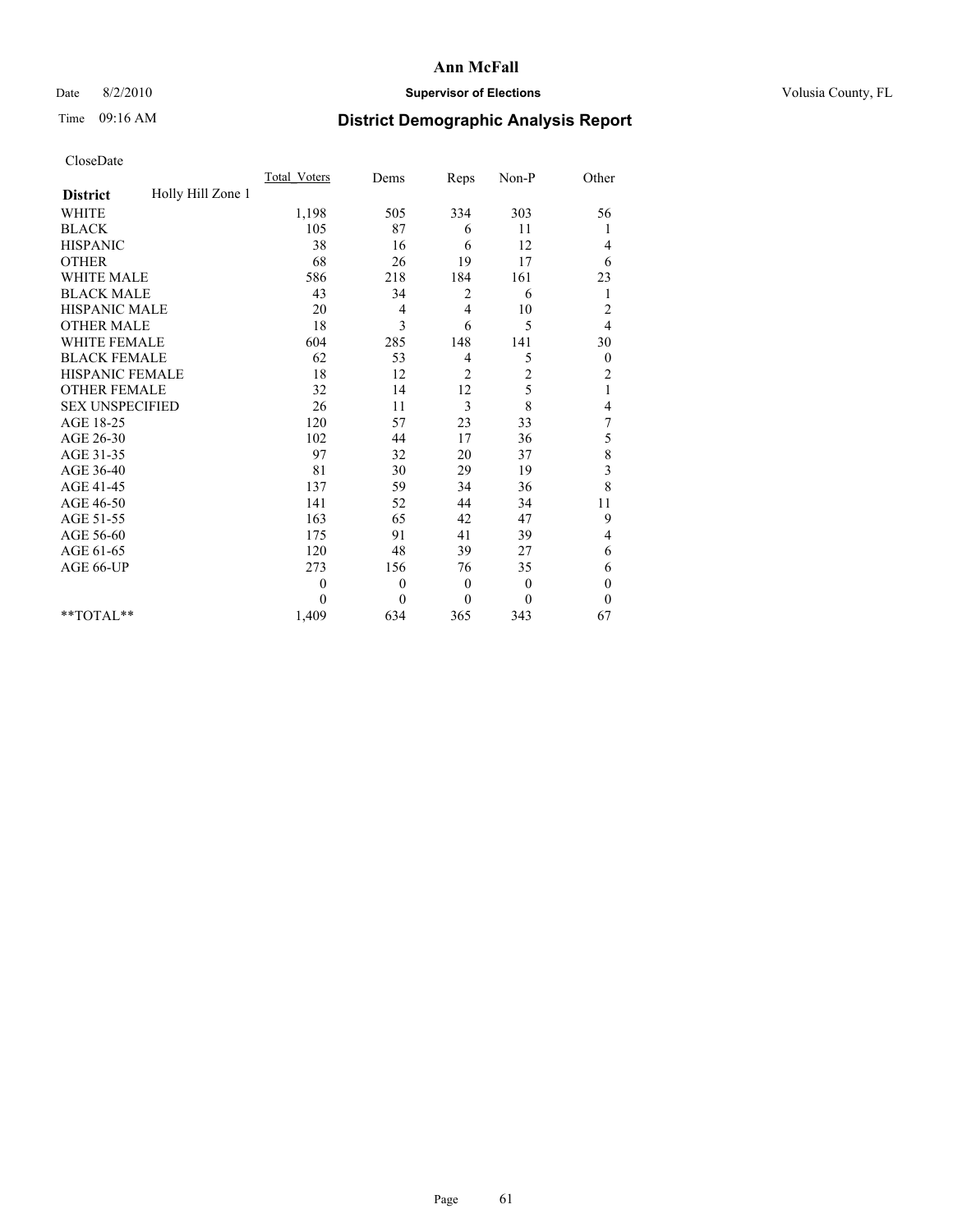## Date 8/2/2010 **Supervisor of Elections Supervisor of Elections** Volusia County, FL

## Time 09:16 AM **District Demographic Analysis Report**

|                        | <b>Total Voters</b> | Dems     | Reps           | Non-P          | Other            |  |
|------------------------|---------------------|----------|----------------|----------------|------------------|--|
| <b>District</b>        | Holly Hill Zone 2   |          |                |                |                  |  |
| <b>WHITE</b>           | 1,479               | 666      | 389            | 348            | 76               |  |
| <b>BLACK</b>           | 193                 | 160      | 6              | 23             | 4                |  |
| <b>HISPANIC</b>        | 34                  | 18       | 10             | 6              | $\mathbf{0}$     |  |
| <b>OTHER</b>           | 92                  | 33       | 15             | 32             | 12               |  |
| <b>WHITE MALE</b>      | 675                 | 270      | 196            | 175            | 34               |  |
| <b>BLACK MALE</b>      | 83                  | 67       | 2              | 11             | 3                |  |
| HISPANIC MALE          | $18\,$              | 5        | 9              | 4              | $\boldsymbol{0}$ |  |
| <b>OTHER MALE</b>      | 23                  | 7        | 5              | 8              | 3                |  |
| <b>WHITE FEMALE</b>    | 795                 | 394      | 192            | 170            | 39               |  |
| <b>BLACK FEMALE</b>    | 110                 | 93       | 4              | 12             | 1                |  |
| HISPANIC FEMALE        | 16                  | 13       | 1              | $\overline{2}$ | $\boldsymbol{0}$ |  |
| <b>OTHER FEMALE</b>    | 37                  | 17       | 9              | 10             | 1                |  |
| <b>SEX UNSPECIFIED</b> | 41                  | 11       | $\overline{c}$ | 17             | 11               |  |
| AGE 18-25              | 185                 | 77       | 33             | 58             | 17               |  |
| AGE 26-30              | 141                 | 66       | 32             | 37             | 6                |  |
| AGE 31-35              | 128                 | 58       | 20             | 42             | 8                |  |
| AGE 36-40              | 148                 | 69       | 28             | 46             | 5                |  |
| AGE 41-45              | 163                 | 68       | 49             | 35             | 11               |  |
| AGE 46-50              | 235                 | 110      | 54             | 56             | 15               |  |
| AGE 51-55              | 190                 | 103      | 36             | 44             | 7                |  |
| AGE 56-60              | 164                 | 75       | 46             | 35             | 8                |  |
| AGE 61-65              | 133                 | 74       | 24             | 28             | 7                |  |
| AGE 66-UP              | 311                 | 177      | 98             | 28             | 8                |  |
|                        | $\theta$            | $\theta$ | $\mathbf{0}$   | $\mathbf{0}$   | $\boldsymbol{0}$ |  |
|                        | $\theta$            | $\theta$ | $\mathbf{0}$   | $\Omega$       | $\boldsymbol{0}$ |  |
| $*$ TOTAL $*$          | 1,798               | 877      | 420            | 409            | 92               |  |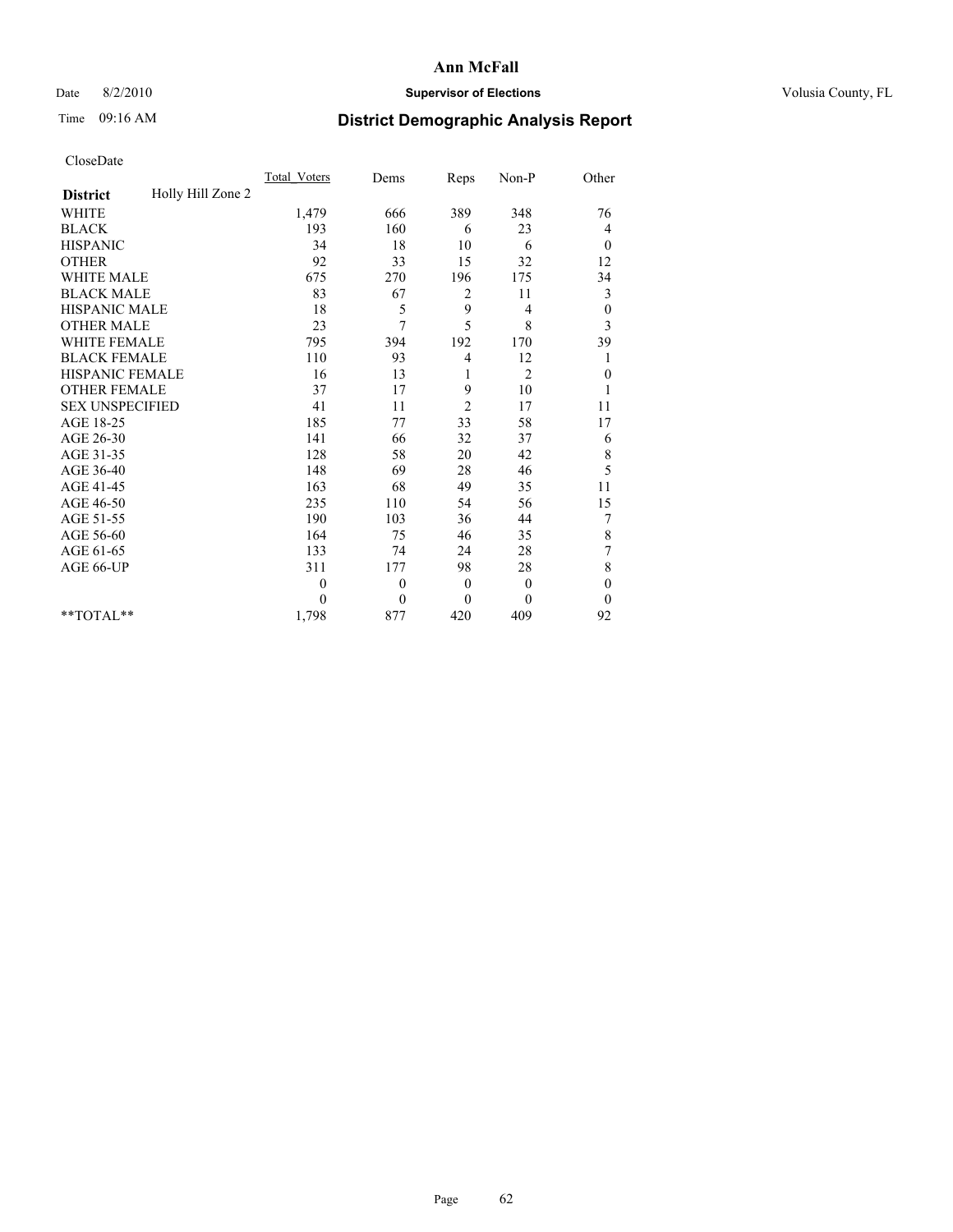## Date 8/2/2010 **Supervisor of Elections Supervisor of Elections** Volusia County, FL

## Time 09:16 AM **District Demographic Analysis Report**

|                                      | <b>Total Voters</b> | Dems         | Reps           | Non-P        | Other            |
|--------------------------------------|---------------------|--------------|----------------|--------------|------------------|
| Holly Hill Zone 3<br><b>District</b> |                     |              |                |              |                  |
| <b>WHITE</b>                         | 1,502               | 613          | 507            | 310          | 72               |
| <b>BLACK</b>                         | 132                 | 114          | 5              | 13           | 0                |
| <b>HISPANIC</b>                      | 25                  | 11           | 4              | 9            | 1                |
| <b>OTHER</b>                         | 85                  | 32           | 12             | 33           | 8                |
| <b>WHITE MALE</b>                    | 622                 | 230          | 217            | 140          | 35               |
| <b>BLACK MALE</b>                    | 54                  | 42           | 3              | 9            | $\boldsymbol{0}$ |
| <b>HISPANIC MALE</b>                 | 11                  | 4            | $\sqrt{2}$     | 4            |                  |
| <b>OTHER MALE</b>                    | 26                  | 12           | 3              | 10           |                  |
| <b>WHITE FEMALE</b>                  | 873                 | 379          | 289            | 169          | 36               |
| <b>BLACK FEMALE</b>                  | 78                  | 72           | 2              | 4            | $\theta$         |
| HISPANIC FEMALE                      | 14                  | 7            | $\overline{c}$ | 5            | 0                |
| <b>OTHER FEMALE</b>                  | 36                  | 13           | 7              | 15           | 1                |
| <b>SEX UNSPECIFIED</b>               | 30                  | 11           | 3              | 9            | 7                |
| AGE 18-25                            | 104                 | 40           | 19             | 31           | 14               |
| AGE 26-30                            | 108                 | 37           | 23             | 44           | 4                |
| AGE 31-35                            | 68                  | 31           | 13             | 23           | 1                |
| AGE 36-40                            | 91                  | 36           | 18             | 34           | 3                |
| AGE 41-45                            | 109                 | 32           | 37             | 37           | 3                |
| AGE 46-50                            | 127                 | 54           | 38             | 27           | 8                |
| AGE 51-55                            | 120                 | 56           | 34             | 21           | 9                |
| AGE 56-60                            | 140                 | 71           | 37             | 28           | 4                |
| AGE 61-65                            | 145                 | 74           | 33             | 32           | 6                |
| AGE 66-UP                            | 732                 | 339          | 276            | 88           | 29               |
|                                      | $\theta$            | $\mathbf{0}$ | $\theta$       | $\mathbf{0}$ | $\boldsymbol{0}$ |
|                                      | $\theta$            | $\mathbf{0}$ | $\mathbf{0}$   | $\theta$     | $\theta$         |
| **TOTAL**                            | 1,744               | 770          | 528            | 365          | 81               |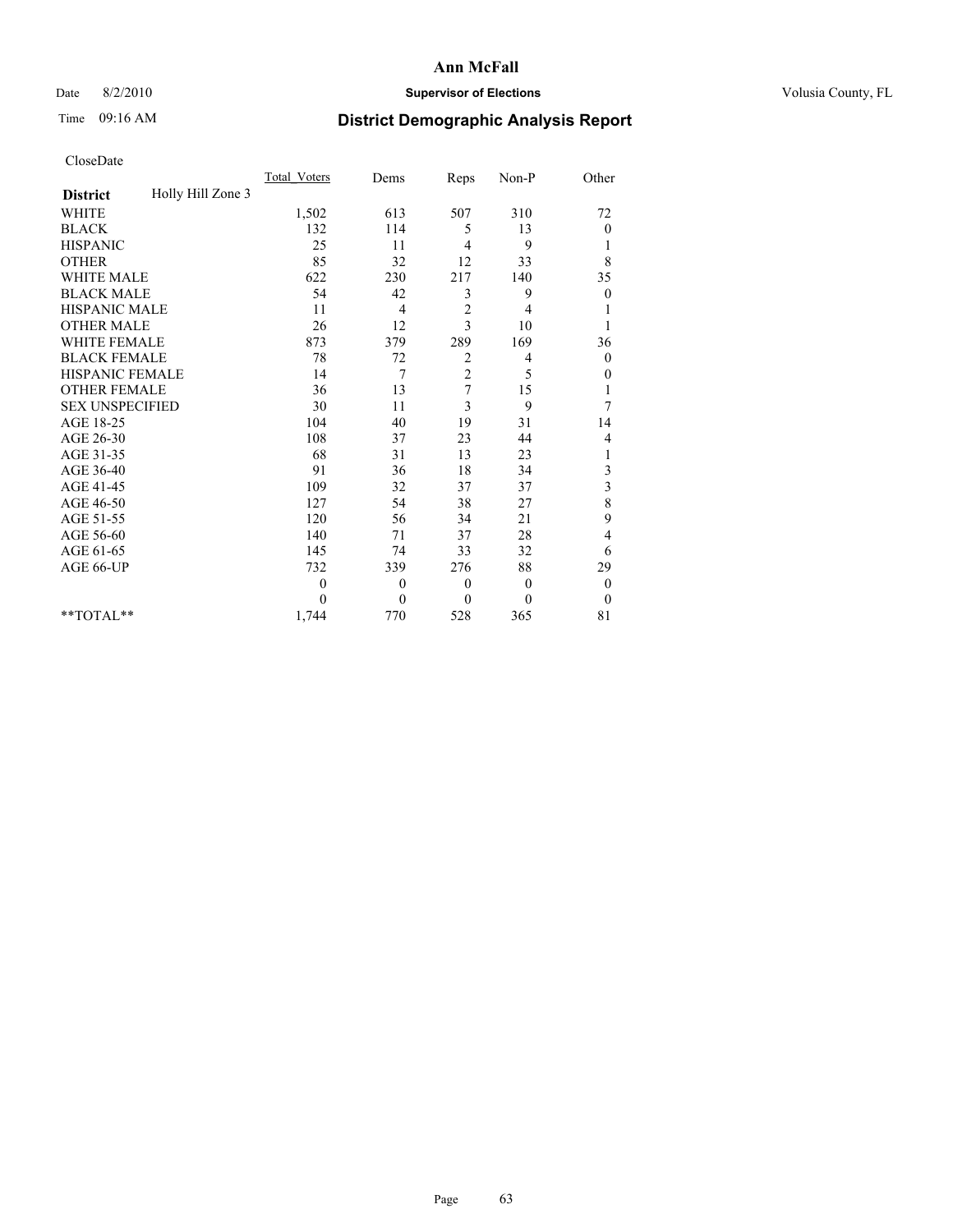## Date 8/2/2010 **Supervisor of Elections Supervisor of Elections** Volusia County, FL

## Time 09:16 AM **District Demographic Analysis Report**

|                                      | Total Voters | Dems         | Reps         | $Non-P$      | Other            |  |
|--------------------------------------|--------------|--------------|--------------|--------------|------------------|--|
| Holly Hill Zone 4<br><b>District</b> |              |              |              |              |                  |  |
| <b>WHITE</b>                         | 1,376        | 569          | 448          | 291          | 68               |  |
| <b>BLACK</b>                         | 294          | 234          | 7            | 48           | 5                |  |
| <b>HISPANIC</b>                      | 46           | 29           | 5            | 11           | 1                |  |
| <b>OTHER</b>                         | 87           | 30           | 9            | 35           | 13               |  |
| <b>WHITE MALE</b>                    | 611          | 211          | 222          | 141          | 37               |  |
| <b>BLACK MALE</b>                    | 80           | 60           | 3            | 15           | $\overline{c}$   |  |
| <b>HISPANIC MALE</b>                 | 18           | 14           | 1            | 3            | $\boldsymbol{0}$ |  |
| <b>OTHER MALE</b>                    | 27           | 9            | 5            | 11           | $\overline{c}$   |  |
| WHITE FEMALE                         | 757          | 354          | 224          | 148          | 31               |  |
| <b>BLACK FEMALE</b>                  | 211          | 172          | 4            | 32           | 3                |  |
| HISPANIC FEMALE                      | 28           | 15           | 4            | 8            | 1                |  |
| <b>OTHER FEMALE</b>                  | 33           | 17           | $\mathbf{0}$ | 14           | 2                |  |
| <b>SEX UNSPECIFIED</b>               | 38           | 10           | 6            | 13           | 9                |  |
| AGE 18-25                            | 281          | 129          | 46           | 86           | 20               |  |
| AGE 26-30                            | 142          | 59           | 35           | 44           | $\overline{4}$   |  |
| AGE 31-35                            | 145          | 71           | 29           | 36           | 9                |  |
| AGE 36-40                            | 120          | 55           | 24           | 31           | 10               |  |
| AGE 41-45                            | 134          | 61           | 36           | 33           | $\overline{4}$   |  |
| AGE 46-50                            | 160          | 63           | 44           | 38           | 15               |  |
| AGE 51-55                            | 168          | 84           | 50           | 28           | 6                |  |
| AGE 56-60                            | 146          | 71           | 40           | 31           | 4                |  |
| AGE 61-65                            | 112          | 59           | 31           | 17           | 5                |  |
| AGE 66-UP                            | 395          | 210          | 134          | 41           | 10               |  |
|                                      | $\mathbf{0}$ | $\mathbf{0}$ | $\theta$     | $\mathbf{0}$ | $\boldsymbol{0}$ |  |
|                                      | $\Omega$     | $\theta$     | $\theta$     | $\theta$     | $\theta$         |  |
| $*$ TOTAL $*$                        | 1,803        | 862          | 469          | 385          | 87               |  |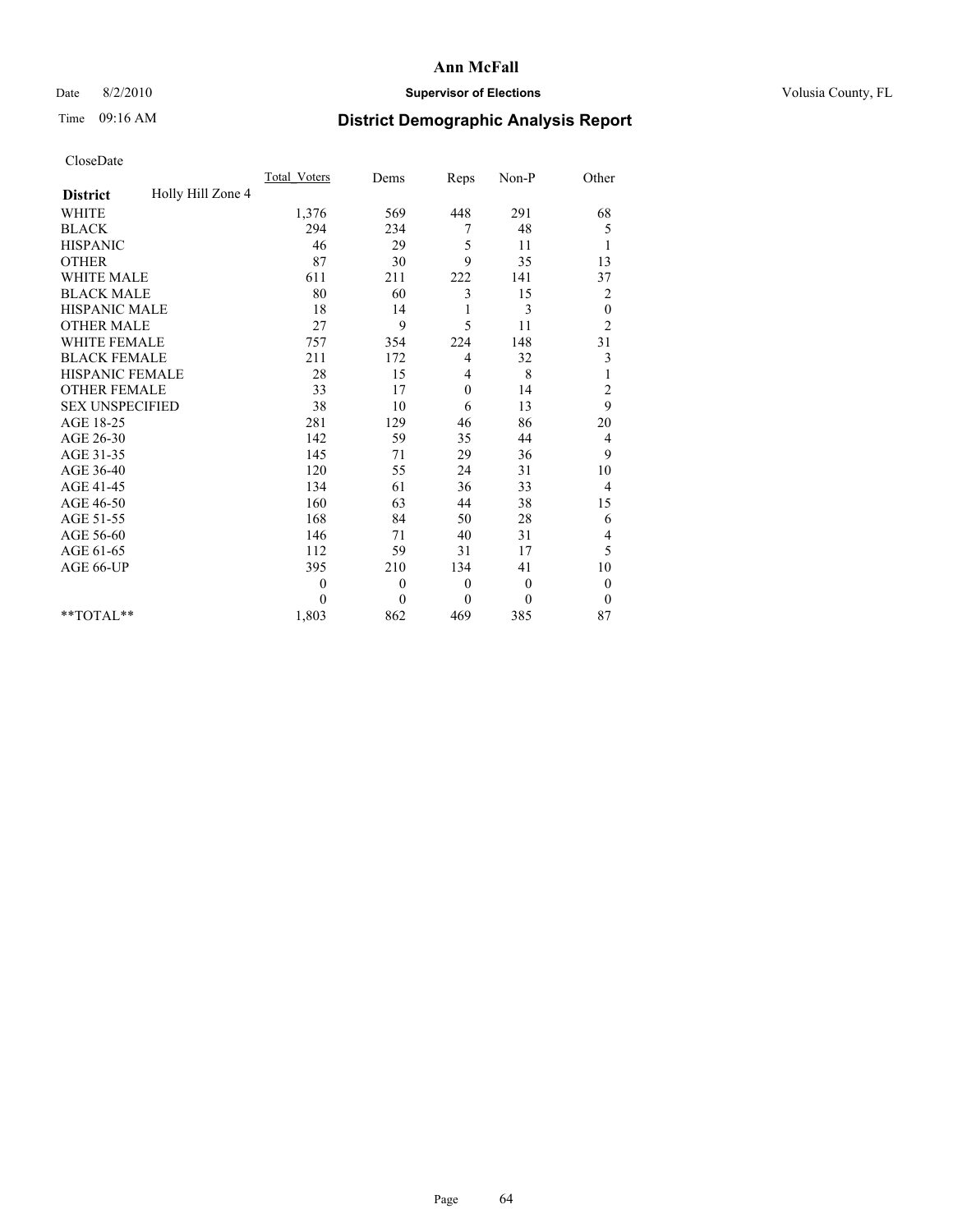## Date 8/2/2010 **Supervisor of Elections Supervisor of Elections** Volusia County, FL

# Time 09:16 AM **District Demographic Analysis Report**

|                                      | Total Voters | Dems           | Reps             | Non-P        | Other            |
|--------------------------------------|--------------|----------------|------------------|--------------|------------------|
| New Smyrna Zone 1<br><b>District</b> |              |                |                  |              |                  |
| <b>WHITE</b>                         | 3,687        | 1,235          | 1,594            | 720          | 138              |
| <b>BLACK</b>                         | 9            | 3              | 2                | 4            | $\boldsymbol{0}$ |
| <b>HISPANIC</b>                      | 36           | 12             | 9                | 14           |                  |
| <b>OTHER</b>                         | 119          | 25             | 37               | 36           | 21               |
| <b>WHITE MALE</b>                    | 1,725        | 478            | 787              | 381          | 79               |
| <b>BLACK MALE</b>                    | 4            | 1              | $\boldsymbol{0}$ | 3            | $\overline{0}$   |
| <b>HISPANIC MALE</b>                 | 15           | 3              |                  | 11           | $\boldsymbol{0}$ |
| <b>OTHER MALE</b>                    | 33           | 6              | 16               | 10           |                  |
| <b>WHITE FEMALE</b>                  | 1,935        | 747            | 798              | 332          | 58               |
| <b>BLACK FEMALE</b>                  | 5            | $\overline{2}$ | $\overline{c}$   |              | $\theta$         |
| HISPANIC FEMALE                      | 21           | 9              | 8                | 3            |                  |
| <b>OTHER FEMALE</b>                  | 44           | 11             | 17               | 10           | 6                |
| <b>SEX UNSPECIFIED</b>               | 69           | 18             | 13               | 23           | 15               |
| AGE 18-25                            | 209          | 57             | 46               | 87           | 19               |
| AGE 26-30                            | 159          | 60             | 43               | 46           | 10               |
| AGE 31-35                            | 144          | 36             | 47               | 52           | 9                |
| AGE 36-40                            | 149          | 43             | 47               | 50           | 9                |
| AGE 41-45                            | 217          | 62             | 94               | 48           | 13               |
| AGE 46-50                            | 261          | 78             | 123              | 46           | 14               |
| AGE 51-55                            | 370          | 131            | 144              | 79           | 16               |
| AGE 56-60                            | 436          | 165            | 178              | 78           | 15               |
| AGE 61-65                            | 496          | 168            | 226              | 88           | 14               |
| AGE 66-UP                            | 1,410        | 475            | 694              | 200          | 41               |
|                                      | $\theta$     | $\theta$       | $\theta$         | $\theta$     | $\theta$         |
|                                      | $\theta$     | $\theta$       | $\theta$         | $\mathbf{0}$ | $\overline{0}$   |
| $*$ TOTAL $*$                        | 3,851        | 1,275          | 1,642            | 774          | 160              |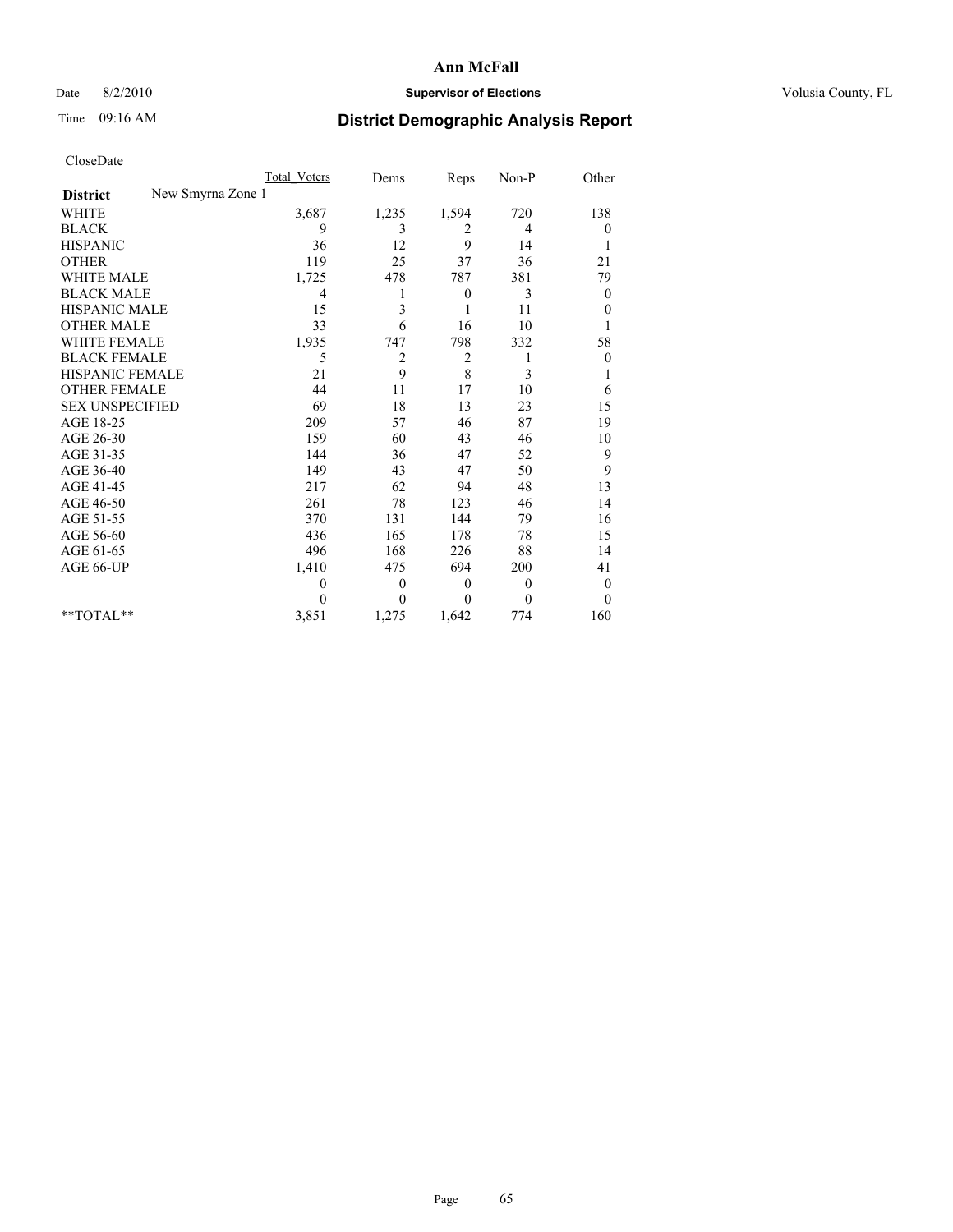## Date 8/2/2010 **Supervisor of Elections Supervisor of Elections** Volusia County, FL

# Time 09:16 AM **District Demographic Analysis Report**

|                                      | Total Voters   | Dems         | Reps             | Non-P          | Other            |
|--------------------------------------|----------------|--------------|------------------|----------------|------------------|
| New Smyrna Zone 2<br><b>District</b> |                |              |                  |                |                  |
| <b>WHITE</b>                         | 3,179          | 1,198        | 1,181            | 658            | 142              |
| <b>BLACK</b>                         | 18             | 13           | 1                | 4              | $\boldsymbol{0}$ |
| <b>HISPANIC</b>                      | 41             | 8            | 14               | 17             | $\overline{c}$   |
| <b>OTHER</b>                         | 99             | 24           | 23               | 33             | 19               |
| <b>WHITE MALE</b>                    | 1,428          | 480          | 533              | 337            | 78               |
| <b>BLACK MALE</b>                    | 9              | 6            | 1                | $\overline{2}$ | $\overline{0}$   |
| HISPANIC MALE                        | 21             | 4            | 6                | 11             | $\theta$         |
| <b>OTHER MALE</b>                    | 28             | 6            | 8                | 11             | 3                |
| <b>WHITE FEMALE</b>                  | 1,722          | 708          | 633              | 317            | 64               |
| <b>BLACK FEMALE</b>                  | 9              | 7            | $\boldsymbol{0}$ | 2              | $\boldsymbol{0}$ |
| <b>HISPANIC FEMALE</b>               | 20             | 4            | 8                | 6              | $\overline{c}$   |
| <b>OTHER FEMALE</b>                  | 39             | 13           | 11               | 13             | $\overline{c}$   |
| <b>SEX UNSPECIFIED</b>               | 61             | 15           | 19               | 13             | 14               |
| AGE 18-25                            | 188            | 56           | 53               | 63             | 16               |
| AGE 26-30                            | 165            | 58           | 38               | 55             | 14               |
| AGE 31-35                            | 124            | 36           | 39               | 42             | 7                |
| AGE 36-40                            | 168            | 50           | 49               | 59             | 10               |
| AGE 41-45                            | 155            | 47           | 63               | 36             | 9                |
| AGE 46-50                            | 264            | 81           | 110              | 62             | 11               |
| AGE 51-55                            | 294            | 118          | 101              | 58             | 17               |
| AGE 56-60                            | 326            | 120          | 111              | 82             | 13               |
| AGE 61-65                            | 355            | 132          | 143              | 65             | 15               |
| AGE 66-UP                            | 1,298          | 545          | 512              | 190            | 51               |
|                                      | $\overline{0}$ | $\mathbf{0}$ | $\theta$         | $\theta$       | $\boldsymbol{0}$ |
|                                      | $\Omega$       | $\theta$     | $\theta$         | $\Omega$       | $\theta$         |
| $*$ $TOTAI.**$                       | 3,337          | 1,243        | 1,219            | 712            | 163              |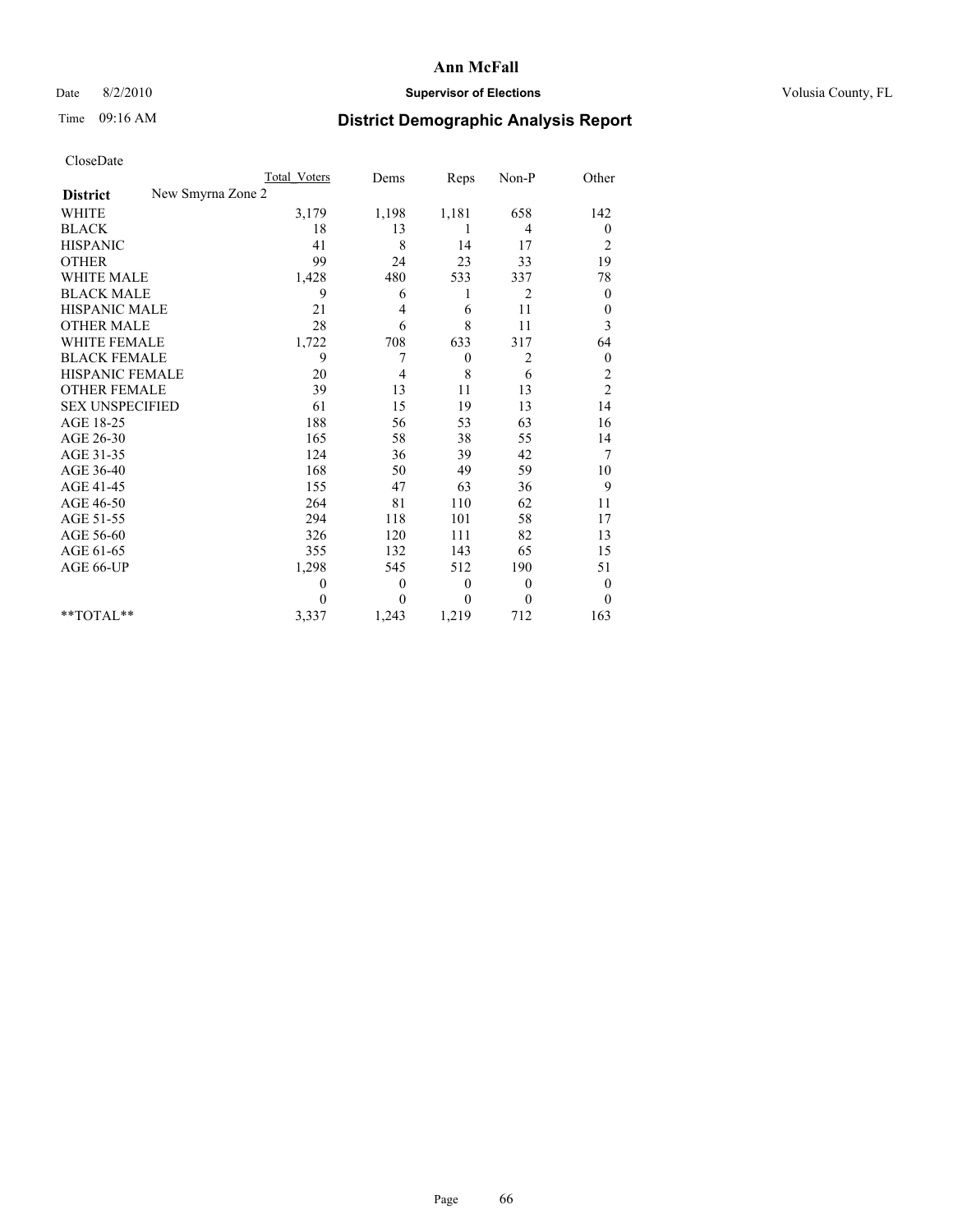## Date 8/2/2010 **Supervisor of Elections Supervisor of Elections** Volusia County, FL

# Time 09:16 AM **District Demographic Analysis Report**

|                                      | Total Voters | Dems           | Reps         | Non-P        | Other            |
|--------------------------------------|--------------|----------------|--------------|--------------|------------------|
| New Smyrna Zone 3<br><b>District</b> |              |                |              |              |                  |
| <b>WHITE</b>                         | 4,037        | 1,352          | 1,622        | 894          | 169              |
| <b>BLACK</b>                         | 33           | 23             | 2            | 7            |                  |
| <b>HISPANIC</b>                      | 38           | 16             | 10           | 10           | $\overline{c}$   |
| <b>OTHER</b>                         | 161          | 39             | 27           | 61           | 34               |
| <b>WHITE MALE</b>                    | 1,871        | 541            | 792          | 452          | 86               |
| <b>BLACK MALE</b>                    | 19           | 13             | 1            | 4            | 1                |
| <b>HISPANIC MALE</b>                 | 17           | $\overline{7}$ | 3            | 5            | $\overline{c}$   |
| <b>OTHER MALE</b>                    | 49           | 18             | 9            | 21           |                  |
| <b>WHITE FEMALE</b>                  | 2,144        | 802            | 823          | 436          | 83               |
| <b>BLACK FEMALE</b>                  | 14           | 10             | 1            | 3            | $\boldsymbol{0}$ |
| HISPANIC FEMALE                      | 21           | 9              | 7            | 5            | $\boldsymbol{0}$ |
| <b>OTHER FEMALE</b>                  | 47           | 15             | 12           | 14           | 6                |
| <b>SEX UNSPECIFIED</b>               | 87           | 15             | 13           | 32           | 27               |
| AGE 18-25                            | 269          | 77             | 55           | 105          | 32               |
| AGE 26-30                            | 238          | 69             | 82           | 72           | 15               |
| AGE 31-35                            | 218          | 78             | 47           | 80           | 13               |
| AGE 36-40                            | 226          | 73             | 66           | 77           | 10               |
| AGE 41-45                            | 233          | 75             | 77           | 73           | 8                |
| AGE 46-50                            | 336          | 110            | 131          | 81           | 14               |
| AGE 51-55                            | 402          | 165            | 140          | 81           | 16               |
| AGE 56-60                            | 396          | 156            | 145          | 75           | 20               |
| AGE 61-65                            | 430          | 158            | 169          | 89           | 14               |
| AGE 66-UP                            | 1,521        | 469            | 749          | 239          | 64               |
|                                      | $\theta$     | $\mathbf{0}$   | $\mathbf{0}$ | $\mathbf{0}$ | $\boldsymbol{0}$ |
|                                      | $\Omega$     | $\theta$       | $\Omega$     | $\theta$     | $\theta$         |
| $*$ $TOTAI.**$                       | 4,269        | 1,430          | 1,661        | 972          | 206              |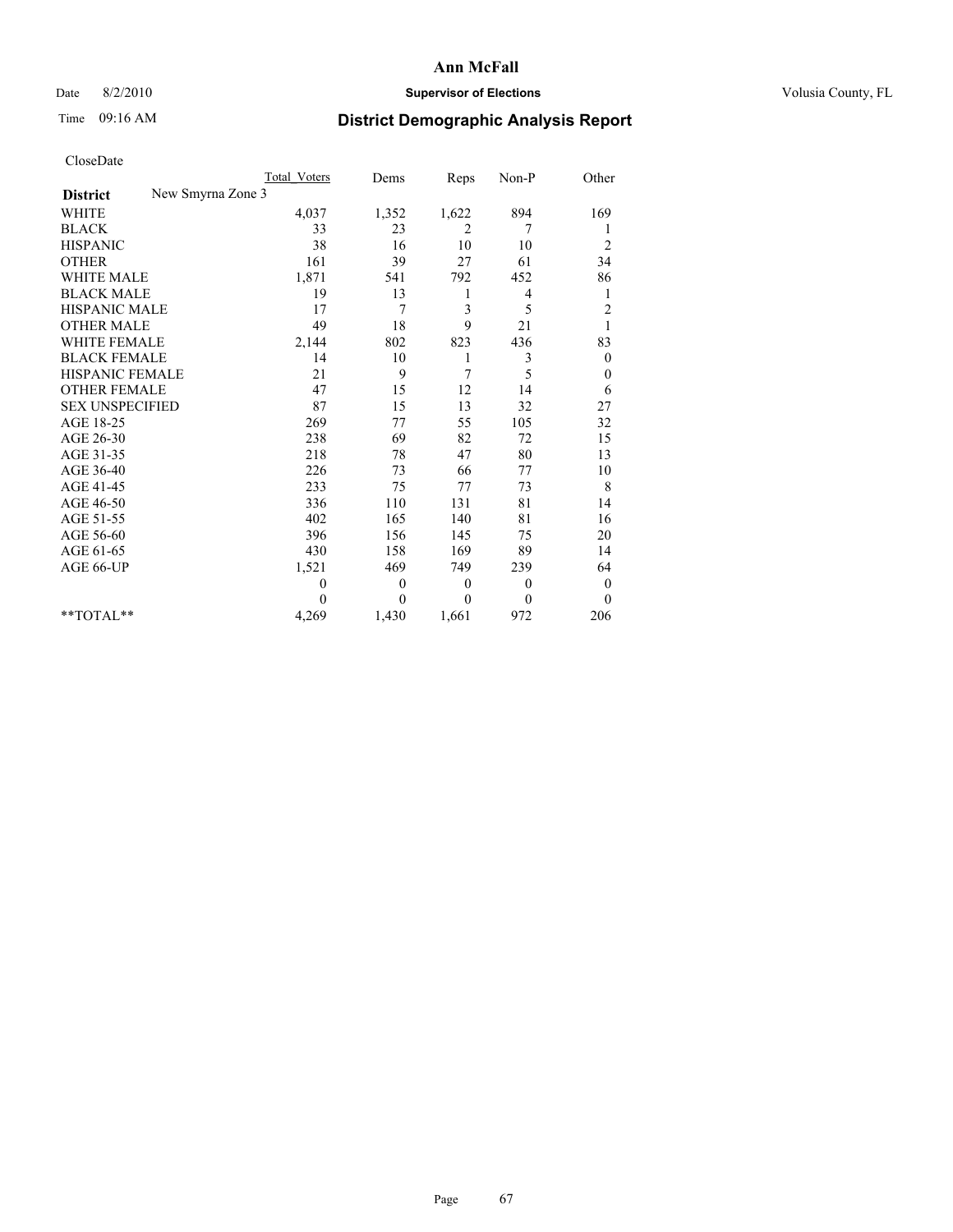#### Date 8/2/2010 **Supervisor of Elections Supervisor of Elections** Volusia County, FL

# Time 09:16 AM **District Demographic Analysis Report**

|                                      | Total Voters | Dems         | Reps           | $Non-P$      | Other            |
|--------------------------------------|--------------|--------------|----------------|--------------|------------------|
| New Smyrna Zone 4<br><b>District</b> |              |              |                |              |                  |
| <b>WHITE</b>                         | 4,090        | 1,444        | 1,591          | 879          | 176              |
| <b>BLACK</b>                         | 689          | 592          | 19             | 65           | 13               |
| <b>HISPANIC</b>                      | 69           | 30           | 15             | 20           | $\overline{4}$   |
| <b>OTHER</b>                         | 196          | 56           | 29             | 71           | 40               |
| <b>WHITE MALE</b>                    | 1,825        | 584          | 731            | 423          | 87               |
| <b>BLACK MALE</b>                    | 283          | 226          | 8              | 40           | 9                |
| HISPANIC MALE                        | 38           | 13           | 11             | 10           | 4                |
| <b>OTHER MALE</b>                    | 53           | 15           | 11             | 23           | $\overline{4}$   |
| WHITE FEMALE                         | 2,244        | 851          | 856            | 448          | 89               |
| <b>BLACK FEMALE</b>                  | 401          | 361          | 11             | 25           | 4                |
| HISPANIC FEMALE                      | 31           | 17           | $\overline{4}$ | 10           | $\boldsymbol{0}$ |
| <b>OTHER FEMALE</b>                  | 81           | 32           | 15             | 29           | 5                |
| <b>SEX UNSPECIFIED</b>               | 88           | 23           | 7              | 27           | 31               |
| AGE 18-25                            | 428          | 188          | 72             | 135          | 33               |
| AGE 26-30                            | 270          | 107          | 66             | 80           | 17               |
| AGE 31-35                            | 300          | 96           | 94             | 92           | 18               |
| AGE 36-40                            | 327          | 140          | 106            | 54           | 27               |
| AGE 41-45                            | 281          | 108          | 98             | 63           | 12               |
| AGE 46-50                            | 358          | 145          | 119            | 78           | 16               |
| AGE 51-55                            | 432          | 194          | 137            | 86           | 15               |
| AGE 56-60                            | 451          | 185          | 143            | 105          | 18               |
| AGE 61-65                            | 453          | 195          | 143            | 96           | 19               |
| AGE 66-UP                            | 1,744        | 764          | 676            | 246          | 58               |
|                                      | $\theta$     | $\theta$     | $\mathbf{0}$   | $\mathbf{0}$ | $\theta$         |
|                                      | $\Omega$     | $\mathbf{0}$ | $\mathbf{0}$   | $\theta$     | $\overline{0}$   |
| $*$ $TOTAI.**$                       | 5,044        | 2,122        | 1,654          | 1,035        | 233              |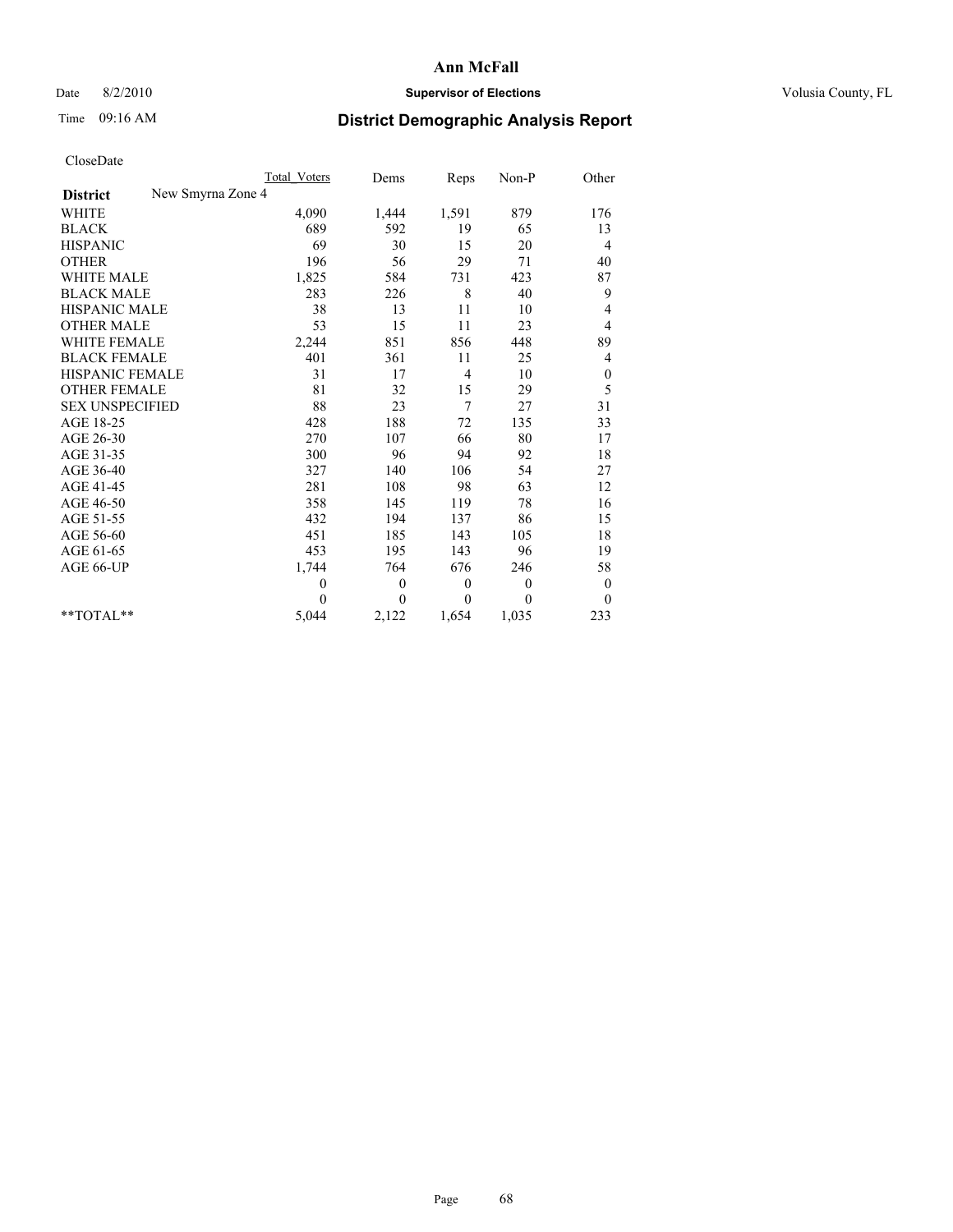#### Date 8/2/2010 **Supervisor of Elections Supervisor of Elections** Volusia County, FL

## Time 09:16 AM **District Demographic Analysis Report**

|                                       | Total Voters | Dems         | Reps           | $Non-P$        | Other            |  |
|---------------------------------------|--------------|--------------|----------------|----------------|------------------|--|
| Orange City Zone 1<br><b>District</b> |              |              |                |                |                  |  |
| <b>WHITE</b>                          | 564          | 214          | 217            | 106            | 27               |  |
| <b>BLACK</b>                          | 90           | 73           | 2              | 11             | 4                |  |
| <b>HISPANIC</b>                       | 253          | 117          | 38             | 88             | 10               |  |
| <b>OTHER</b>                          | 49           | 20           | 14             | 11             | 4                |  |
| <b>WHITE MALE</b>                     | 228          | 84           | 85             | 46             | 13               |  |
| <b>BLACK MALE</b>                     | 28           | 22           | $\theta$       | 3              | 3                |  |
| <b>HISPANIC MALE</b>                  | 99           | 45           | 15             | 35             | 4                |  |
| <b>OTHER MALE</b>                     | 19           | 10           | 6              | 3              | $\boldsymbol{0}$ |  |
| WHITE FEMALE                          | 334          | 130          | 130            | 60             | 14               |  |
| <b>BLACK FEMALE</b>                   | 62           | 51           | $\overline{2}$ | 8              | 1                |  |
| HISPANIC FEMALE                       | 153          | 72           | 22             | 53             | 6                |  |
| <b>OTHER FEMALE</b>                   | 19           | 6            | 5              | 6              | $\overline{c}$   |  |
| <b>SEX UNSPECIFIED</b>                | 14           | 4            | 6              | $\overline{c}$ | $\overline{c}$   |  |
| AGE 18-25                             | 124          | 47           | 28             | 43             | 6                |  |
| AGE 26-30                             | 100          | 33           | 27             | 33             | 7                |  |
| AGE 31-35                             | 93           | 35           | 29             | 23             | 6                |  |
| AGE 36-40                             | 73           | 36           | 20             | 15             | 2                |  |
| AGE 41-45                             | 71           | 29           | 18             | 22             | $\overline{c}$   |  |
| AGE 46-50                             | 57           | 27           | 12             | 16             | $\overline{c}$   |  |
| AGE 51-55                             | 52           | 23           | 14             | 11             | 4                |  |
| AGE 56-60                             | 65           | 34           | 9              | 19             | 3                |  |
| AGE 61-65                             | 58           | 26           | 23             | 6              | 3                |  |
| AGE 66-UP                             | 263          | 134          | 91             | 28             | $10\,$           |  |
|                                       | $\theta$     | $\mathbf{0}$ | $\overline{0}$ | $\theta$       | $\boldsymbol{0}$ |  |
|                                       | $\theta$     | $\theta$     | $\theta$       | $\theta$       | $\theta$         |  |
| $*$ $TOTAI.**$                        | 956          | 424          | 271            | 216            | 45               |  |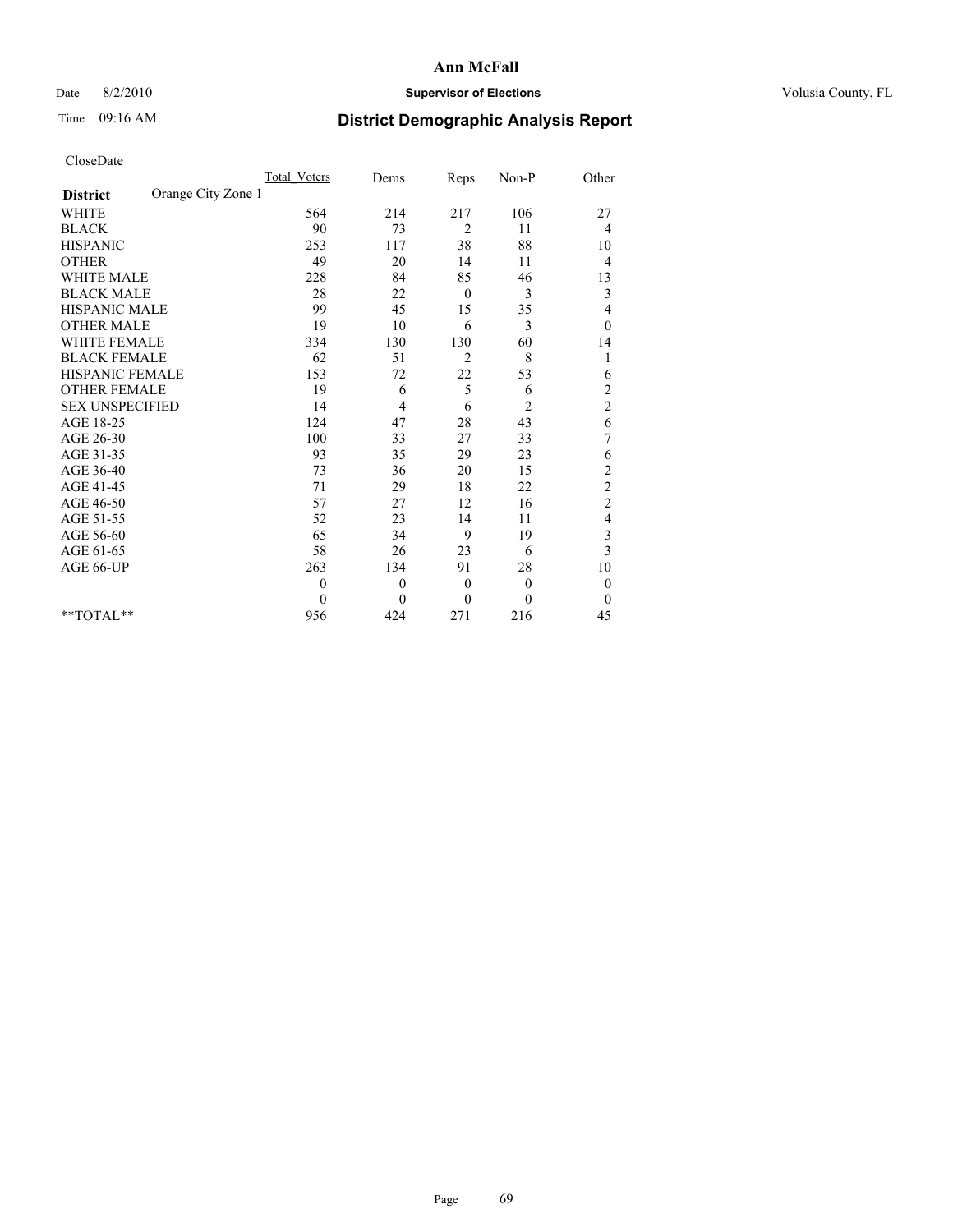#### Date 8/2/2010 **Supervisor of Elections Supervisor of Elections** Volusia County, FL

## Time 09:16 AM **District Demographic Analysis Report**

|                                       | <b>Total Voters</b> | Dems         | Reps           | Non-P          | Other            |  |
|---------------------------------------|---------------------|--------------|----------------|----------------|------------------|--|
| Orange City Zone 2<br><b>District</b> |                     |              |                |                |                  |  |
| <b>WHITE</b>                          | 719                 | 250          | 282            | 143            | 44               |  |
| <b>BLACK</b>                          | 38                  | 30           | 3              | 5              | $\boldsymbol{0}$ |  |
| <b>HISPANIC</b>                       | 106                 | 55           | 15             | 33             | 3                |  |
| <b>OTHER</b>                          | 43                  | 13           | 9              | 19             | $\overline{c}$   |  |
| <b>WHITE MALE</b>                     | 327                 | 106          | 131            | 65             | 25               |  |
| <b>BLACK MALE</b>                     | 13                  | 8            | 2              | 3              | $\mathbf{0}$     |  |
| HISPANIC MALE                         | 51                  | 23           | 9              | 18             |                  |  |
| <b>OTHER MALE</b>                     | 14                  | 5            | $\overline{4}$ | 4              |                  |  |
| <b>WHITE FEMALE</b>                   | 392                 | 144          | 151            | 78             | 19               |  |
| <b>BLACK FEMALE</b>                   | 24                  | 21           |                | $\overline{2}$ | $\boldsymbol{0}$ |  |
| HISPANIC FEMALE                       | 55                  | 32           | 6              | 15             | $\overline{c}$   |  |
| <b>OTHER FEMALE</b>                   | 12                  | 5            | 1              | 5              | 1                |  |
| <b>SEX UNSPECIFIED</b>                | 18                  | 4            | 4              | 10             | $\boldsymbol{0}$ |  |
| AGE 18-25                             | 94                  | 34           | 21             | 32             | 7                |  |
| AGE 26-30                             | 81                  | 23           | 27             | 24             | 7                |  |
| AGE 31-35                             | 76                  | 28           | 22             | 20             | 6                |  |
| AGE 36-40                             | 74                  | 29           | 23             | 17             | 5                |  |
| AGE 41-45                             | 80                  | 35           | 27             | 16             | $\overline{c}$   |  |
| AGE 46-50                             | 86                  | 32           | 31             | 18             | 5                |  |
| AGE 51-55                             | 73                  | 25           | 34             | 14             | 0                |  |
| AGE 56-60                             | 94                  | 30           | 37             | 24             | 3                |  |
| AGE 61-65                             | 61                  | 24           | 21             | 12             | 4                |  |
| AGE 66-UP                             | 187                 | 88           | 66             | 23             | 10               |  |
|                                       | $\theta$            | $\theta$     | $\theta$       | $\mathbf{0}$   | $\mathbf{0}$     |  |
|                                       | $\theta$            | $\mathbf{0}$ | $\mathbf{0}$   | $\mathbf{0}$   | $\mathbf{0}$     |  |
| $*$ TOTAL $*$                         | 906                 | 348          | 309            | 200            | 49               |  |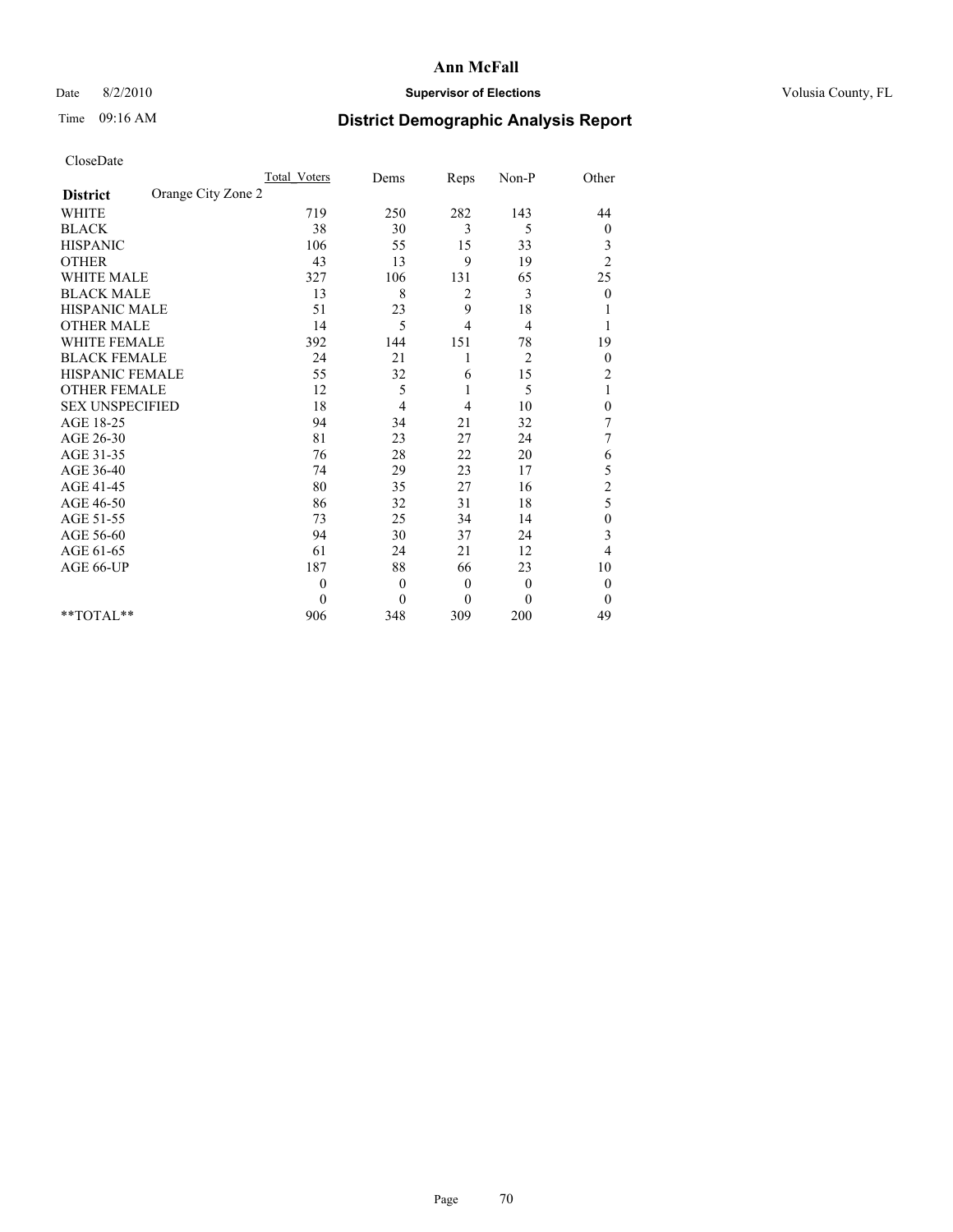## Date 8/2/2010 **Supervisor of Elections Supervisor of Elections** Volusia County, FL

# Time 09:16 AM **District Demographic Analysis Report**

|                                       | Total Voters | Dems     | Reps         | Non-P    | Other                   |  |
|---------------------------------------|--------------|----------|--------------|----------|-------------------------|--|
| Orange City Zone 3<br><b>District</b> |              |          |              |          |                         |  |
| <b>WHITE</b>                          | 948          | 343      | 359          | 189      | 57                      |  |
| <b>BLACK</b>                          | 44           | 31       | 1            | 10       | $\overline{\mathbf{c}}$ |  |
| <b>HISPANIC</b>                       | 116          | 58       | 25           | 31       | $\overline{\mathbf{c}}$ |  |
| <b>OTHER</b>                          | 54           | 15       | 9            | 25       | 5                       |  |
| <b>WHITE MALE</b>                     | 418          | 130      | 178          | 78       | 32                      |  |
| <b>BLACK MALE</b>                     | 18           | 14       | $\mathbf{0}$ | 3        | 1                       |  |
| HISPANIC MALE                         | 48           | 26       | 9            | 12       |                         |  |
| <b>OTHER MALE</b>                     | 22           | 5        | 4            | 12       |                         |  |
| <b>WHITE FEMALE</b>                   | 523          | 209      | 180          | 109      | 25                      |  |
| <b>BLACK FEMALE</b>                   | 26           | 17       | 1            | 7        |                         |  |
| HISPANIC FEMALE                       | 68           | 32       | 16           | 19       |                         |  |
| <b>OTHER FEMALE</b>                   | 18           | 6        | 3            | 8        |                         |  |
| <b>SEX UNSPECIFIED</b>                | 21           | 8        | 3            | 7        | 3                       |  |
| AGE 18-25                             | 76           | 25       | 21           | 27       | $\overline{3}$          |  |
| AGE 26-30                             | 59           | 22       | 11           | 18       | 8                       |  |
| AGE 31-35                             | 54           | 18       | 12           | 19       | 5                       |  |
| AGE 36-40                             | 59           | 16       | 22           | 16       | 5                       |  |
| AGE 41-45                             | 62           | 18       | 20           | 22       | $\overline{c}$          |  |
| AGE 46-50                             | 78           | 22       | 31           | 19       | 6                       |  |
| AGE 51-55                             | 74           | 34       | 25           | 11       | 4                       |  |
| AGE 56-60                             | 90           | 42       | 21           | 23       | 4                       |  |
| AGE 61-65                             | 113          | 42       | 46           | 18       | 7                       |  |
| AGE 66-UP                             | 497          | 208      | 185          | 82       | 22                      |  |
|                                       | $\theta$     | $\theta$ | $\mathbf{0}$ | $\theta$ | $\boldsymbol{0}$        |  |
|                                       | $\theta$     | $\theta$ | $\mathbf{0}$ | $\theta$ | $\overline{0}$          |  |
| **TOTAL**                             | 1,162        | 447      | 394          | 255      | 66                      |  |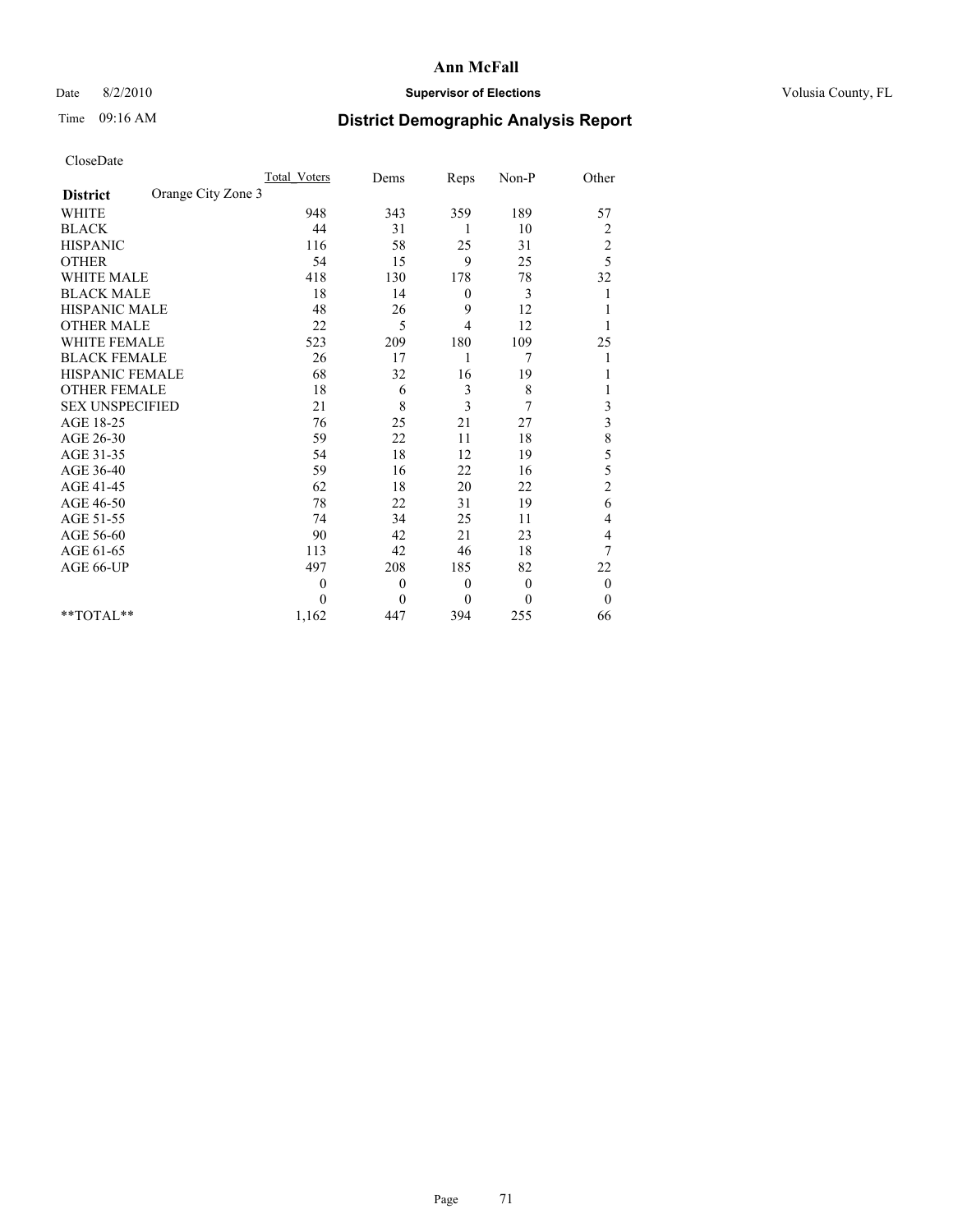## Date 8/2/2010 **Supervisor of Elections Supervisor of Elections** Volusia County, FL

## Time 09:16 AM **District Demographic Analysis Report**

|                                       | <b>Total Voters</b> | Dems           | Reps           | Non-P          | Other            |
|---------------------------------------|---------------------|----------------|----------------|----------------|------------------|
| Orange City Zone 4<br><b>District</b> |                     |                |                |                |                  |
| <b>WHITE</b>                          | 1,317               | 462            | 527            | 265            | 63               |
| <b>BLACK</b>                          | 17                  | 9              | 2              | 4              | 2                |
| <b>HISPANIC</b>                       | 58                  | 27             | 9              | 21             | 1                |
| <b>OTHER</b>                          | 41                  | 13             | 13             | 11             | 4                |
| <b>WHITE MALE</b>                     | 587                 | 178            | 247            | 128            | 34               |
| <b>BLACK MALE</b>                     | 8                   | 3              | $\overline{c}$ | 3              | $\theta$         |
| HISPANIC MALE                         | 30                  | 15             | 5              | 10             | $\theta$         |
| <b>OTHER MALE</b>                     | 10                  | $\overline{c}$ | 4              | 4              | $\theta$         |
| <b>WHITE FEMALE</b>                   | 723                 | 281            | 277            | 136            | 29               |
| <b>BLACK FEMALE</b>                   | 9                   | 6              | $\theta$       | 1              | 2                |
| <b>HISPANIC FEMALE</b>                | 28                  | 12             | 4              | 11             |                  |
| <b>OTHER FEMALE</b>                   | 18                  | 9              | 6              | $\overline{c}$ |                  |
| <b>SEX UNSPECIFIED</b>                | 20                  | 5              | 6              | 6              | 3                |
| AGE 18-25                             | 151                 | 40             | 50             | 45             | 16               |
| AGE 26-30                             | 108                 | 31             | 42             | 29             | 6                |
| AGE 31-35                             | 100                 | 30             | 33             | 33             | 4                |
| AGE 36-40                             | 96                  | 31             | 27             | 31             | 7                |
| AGE 41-45                             | 118                 | 36             | 39             | 35             | 8                |
| AGE 46-50                             | 139                 | 45             | 57             | 30             | 7                |
| AGE 51-55                             | 162                 | 58             | 71             | 27             | 6                |
| AGE 56-60                             | 132                 | 56             | 47             | 24             | 5                |
| AGE 61-65                             | 130                 | 52             | 51             | 22             | 5                |
| AGE 66-UP                             | 297                 | 132            | 134            | 25             | 6                |
|                                       | $\theta$            | $\theta$       | $\mathbf{0}$   | $\theta$       | $\boldsymbol{0}$ |
|                                       | $\Omega$            | $\Omega$       | $\theta$       | $\Omega$       | $\theta$         |
| $*$ TOTAL $*$                         | 1,433               | 511            | 551            | 301            | 70               |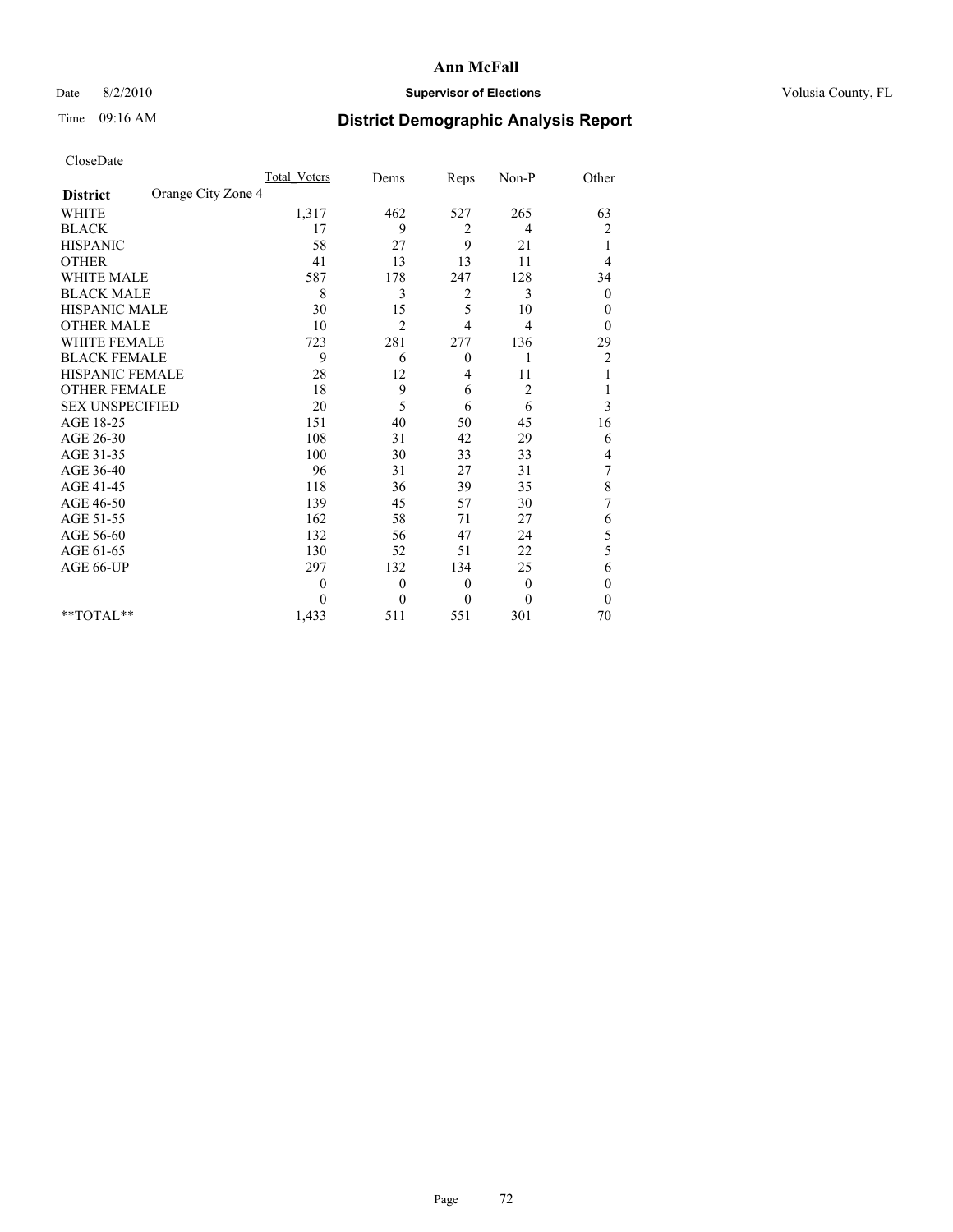## Date 8/2/2010 **Supervisor of Elections Supervisor of Elections** Volusia County, FL

## Time 09:16 AM **District Demographic Analysis Report**

|                                       | <b>Total Voters</b> | Dems           | Reps           | Non-P          | Other                   |
|---------------------------------------|---------------------|----------------|----------------|----------------|-------------------------|
| Orange City Zone 5<br><b>District</b> |                     |                |                |                |                         |
| <b>WHITE</b>                          | 1,313               | 437            | 611            | 214            | 51                      |
| <b>BLACK</b>                          | 110                 | 93             | $\overline{2}$ | 14             |                         |
| <b>HISPANIC</b>                       | 75                  | 35             | 13             | 26             | 1                       |
| <b>OTHER</b>                          | 74                  | 34             | 15             | 17             | 8                       |
| <b>WHITE MALE</b>                     | 528                 | 160            | 246            | 97             | 25                      |
| <b>BLACK MALE</b>                     | 44                  | 31             | 2              | 10             | 1                       |
| HISPANIC MALE                         | 34                  | 16             | 7              | 10             |                         |
| <b>OTHER MALE</b>                     | 21                  | 12             | 5              | 3              |                         |
| <b>WHITE FEMALE</b>                   | 776                 | 275            | 362            | 114            | 25                      |
| <b>BLACK FEMALE</b>                   | 65                  | 61             | $\mathbf{0}$   | 4              | $\boldsymbol{0}$        |
| HISPANIC FEMALE                       | 41                  | 19             | 6              | 16             | 0                       |
| <b>OTHER FEMALE</b>                   | 33                  | 16             | 8              | 7              | $\overline{c}$          |
| <b>SEX UNSPECIFIED</b>                | 30                  | 9              | 5              | 10             | 6                       |
| AGE 18-25                             | 53                  | 29             | 9              | 12             | $\overline{\mathbf{3}}$ |
| AGE 26-30                             | 50                  | 21             | 15             | 13             |                         |
| AGE 31-35                             | 63                  | 26             | 18             | 18             |                         |
| AGE 36-40                             | 50                  | 19             | 17             | 13             |                         |
| AGE 41-45                             | 39                  | 19             | 9              | 11             | 0                       |
| AGE 46-50                             | 64                  | 29             | 15             | 19             |                         |
| AGE 51-55                             | 78                  | 39             | 15             | 18             | 6                       |
| AGE 56-60                             | 73                  | 38             | 20             | 11             | 4                       |
| AGE 61-65                             | 84                  | 36             | 28             | 16             | 4                       |
| AGE 66-UP                             | 1,018               | 343            | 495            | 140            | 40                      |
|                                       | $\theta$            | $\theta$       | $\theta$       | $\overline{0}$ | $\boldsymbol{0}$        |
|                                       | $\theta$            | $\overline{0}$ | $\mathbf{0}$   | $\Omega$       | $\boldsymbol{0}$        |
| $*$ TOTAL $*$                         | 1,572               | 599            | 641            | 271            | 61                      |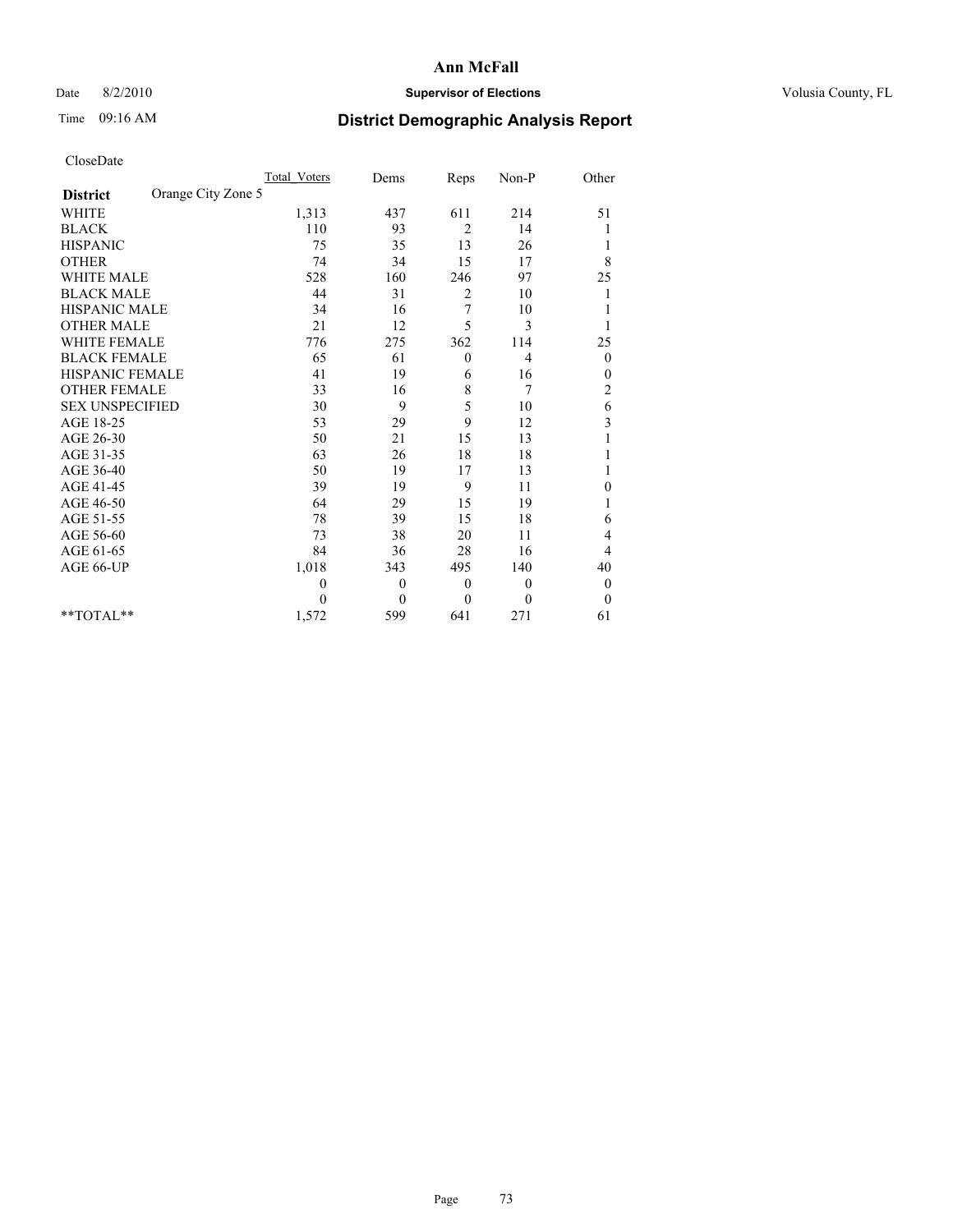## Date 8/2/2010 **Supervisor of Elections Supervisor of Elections** Volusia County, FL

# Time 09:16 AM **District Demographic Analysis Report**

|                                      | Total Voters | Dems     | Reps           | $Non-P$        | Other            |
|--------------------------------------|--------------|----------|----------------|----------------|------------------|
| Ormond Bch Zone 1<br><b>District</b> |              |          |                |                |                  |
| <b>WHITE</b>                         | 6,664        | 2,418    | 2,838          | 1,205          | 203              |
| <b>BLACK</b>                         | 84           | 65       | 6              | 10             | 3                |
| <b>HISPANIC</b>                      | 110          | 42       | 33             | 32             | 3                |
| <b>OTHER</b>                         | 321          | 108      | 90             | 97             | 26               |
| <b>WHITE MALE</b>                    | 3,073        | 1,004    | 1,368          | 589            | 112              |
| <b>BLACK MALE</b>                    | 40           | 31       | 4              | 4              |                  |
| <b>HISPANIC MALE</b>                 | 47           | 12       | 17             | 17             |                  |
| <b>OTHER MALE</b>                    | 140          | 46       | 45             | 45             | 4                |
| <b>WHITE FEMALE</b>                  | 3,565        | 1,408    | 1,461          | 606            | 90               |
| <b>BLACK FEMALE</b>                  | 43           | 34       | $\overline{2}$ | 6              | 1                |
| HISPANIC FEMALE                      | 59           | 28       | 14             | 15             | $\overline{c}$   |
| <b>OTHER FEMALE</b>                  | 110          | 45       | 32             | 28             | 5                |
| <b>SEX UNSPECIFIED</b>               | 102          | 25       | 24             | 34             | 19               |
| AGE 18-25                            | 578          | 191      | 171            | 177            | 39               |
| AGE 26-30                            | 287          | 98       | 93             | 84             | 12               |
| AGE 31-35                            | 344          | 112      | 107            | 104            | 21               |
| AGE 36-40                            | 412          | 135      | 161            | 99             | 17               |
| AGE 41-45                            | 541          | 170      | 235            | 117            | 19               |
| AGE 46-50                            | 654          | 218      | 295            | 122            | 19               |
| AGE 51-55                            | 705          | 256      | 307            | 124            | 18               |
| AGE 56-60                            | 759          | 304      | 309            | 128            | 18               |
| AGE 61-65                            | 666          | 268      | 268            | 111            | 19               |
| AGE 66-UP                            | 2,233        | 881      | 1,021          | 278            | 53               |
|                                      | $\theta$     | $\theta$ | $\mathbf{0}$   | $\overline{0}$ | $\boldsymbol{0}$ |
|                                      | $\Omega$     | $\theta$ | $\theta$       | $\Omega$       | $\theta$         |
| **TOTAL**                            | 7,179        | 2,633    | 2,967          | 1,344          | 235              |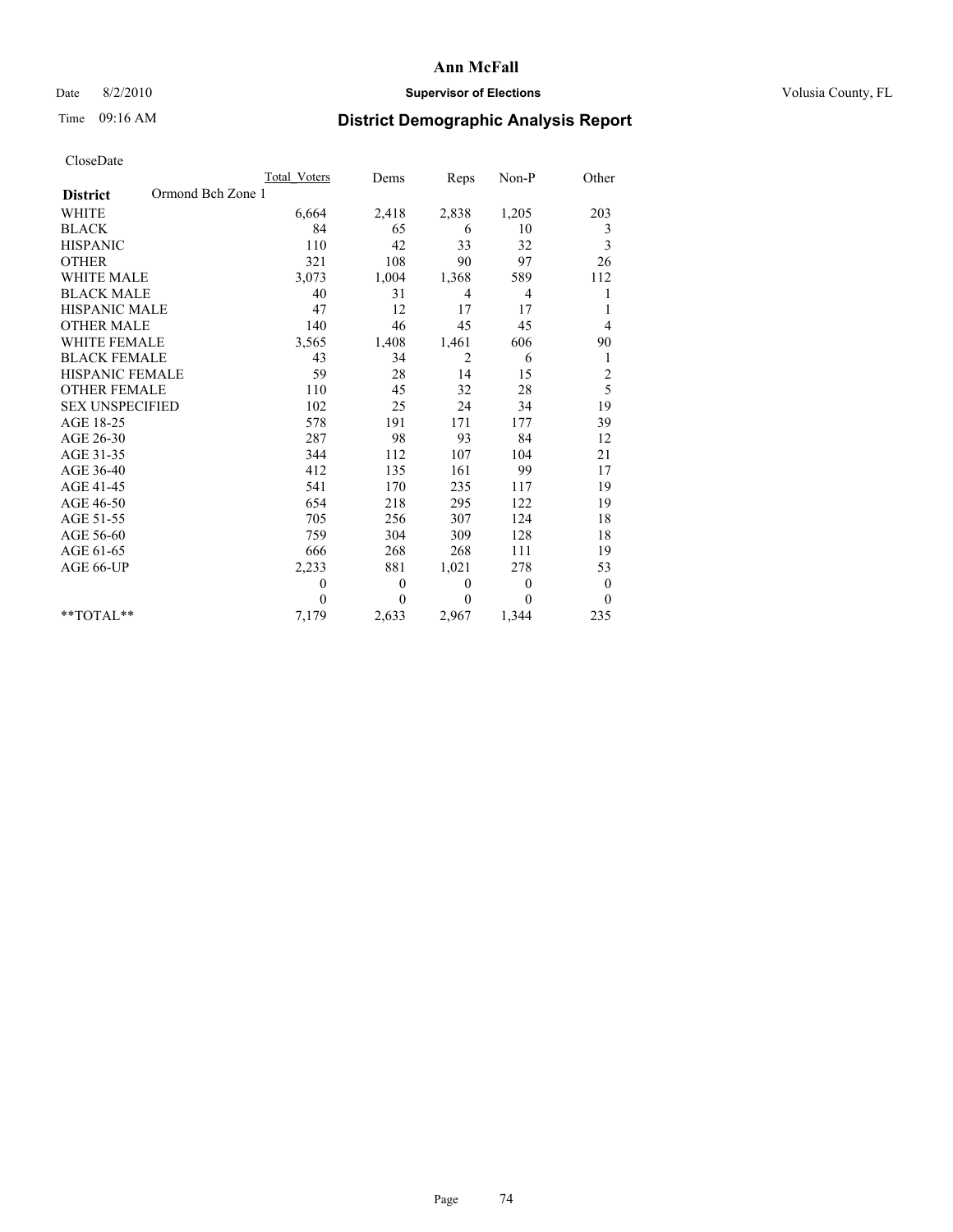## Date 8/2/2010 **Supervisor of Elections Supervisor of Elections** Volusia County, FL

# Time 09:16 AM **District Demographic Analysis Report**

|                                      | Total Voters | Dems     | Reps     | $Non-P$  | Other          |  |
|--------------------------------------|--------------|----------|----------|----------|----------------|--|
| Ormond Bch Zone 2<br><b>District</b> |              |          |          |          |                |  |
| <b>WHITE</b>                         | 4,472        | 1,819    | 1,608    | 878      | 167            |  |
| <b>BLACK</b>                         | 356          | 274      | 28       | 46       | 8              |  |
| <b>HISPANIC</b>                      | 100          | 46       | 24       | 27       | 3              |  |
| <b>OTHER</b>                         | 333          | 130      | 78       | 91       | 34             |  |
| <b>WHITE MALE</b>                    | 1,936        | 689      | 745      | 410      | 92             |  |
| <b>BLACK MALE</b>                    | 159          | 111      | 14       | 28       | 6              |  |
| HISPANIC MALE                        | 37           | 15       | 9        | 11       | $\overline{c}$ |  |
| <b>OTHER MALE</b>                    | 96           | 32       | 28       | 35       | $\mathbf{1}$   |  |
| WHITE FEMALE                         | 2,513        | 1,120    | 858      | 461      | 74             |  |
| <b>BLACK FEMALE</b>                  | 192          | 158      | 14       | 18       | $\overline{c}$ |  |
| HISPANIC FEMALE                      | 62           | 31       | 14       | 16       | $\mathbf{1}$   |  |
| <b>OTHER FEMALE</b>                  | 137          | 67       | 35       | 29       | 6              |  |
| <b>SEX UNSPECIFIED</b>               | 129          | 46       | 21       | 34       | 28             |  |
| AGE 18-25                            | 433          | 177      | 99       | 119      | 38             |  |
| AGE 26-30                            | 289          | 109      | 69       | 98       | 13             |  |
| AGE 31-35                            | 304          | 126      | 69       | 97       | 12             |  |
| AGE 36-40                            | 344          | 136      | 111      | 81       | 16             |  |
| AGE 41-45                            | 388          | 134      | 141      | 90       | 23             |  |
| AGE 46-50                            | 476          | 177      | 172      | 106      | 21             |  |
| AGE 51-55                            | 531          | 236      | 174      | 100      | 21             |  |
| AGE 56-60                            | 496          | 231      | 144      | 106      | 15             |  |
| AGE 61-65                            | 517          | 221      | 195      | 87       | 14             |  |
| AGE 66-UP                            | 1,483        | 722      | 564      | 158      | 39             |  |
|                                      | $\mathbf{0}$ | $\theta$ | $\theta$ | $\theta$ | $\mathbf{0}$   |  |
|                                      | $\theta$     | $\theta$ | $\Omega$ | $\theta$ | $\theta$       |  |
| $*$ $TOTAI.**$                       | 5,261        | 2,269    | 1,738    | 1,042    | 212            |  |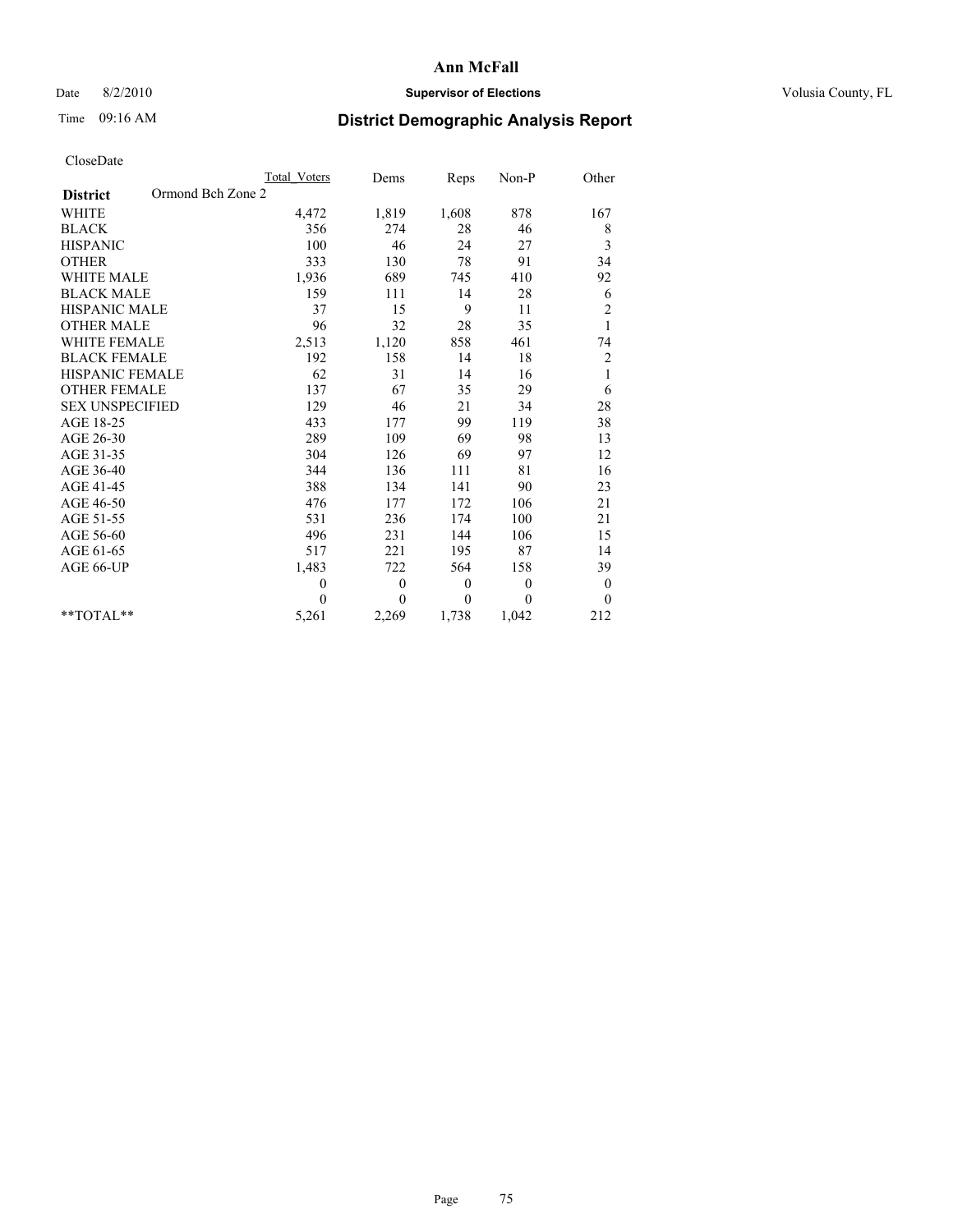## Date 8/2/2010 **Supervisor of Elections Supervisor of Elections** Volusia County, FL

## Time 09:16 AM **District Demographic Analysis Report**

|                                      | <b>Total Voters</b> | Dems         | Reps           | Non-P          | Other            |
|--------------------------------------|---------------------|--------------|----------------|----------------|------------------|
| Ormond Bch Zone 3<br><b>District</b> |                     |              |                |                |                  |
| <b>WHITE</b>                         | 7,825               | 2,464        | 3,753          | 1,352          | 256              |
| <b>BLACK</b>                         | 180                 | 135          | 11             | 25             | 9                |
| <b>HISPANIC</b>                      | 132                 | 46           | 46             | 36             | 4                |
| <b>OTHER</b>                         | 444                 | 138          | 124            | 143            | 39               |
| <b>WHITE MALE</b>                    | 3,620               | 1,025        | 1,808          | 664            | 123              |
| <b>BLACK MALE</b>                    | 85                  | 64           | 7              | 10             | 4                |
| <b>HISPANIC MALE</b>                 | 67                  | 18           | 27             | 19             | 3                |
| <b>OTHER MALE</b>                    | 162                 | 46           | 49             | 59             | 8                |
| <b>WHITE FEMALE</b>                  | 4,158               | 1,425        | 1,924          | 679            | 130              |
| <b>BLACK FEMALE</b>                  | 94                  | 70           | $\overline{4}$ | 15             | 5                |
| HISPANIC FEMALE                      | 64                  | 28           | 18             | 17             |                  |
| <b>OTHER FEMALE</b>                  | 191                 | 68           | 57             | 61             | 5                |
| <b>SEX UNSPECIFIED</b>               | 140                 | 39           | 40             | 32             | 29               |
| AGE 18-25                            | 740                 | 236          | 282            | 175            | 47               |
| AGE 26-30                            | 406                 | 122          | 151            | 121            | 12               |
| AGE 31-35                            | 389                 | 99           | 158            | 105            | 27               |
| AGE 36-40                            | 494                 | 117          | 238            | 112            | 27               |
| AGE 41-45                            | 685                 | 183          | 360            | 122            | 20               |
| AGE 46-50                            | 807                 | 211          | 409            | 165            | 22               |
| AGE 51-55                            | 906                 | 298          | 444            | 147            | 17               |
| AGE 56-60                            | 850                 | 298          | 378            | 146            | 28               |
| AGE 61-65                            | 883                 | 328          | 393            | 137            | 25               |
| AGE 66-UP                            | 2,420               | 891          | 1,120          | 326            | 83               |
|                                      | $\theta$            | $\mathbf{0}$ | $\theta$       | $\overline{0}$ | $\boldsymbol{0}$ |
|                                      | $\theta$            | $\theta$     | $\theta$       | $\theta$       | $\theta$         |
| $*$ TOTAL $*$                        | 8,581               | 2,783        | 3,934          | 1,556          | 308              |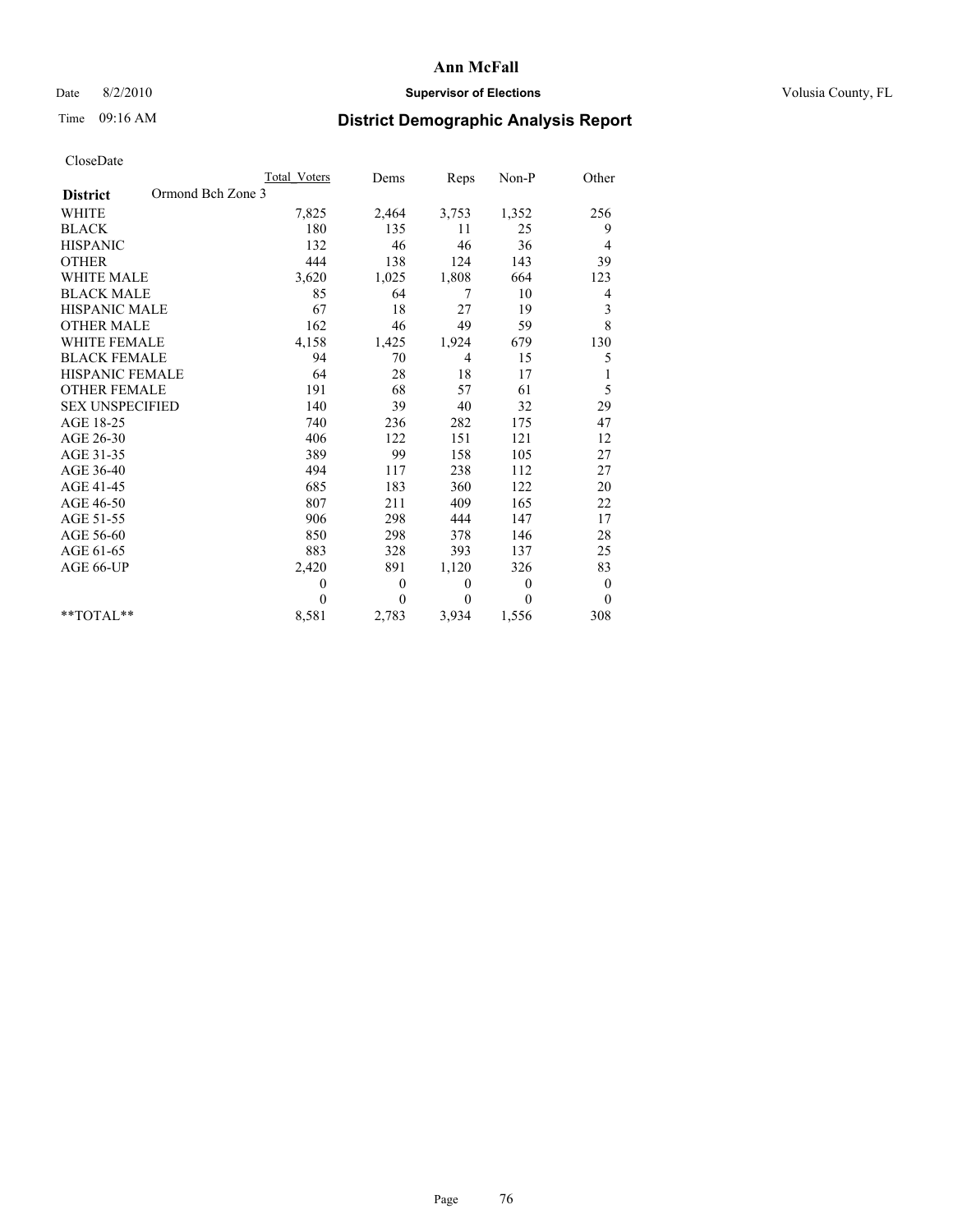## Date 8/2/2010 **Supervisor of Elections Supervisor of Elections** Volusia County, FL

## Time 09:16 AM **District Demographic Analysis Report**

|                                      | Total Voters | Dems         | Reps         | Non-P          | Other                   |
|--------------------------------------|--------------|--------------|--------------|----------------|-------------------------|
| Ormond Bch Zone 4<br><b>District</b> |              |              |              |                |                         |
| <b>WHITE</b>                         | 5,948        | 2,242        | 2,321        | 1,125          | 260                     |
| <b>BLACK</b>                         | 153          | 116          | 9            | 23             | 5                       |
| <b>HISPANIC</b>                      | 91           | 47           | 16           | 26             | $\overline{c}$          |
| <b>OTHER</b>                         | 281          | 101          | 69           | 85             | 26                      |
| <b>WHITE MALE</b>                    | 2,569        | 873          | 1,041        | 522            | 133                     |
| <b>BLACK MALE</b>                    | 67           | 52           | 3            | 10             | $\overline{\mathbf{c}}$ |
| <b>HISPANIC MALE</b>                 | 31           | 16           | 6            | 7              | $\overline{c}$          |
| <b>OTHER MALE</b>                    | 104          | 37           | 25           | 36             | 6                       |
| <b>WHITE FEMALE</b>                  | 3,344        | 1,361        | 1,271        | 588            | 124                     |
| <b>BLACK FEMALE</b>                  | 86           | 64           | 6            | 13             | 3                       |
| HISPANIC FEMALE                      | 60           | 31           | 10           | 19             | $\boldsymbol{0}$        |
| <b>OTHER FEMALE</b>                  | 122          | 50           | 40           | 28             | 4                       |
| <b>SEX UNSPECIFIED</b>               | 90           | 22           | 13           | 36             | 19                      |
| AGE 18-25                            | 448          | 181          | 118          | 121            | 28                      |
| AGE 26-30                            | 254          | 91           | 72           | 74             | 17                      |
| AGE 31-35                            | 246          | 73           | 93           | 64             | 16                      |
| AGE 36-40                            | 294          | 94           | 97           | 80             | 23                      |
| AGE 41-45                            | 354          | 116          | 147          | 81             | 10                      |
| AGE 46-50                            | 531          | 191          | 222          | 110            | 8                       |
| AGE 51-55                            | 544          | 218          | 205          | 101            | 20                      |
| AGE 56-60                            | 547          | 224          | 195          | 98             | 30                      |
| AGE 61-65                            | 598          | 249          | 212          | 102            | 35                      |
| AGE 66-UP                            | 2,657        | 1,069        | 1,054        | 428            | 106                     |
|                                      | $\theta$     | $\mathbf{0}$ | $\mathbf{0}$ | $\overline{0}$ | $\boldsymbol{0}$        |
|                                      | $\theta$     | $\theta$     | $\theta$     | $\theta$       | $\theta$                |
| $*$ TOTAL $*$                        | 6,473        | 2,506        | 2,415        | 1,259          | 293                     |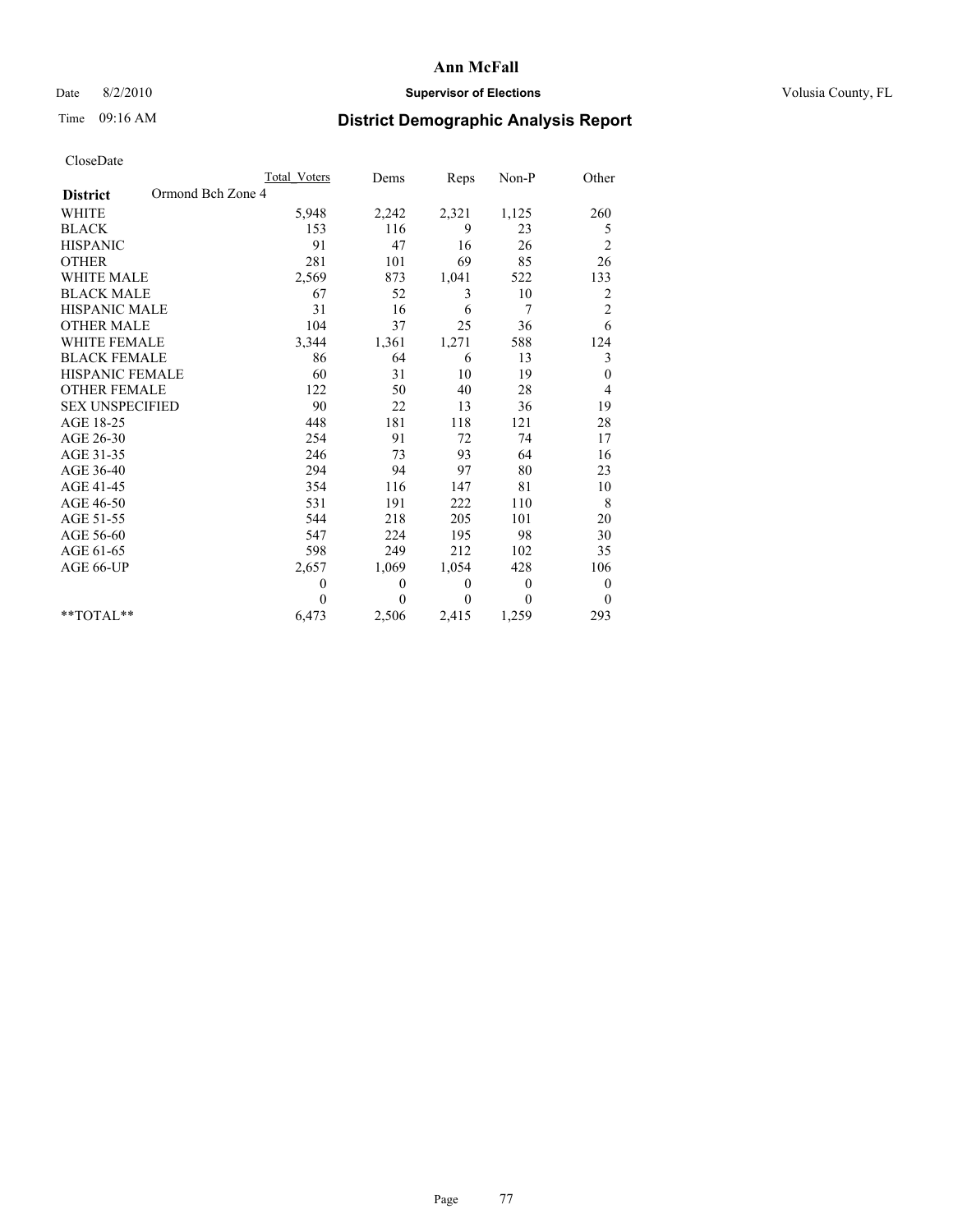## Date 8/2/2010 **Supervisor of Elections Supervisor of Elections** Volusia County, FL

## Time 09:16 AM **District Demographic Analysis Report**

|                                           | Total Voters | Dems           | <b>Reps</b>  | Non-P          | Other            |
|-------------------------------------------|--------------|----------------|--------------|----------------|------------------|
| Port Orange District 1<br><b>District</b> |              |                |              |                |                  |
| <b>WHITE</b>                              | 6,464        | 2,686          | 2,024        | 1,485          | 269              |
| <b>BLACK</b>                              | 87           | 70             | 4            | 10             | 3                |
| <b>HISPANIC</b>                           | 145          | 68             | 24           | 49             | 4                |
| <b>OTHER</b>                              | 280          | 97             | 53           | 102            | 28               |
| <b>WHITE MALE</b>                         | 2,877        | 1,060          | 984          | 696            | 137              |
| <b>BLACK MALE</b>                         | 35           | 24             | 3            | 7              | 1                |
| <b>HISPANIC MALE</b>                      | 57           | 26             | 10           | 17             | 4                |
| <b>OTHER MALE</b>                         | 84           | 27             | 13           | 40             | 4                |
| WHITE FEMALE                              | 3,532        | 1,607          | 1,022        | 776            | 127              |
| <b>BLACK FEMALE</b>                       | 51           | 45             | 1            | 3              | $\overline{c}$   |
| HISPANIC FEMALE                           | 85           | 42             | 13           | 30             | $\boldsymbol{0}$ |
| <b>OTHER FEMALE</b>                       | 105          | 44             | 24           | 30             | 7                |
| <b>SEX UNSPECIFIED</b>                    | 150          | 46             | 35           | 47             | 22               |
| AGE 18-25                                 | 533          | 216            | 90           | 192            | 35               |
| AGE 26-30                                 | 412          | 141            | 100          | 149            | 22               |
| AGE 31-35                                 | 388          | 142            | 92           | 129            | 25               |
| AGE 36-40                                 | 386          | 151            | 100          | 114            | 21               |
| AGE 41-45                                 | 441          | 159            | 133          | 121            | 28               |
| AGE 46-50                                 | 601          | 230            | 191          | 157            | 23               |
| AGE 51-55                                 | 653          | 270            | 231          | 125            | 27               |
| AGE 56-60                                 | 593          | 244            | 200          | 122            | 27               |
| AGE 61-65                                 | 714          | 306            | 233          | 151            | 24               |
| AGE 66-UP                                 | 2,255        | 1,062          | 735          | 386            | 72               |
|                                           | $\theta$     | $\theta$       | $\mathbf{0}$ | $\overline{0}$ | $\mathbf{0}$     |
|                                           | $\theta$     | $\overline{0}$ | $\Omega$     | $\theta$       | $\mathbf{0}$     |
| $*$ $TOTAI.**$                            | 6,976        | 2,921          | 2,105        | 1,646          | 304              |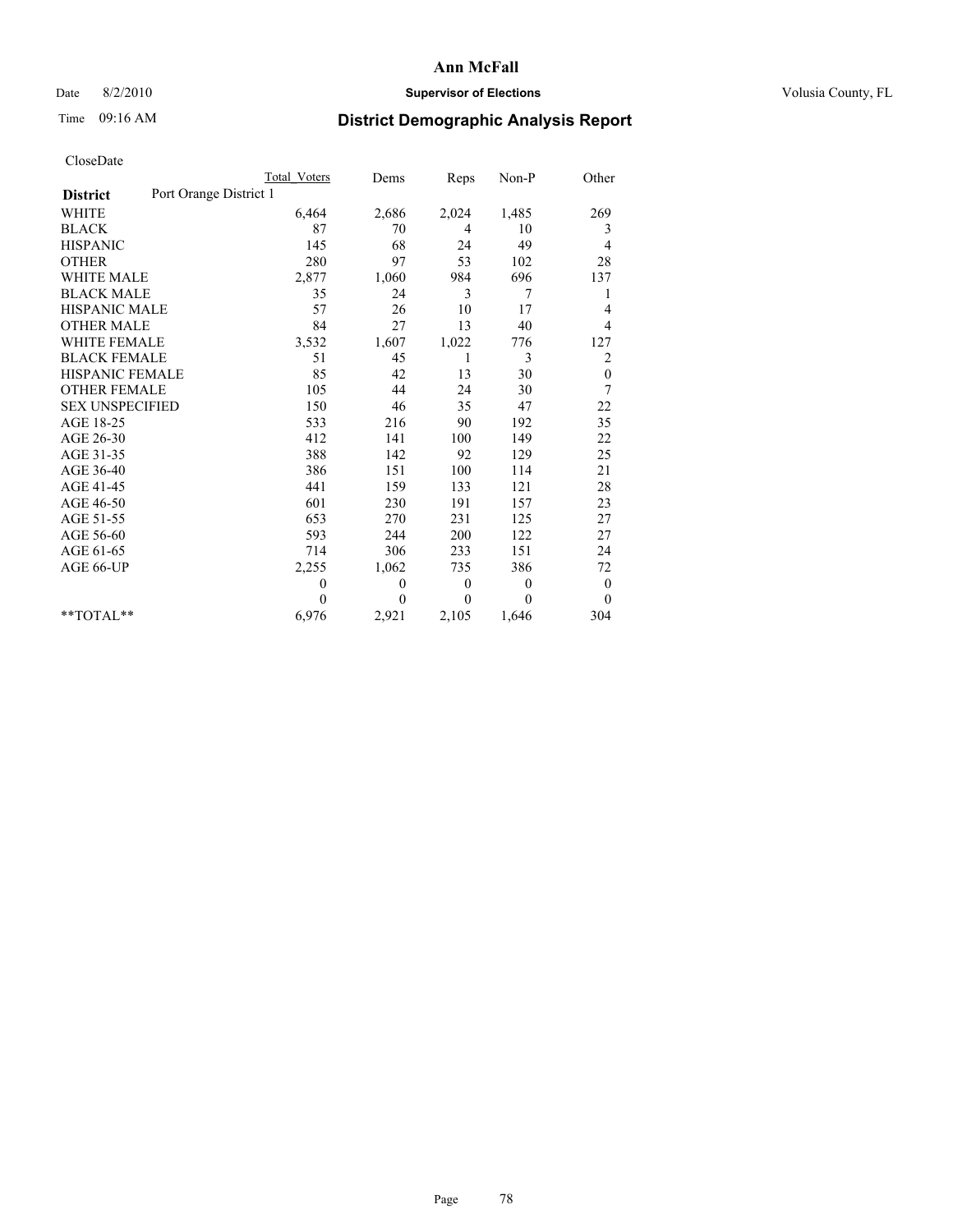## Date 8/2/2010 **Supervisor of Elections Supervisor of Elections** Volusia County, FL

# Time 09:16 AM **District Demographic Analysis Report**

|                                           | Total Voters   | Dems             | Reps             | Non-P        | Other            |
|-------------------------------------------|----------------|------------------|------------------|--------------|------------------|
| Port Orange District 2<br><b>District</b> |                |                  |                  |              |                  |
| <b>WHITE</b>                              | 7,643          | 2,869            | 2,773            | 1,652        | 349              |
| <b>BLACK</b>                              | 320            | 250              | 16               | 45           | 9                |
| <b>HISPANIC</b>                           | 209            | 96               | 40               | 70           | 3                |
| <b>OTHER</b>                              | 399            | 138              | 82               | 144          | 35               |
| WHITE MALE                                | 3,413          | 1,145            | 1,310            | 786          | 172              |
| <b>BLACK MALE</b>                         | 131            | 96               | 6                | 24           | 5                |
| <b>HISPANIC MALE</b>                      | $88\,$         | 37               | 17               | 33           |                  |
| <b>OTHER MALE</b>                         | 145            | 47               | 33               | 58           | 7                |
| <b>WHITE FEMALE</b>                       | 4,173          | 1,705            | 1,439            | 858          | 171              |
| <b>BLACK FEMALE</b>                       | 188            | 153              | 10               | 21           | 4                |
| <b>HISPANIC FEMALE</b>                    | 120            | 59               | 23               | 36           | $\overline{c}$   |
| <b>OTHER FEMALE</b>                       | 160            | 70               | 31               | 54           | 5                |
| <b>SEX UNSPECIFIED</b>                    | 153            | 41               | 42               | 41           | 29               |
| AGE 18-25                                 | 828            | 319              | 233              | 233          | 43               |
| AGE 26-30                                 | 666            | 223              | 188              | 221          | 34               |
| AGE 31-35                                 | 474            | 178              | 131              | 145          | 20               |
| AGE 36-40                                 | 503            | 171              | 182              | 127          | 23               |
| AGE 41-45                                 | 588            | 213              | 206              | 145          | 24               |
| AGE 46-50                                 | 690            | 251              | 244              | 167          | 28               |
| AGE 51-55                                 | 706            | 262              | 263              | 149          | 32               |
| AGE 56-60                                 | 740            | 300              | 250              | 162          | 28               |
| AGE 61-65                                 | 849            | 351              | 284              | 173          | 41               |
| AGE 66-UP                                 | 2,527          | 1,085            | 930              | 389          | 123              |
|                                           | $\overline{0}$ | $\boldsymbol{0}$ | $\boldsymbol{0}$ | $\mathbf{0}$ | $\boldsymbol{0}$ |
|                                           | $\Omega$       | $\theta$         | $\theta$         | $\theta$     | $\theta$         |
| $*$ $TOTAI.**$                            | 8,571          | 3,353            | 2,911            | 1,911        | 396              |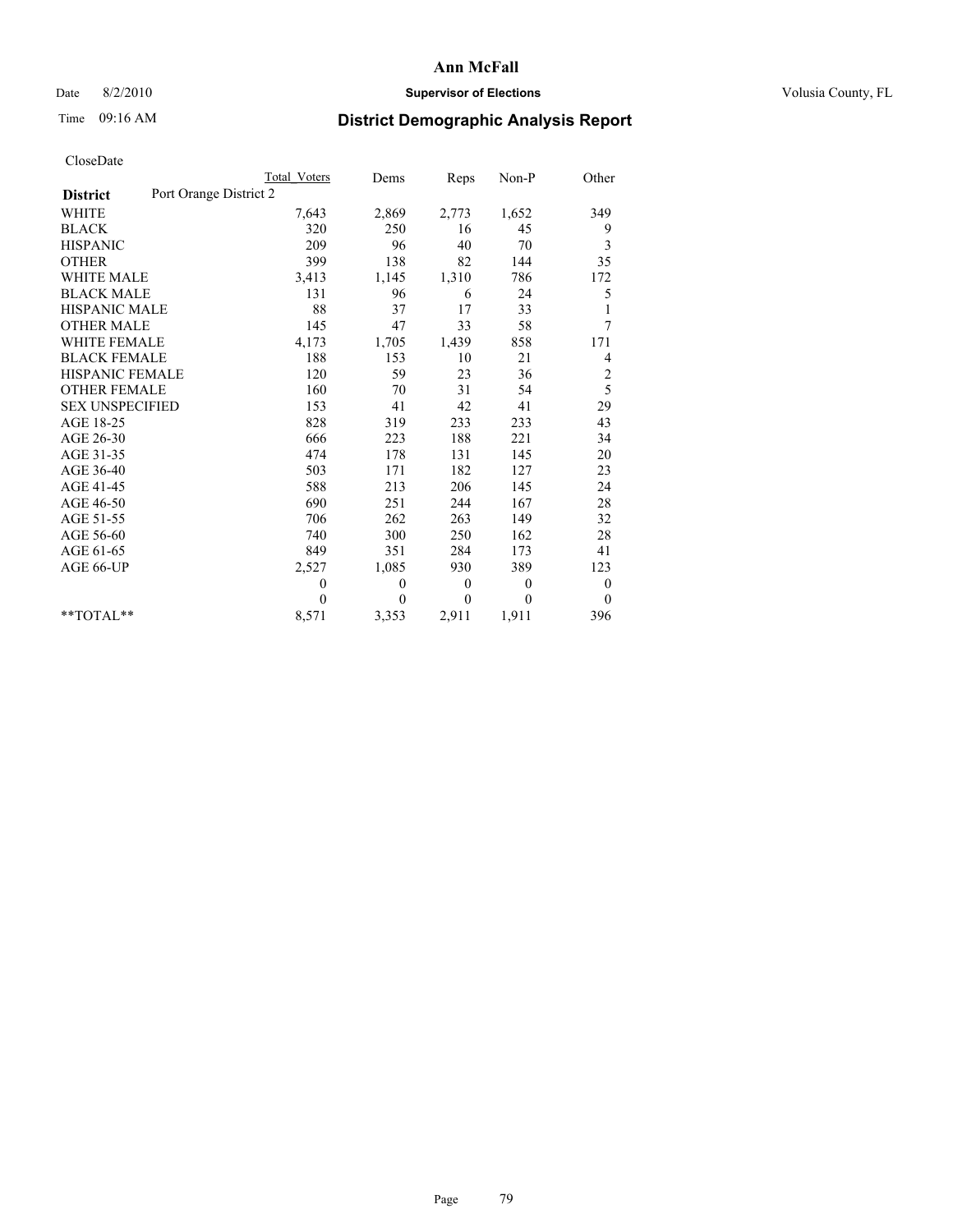### Date 8/2/2010 **Supervisor of Elections Supervisor of Elections** Volusia County, FL

# Time 09:16 AM **District Demographic Analysis Report**

|                                           | <b>Total Voters</b> | Dems           | Reps         | $Non-P$  | Other            |
|-------------------------------------------|---------------------|----------------|--------------|----------|------------------|
| Port Orange Distrcit 3<br><b>District</b> |                     |                |              |          |                  |
| <b>WHITE</b>                              | 9,854               | 3,341          | 3,916        | 2,183    | 414              |
| <b>BLACK</b>                              | 243                 | 208            | 7            | 23       | 5                |
| <b>HISPANIC</b>                           | 230                 | 84             | 47           | 87       | 12               |
| <b>OTHER</b>                              | 527                 | 161            | 126          | 182      | 58               |
| <b>WHITE MALE</b>                         | 4,441               | 1,300          | 1,851        | 1,072    | 218              |
| <b>BLACK MALE</b>                         | 111                 | 94             | 6            | 9        | 2                |
| <b>HISPANIC MALE</b>                      | 104                 | 43             | 21           | 36       | 4                |
| <b>OTHER MALE</b>                         | 179                 | 57             | 48           | 63       | 11               |
| <b>WHITE FEMALE</b>                       | 5,349               | 2,024          | 2,042        | 1,094    | 189              |
| <b>BLACK FEMALE</b>                       | 132                 | 114            | 1            | 14       | 3                |
| HISPANIC FEMALE                           | 125                 | 41             | 25           | 51       | 8                |
| <b>OTHER FEMALE</b>                       | 216                 | 75             | 48           | 76       | 17               |
| <b>SEX UNSPECIFIED</b>                    | 197                 | 46             | 54           | 60       | 37               |
| AGE 18-25                                 | 961                 | 320            | 266          | 296      | 79               |
| AGE 26-30                                 | 727                 | 250            | 222          | 222      | 33               |
| AGE 31-35                                 | 607                 | 198            | 193          | 180      | 36               |
| AGE 36-40                                 | 686                 | 213            | 252          | 199      | 22               |
| AGE 41-45                                 | 726                 | 225            | 274          | 197      | 30               |
| AGE 46-50                                 | 867                 | 277            | 368          | 196      | 26               |
| AGE 51-55                                 | 948                 | 347            | 367          | 203      | 31               |
| AGE 56-60                                 | 910                 | 356            | 336          | 187      | 31               |
| AGE 61-65                                 | 961                 | 356            | 356          | 194      | 55               |
| AGE 66-UP                                 | 3,460               | 1,252          | 1,461        | 601      | 146              |
|                                           | $\overline{0}$      | 0              | $\mathbf{0}$ | $\theta$ | $\boldsymbol{0}$ |
|                                           | $\Omega$            | $\overline{0}$ | $\theta$     | $\theta$ | $\overline{0}$   |
| $*$ $TOTAI.**$                            | 10,854              | 3,794          | 4,096        | 2,475    | 489              |